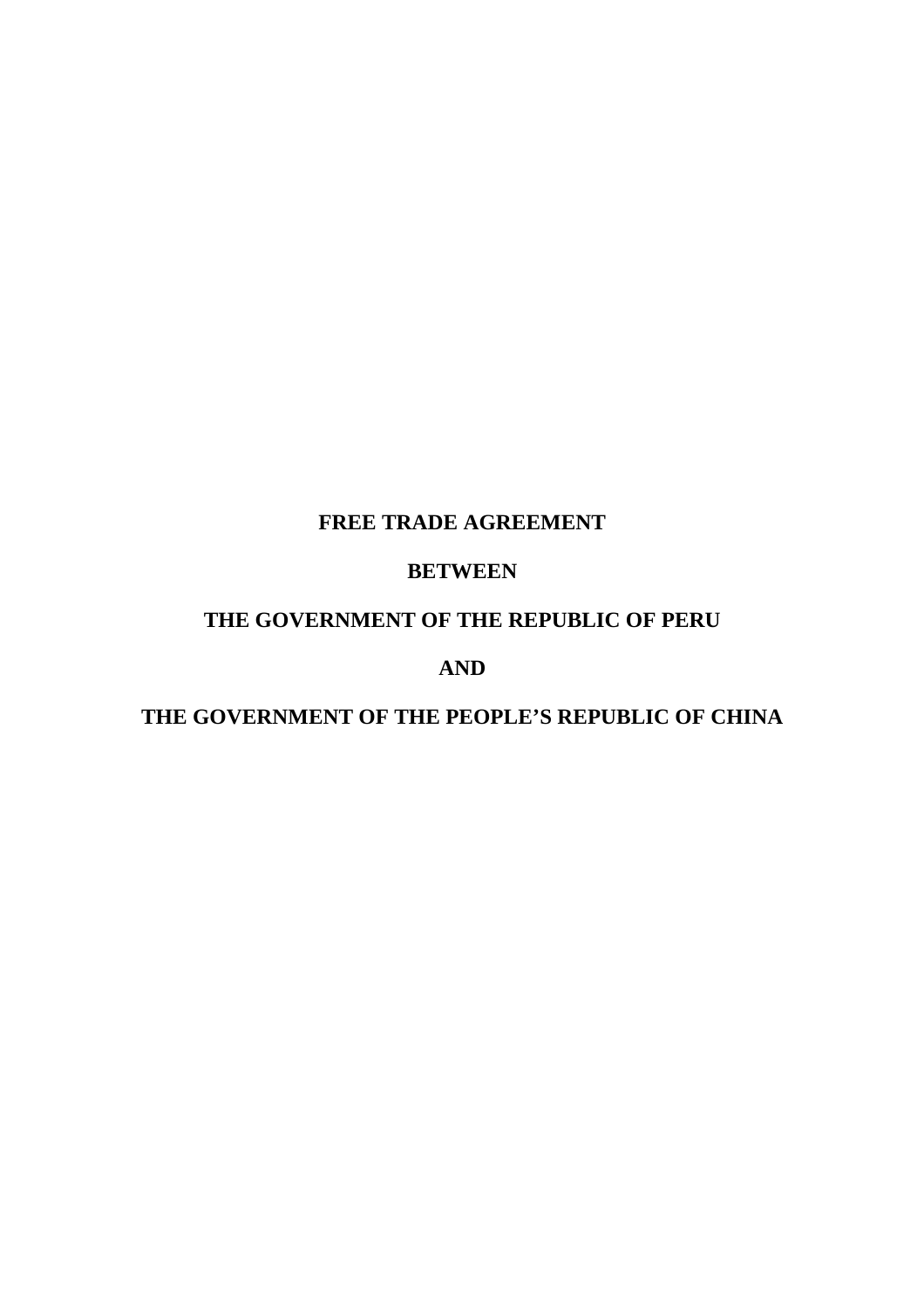### **CONTENTS**

#### Preamble

- Chapter 1: Initial Provisions
- Chapter 2: National Treatment and Market Access for Goods
- Chapter 3: Rules of Origin and Operational Procedures Related to Origin
- Chapter 4: Customs Procedures and Trade Facilitation
- Chapter 5: Trade Remedies
- Chapter 6: Sanitary and Phytosanitary Measures
- Chapter 7: Technical Barriers to Trade
- Chapter 8: Trade in Services
- Chapter 9: Temporary Entry for Business Persons
- Chapter 10: Investment
- Chapter 11: Intellectual Property Rights
- Chapter 12: Cooperation
- Chapter 13: Transparency
- Chapter 14: Administration of the Agreement
- Chapter 15: Dispute Settlement
- Chapter 16: Exceptions
- Chapter 17: Final Provisions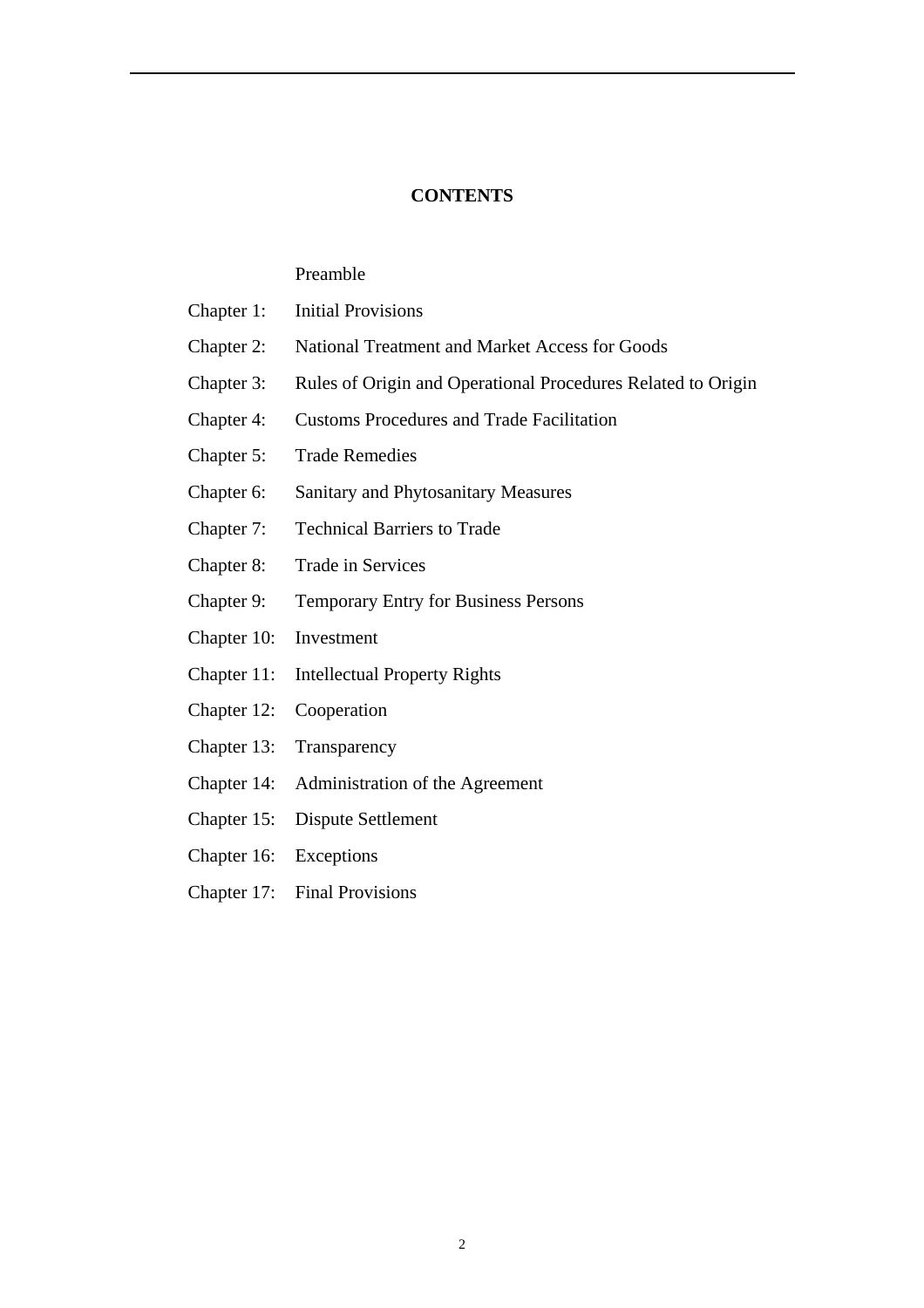### **ANNEXES**

- Annex 1: Exceptions to National Treatment and Import and Export **Restrictions**
- Annex 2: Tariff Elimination
- Annex 3: Price Band System
- Annex 4: Product Specific Rules of Origin
- Annex 5: Certificate of Origin and Declaration of Origin
- Annex 6: Schedules of Specific Commitments
- Annex 7: Commitments for Temporary Entry for Business Persons
- Annex 8: Public Debt
- Annex 9: Expropriation
- Annex 10: Geographical Indications
- Annex 11: Free Trade Commission
- Annex 12: Model Rules of Procedure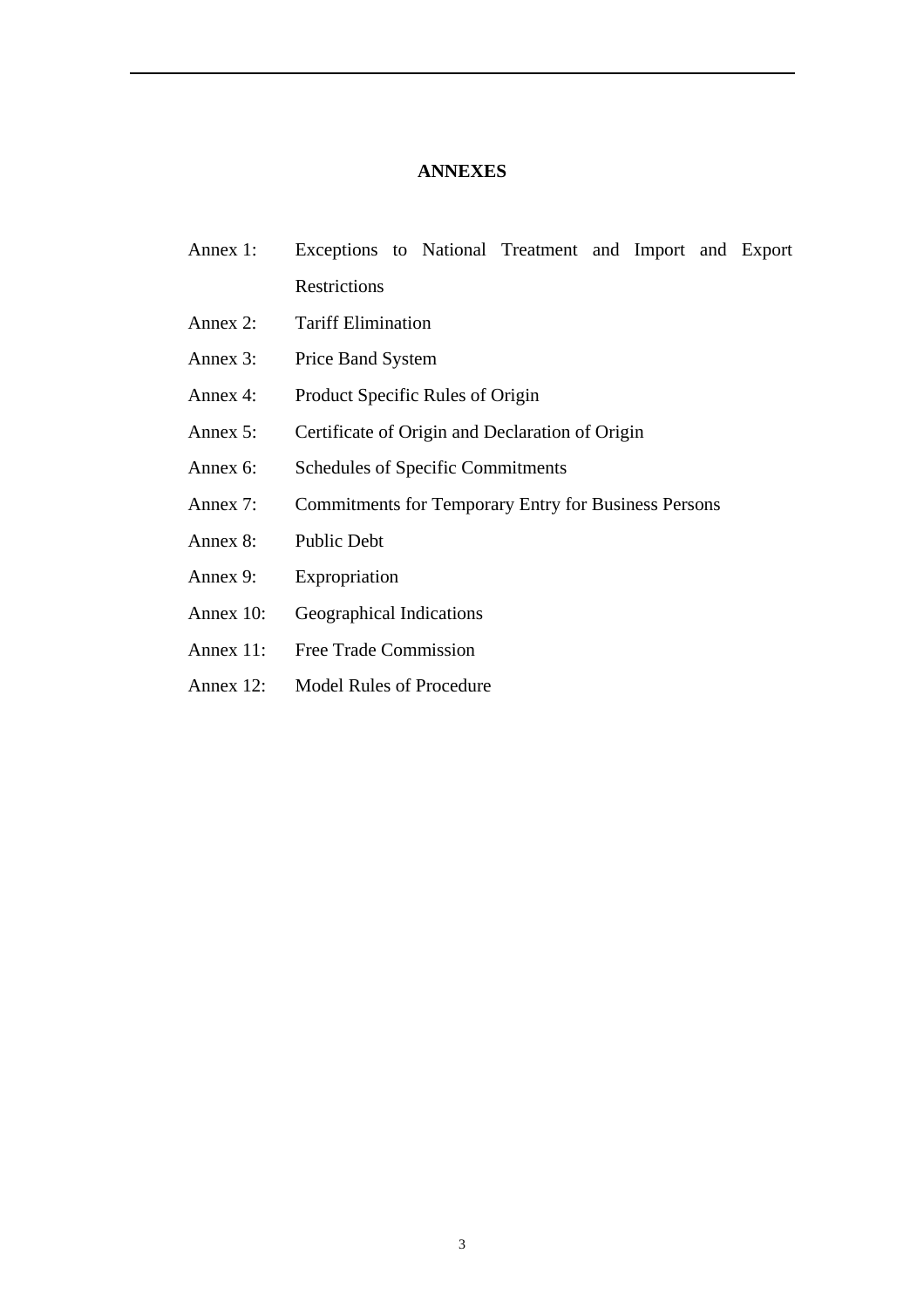# **PREAMBLE**

The Government of the Republic of PERU ("Peru") on one side, and the Government of the People's Republic of CHINA ("China") on the other side, collectively referred to as "the Parties" and individually referred to as "Party", resolved to:

**ACKNOWLEDGE AND HONOR** their strong and long standing cultural influence;

**STRENGTHEN** the special bonds of friendship and cooperation between the Parties;

**RECOGNIZE** that this Agreement should be implemented with a view toward raising the standard of living, creating new employment opportunities, reducing poverty and promoting sustainable development in a manner consistent with environmental protection and conservation;

**ESTABLISH** clear and mutually advantageous rules governing their trade;

**ENSURE** a predictable legal framework for trade and business and investment;

**PROMOTE** reciprocal trade through the establishment of clear and mutually advantageous trade rules and the avoidance of trade barriers, unjustified discrimination and distortions to their reciprocal trade;

**PROMOTE AND PRESERVE** their ability to safeguard public welfare;

**SHARE** the belief that a free trade agreement shall produce mutual benefits to each Party and contribute to the expansion and development of international trade; and

**REAFFIRM** their consent to strengthen and enhance the multilateral trading system as reflected by the World Trade Organization (WTO) and other multilateral, regional and bilateral instruments of cooperation regarding trade;

**HAVE AGREED** as follows: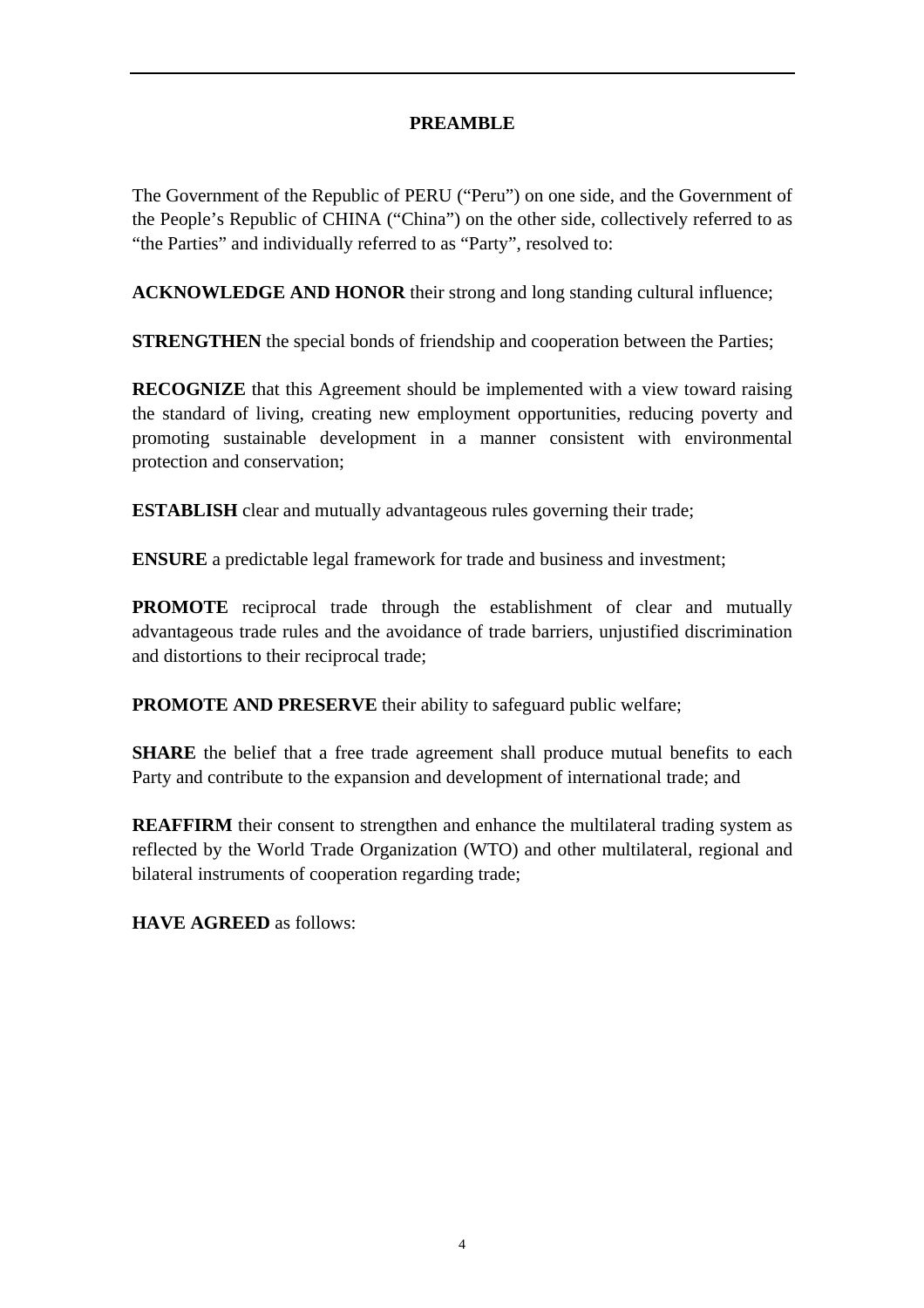#### **CHAPTER 1**

#### **INITIAL PROVISIONS**

#### **Article 1: Objectives**

 $\overline{a}$ 

The Parties conclude this Agreement, among others, for purposes of:

- (a) encouraging expansion and diversification of trade between the Parties;
- (b) eliminating the barriers to trade in, and facilitate the cross-border movement of goods and services between the Parties;
- (c) promoting fair competition in the Parties' markets;
- (d) creating new employment opportunities;
- (e) creating framework for furthering bilateral, regional and multilateral cooperation to expand and enhance the benefits of this Agreement; and
- (f) providing forum and approach for resolution of disputes amiably.

### **Article 2: Establishment of a Free Trade Area**

The Parties to this Agreement, consistent with Article XXIV of the *General Agreement on Tariffs and Trade 1994* (GATT 1994) and Article V of the *General Agreement on Trade in Services* (GATS), hereby establish a free trade area.

#### **Article 3: Relation to Other International Agreements**

1. The Parties affirm their existing rights and obligations with respect to each other under the WTO Agreement and any other agreements related to trade to which the Parties are party.<sup>1</sup>

2. In the event of any inconsistency between this Agreement and any other agreement to which the Parties are party, the Parties shall immediately consult with each other with a view to finding a mutually satisfactory solution in accordance with rules of interpretation of public international law.

<sup>&</sup>lt;sup>1</sup> The agreements mentioned in paragraph 1 shall include treaties, conventions, agreements, protocols, and memorandums of understanding entered into by the Parties or government agencies of the Parties.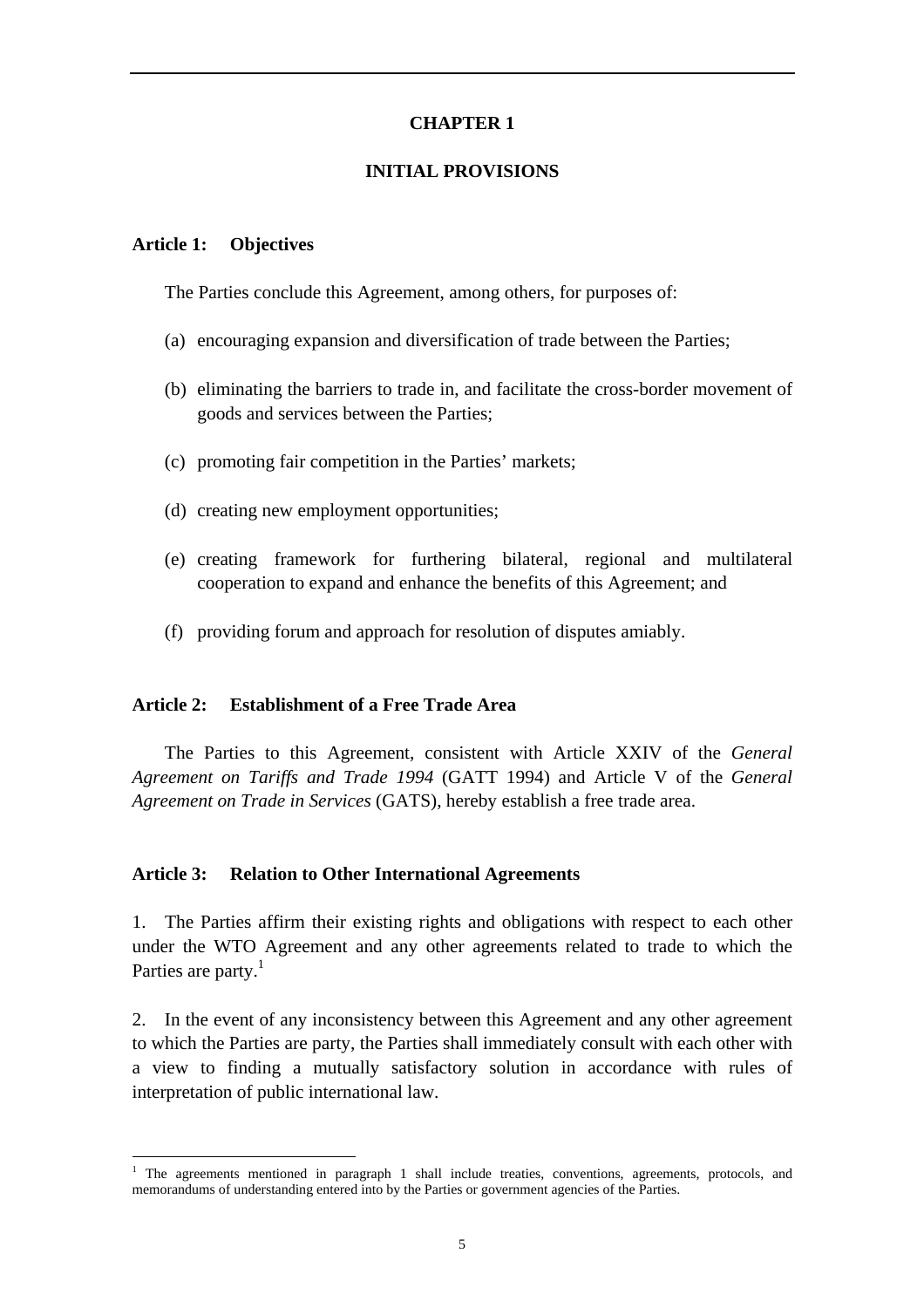3. If any provision of the WTO Agreement that the Parties have been incorporated to this Agreement is amended and accepted by the Parties at the WTO, such amendment shall be deemed incorporated automatically to this Agreement.

### **Article 4: Extent of Obligations**

The Parties shall ensure that all necessary measures are taken in order to give effect to the provisions of this Agreement in their respective territories, including ensuring that their respective regional and local governments and authorities, and non-governmental bodies in the exercise of governmental powers delegated to them by central, regional and local governments or authorities observe all obligations and commitments under this Agreement.

### **Article 5: Definitions of General Application**

For purposes of this Agreement, unless otherwise specified:

**Agreement** means the *Free Trade Agreement between the Government of the People's Republic of China and the Government of the Republic of Peru*;

**Commission** means the Free Trade Commission established under Article 170 (Free Trade Commission) of Chapter 14 (Administration of the Agreement);

**customs authority** means the authority that is responsible under the law of a Party for the administration and enforcement of customs laws and regulations;

**customs duty** includes any duty or charge of any kind imposed in connection with the importation of goods, but does not include any:

- (a) charge equivalent to an internal tax imposed consistently with Article III.2 of the GATT 1994;
- (b) antidumping or countervailing duty that is applied pursuant to Article VI of the GATT 1994, the WTO *Agreement on Implementation of Article VI of the GATT 1994*, or the WTO *Agreement on Subsidies and Countervailing Measures*; or
- (c) fee or other charge in connection with importation commensurate with the cost of services rendered;

**Customs Valuation Agreement** means the *Agreement on Implementation of Article VII of the GATT 1994* which is a part of the WTO Agreement;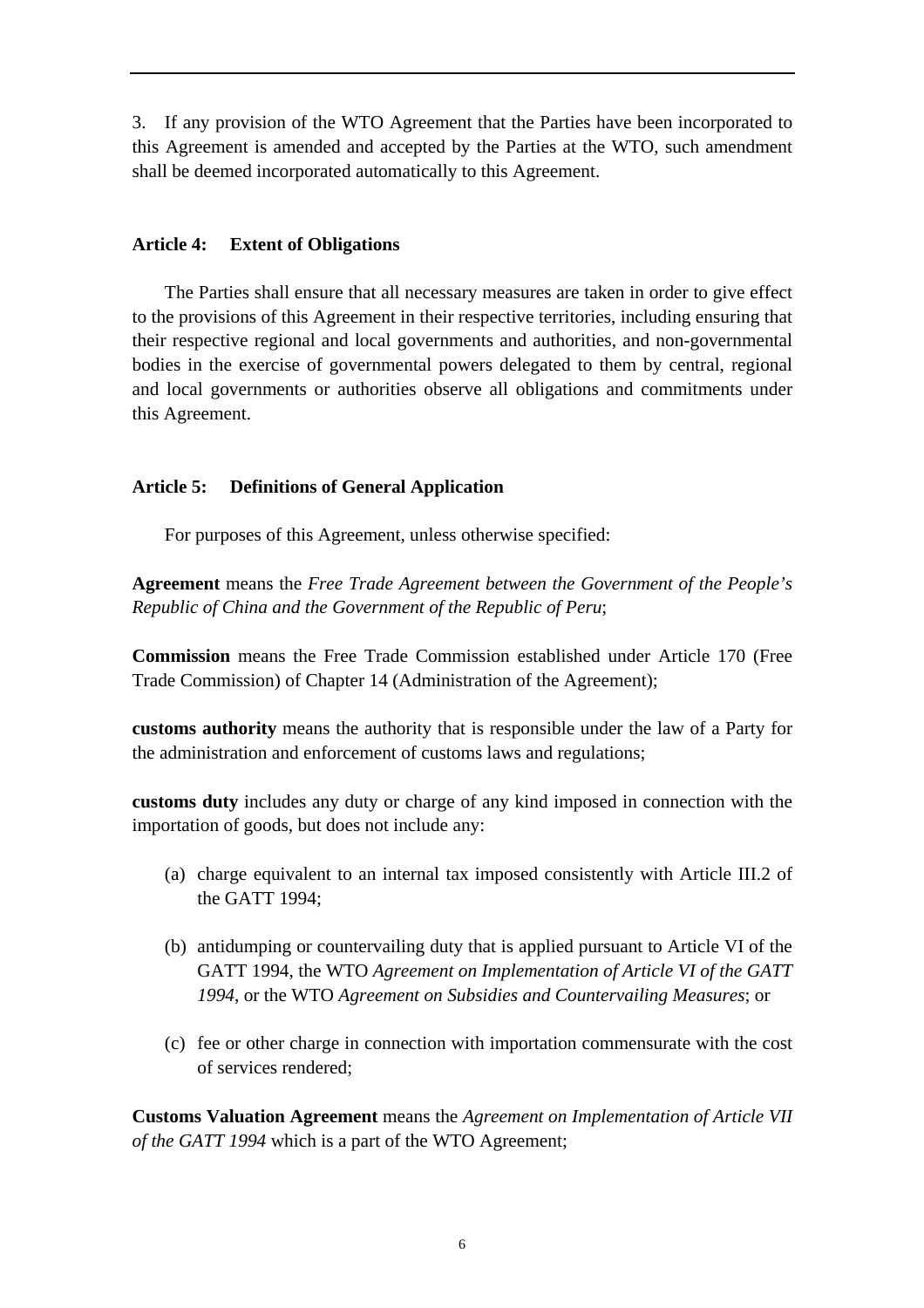**days** means calendar days;

**existing** means in effect on the date of entry into force of this Agreement;

**GATS** means the WTO *General Agreement on Trade in Services* which is a part of the WTO Agreement;

**GATT 1994** means the WTO *General Agreement on Tariffs and Trade 1994* which is a part of the WTO Agreement;

**goods of a Party** means the domestic products as these understood in the GATT 1994 or such goods as the Parties may agree and includes originating goods of that Party;

**Harmonized System (HS)** means the *Harmonized Commodity Description and Coding System* adopted by the World Customs Organization including its General Rules of Interpretation, and its Section and Chapter Notes;

**heading** means the first four digits in the tariff classification number under the HS;

**juridical person** means an entity constituted or organized under applicable law, whether or not for profit, and whether privately or governmentally owned or controlled, including a corporation, trust, partnerhsip, sole proprietorship, joint venture or association;

**measure** includes any law, regulation, procedure, requirement or practice;

**national** means:

- (a) for Peru, a Peruvian by birth, naturalization or option in accordance with Articles 52 and 53 of the *Constitución Política del Perú* (Political Constitution of Peru) who has the nationality of Peru or is a permanent resident of Peru; and
- (b) for China, a natural person who has the nationality of China according to the laws of China;

**originating** means qualifying pursuant to the rules of origin established under Chapter 3 (Rules of Origin and Operational Procedures Related to Origin);

**person** means a national or a juridical person;

**person of a Party** means a national or a juridical person of a Party;

**Safeguards Agreement** means the *Agreement on Safeguards* which is a part of the WTO Agreement;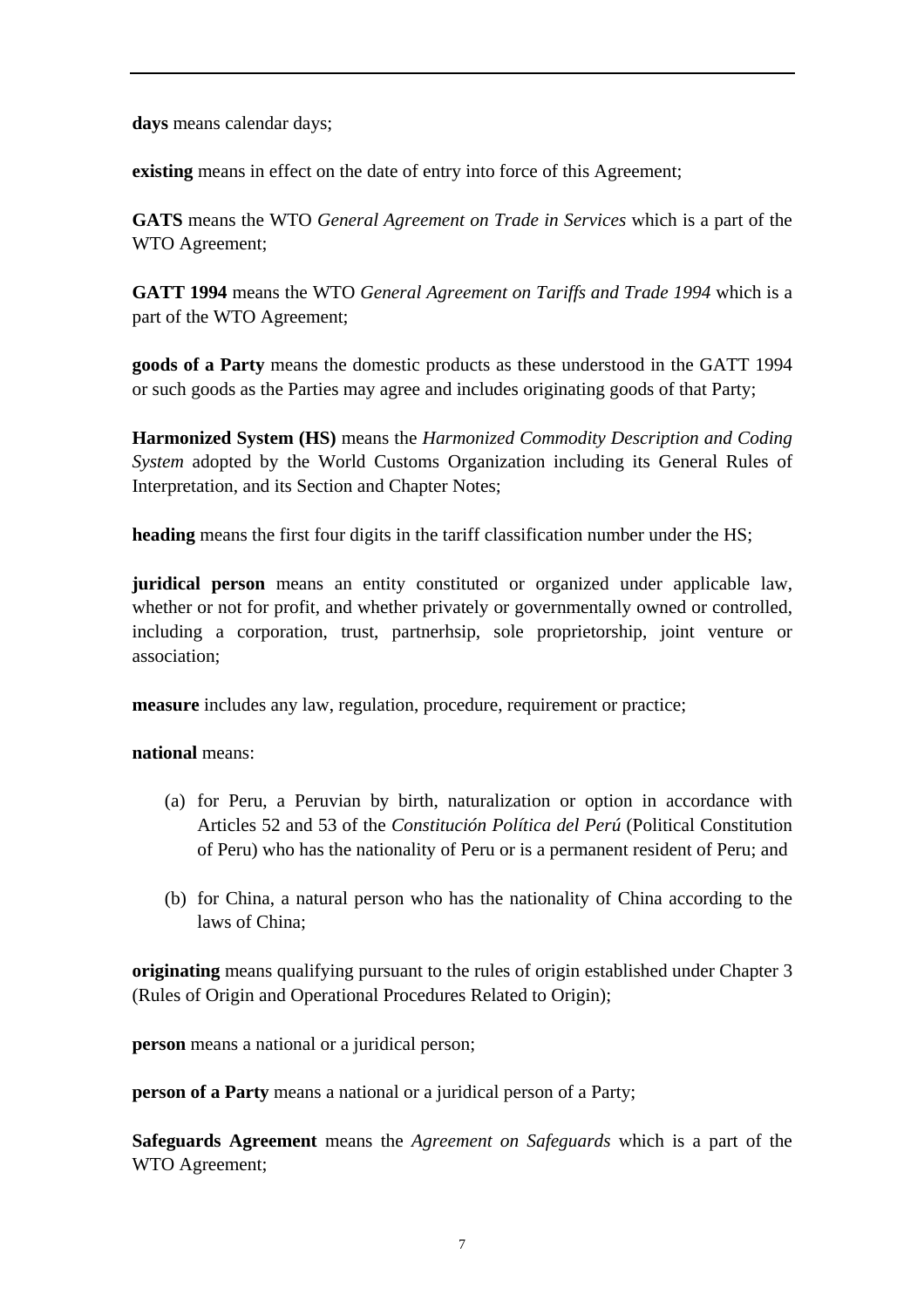**SPS Agreement** means the *Agreement on the Application of Sanitary and Phytosanitary Measures* which is a part of the WTO Agreement;

**subheading** means the first six digits in the tariff classification number under the HS;

**territory** means:

- (a) with respect to Peru, the mainland territory, the islands, the maritime zones and the air space above them, over which Peru exercises sovereignty or sovereign rights and jurisdiction, in accordance with its domestic law and international law; and
- (b) with respect to China, the entire customs territory of People's Republic of China, including land, maritime and air space, and the exclusive economic zone and the continental shelf within which it exercises sovereign rights and jurisdiction in accordance with international law and its domestic law;

**TRIPS Agreement** means the *Agreement on Trade-Related Aspects of Intellectual Property Rights* which is a part of the WTO Agreement;

**WTO** means the World Trade Organization, created by the *Marrakesh Agreement Establishing the World Trade Organization, done on April 15<sup>th</sup>, 1994; and* 

**WTO Agreemen**t means the *Marrakesh Agreement Establishing the World Trade Organization*, done on April 15<sup>th</sup>, 1994.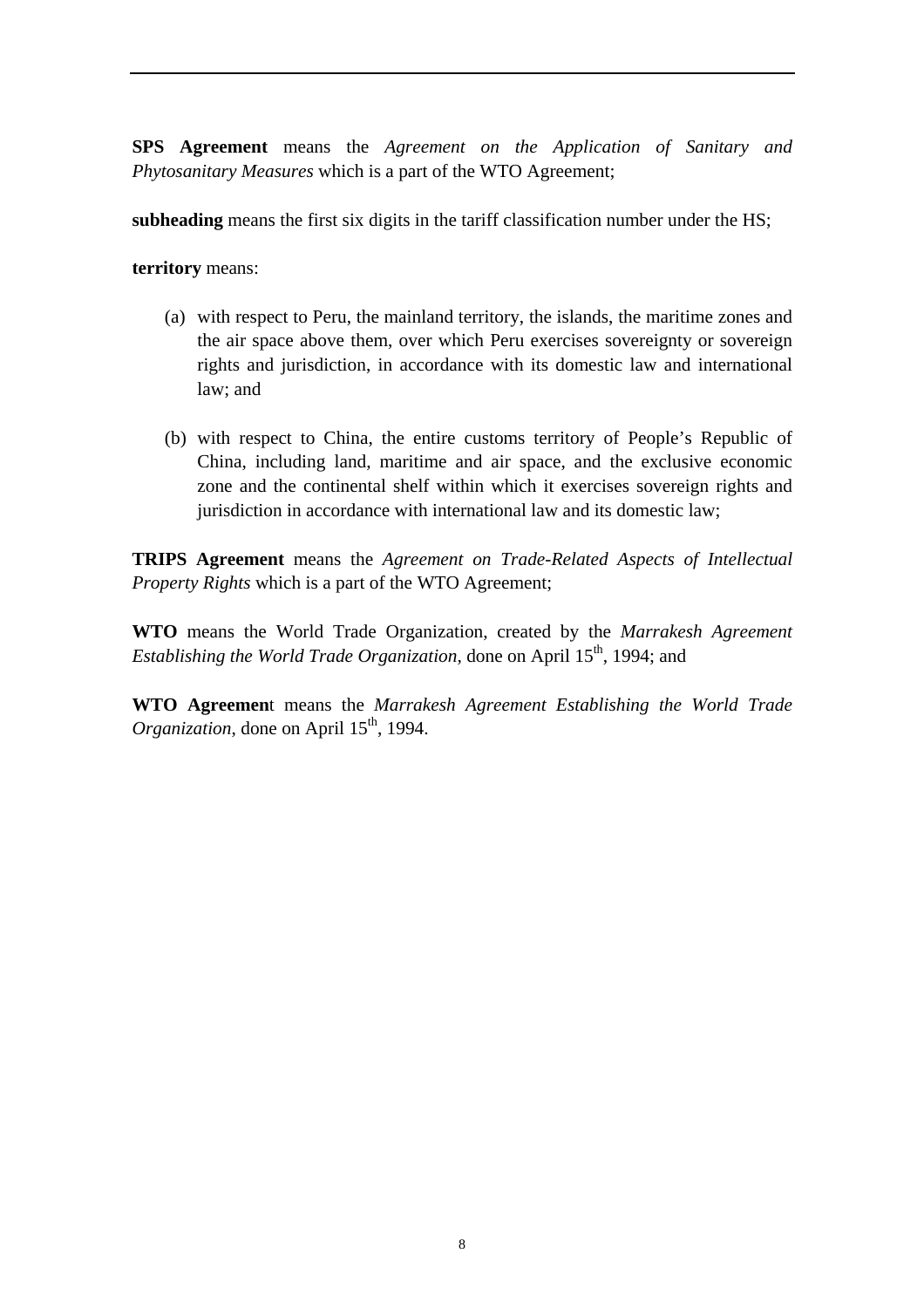### **CHAPTER 2**

#### **NATIONAL TREATMENT AND MARKET ACCESS FOR GOODS**

#### **Article 6: Scope and Coverage**

Except as otherwise provided in this Agreement, this Chapter applies to trade in goods between the Parties.

#### **Section A: National Treatment**

#### **Article 7: National Treatment**

1. Each Party shall accord national treatment to the goods of the other Party in accordance with Article III of the GATT 1994, including its interpretative notes, and to this end Article III of the GATT 1994 and its interpretative notes are incorporated into and made part of this Agreement, *mutatis mutandis*.

2. Paragraph 1 shall not apply to the measures set out in Annex 1 (Exceptions to National Treatment and Import and Export Restrictions).

#### **Section B: Tariff Elimination**

## **Article 8: Tariff Elimination**

1. Except as otherwise provided in this Agreement, no Party may increase any existing customs duty, or adopt any new customs duty, on an originating good of the other Party.

2. Except as otherwise provided in this Agreement, each Party shall eliminate its customs duties on originating goods of the other Party, in accordance with its Schedule to Annex 2 (Tariff Elimination).

3. The tariff elimination program established in this Chapter shall not apply to used goods, including those identified as such in headings or subheadings of the HS. Used goods also include those goods that are reconstructed, repaired, remanufactured or any other similar name given to goods that, after having been used, have been subject to some kind of process to restore their original characteristics or specifications, or to restore the functionality they had when they were new.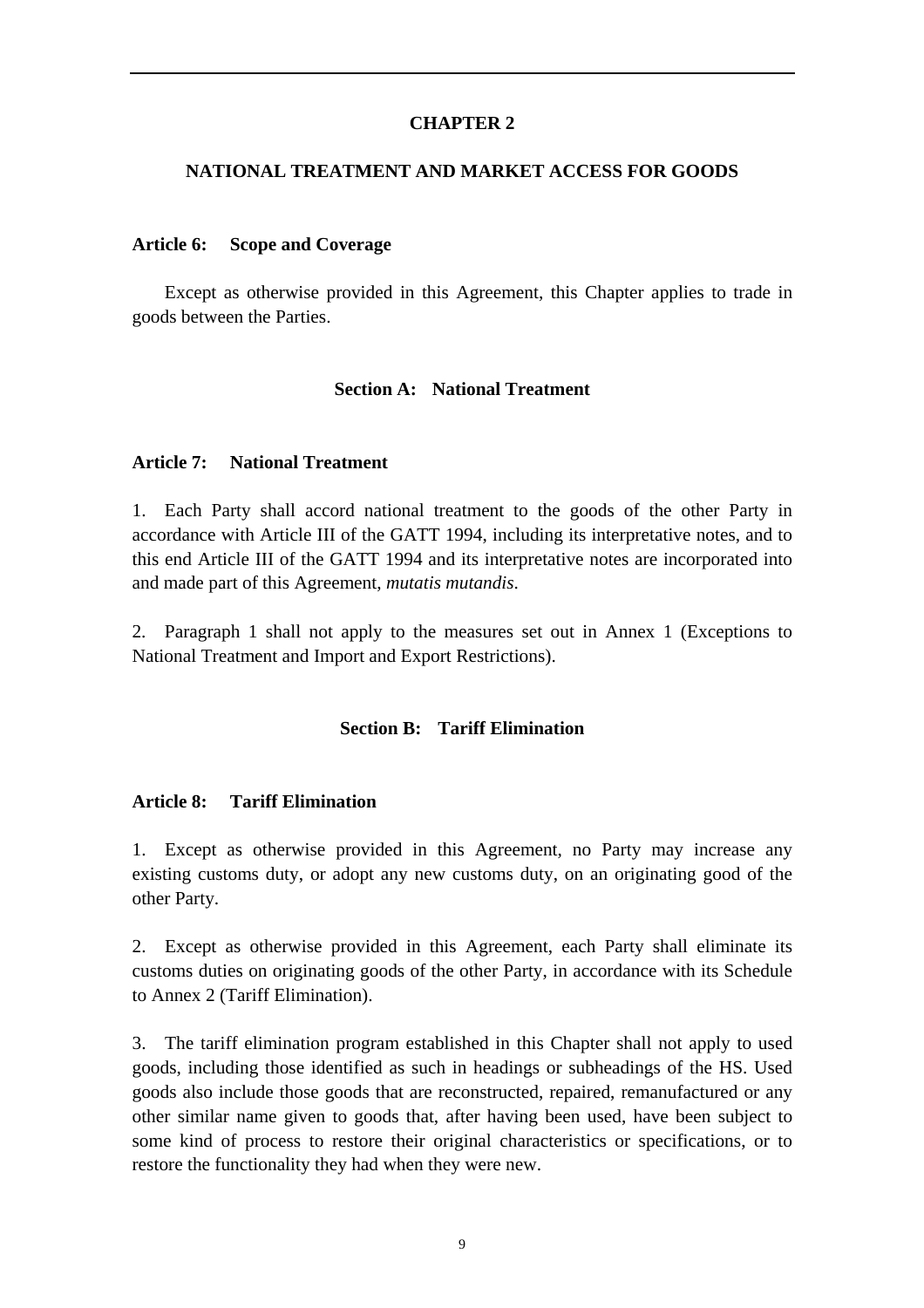4. On the request of a Party, the Parties shall consult to consider accelerating the elimination of customs duties set out in their Schedules to Annex 2 (Tariff Elimination).

5. Notwithstanding Article 170 (Free Trade Commission) of Chapter 14 (Administration of the Agreement), an agreement between the Parties to accelerate the elimination of a customs duty on a good, shall supersede any duty rate or staging category determined pursuant to their Schedules to Annex 2 (Tariff Elimination) for such good, when approved by the Parties in accordance with its applicable legal procedures.

- 6. For greater certainty, a Party may:
	- (a) raise a customs duty to the level established in its Schedule to Annex 2 (Tariff Elimination) following a unilateral reduction, for the year respective; or
	- (b) maintain or increase a customs duty as authorized by the Dispute Settlement Body of the WTO or in accordance with Chapter 15 (Dispute Settlement).

7. Except for the goods included in Article 19 (Price Band System), the Parties agree that the base rates for tariff elimination are the Parties' applied customs duties on January  $1<sup>st</sup>$ , 2008, which are established in their Schedules to Annex 2 (Tariff Elimination).

# **Section C: Special Regimes**

### **Article 9: Waiver of Customs Duties**

1. No Party may adopt any new waiver of customs duties, or expand with respect to existing recipients or extend to any new recipient the application of an existing waiver of customs duties, where the waiver is conditioned, explicitly or implicitly, on the fulfillment of a performance requirement.

2. No Party may, explicitly or implicitly, condition on the fulfillment of a performance requirement the continuation of any existing waiver of customs duties.

### **Article 10: Temporary Admission of Goods**

1. Each Party shall grant duty-free temporary admission for the following goods, regardless of their origin: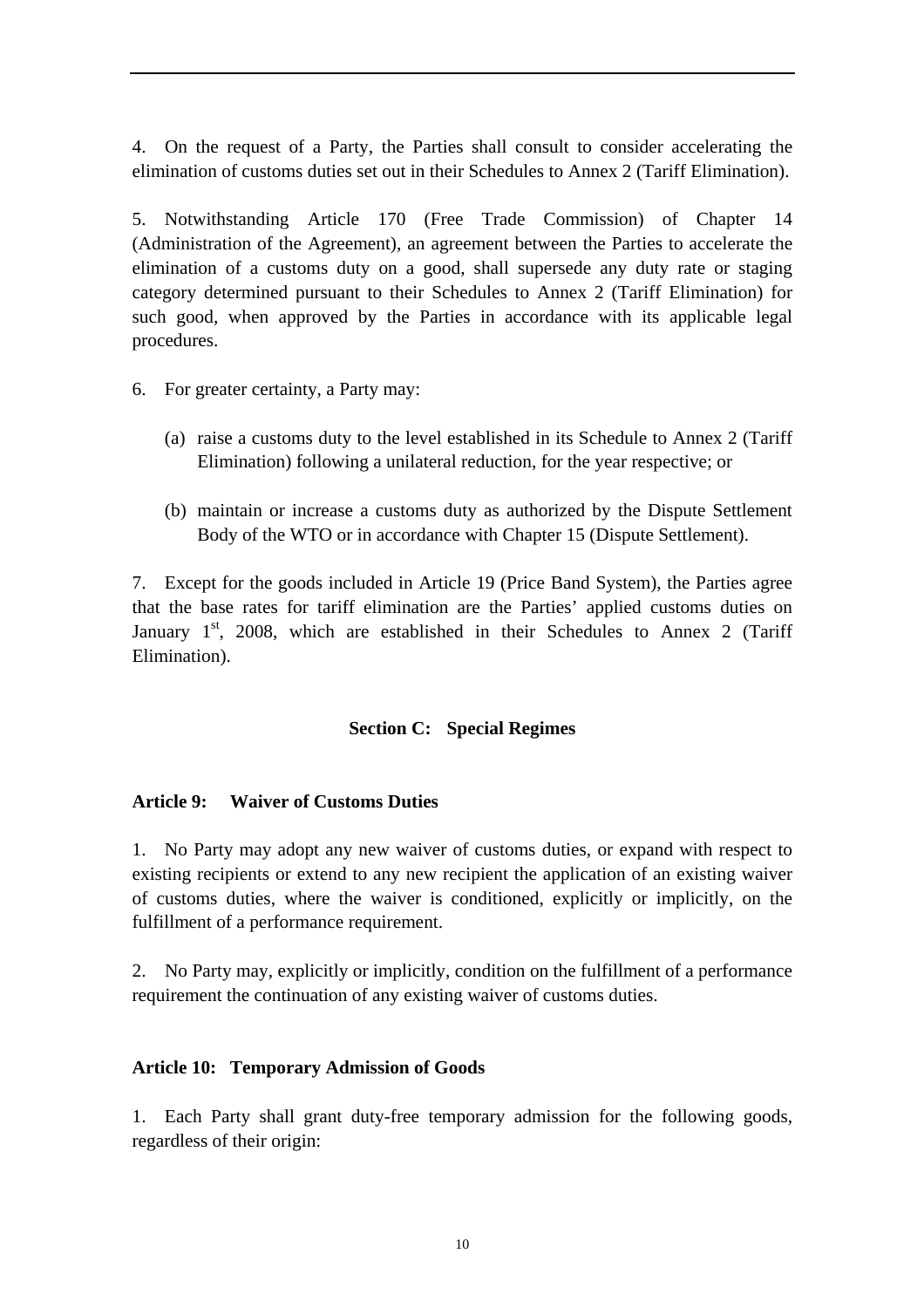- (a) professional equipment, such as for scientific research, pedagogical or medical activities, the press or television, and cinematographic purposes necessary for a person who qualifies for temporary entry pursuant to the laws of the importing Party;
- (b) goods intended for display or demonstration at exhibitions, fairs, meetings, or similar events;
- (c) commercial samples; and
- (d) goods admitted for sports purposes.

2. Each Party, at the request of the person concerned and for reasons its customs authority considers valid, shall extend the time limit for temporary admission beyond the period initially fixed in accordance with the domestic law.

3. No Party may condition the duty-free temporary admission of a good referred to in paragraph 1, other than require that the good:

- (a) be used solely by or under the personal supervision of a national or resident of the other Party in the exercise of business, trade, profession or sport activity of that person;
- (b) not be sold or leased while in its territory;
- (c) be accompanied by the deposit of bond or security in an amount no greater than the charges that would otherwise be owed on entry or final importation, releasable on exportation of the good;
- (d) be capable of identification when exported;
- (e) be exported on the departure of the person referenced in subparagraph (a), or within such other period related to the purpose of the temporary admission as the Party may establish, or 6 months, unless extended;
- (f) be admitted in no greater quantity than is reasonable for its intended use; and
- (g) be otherwise admissible into the Party's territory under its law.

4. If any condition that a Party imposes under paragraph 3 has not been fulfilled, the Party may apply the customs duty and any other charge that would normally be owed on the good plus any other charges or penalties provided for under its law.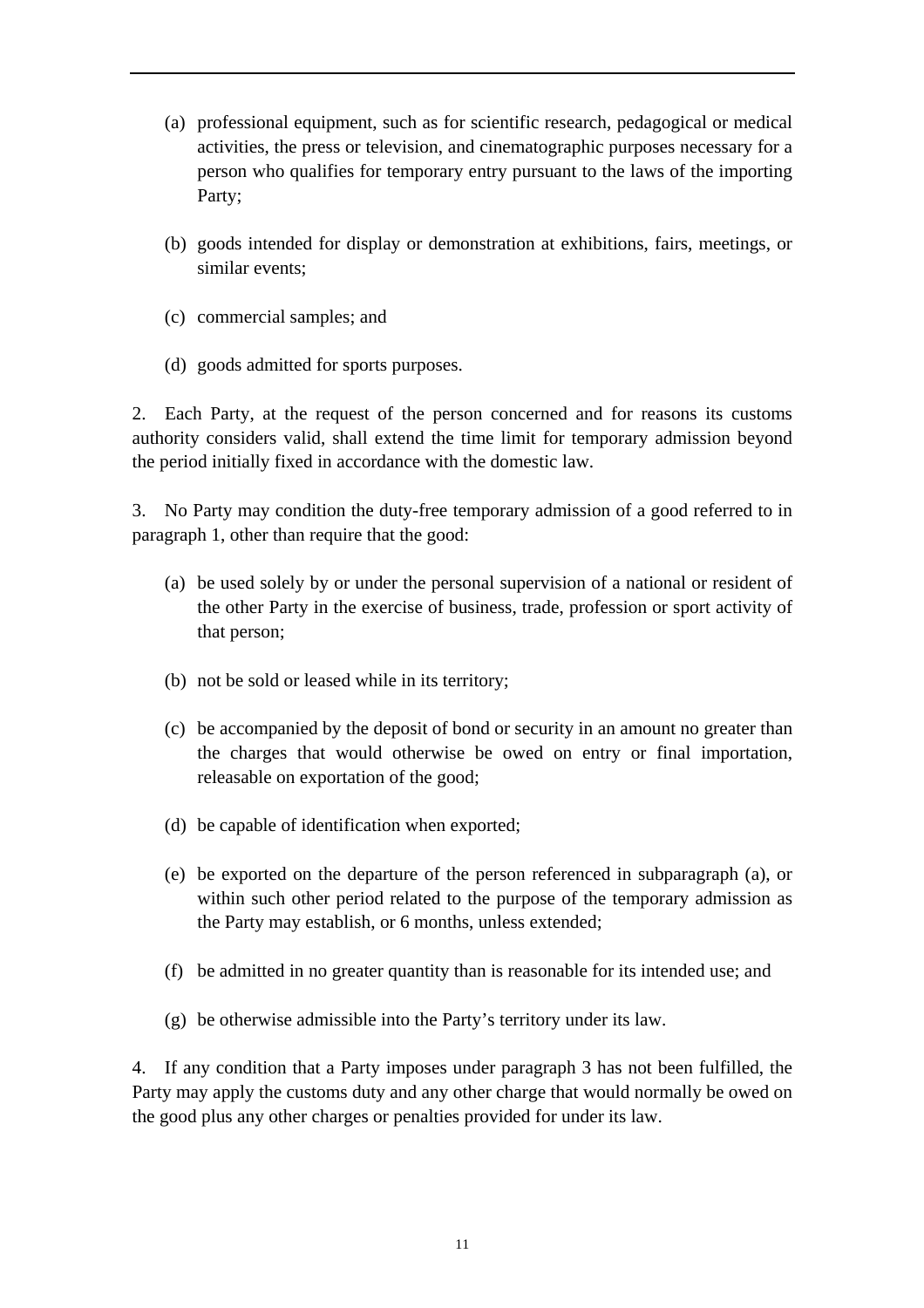5. Each Party shall permit a good temporarily admitted under this Article to be exported through a customs port other than that through which it was admitted.

6. Each Party shall provide that its customs authority or other competent authority relieves the importer or another person responsible for a good admitted under this Article of any liability for failure to re-export the good on presentation of proof to the satisfaction of the customs authority of the importing Party that the good has been destroyed by reason of force majeure.

# **Section D: Non-Tariff Measures**

# **Article 11: Import and Export Restrictions**

1. Except as otherwise provided in this Agreement, no Party may adopt or maintain any non-tariff measures that prohibits or restricts on the importation of any good of the other Party or on the exportation or sale for export of any good destined for the territory of the other Party, except in accordance with Article XI of the GATT 1994 and its interpretative notes, and to this end Article XI of the GATT 1994 and its interpretative notes are incorporated into and made a part of this Agreement, *mutatis mutandis*.

2. The Parties understand that the GATT 1994 rights and obligations incorporated in paragraph 1 prohibit, in any circumstances in which any other form of restriction is prohibited, a Party from adopting or maintaining:

- (a) export and import price requirements, except as permitted in enforcement of countervailing and antidumping duty orders and undertakings; or
- (b) voluntary export restraints inconsistent with Article VI of the GATT 1994, as implemented under Article 18 of the SCM Agreement and Article 8.1 of the AD Agreement.

3. Paragraphs 1 and 2 shall not apply to the measures set out in Annex 1 (Exceptions to National Treatment and Import and Export Restrictions).

# **Article 12: Import Licensing**

1. No Party may adopt or maintain a measure that is inconsistent with the Import Licensing Agreement.

2. Each Party shall notify the other Party of any existing import licensing procedure before the entry into force of this Agreement.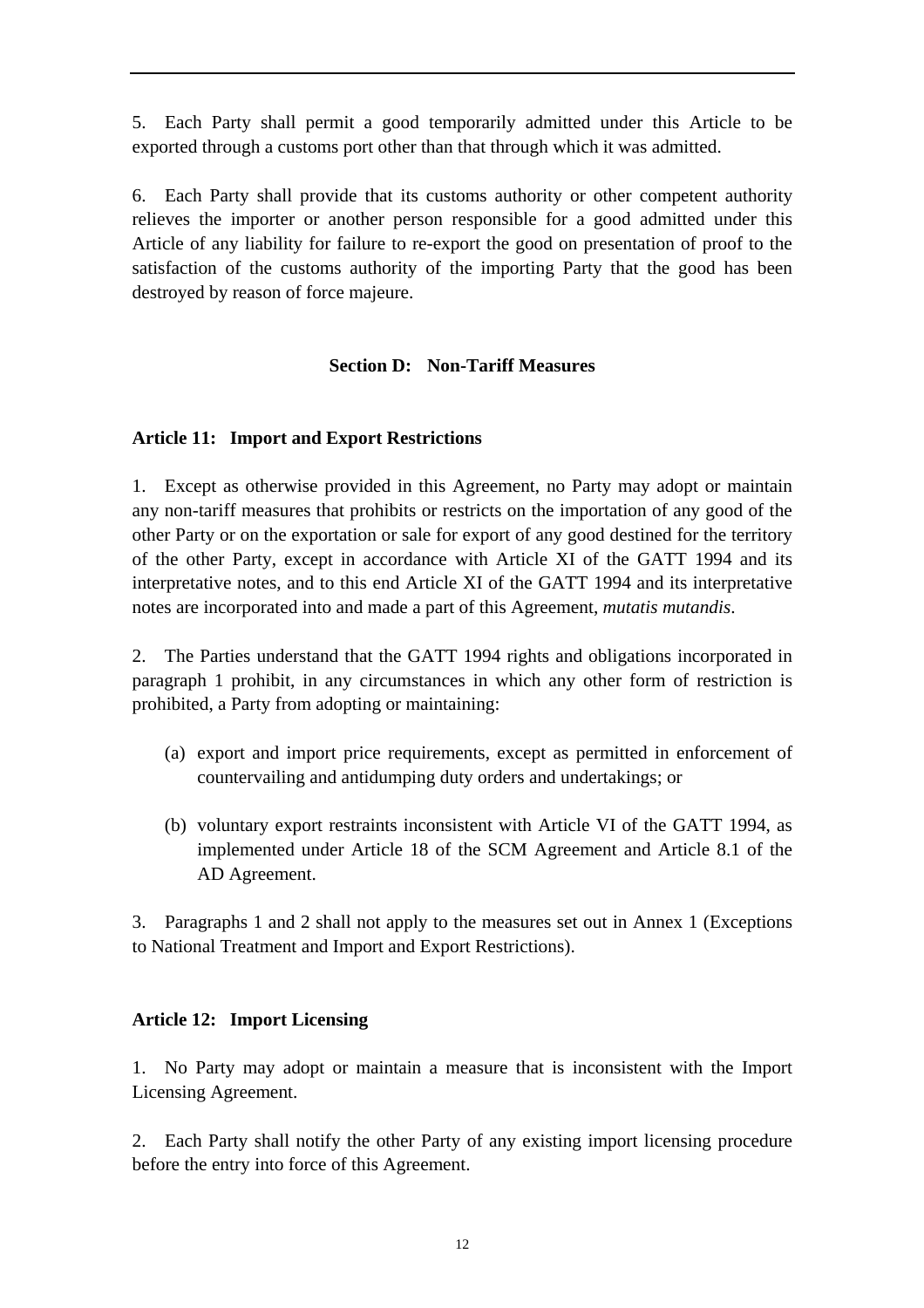3. Each Party shall publish any new import licensing procedures and any modification to its existing import licensing procedures or list of products, whenever practicable, 21 days prior to the effective day of the requirement but in all events no later than such effective date.

4. Each Party shall notify the other Party of any other new import licensing procedures and any modifications to its existing import licensing procedures within 60 days of publication. Such publication shall be in accordance with the procedures as set out in the Import Licensing Agreement.

5. Notification provided under paragraphs 2 and 4 shall include the information specified in Article 5 of the Import Licensing Agreement.

# **Article 13: Administrative Fees and Formalities**

1. Each Party shall ensure, in accordance with Article VIII.1 of the GATT 1994 and its interpretative notes, that all fees and charges of whatever character (other than customs duties, charges equivalent to an internal tax or other internal charge applied consistently with Article III.2 of the GATT 1994, and antidumping and countervailing duties) imposed on or in connection with importation or exportation are limited to the approximate cost of services rendered and do not represent an indirect protection to domestic goods or a taxation of imports or exports for fiscal purposes.

2. No Party may require consular transactions, including related fees and charges, in connection with the importation of any good of the other Party.

3. Each Party shall make available and maintain through the Internet or a comparable computer based telecommunications network a current list of the fees and charges it imposes in connection with importation or exportation.

# **Section E: Other Measures**

### **Article 14: Customs Valuation**

The Customs Valuation Agreement and the Decisions taken by the WTO Committee on Customs Valuation are incorporated into and shall form part of this Agreement, which the custom laws of the Parties shall comply with.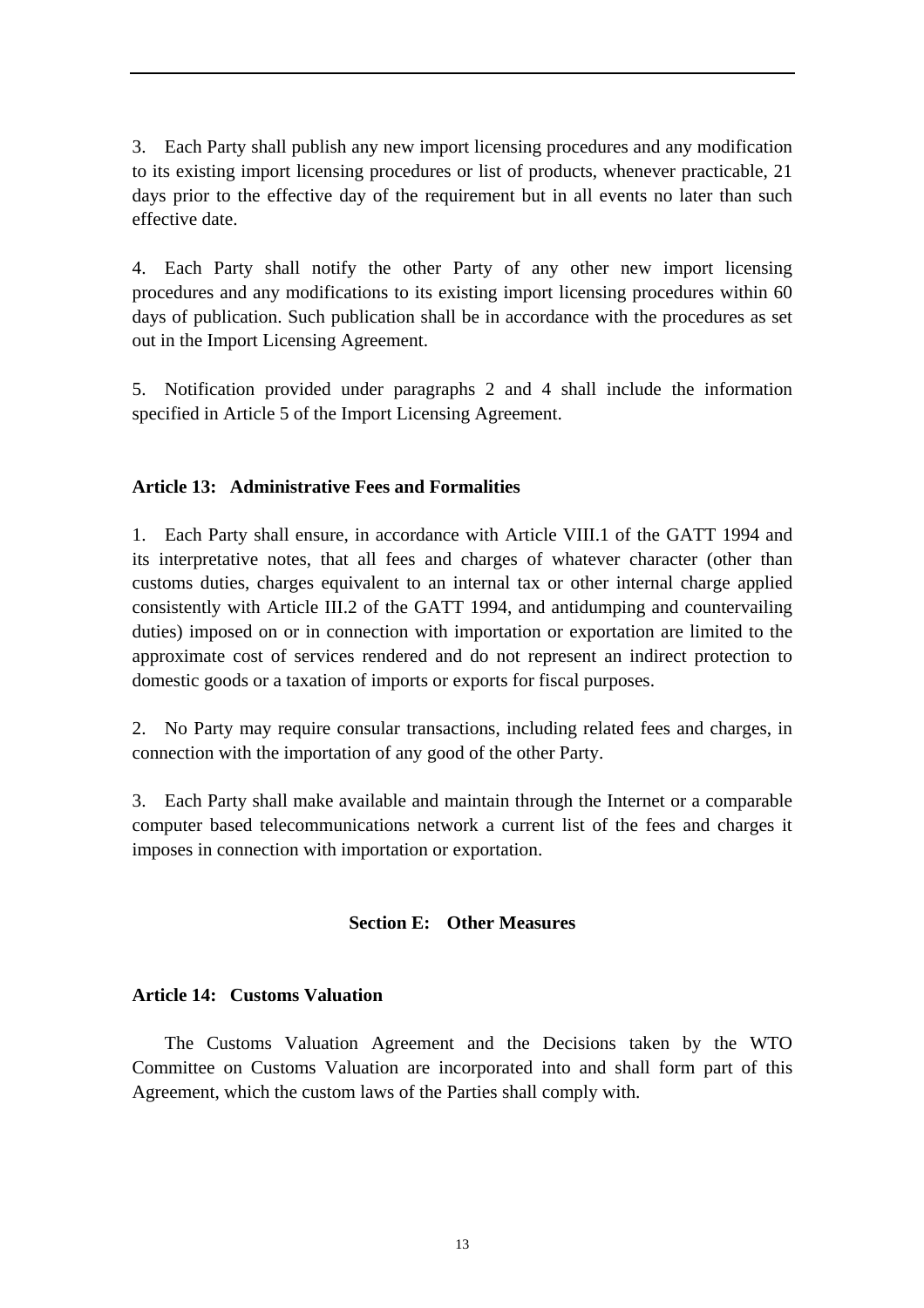### **Section F: Agriculture**

### **Article 15: Scope and Coverage**

1. This section applies to the measures adopted or maintained by the Parties related to agricultural trade.

2. For purposes of this Agreement, agricultural goods mean those goods referred in Article 2 of the WTO *Agreement on Agriculture*.

#### **Article 16: Agricultural Export Subsidies**

1. The Parties share the objective of the multilateral elimination of export subsidies for agricultural goods, and shall work together toward an agreement in the WTO to eliminate those subsidies, and avoid its reintroduction in any form.

2. No Party may maintain, introduce or reintroduce any export subsidy on any agricultural good destined for the territory of the other Party.

3. If either Party considers that the other Party has failed to carry out its obligations under this Agreement by maintaining, introducing or re-introducing an export subsidy, such Party may request consultations with the other Party according to Chapter 15 (Dispute Settlement) with a view to arriving at a mutually satisfactory solution.

#### **Article 17: State Trading Enterprises**

The rights and obligations of the Parties in respect of state trading enterprises shall be governed by Article XVII of the GATT 1994 and the *Understanding on the Interpretation of Article XVII of the GATT 1994*, which are hereby incorporated into and made part of this Agreement, *mutatis mutandis*.

#### **Article 18: Domestic Support Measures for Agricultural Products**

In order to establish a fair and market-oriented agriculture trading system, the Parties agree to cooperate in the WTO agricultural negotiations on domestic support measures to provide for substantial progressive reduction in agriculture support and protection, resulting in correcting and preventing restrictions and distortions in world agricultural markets.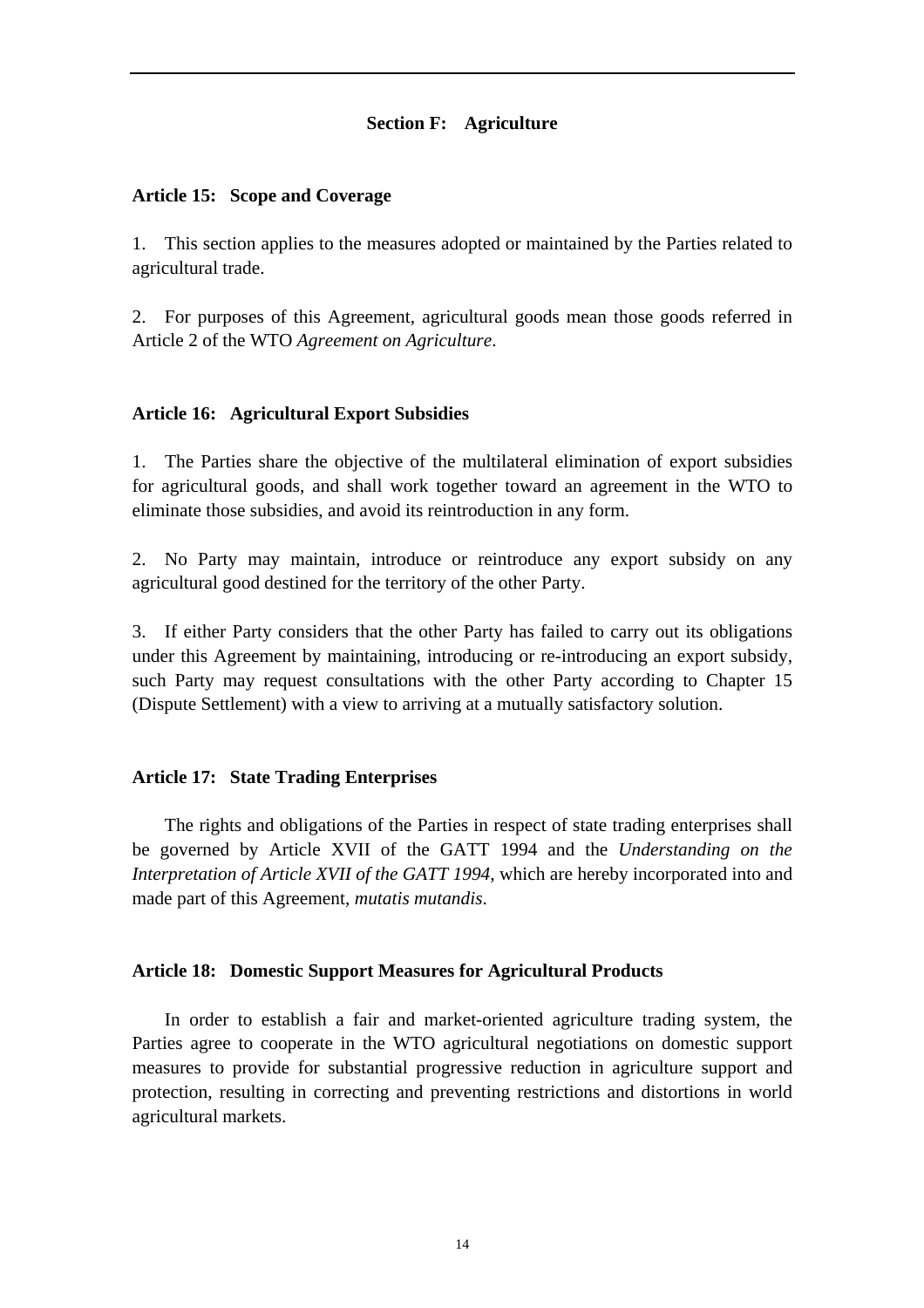#### **Article 19: Price Band System**

Peru may maintain its Price Band System established in the D.S. N° 115-2001-EF and its amendments, respect to the products subject to the application of the system and provided in Annex 3 (Price Band System).

### **Section G: Institutional Provisions**

### **Article 20: Committee on Trade in Goods**

1. The Parties hereby establish a Committee on Trade in Goods, comprising representatives of each Party.

2. The Committee shall meet on the request of a Party or the Free Trade Commission to consider matters arising under this Chapter, Chapter 3 (Rules of Origin and Operational Procedures Related to Origin) or Chapter 4 (Customs Procedures and Trade Facilitation).

- 3. The Committee on Trade in Goods shall be coordinated by:
	- (a) for Peru, the Ministry of Foreign Trade and Tourism, or its successor.; and
	- (b) for China, the Ministry of Commerce, or its successor.
- 4. The Committee's functions shall include, *inter alia*:
	- (a) promoting trade in goods between the Parties, including through consultations on accelerating tariff elimination under this Agreement and other issues as appropriate;
	- (b) addressing barriers to trade in goods between the Parties, especially those related to the application of non-tariff measures, and, if appropriate, referring such matters to the Free Trade Commission for its consideration;
	- (c) reviewing the future amendments to the HS to ensure that each Party's obligations under this Agreement are not altered, and consulting to resolve any conflicts between:
		- (i) subsequent amendments to Harmonized System 2007 and Annex 2 (Tariff Elimination); or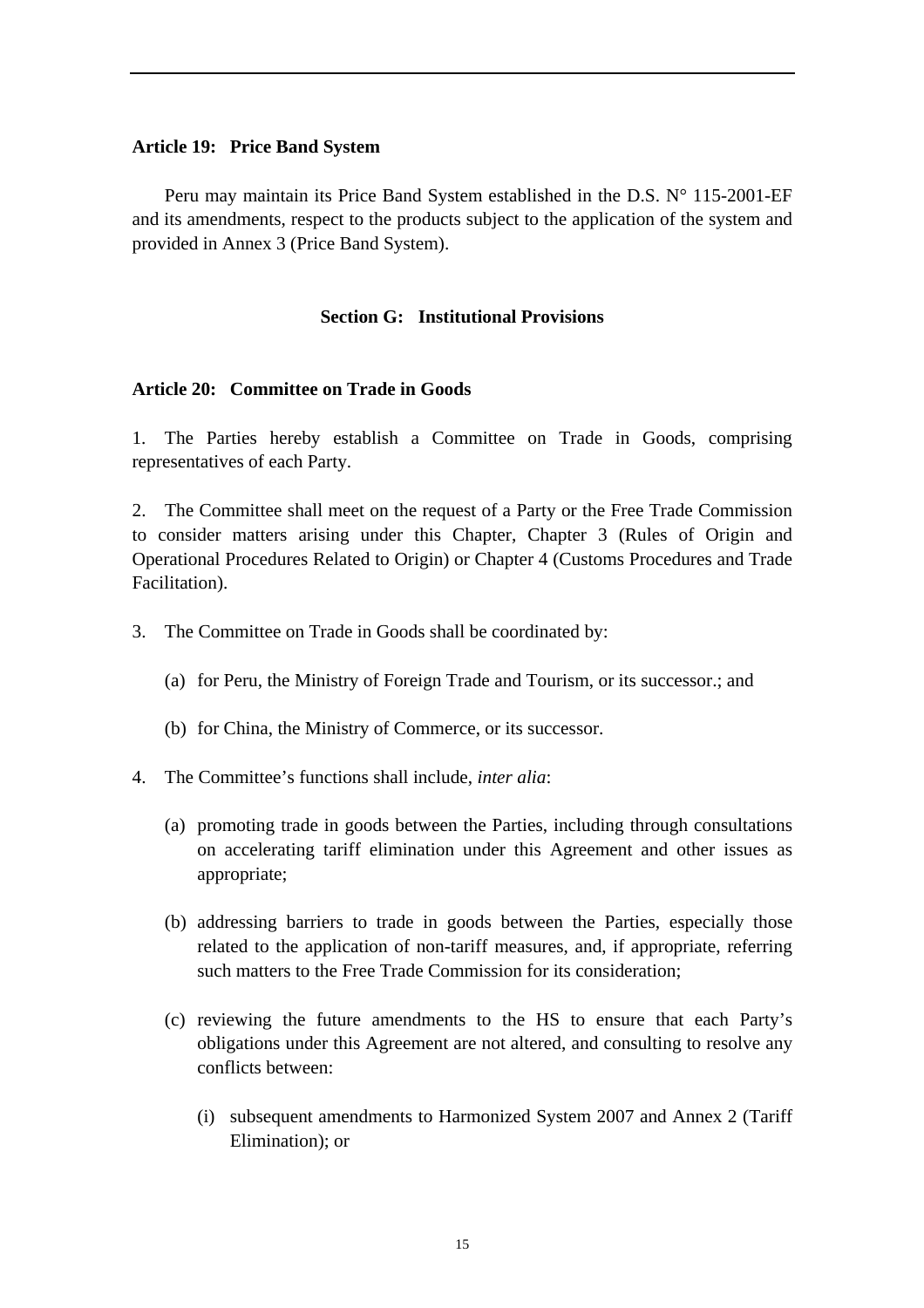- (ii) the Annex 2 (Tariff Elimination) and national nomenclatures;
- (d) consulting on and endeavoring to resolve any difference that may arise among the Parties on matters related to the classification of goods under the HS; and
- (e) establishing Ad-Hoc Working Groups with specific commands.

5. The Committee shall meet at least once a year. When special circumstances arise, the Parties shall meet at any time upon agreement at the request of a Party.

6. The Committee shall establish an Ad-Hoc Working Group on Trade in Agricultural and Fishery Goods. In order to solve any obstacle to the trade of agricultural and fishery goods between the Parties, the Working Group shall meet within 30 days after the Parties agree.

# **Section H: Definitions**

### **Article 21: Definitions**

For purposes of this Chapter:

**AD Agreement** means the WTO *Agreement on Implementation of Article VI of the GATT 1994*;

**SCM Agreement** means the WTO *Agreement on Subsidies and Countervailing Measures*;

**Import Licensing Agreement** means the WTO *Agreement on Import Licensing Procedures*;

**consumed** means:

- (a) actually consumed; or
- (b) further processed or manufactured so as to result in a substantial change in the value, form, or use of the good or in the production of another good;

**duty-free** means free of customs duty;

**import licensing** means an administrative procedure requiring the submission of an application or other documentation (other than that generally required for customs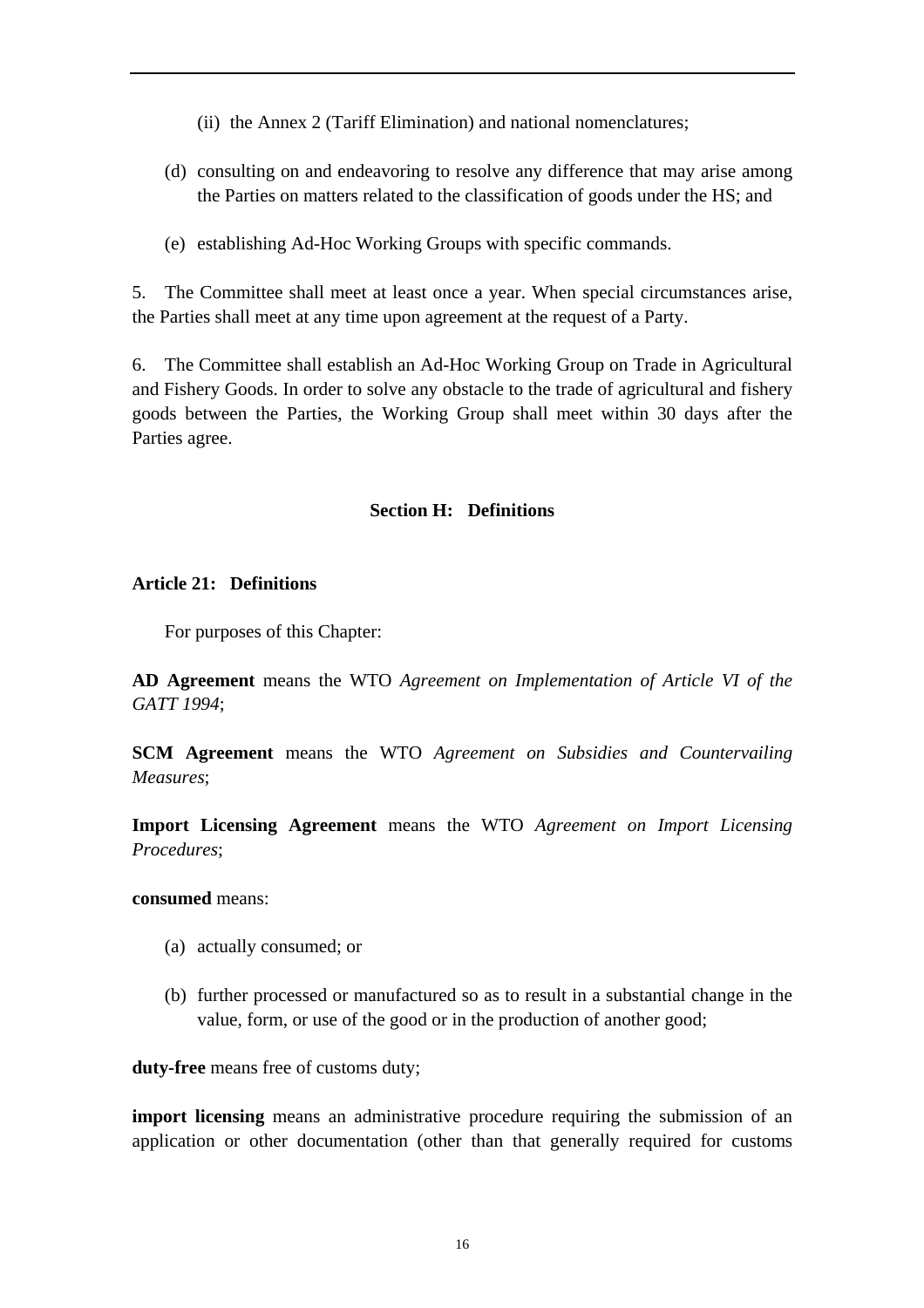clearance purposes) to the relevant administrative body as a prior condition for importation into the territory of the importing Party;

**goods intended for display or demonstration** includes their component parts, ancillary apparatus, and accessories;

**performance requirement** means a requirement that:

- (a) a given level or percentage of goods or services be exported;
- (b) domestic goods or services of the Party granting a waiver of customs duties or an import license be substituted for imported goods;
- (c) a person benefiting from a waiver of customs duties or an import license purchase other goods or services in the territory of the Party granting the waiver of customs duties or the import license, or accord a preference to domestically produced goods;
- (d) a person benefiting from a waiver of customs duties or an import license produce goods or supply services, in the territory of the Party granting the waiver of customs duties or the import license, with a given level or percentage of domestic content; or
- (e) relates in any way the volume or value of imports to the volume or value of exports or to the amount of foreign exchange inflows;

but does not include a requirement that an imported good be:

- (f) subsequently exported;
- (g) used as a material in the production of another good that is subsequently exported;
- (h) substituted by an identical or similar good used as a material in the production of another good that is subsequently exported; or
- (i) substituted by an identical or similar good that is subsequently exported;

**export subsidies** shall have the meaning assigned to that term in Article 1(e) of the WTO *Agreement on Agriculture*, including any amendment of that Article; and

**consular transactions** means requirements that goods of a Party intended for export to the territory of another Party must first be submitted to the supervision of the consul of the importing Party in the territory of the exporting Party for the purpose of obtaining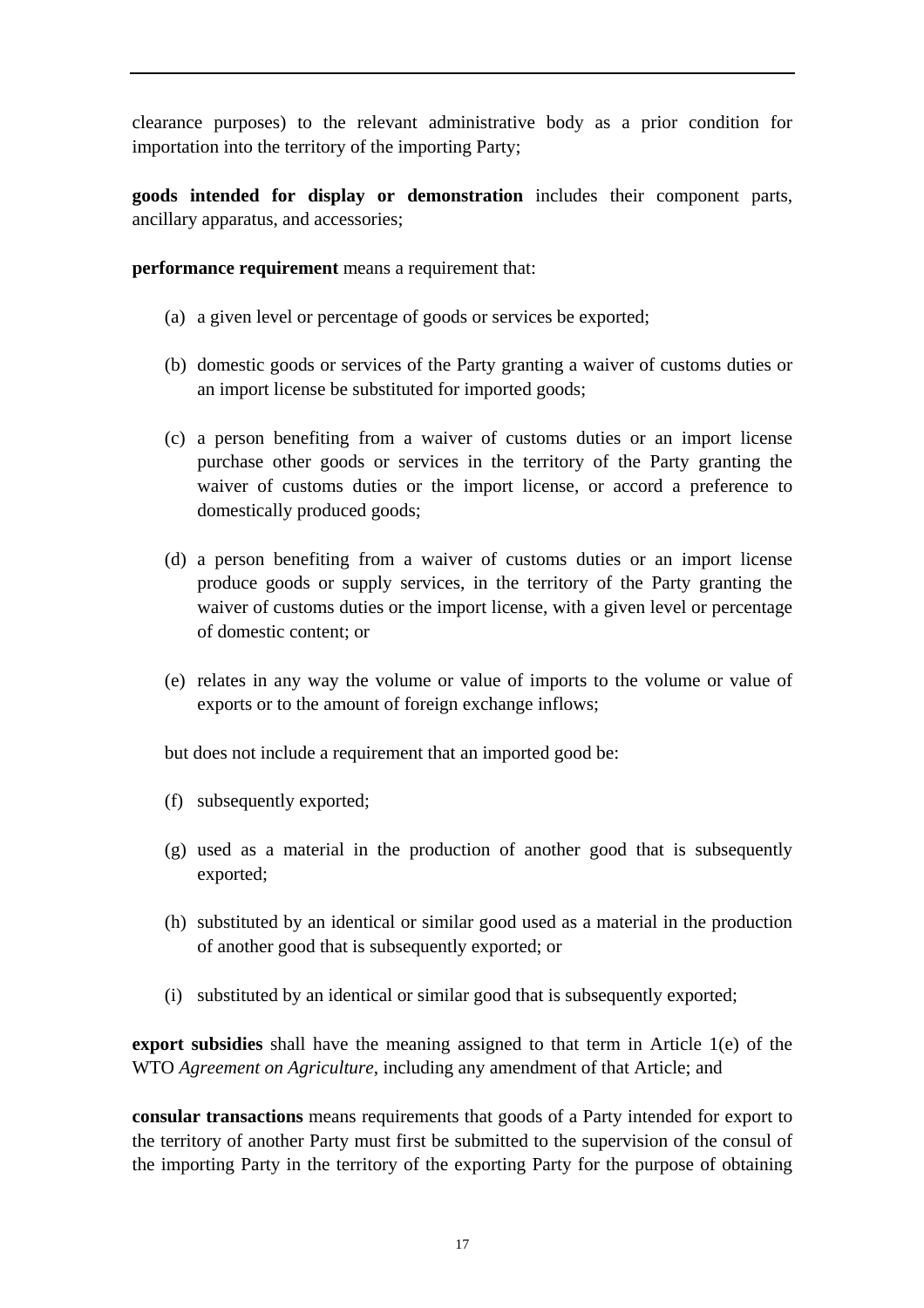consular invoices or consular visas for commercial invoices, certificates of origin, manifests, shippers' export declarations, or any other customs documentation required on or in connection with importation.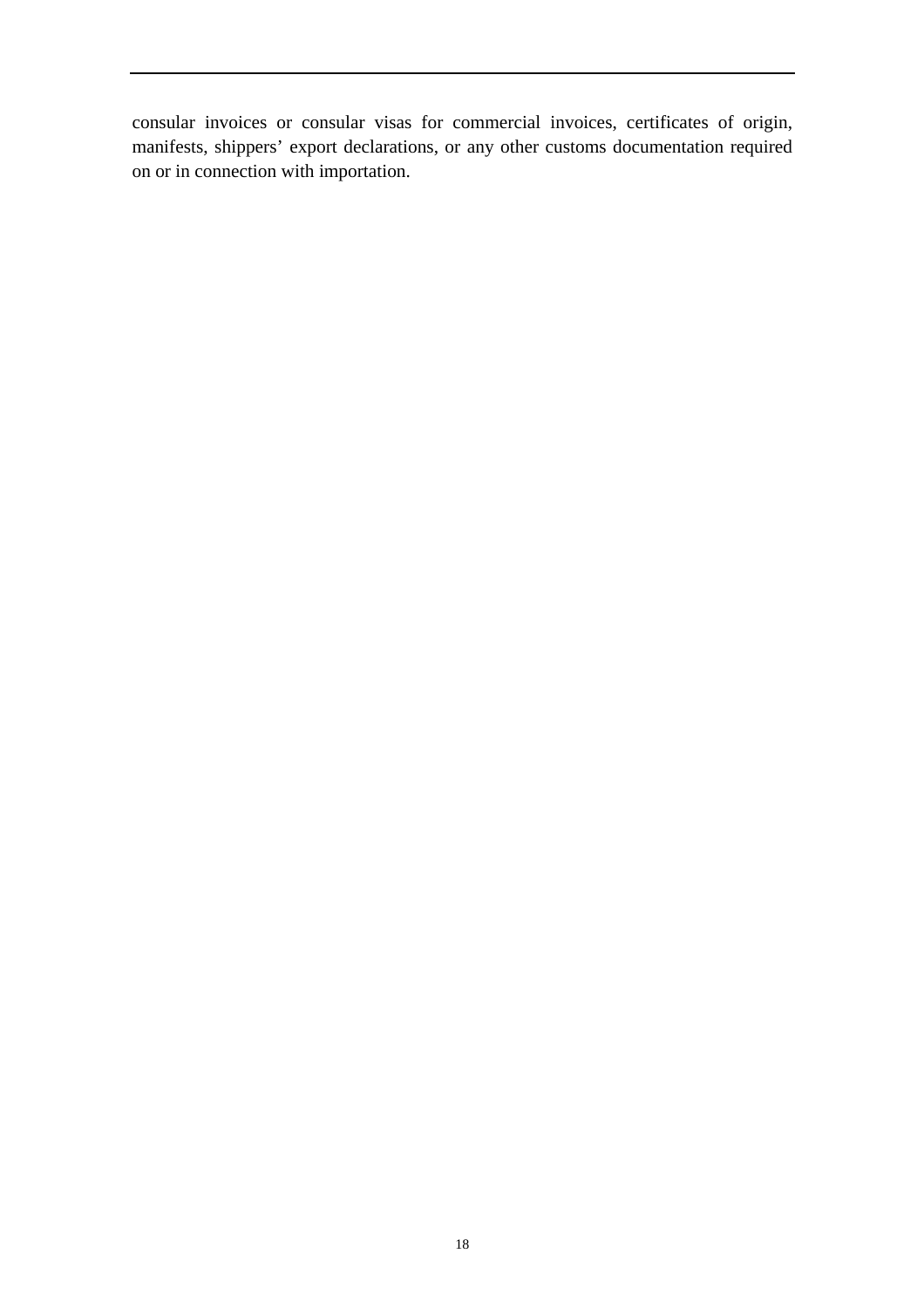## **CHAPTER 3**

## **RULES OF ORIGIN AND OPERATIONAL PROCEDURES RELATED TO ORIGIN**

### **Section A: Rules of Origin**

#### **Article 22: Definitions**

For purposes of this Chapter:

**aquaculture** means the farming of aquatic organisms, including fish, mollusks, crustaceans, other aquatic invertebrates and aquatic plants, from seedstock such as eggs, fries, fingerlings and larvae, by intervention in the rearing or growth processes to enhance production, such as regular stocking, feeding, protection from predators, etc.;

**authorized body** means any body authorized under the domestic legislation of a Party to issue a Certificate of Origin;

**FOB** means the value of the good free on board, inclusive of the cost of transportation to the port or site of final shipment abroad, independent of the means of transportation;

**CIF** means the value of the good imported inclusive of the cost of insurance and freight up to the port or place of entry in the country of importation;

#### **competent authority** means:

- (a) for Peru, by the Ministry of Foreign Trade and Tourism, or its successor; and
- (b) for China, the application and administration of the Rules of Origin under this Agreement shall be organized by the General Administration of Customs;

**fungible goods or materials** means goods or materials that are interchangeable for commercial purposes and whose properties are essentially identical;

**Generally Accepted Accounting Principles** means the recognized consensus or substantial authoritative support in the territory of a Party, with respect to the recording of revenues, expenses, costs, assets, and liabilities, the disclosure of information and the preparation of financial statements. Generally Accepted Accounting Principles may encompass broad guidelines for general application, as well as detailed standards, practices, and procedures;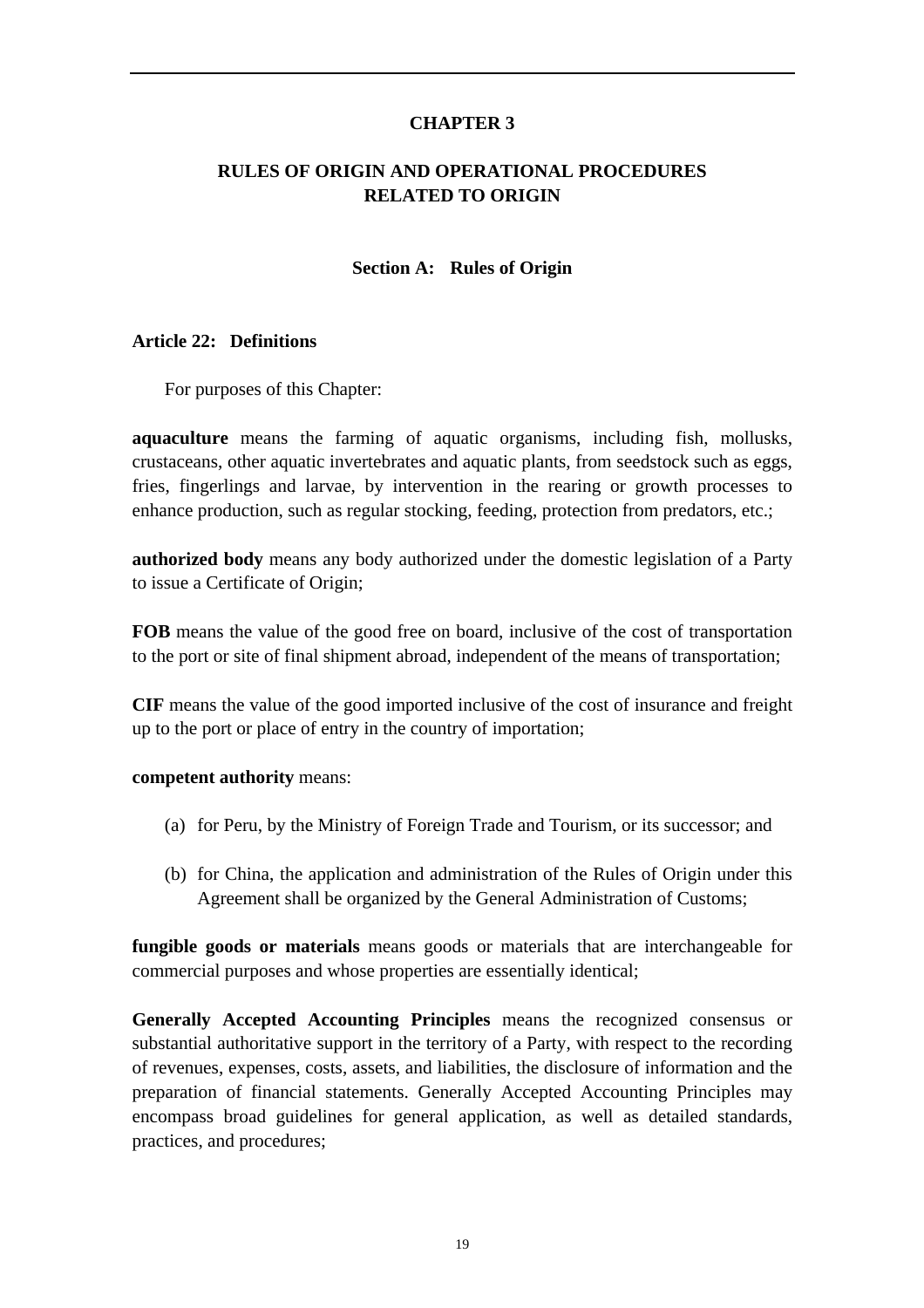**identical goods** means "identical goods", as defined in the Customs Valuation Agreement;

**material** means a good used in the production of another good, including any components, ingredients, raw materials, parts or pieces;

**production** means growing, raising, extracting, picking, gathering, mining, harvesting, fishing, trapping, hunting, manufacturing, processing or assembling a good; and

**producer** means a person who grows, raises, extracts, picks, gathers, mines, harvests, fishes, traps, hunts, manufactures, processes or assembles a good.

### **Article 23: Originating Goods**

Unless otherwise indicated in this Chapter, and on the condition that a good meets all the other applicable requirements of this Chapter, the good shall be regarded as originating from a Party when:

- (a) the good is wholly obtained or produced entirely in the territory of one or both Parties, within the meaning of Article 24 (Wholly Obtained Goods), including where required under Annex 4 (Product Specific Rules of Origin);
- (b) the good is produced in the territory of one or both Parties, exclusively from materials whose origin conforms to the provisions of this Chapter; or
- (c) the good is produced in the territory of one or both Parties, using non-originating materials that conform to a change in tariff classification, a regional value content, a process requirement or other requirements specified in Annex 4 (Product Specific Rules of Origin).

### **Article 24: Wholly Obtained Goods**

For the purpose of subparagraph (a) of Article 23 (Originating Goods), the following goods shall be regarded as wholly obtained or produced entirely in the territory of one or both Parties:

- (a) live animals, born and raised in Peru or China;
- (b) goods obtained from live animals raised in Peru or China;
- (c) goods obtained by hunting, trapping, fishing or aquaculture in Peru or China;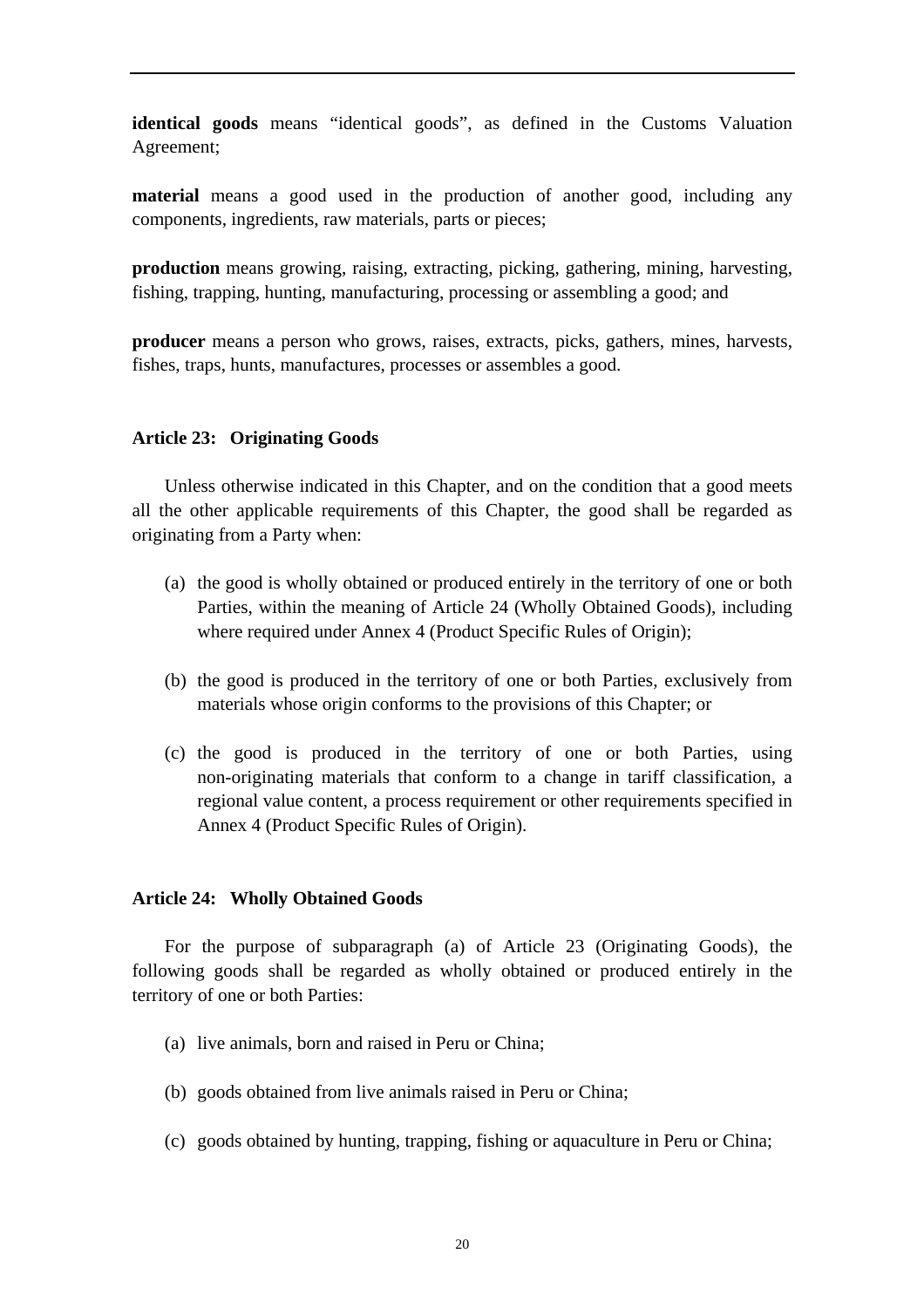- (d) fish, shellfish and other marine life taken from the sea beyond the territory of a Party, by a vessel flying the flag of Peru or China;
- (e) goods manufactured on board a factory ship flying the flag of Peru or China, exclusively from goods referred to in subparagraph (d);
- (f) plants and plants products harvested, picked or gathered in Peru or China;
- (g) mineral goods and other naturally occurring substances extracted from the soil, waters, seabed or beneath the seabed of Peru or China;
- (h) goods other than fish, shellfish and other marine life taken or extracted by a Party from the waters, seabed or beneath the seabed outside Peru or China, provided that that Party has rights to exploit them;
- (i) waste and scrap derived from:
	- (i) manufacturing operations conducted in Peru or China; or
	- (ii) used goods collected in Peru or China;

provided that such waste and scrap is fit only for the recovery of raw materials; and

(j) goods produced in Peru or China exclusively from goods specified in subparagraphs (a) to (i).

#### **Article 25: Change in Tariff Classification**

A change in tariff classification requires that the non-originating materials used in the production of the goods undergo a change in tariff classification as specified in Annex 4 (Product Specific Rules of Origin) as a result of production processes performed in the territory of one or both Parties.

#### **Article 26: Regional Value Content (RVC)**

1. The regional value content of a good shall be calculated on the basis of the following method:

$$
FOB - VNM
$$
  
 
$$
RVC =
$$
 
$$
FOB
$$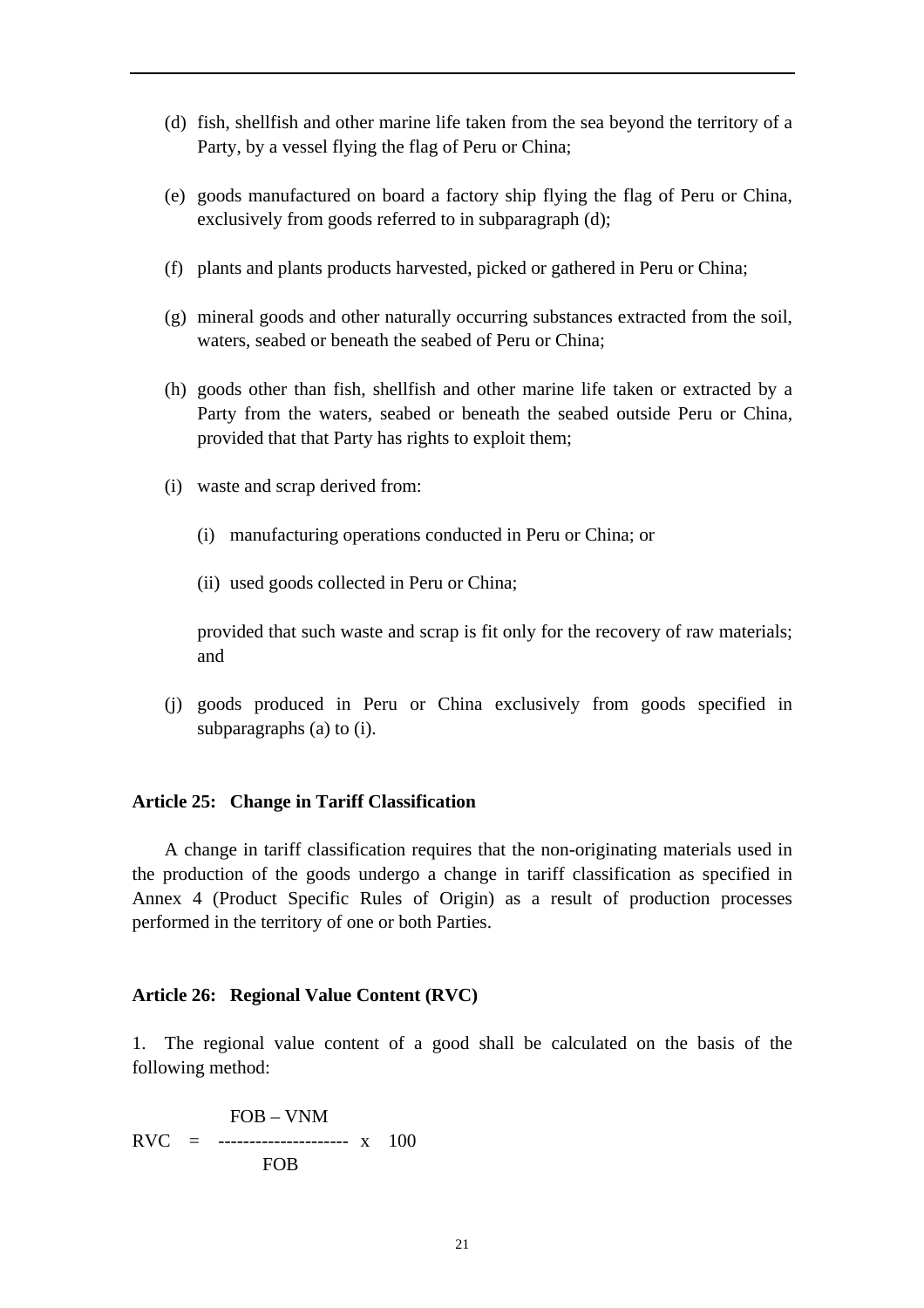where:

- RVC: is the regional value content, expressed as a percentage;
- FOB: is the Free On Board value of the good; and
- VNM: is the value of the non-originating materials.
- 2. The value of the non-originating materials shall be:
	- (a) the CIF value at the time of importation of the material; or
	- (b) the earliest ascertained price paid or payable for the non-originating materials in the territory of the Party where the working or processing takes place. When the producer of a good acquires non-originating materials within that Party, the value of such materials shall not include freight, insurance, packing costs and any other costs incurred in transporting the material from the supplier's warehouse to the producer's location.

3. The values referred to above shall be determined pursuant to the Customs Valuation Agreement.

#### **Article 27: Minimal Operations or Processes**

Operations or processes which contribute minimally to the essential characteristics of the goods, either by themselves or in combination, are considered to be minimal operations or processes and do not confer origin, notwithstanding that the good or materials satisfies with the provisions of this Chapter. These include:

- (a) operations to ensure the preservation of goods in good condition during transport and storage;
- (b) breaking-up or assembly of consignments;
- (c) packing, unpacking or repacking operations for retail sale purposes; or
- (d) slaughter of animals.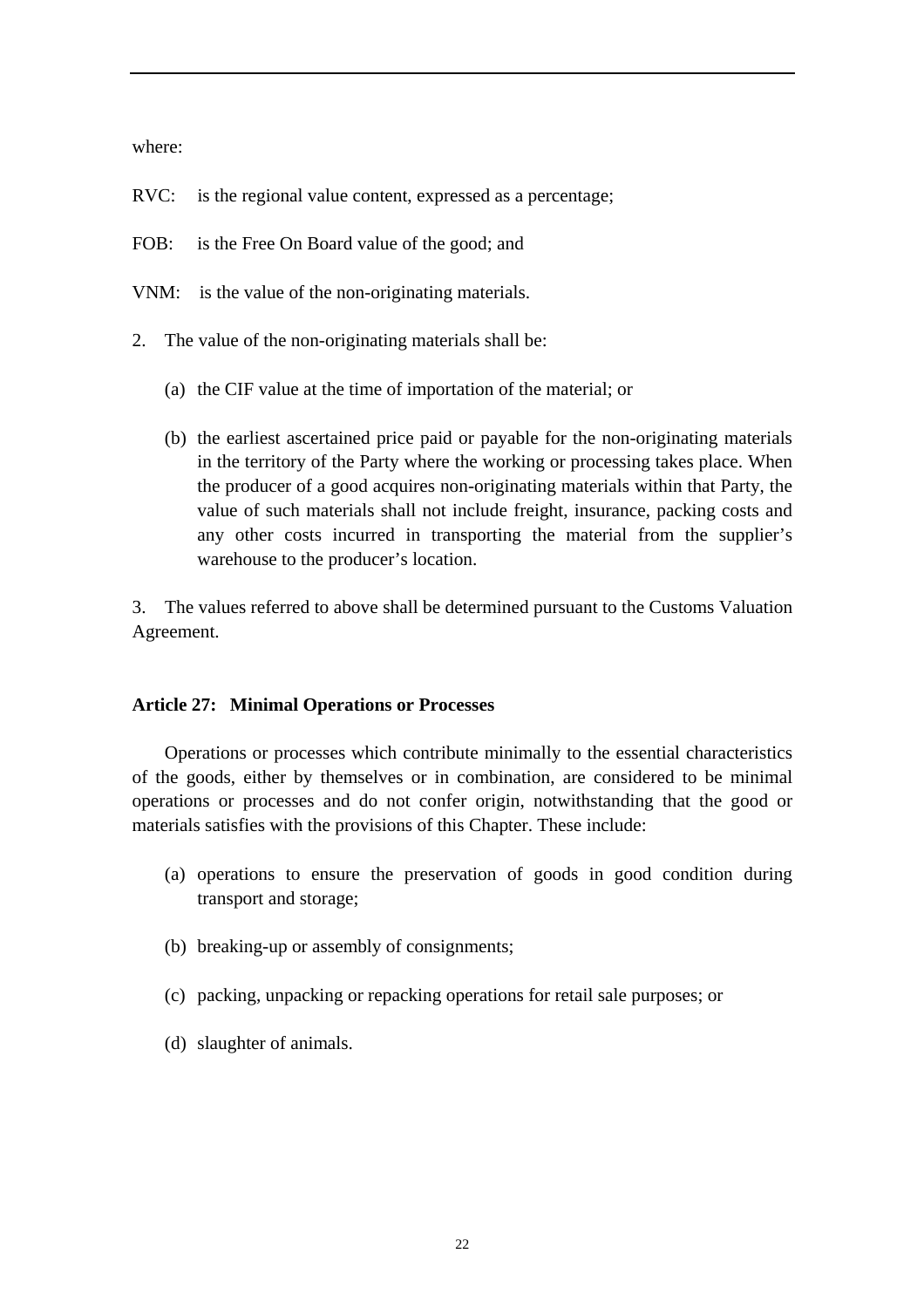# **Article 28: Accumulation**

1. Originating goods or materials from the territory of a Party, incorporated into a good in the territory of the other Party, shall be considered as originating in the territory of that other Party.

2. A good shall be considered as originating where its production is carried out by one or more producers in the territory of a Party, in such way that the production of the materials incorporated in that good, carried out in the territory of that Party, may be considered as part of the production of the good, provided that the good complies with the requirements established in Article 23 (Originating Goods) and all other applicable requirements in this Chapter.

# **Article 29: De Minimis**

1. A good that does not meet the change in tariff classification, pursuant to Annex 4 (Product Specific Rules of Origin), shall be considered to be originating if the value of all non-originating materials used in its production not meeting the change in tariff classification does not exceed 10% of the value of the good, determined pursuant to Article 26 (Regional Value Content (RVC)). Additionally, the good shall satisfy all other applicable requirements in this Chapter.

2. Where the good mentioned in paragraph 1 is also subject to a regional value content requirement, the value of all non-originating materials shall be considered for calculating the regional value content of the good. Additionally, the good shall satisfy all other applicable requirements in this Chapter.

# **Article 30: Fungible Goods or Materials**

1. In determining whether a good is an originating good, any fungible goods or materials shall be distinguished by:

- (a) physical separation of the goods or materials; or
- (b) an inventory management method recognized in the Generally Accepted Accounting Principles of the exporting Party.

2. The inventory management method selected under paragraph 1 for a particular fungible good or material shall continue to be used for that good or material throughout the fiscal year of the person that selected the inventory management method.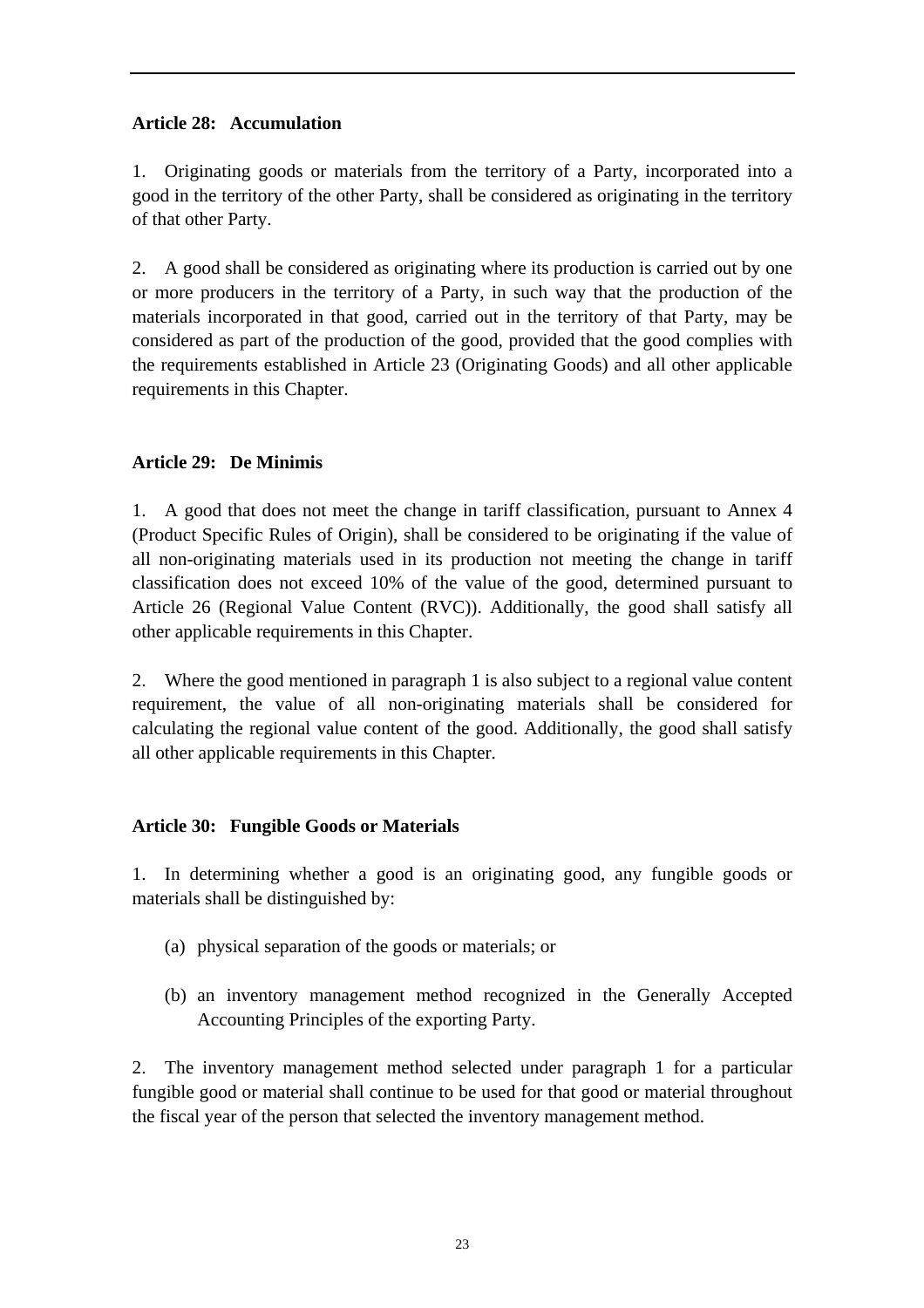### **Article 31: Sets**

Sets, as defined in General Rule 3 of the HS, shall be regarded as originating when all the components of the sets are originating. Nevertheless, when a set is composed of originating and non-originating goods, the set as a whole shall be regarded as originating, provided that the value of the non-originating goods does not exceed 15% of the total value of the set, determined pursuant to Article 26 (Regional Value Content (RVC)).

### **Article 32: Accessories, Spare Parts and Tools**

1. With regard to the change in tariff classification requirements, specified in Annex 4 (Product Specific Rules of Origin), accessories, spare parts, tools, and instructional and information materials presented with the good upon importation shall be disregarded in the determination of the origin of the good, provided that these are classified with and not invoiced separately from the good.

2. Where the good is subject to an RVC requirement, the value of the accessories,

spare parts, tools, and instructional and information materials shall be taken into account as originating materials or non-originating materials, as the case may be, for calculating the RVC of the good, provided that these are classified with and not invoiced separately from the good.

3. This Article applies only where the quantities and values of said accessories spare parts, tools, and instructional and information materials are customary for the good.

# **Article 33: Packaging Materials and Containers for Retail Sale**

1. Where the packaging materials and containers are classified with the good, the origin of the packaging materials and containers in which a good is packaged for retail sale, shall be disregarded in determining the origin of the good, provided that:

- (a) the good is wholly obtained or entirely produced as defined in subparagraph (a) of Article 23 (Originating Goods);
- (b) the good is produced exclusively from originating materials, as defined in subparagraph (b) of Article 23 (Originating Goods); or
- (c) the good is subject to a change in tariff classification requirement set out in Annex 4 (Product Specific Rules of Origin).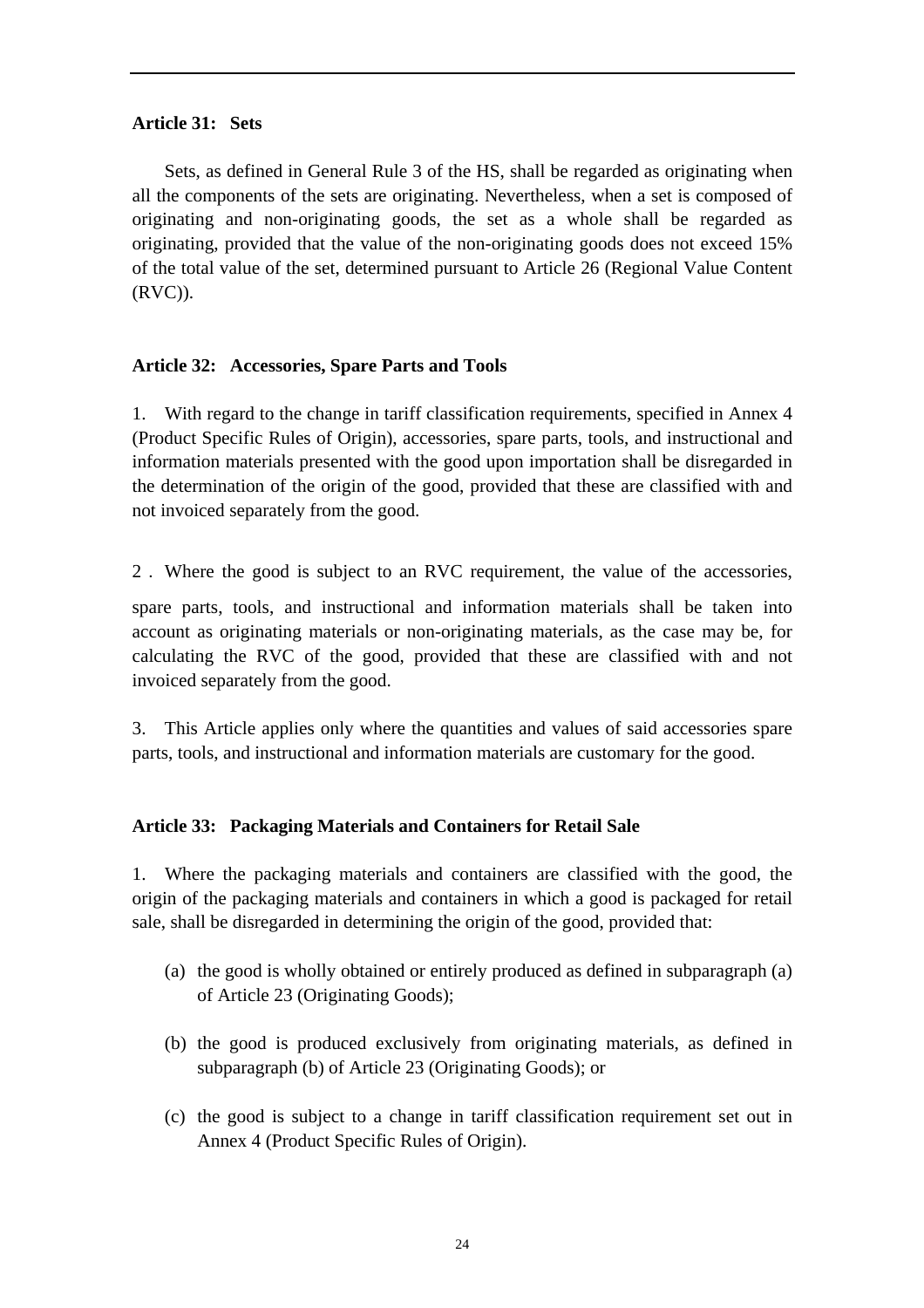2. Where the good is subject to a regional value content requirement, the value of the packaging materials and containers used for retail sale shall be taken into account when determining the origin of the good.

### **Article 34: Packing Materials and Containers for Shipment**

The packing materials and containers used to protect a good during its transportation shall not be taken into account when determining the origin of the good.

# **Article 35: Neutral Elements**

1. In order to determine whether a good is originating, the origin of the neutral elements defined in paragraph 2 shall not be taken into account.

2. Neutral elements mean articles used in the production of a good which are not physically incorporated into it, neither form part of it, including:

- (a) fuel, energy, catalysts and solvents;
- (b) equipment, devices, and supplies used for testing or inspecting the goods;
- (c) gloves, glasses, footwear, clothing, safety equipment and supplies;
- (d) tools, dies and molds;
- (e) spare parts and materials used in the maintenance of equipment and buildings;
- (f) lubricants, greases, compounding materials and other materials used in production or used to operate equipment and buildings; and
- (g) any other goods that are not incorporated into the good but whose use in the production of the good can reasonably be demonstrated to be a part of that production.

### **Article 36: Direct Transport**

1. In order for originating goods to maintain their originating status, the goods shall be transported directly between the Parties.

2. Notwithstanding paragraph 1, the following shall be considered as transported directly from the exporting Party to the importing Party: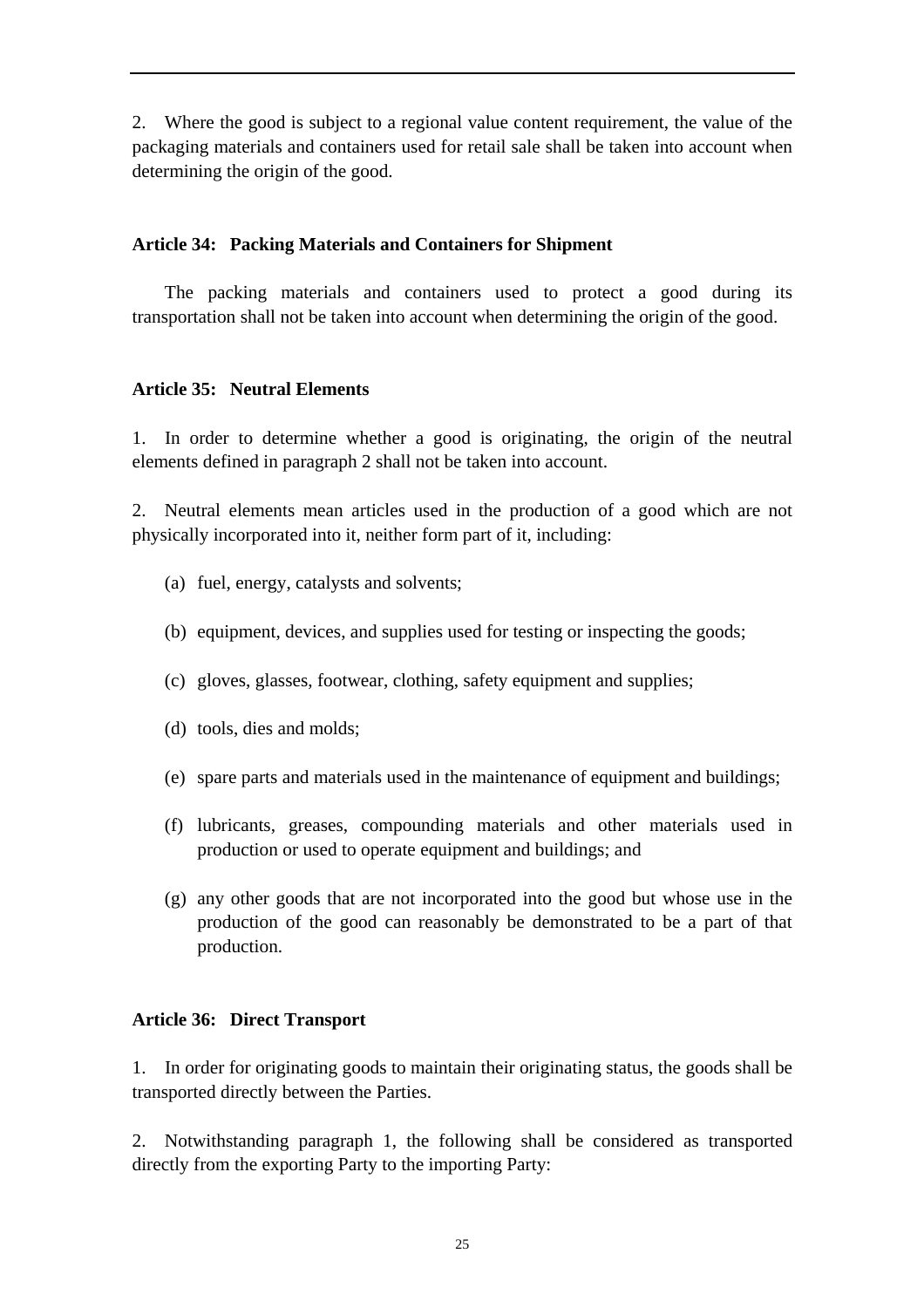- (a) goods that are transported without passing through the territory of a non-Party; and
- (b) goods whose transport involves transit through one or more non-Parties, with or without trans-shipment or temporary storage of up to 3 months in such non-Parties, provided that:
	- (i) the goods do not enter into trade or commerce there; and
	- (ii) the goods do not undergo any operation there other than unloading and reloading, repacking, or any operation required to keep them in good condition.

3. Compliance with the provisions set out in paragraphs 1 and 2 shall be authenticated by presenting to the competent authority of the importing Party, either with customs documents of the non-Parties or with any other documents so provided to the satisfaction of the competent authority of the importing Party.

### **Article 37: Exhibitions**

1. Preferential tariff treatment as provided for under this Agreement shall be granted to originating goods, sent for exhibition in a non-Party and sold after the exhibition for importation in Peru or China, when the following conditions are met to the satisfaction of the customs authority of the importing Party:

- (a) an exporter has consigned these goods from Peru or China to the non-Party where the exhibition has actually taken place;
- (b) the goods have been sold or otherwise disposed of by that exporter to a person in Peru or China;
- (c) the goods have been consigned during the exhibition or immediately thereafter in the state in which they were sent for exhibition;
- (d) the goods have not been used for any purpose other than demonstration at the exhibition since they were consigned for exhibition; and
- (e) the goods have remained during the exhibition under customs authority control.

2. For purposes of application of paragraph 1, a Certificate of Origin shall be issued in accordance with the provisions of this Chapter and submitted to the customs authority of the importing Party, with the name and address of the exhibition being attached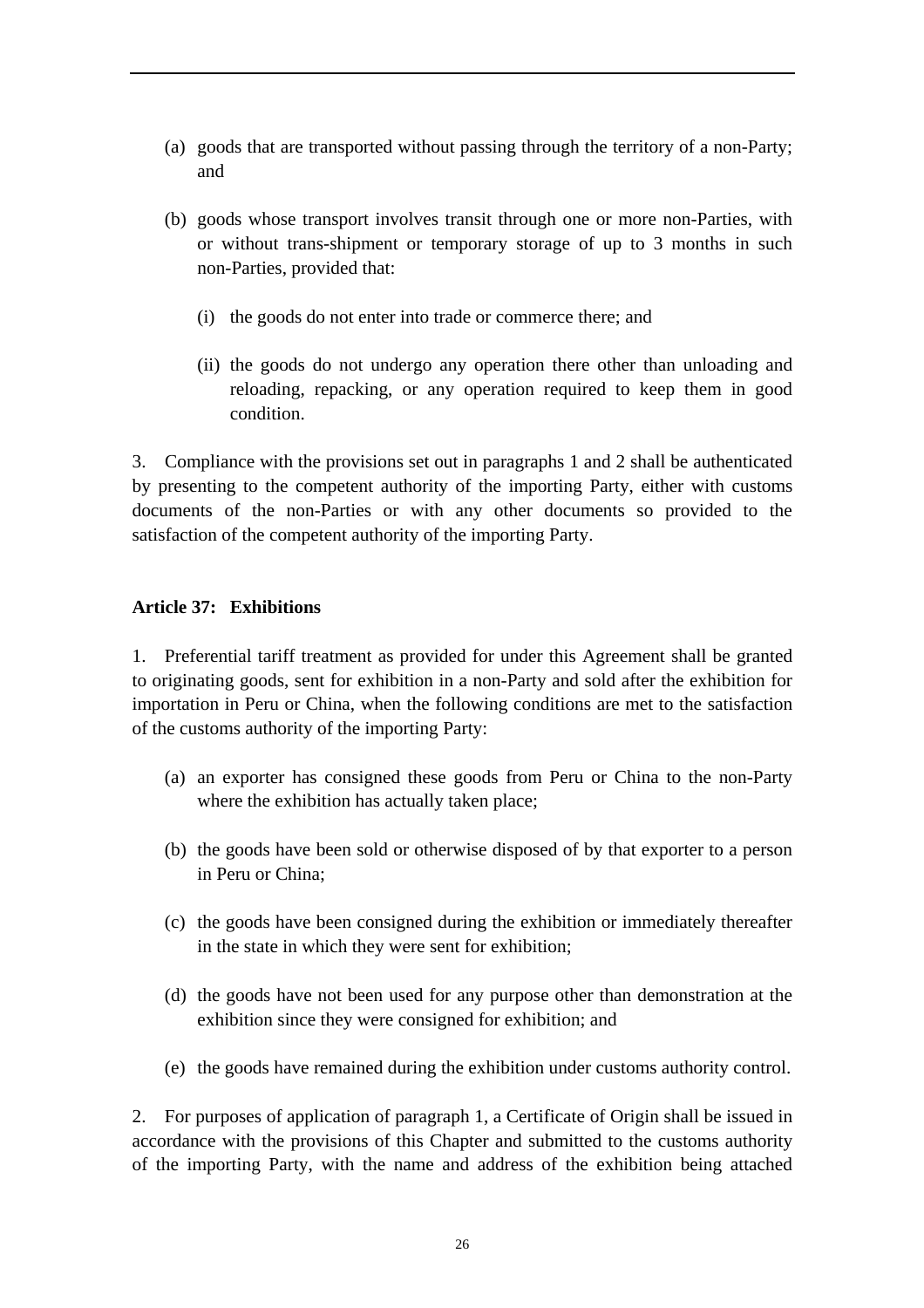thereon. Where necessary, additional documentary evidence related to the exhibition may be required.

3. Paragraph 1 shall apply to any trade, industrial, agricultural or crafts exhibition, fair or similar public show or display which is not organized for private purposes in shops or business premises, with a view to the sale of foreign goods.

# **Section B: Operational Procedures Related to Origin**

# **Article 38: Certificate of Origin**

1. In order for originating goods to qualify for preferential tariff treatment, the importer shall hold and submit, where required by the customs legislation of the importing Party, an original and valid Certificate of Origin, issued in writing on the basis of the format as set out in Section A (Certificate of Origin) of Annex 5 (Certificate of Origin and Declaration of Origin), at the time of importation.

2. The exporter of the good shall apply in writing to the authorized body of the exporting Party for the issuance of a Certificate of Origin, which shall be issued before or at the time of exportation.

3. The Certificate of Origin must be duly completed in English, covering one or more goods under one consignment.

4. The exporter of the good applying for a Certificate of Origin shall provide the commercial invoice, the origin application which contains the minimum information data required under its domestic legislation, and all necessary documents to prove the originating status of the good concerned as required by the competent authority or authorized body, and undertake to fulfill the other requirements as laid down under this Chapter.

5. The Certificate of Origin, as referred to in paragraph 1, shall be valid for one year from its date of issuance.

6. In the event of theft, loss or destruction of a Certificate of Origin, the exporter may apply in writing to the authorized body which issued it for a duplicate of the original, on the basis of the export documents in his possession. The duplicate issued in this manner shall bear in the Remarks box the word "CERTIFIED TRUE COPY of the original Certificate of Origin number\_dated\_", for its validation period to count from that date.

Notwithstanding subparagraph 2, a Certificate of Origin may, under exceptional circumstances, be issued retrospectively subsequent to the exportation of the good if: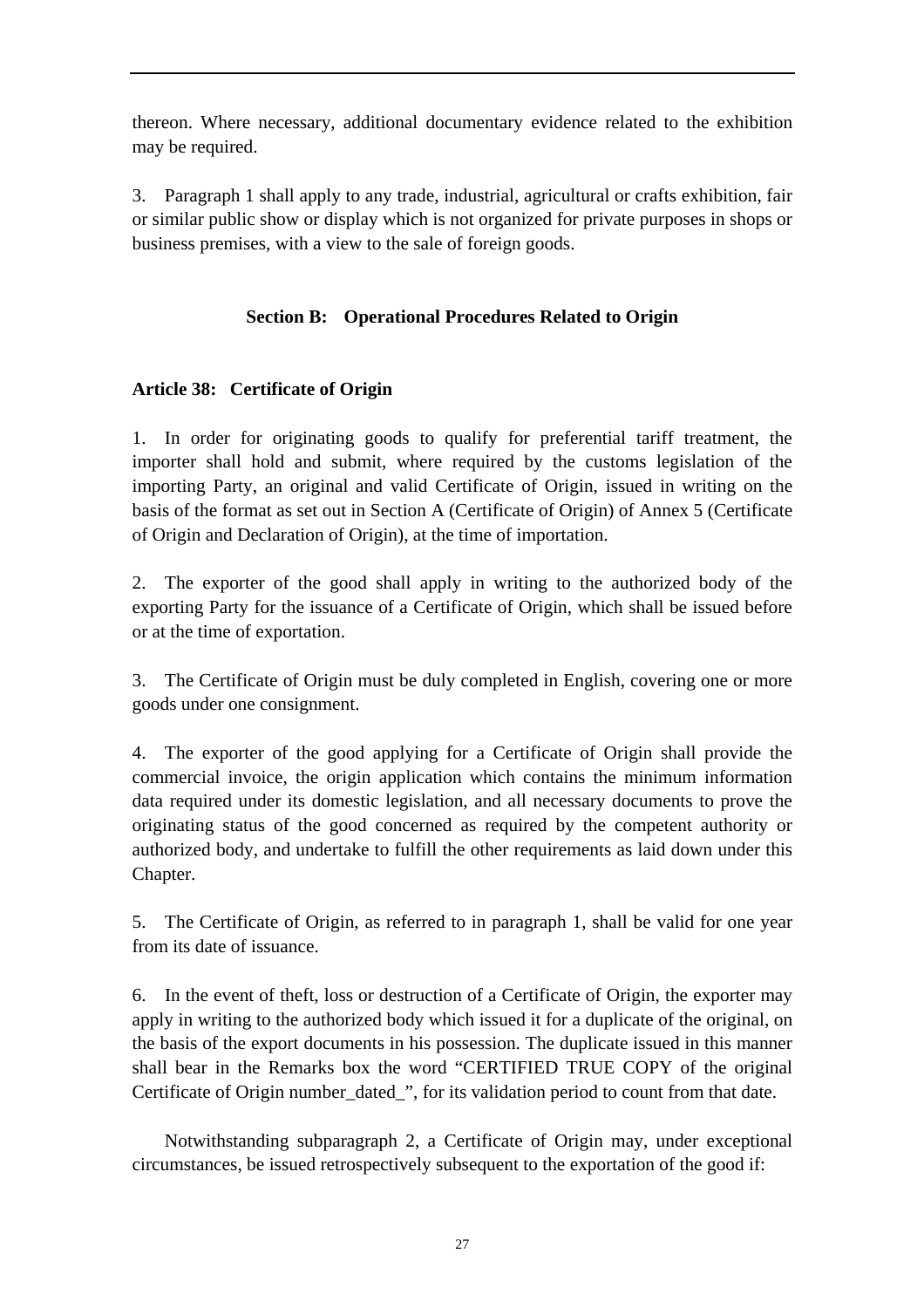- (a) it was not issued at the time of exportation because of errors, involuntary omissions or any other circumstances as may be deemed justified under the legislation of each Party, provided that the exporter provides all the necessary commercial documents and the export declaration endorsed by the customs authority of the exporting Party; or
- (b) it is demonstrated to the satisfaction of the authorized body that a Certificate of Origin was issued but was not accepted at importation for technical reasons. The validation period shall remain the same as indicated in the certificate originally issued.

# **Article 39: Exemption of Certificate of Origin**

1. A Declaration of Origin, in the format as set out in Section B (Declaration of Origin) Annex 5 (Certificate of Origin and Declaration of Origin), may be completed by the exporter or producer and shall be accepted instead of a Certificate of Origin for any consignment whose customs value does not exceed US\$ 600 or its equivalent in the currency of the importing Party, or such higher amount as that Party may establish.

2. A Declaration of Origin shall cover the goods presented under a single import Customs Declaration and shall remain valid for one year from its date of issuance.

3. Notwithstanding paragraph 1, where an importation forms part of a series of importations that may reasonably be considered to have been undertaken or arranged for the purpose of circumventing the requirements of this Section, the importing Party may deny preferential tariff treatment.

# **Article 40: Authorized Bodies**

1. A Certificate of Origin shall be issued only by an authorized body in the exporting Party.

2. The competent authority of each Party shall inform the competent authority of the other Party of the name of each authorized body, as well as their relevant contact details, and shall provide impression specimens of the stamps, as well as details of any security features for relevant forms and documents used by each authorized body prior to the issuance of any certificates by that body. Any change in the information provided above shall be communicated in advance to the competent authority of the other Party.

3. The authorized body shall be held accountable to ensure that the information included in the Certificate of Origin corresponds to the goods covered by the Certificate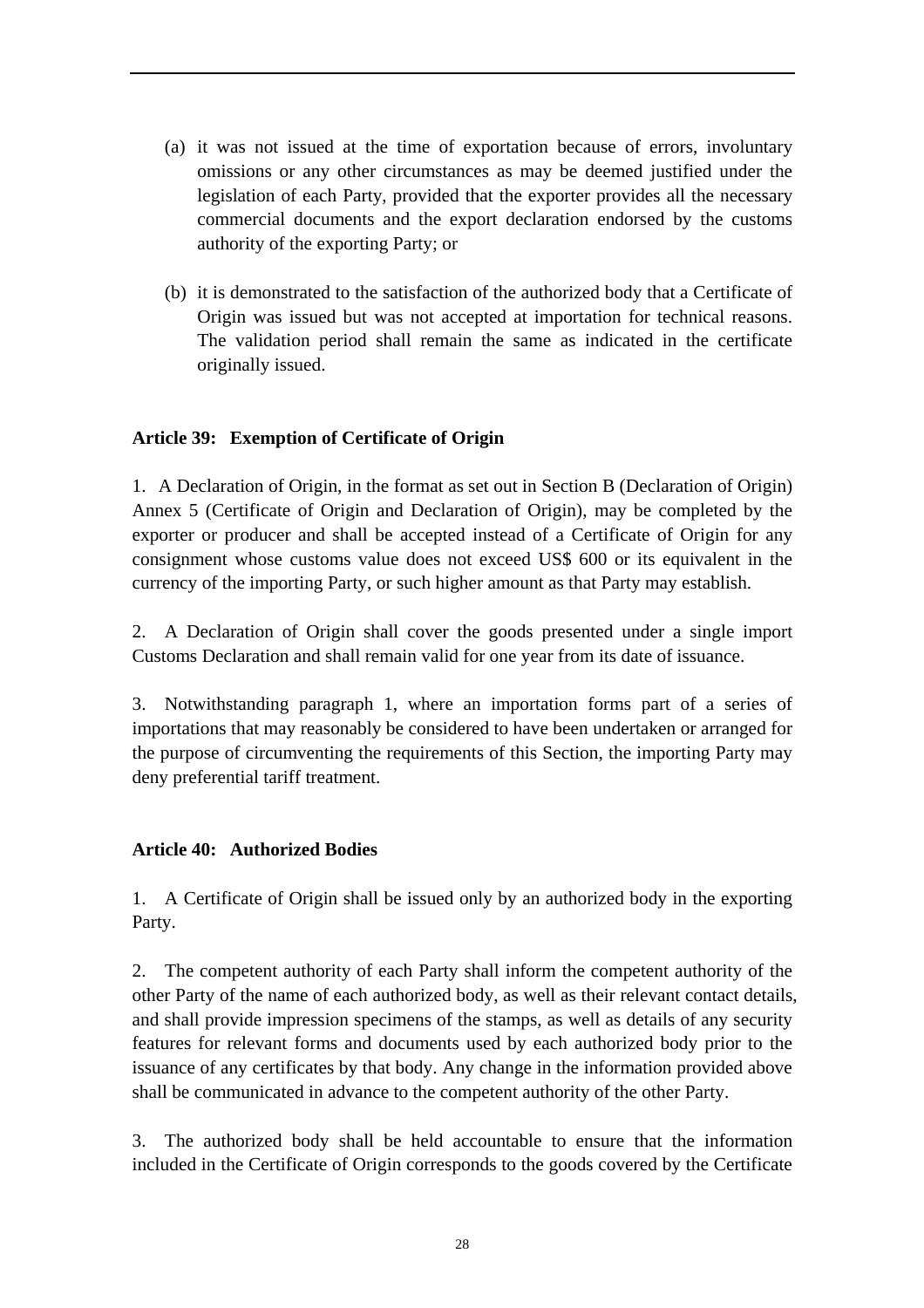of Origin and that the originating status of the goods, as required under this Chapter, is correct.

# **Article 41: Obligations Regarding Importations**

1. Except as otherwise provided in this Chapter, each Party shall require an importer in its territory that claims preferential tariff treatment to:

- (a) make a written statement in the customs declaration, based on a valid Certificate of Origin, indicating that the good qualifies as an originating good;
- (b) hold the Certificate of Origin at the time the statement referred to in subparagraph (a) is made;
- (c) hold the documents which certify that the requirements established in Article 36 (Direct Transport) have been met, where applicable; and
- (d) submit the valid Certificate of Origin, as well as the documents indicated in subparagraph (c) to the customs authority, when it is required.

2. When an importer has reason to believe that a Certificate of Origin on which a statement was based contains incorrect information, the importer shall make a corrected statement and pay any customs duty owed, before a verification process is initiated.

3. When the importer does not comply with any requirements under this Article and any other requirements under this Chapter, the preferential tariff treatment shall be denied for the goods imported from the territory of the exporting Party.

# **Article 42: Refund of Import Customs Duties or Deposit**

1. Where an originating good is imported into the territory of a Party without a valid Certificate of Origin under this Agreement, the importer may apply for a refund of any excess import customs duties paid or deposit imposed, where applicable, within one year for the duties paid or within 3 months or such longer period not greater than one year as specified in the legislation of the importing Party for the deposit imposed, after the date on which the good was imported, on presentation of:

- (a) the valid Certificate of Origin, which shall comply with Article 38 (Certificate of Origin); and
- (b) other documentation related to the importation of the good as the customs authority of the importing Party may require;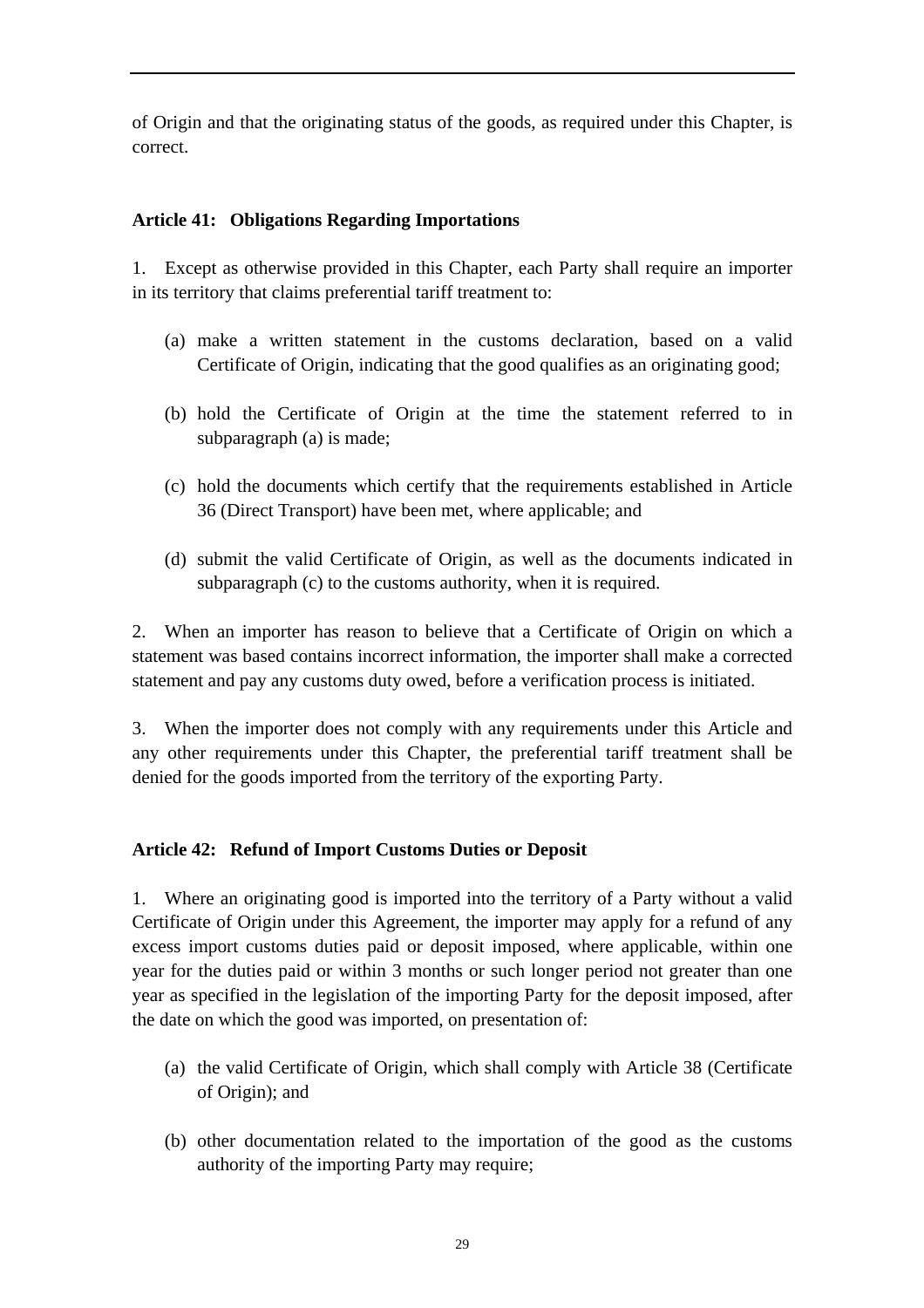provided that the importer provides a written declaration at the time of importation that the good presented qualifies as an originating good.

2. No customs duties or deposit shall be refunded in the case where the importer failed to declare to the customs authority of the importing Party, at the time of importation, that the good was an originating good under this Agreement, even though a valid certificate was provided to the customs authority subsequently.

# **Article 43: Supporting Documents**

The documents used for the purpose of proving that the goods covered by a Certificate of Origin can be considered as originating goods and fulfill the other requirements of this Chapter may include, but are not limited, to the following:

- (a) direct evidence of the processes carried out by the exporter or supplier to obtain the goods concerned, contained for example in his accounts or internal book-keeping;
- (b) documents proving the originating status of the materials used, where these documents are used in accordance with the domestic legislation;
- (c) documents proving the working or processing of materials, where these documents are used in accordance with the domestic legislation; or
- (d) Certificates of Origin proving the originating status of the materials used.

# **Article 44: Preservation of Certificate of Origin and Supporting Documents**

1. The exporter applying for the issuance of a Certificate of Origin shall keep for at least 3 years the documents referred to in Article 43 (Supporting Documents), from its date of issuance.

2. The authorized bodies of the exporting Party issuing a Certificate of Origin shall keep a copy of the Certificate of Origin for at least 3 years, from its date of issuance.

### **Article 45: Verifications Process**

1. For purposes of determining whether a good imported into one Party from the other Party qualifies as an originating good, the competent authority of the importing Party may conduct a verification process by means of: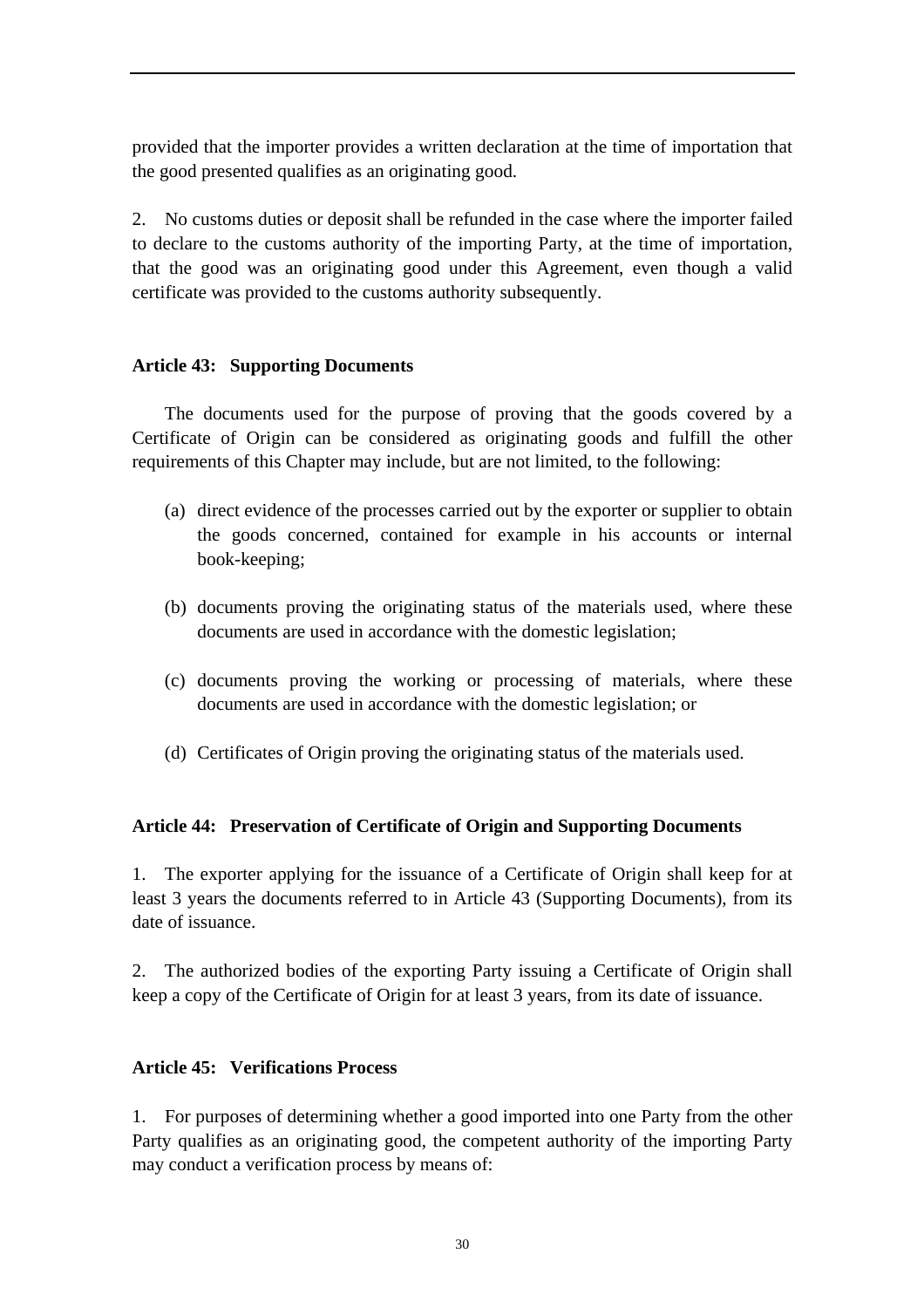- (a) written requests for additional information from the importer;
- (b) written requests for additional information from the exporter or producer through the competent authority of the exporting Party;
- (c) requests that the competent authority of the exporting Party assists in verifying the origin of the good;
- (d) or, in the case where any request under subparagraphs (a), (b) or (c) fails to satisfy the concern of the importing Party, that Party may request on-site visits to observe the verification process conducted by the competent authority of the exporting Party in the premises of the exporter or producer in the territory of the exporting Party.

2. For purposes of subparagraphs 1(b) and 1(c), all the information requested by the competent authority of the importing Party and responded by the competent authority of the exporting Party shall be communicated in English.

3. For purposes of subparagraphs 1(a) and 1(b), where the importer, exporter or producer does not answer the written request for additional information made by the importing Party, within a period of 90 days from the date on which it was received, the importing Party may deny the preferential tariff treatment.

4. For purposes of subparagraph 1(c), the competent authority of the importing Party shall provide the competent authority of the exporting Party with:

- (a) the reasons why such assistance for verification is requested;
- (b) the Certificate of Origin of the good, or a copy thereof; and
- (c) any information and documents as may be necessary for the purpose of such request.

The competent authority of the exporting Party shall provide the competent authority of the importing Party a written statement in English, regarding the origin of the good under verification process, including the following information:

- (a) description of the production process of the good;
- (b) description and tariff classification of originating and non-originating materials, indicating the supplier of such materials; and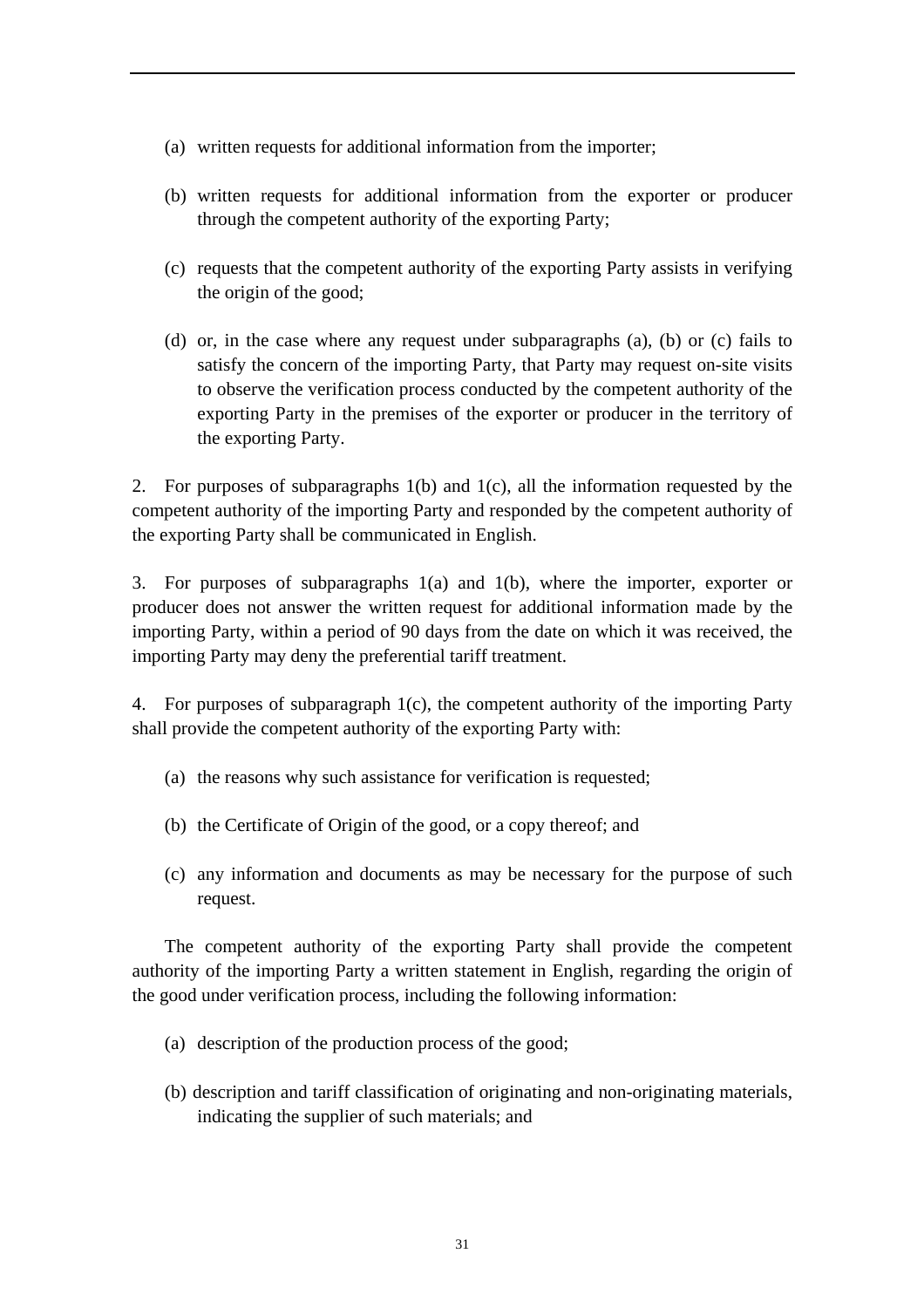(c) detailed explanation of how the good obtained the status of an originating good.

In the cases where the competent authority of the exporting Party does not provide the written statement within 150 days from the date of request or where the written statement does not contain sufficient information, the importing Party shall determine the origin of the good based on the best information available at that moment.

5. For purposes of subparagraph 1(d), the importing Party shall notify by writing, 30 days prior to the on-site visit, the competent authority of the exporting Party of such a request.

In the case where the competent authority of the exporting Party does not give its written consent to such a request within 30 days from the receipt of the notification, the importing Party may deny the preferential tariff treatment to the relevant good.

6. The importing Party shall, within 300 days from the start of the verification process, notify the exporting Party, in writing, of the results of the determination on the origin of the good, as well as the legal basis and findings of fact, based on which the determination was made.

7. Where, at the time of importation, the customs authority of the importing Party has a reasonable doubt on the origin of the good, covered under the Certificate of Origin, the good may be released upon a deposit or the payment of duties, pending the outcome of the verification process. The above deposit or duties paid shall be refunded once the outcome of the verification process confirms that the good qualifies as an originating good.

8. A Party may suspend preferential tariff treatment to an importer on any subsequent import of a good when the competent authority had already determined that an identical good was not eligible for such treatment, until it is demonstrated that the good complies with the provisions under this Chapter.

# **Article 46: Development of Electronic Certification and Verification System**

After 6 months from the entry into force of the Agreement, the Parties shall start the work on developing an electronic certification and verification system to ensure the effective and efficient implementation of this Section, in a manner to be jointly determined by the competent authorities of the Parties, in order to be implemented within 3 years from the entry into force of the Agreement.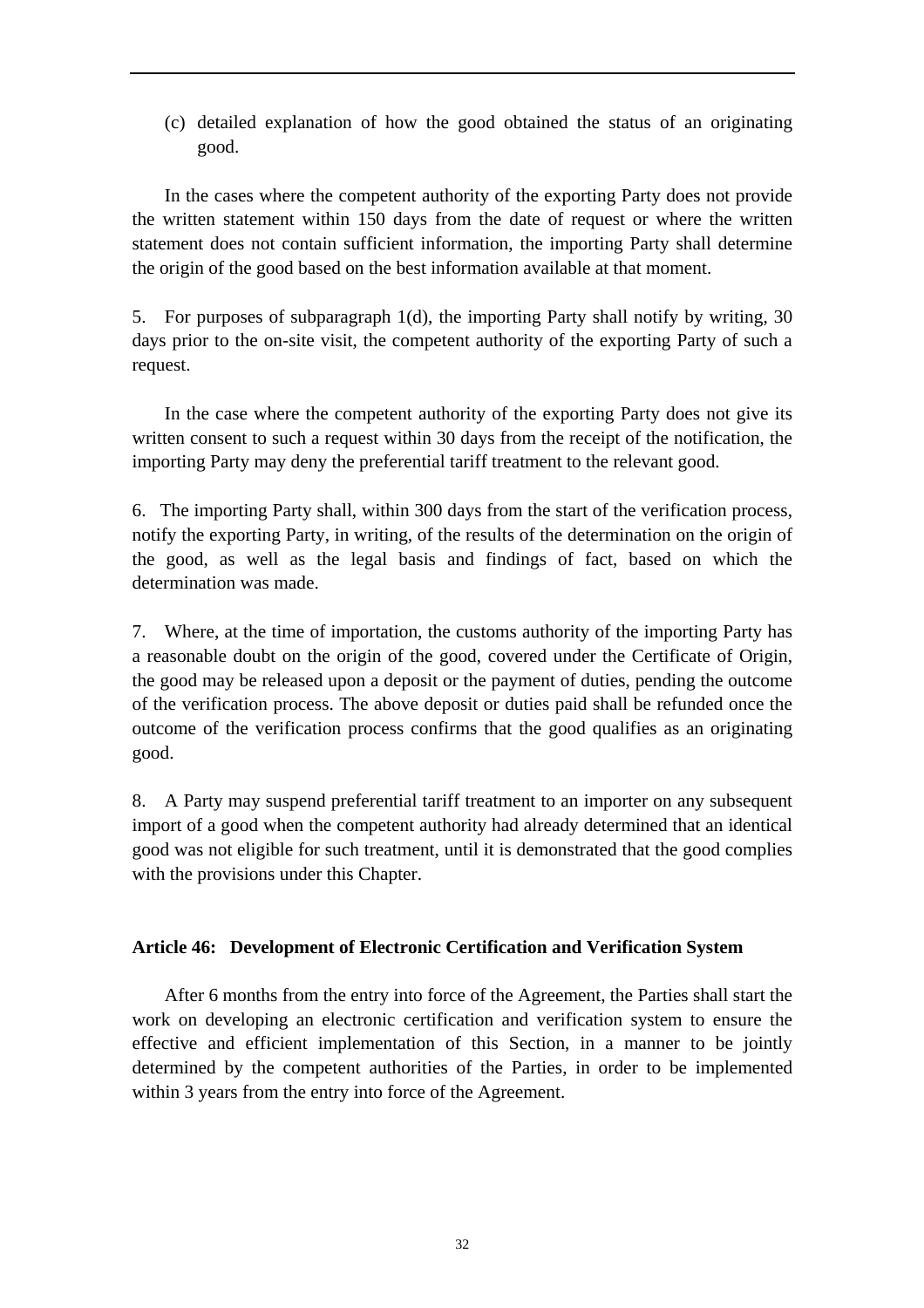### **Article 47: Penalties**

Penalties shall be imposed in accordance with the domestic legislation of each Party for infringement on the provisions of this Chapter.

### **Article 48: Confidentiality**

1. A Party shall maintain the confidentiality of the information provided by the other Party pursuant to this Chapter, if such other Party so request. Any violation of the confidentiality shall be treated in accordance with the domestic legislation of each Party.

2. This information shall not be disclosed without the specific permission of the person or government providing such information, except to the extent that it may be required to be disclosed in the context of judicial proceedings.

### **Article 49: Committee on Rules of Origin**

The functions of the Committee on Rules of Origin under this Agreement shall include:

- (a) ensuring the effective, uniform and consistent administration of this Chapter, and enhancing the cooperation in this regard;
- (b) maintaining the Annex 4 (Product Specific Rules of Origin) on the basis of the transposition of the HS;
- (c) advising the Free Trade Commission of proposed solutions to address issues related to:
	- (i) interpretation, application and administration of this Chapter;
	- (ii) calculation of the Regional Value Content; and
	- (iii) issues arising from the adoption by either Party of operational practices not in conformity with this Chapter that may affect adversely the flow of trade between the Parties;
- (d) proposing to the Free Trade Commission for approval on the modification proposals under Article 50 (Modifications), in the event a consensus is reached between the Parties;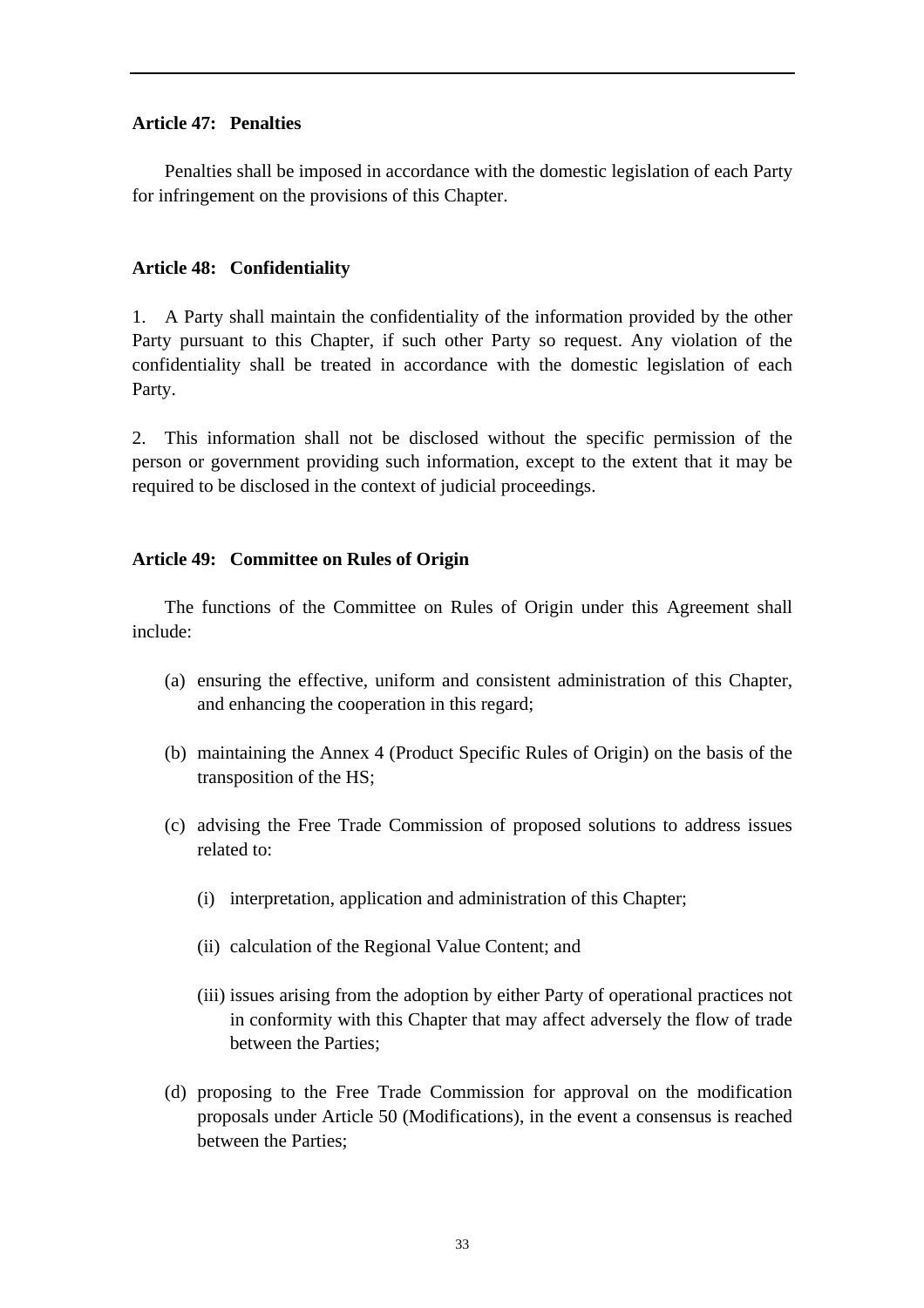- (e) working on the development of an electronic certification and verification system;
- (f) referring the issues on tariff classification and customs valuation related to the determination of origin, to the Committee on Trade Facilitation for settlement; and
- (g) studying any other origin-related matters as referred to by the Committee on Trade in Goods.

# **Article 50: Modifications**

1. If a Party considers that there is a need to make amendments to Annex 4 (Product Specific Rules of Origin), that Party may submit a modification proposal to the other Party, along with supporting rationale and studies.

2. The other Party shall respond the results of the study on the proposal made by the requesting Party within 180 days from its submission.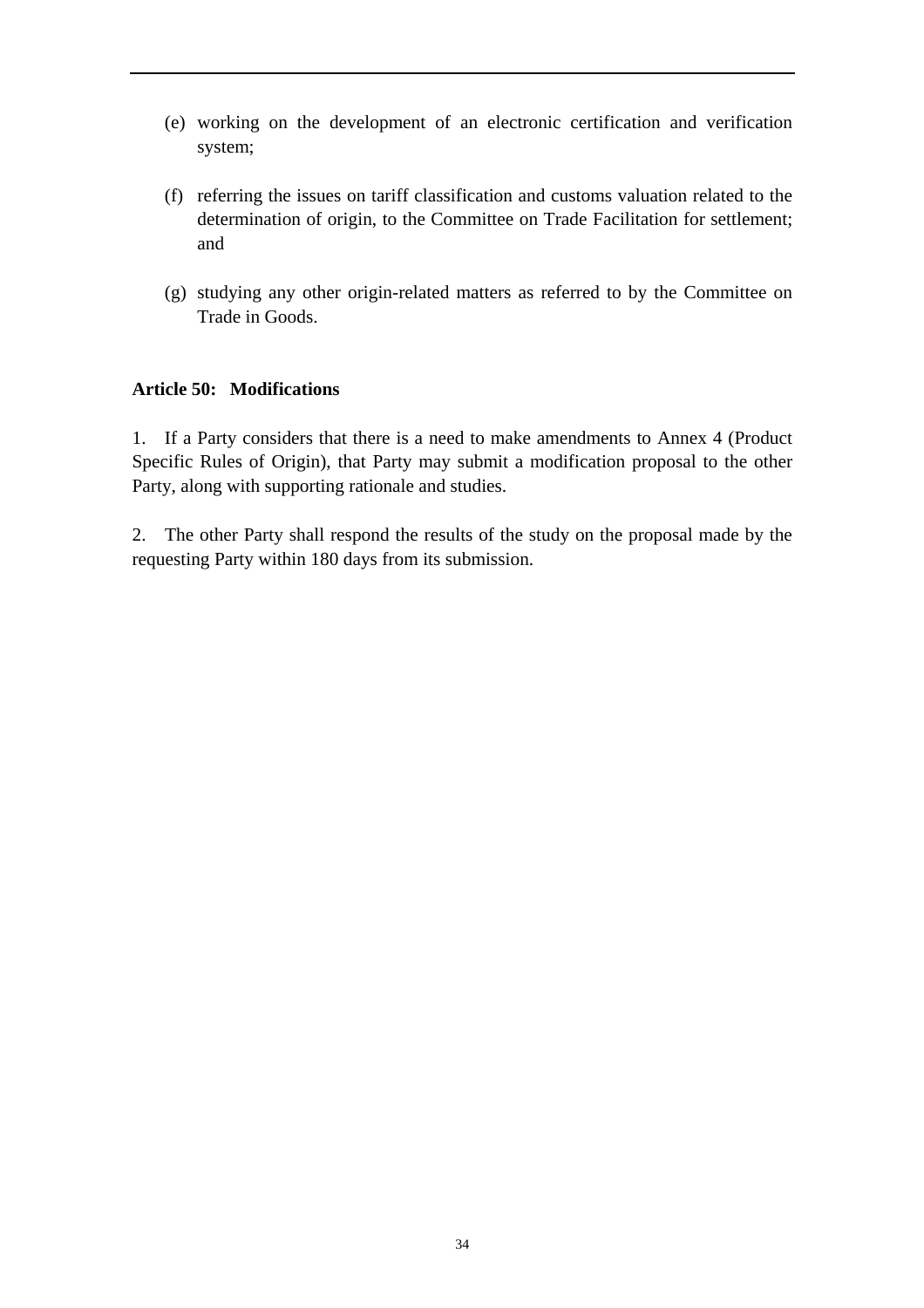# **CHAPTER 4**

### **CUSTOMS PROCEDURES AND TRADE FACILITATION**

#### **Article 51: Definitions**

For purposes of this Chapter:

#### **customs administration** means:

- (a) for Peru, National Superintendence of Tax Administration (*Superintendencia Nacional de Administracion Tributaria* (SUNAT)), or its successor; and
- (b) for China, the General Administration of Customs of the People's Republic of China;

**customs law** means any legislation administered, applied, or enforced by the customs administration of a Party;

**customs procedures** means the treatment applied by each customs administration to goods and means of transport that are subject to customs control; and

**means of transport** means various types of vessels, vehicles, aircraft and pack-animals which enter or leave the territory carrying persons, goods or articles.

#### **Article 52: Scope and Objectives**

1. This Chapter shall apply, in accordance with the Parties' respective international obligations and domestic customs law, to customs procedures applied to goods traded between the Parties and to the movement of means of transport between the Parties.

2. The objectives of this Chapter are:

- (a) to simplify and harmonize customs procedures of the Parties;
- (b) to ensure predictability, consistency and transparency in the application of customs laws, including administrative procedures of the Parties;
- (c) to ensure the efficient and expeditious clearance of goods and movement of means of transport;
- (d) to facilitate trade between the Parties; and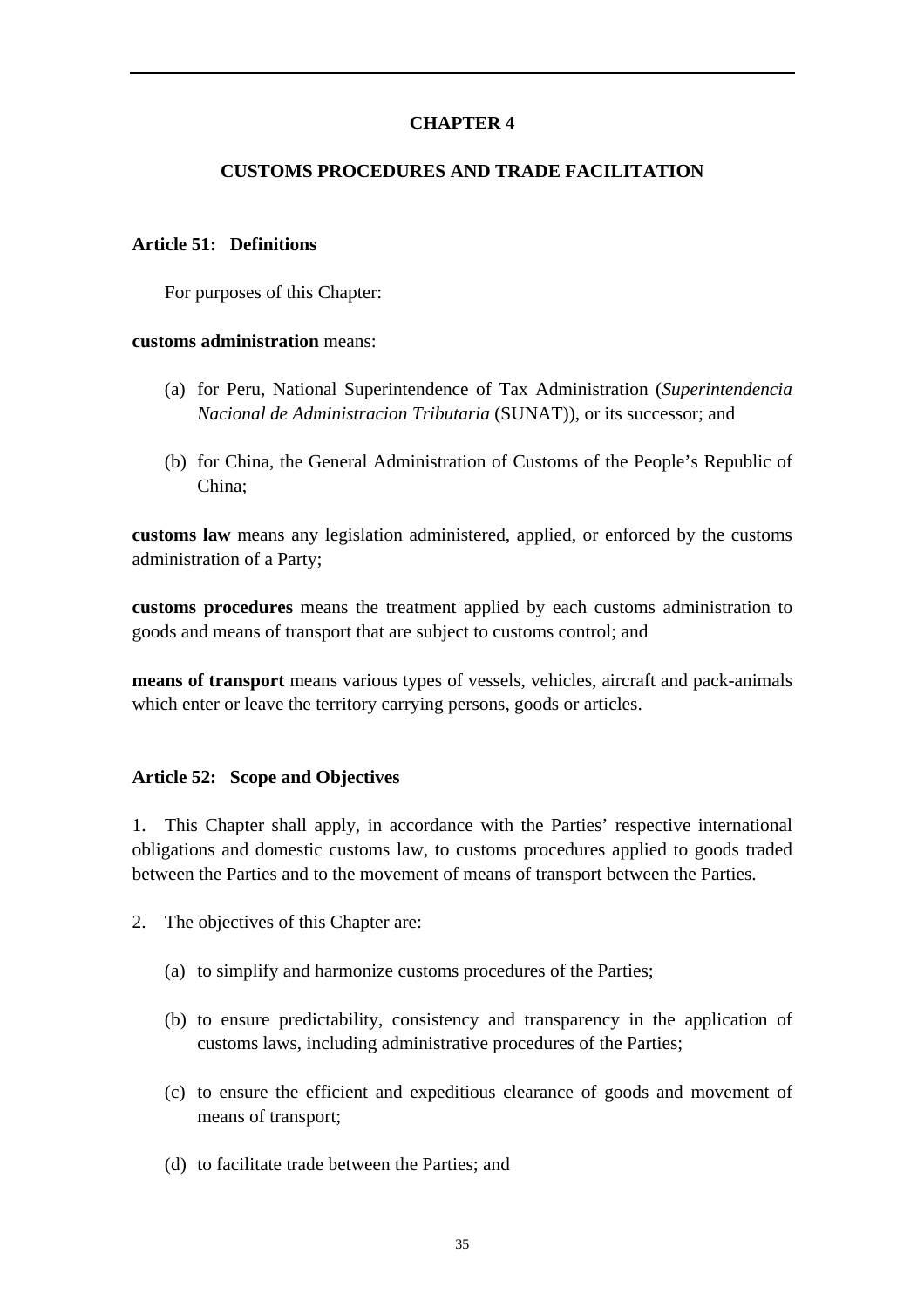(e) to promote cooperation between the customs administrations, within the scope of this Chapter.

## **Article 53: Competent Authorities**

The competent authorities for the administration of this Chapter are:

(a) for Peru, the Ministry of Foreign Trade and Tourism; and

(b) for China, the General Administration of Customs of the People's Republic of China.

### **Article 54: Facilitation**

1. Each Party shall ensure that its customs procedures and practices are predictable, consistent, transparent and facilitate trade.

2. Customs procedures of each Party shall, where possible and to the extent permitted by their respective customs law, conform with the trade-related instruments of the World Customs Organization (WCO) to which that Party is a contracting party, including those of the *International Convention on the Simplification and Harmonization of Customs Procedures* (as amended), known as the Revised Kyoto Convention.

3. The customs administrations of the Parties shall facilitate the clearance, including release, of goods in administering their procedures.

4. Each Party shall endeavor to provide a focal point, electronic or otherwise, through which its traders may submit all required regulatory information in order to obtain clearance, including release, of goods.

# **Article 55: Customs Valuation**

 The Parties shall apply Article VII of GATT 1994 and the Customs Valuation Agreement to goods traded between them.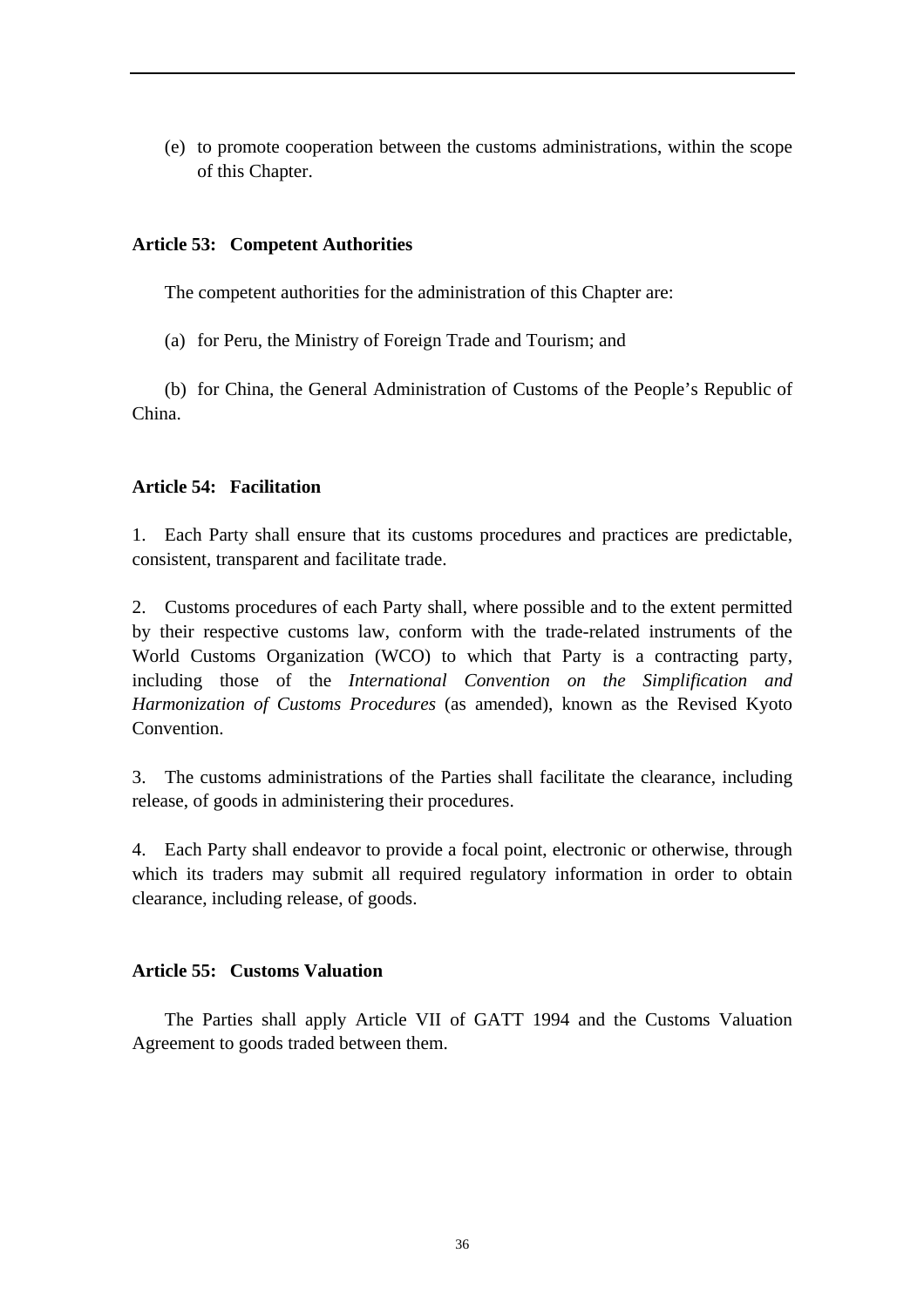#### **Article 56: Tariff Classification**

The Parties shall apply the *International Convention on the Harmonized Commodity Description and Coding System* to goods traded between them.

### **Article 57: Committee on Trade Facilitation**

The Parties shall establish the Committee on Trade Facilitation that have, among others, the following functions:

- (a) to adopt customs practices and standards which facilitate commercial exchange between the Parties, according to the international standards;
- (b) to settle any disputes related to the interpretation, application and administration of this Chapter, including tariff classification. If the Committee does not reach a decision on the tariff classification, said Committee shall hold the appropriate consultations at the WCO. The decision of the WCO shall, to the greatest extent possible, be applied by the Parties; and
- (c) to settle other issues as referred to the Committee on Trade Facilitation, including the issues on tariff classification and customs valuation related to the determination of origin under this Agreement.

#### **Article 58: Customs Cooperation**

To the extent permitted by their domestic laws, the customs administrations of the Parties shall assist each other, in relation to:

- (a) the implementation and operation of this Chapter and the *Agreement Between the Government of the Republic of Peru and the Government of the People's Republic of China Concerning Co-Operation and Mutual Administrative Assistance in Customs Matters*; and
- (b) such other issues as the Parties mutually determine.

#### **Article 59: Review and Appeal**

Each Party shall ensure that with respect to its administrative acts on customs matters, importers in its territory have access to: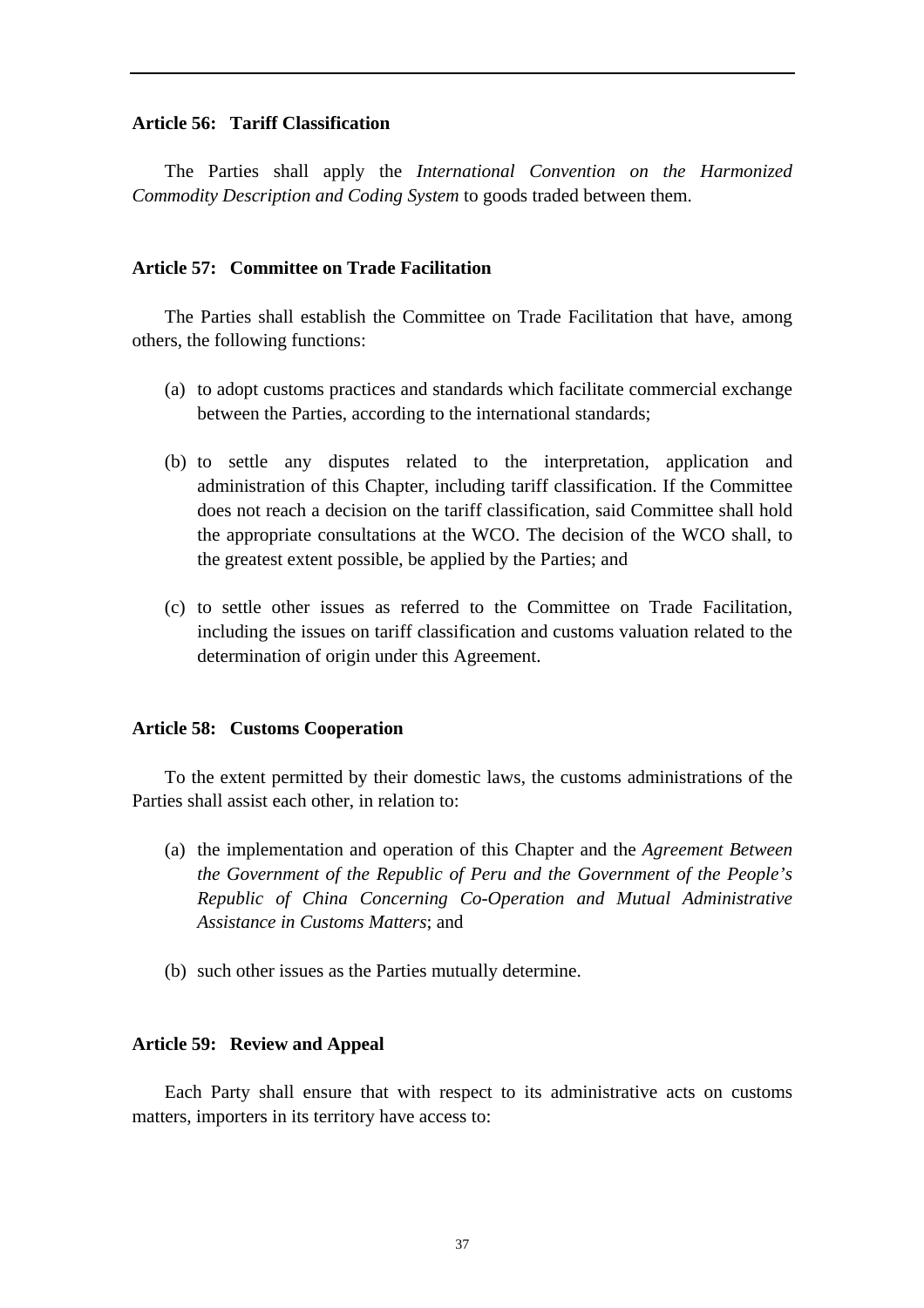- (a) a level of administrative review independent of the employee or office that issued the administrative act; and
- (b) judicial review of the administrative acts.

## **Article 60: Advance Rulings**

1. The customs administration of each Party shall issue written advance rulings prior to the importation of a good into its territory upon written request of an importer in its territory, or an exporter in the territory of the other Party (for China, the applicant of an advance ruling on tariff classification shall be registered with a local customs administration of China), on the basis of the facts and circumstances provided by the requester, including a detailed description of the information required to process a request for an advance ruling, concerning:

- (a) tariff classification; or
- (b) whether a good qualifies as an originating good under the provision established in this Agreement.

2. The customs administrations shall issue advance rulings after receiving a written request, provided that the requester has submitted all necessary information. The issuance of advance ruling on determination of origin of a good shall be made within 150 days.

3. Each Party shall provide that advance rulings shall be in force from their date of issuance, or such other date specified by the ruling, for at least one year, provided that the facts or circumstances on which the ruling is based remain unchanged.

4. The customs administrations issuing the advance ruling may modify or revoke an advance ruling where facts or circumstances prove that the information on which the advance ruling is based is false or inaccurate.

5. Where an importer claims that the treatment accorded to an imported good should be governed by an advance ruling, the customs administrations may evaluate whether the facts and circumstances of the importation are consistent with the facts and circumstances upon which the advance ruling was based.

6. Each Party shall make its advance rulings publicly available, subject to confidentiality requirements in its domestic law, for purposes of promoting the consistent application of advance rulings to other goods.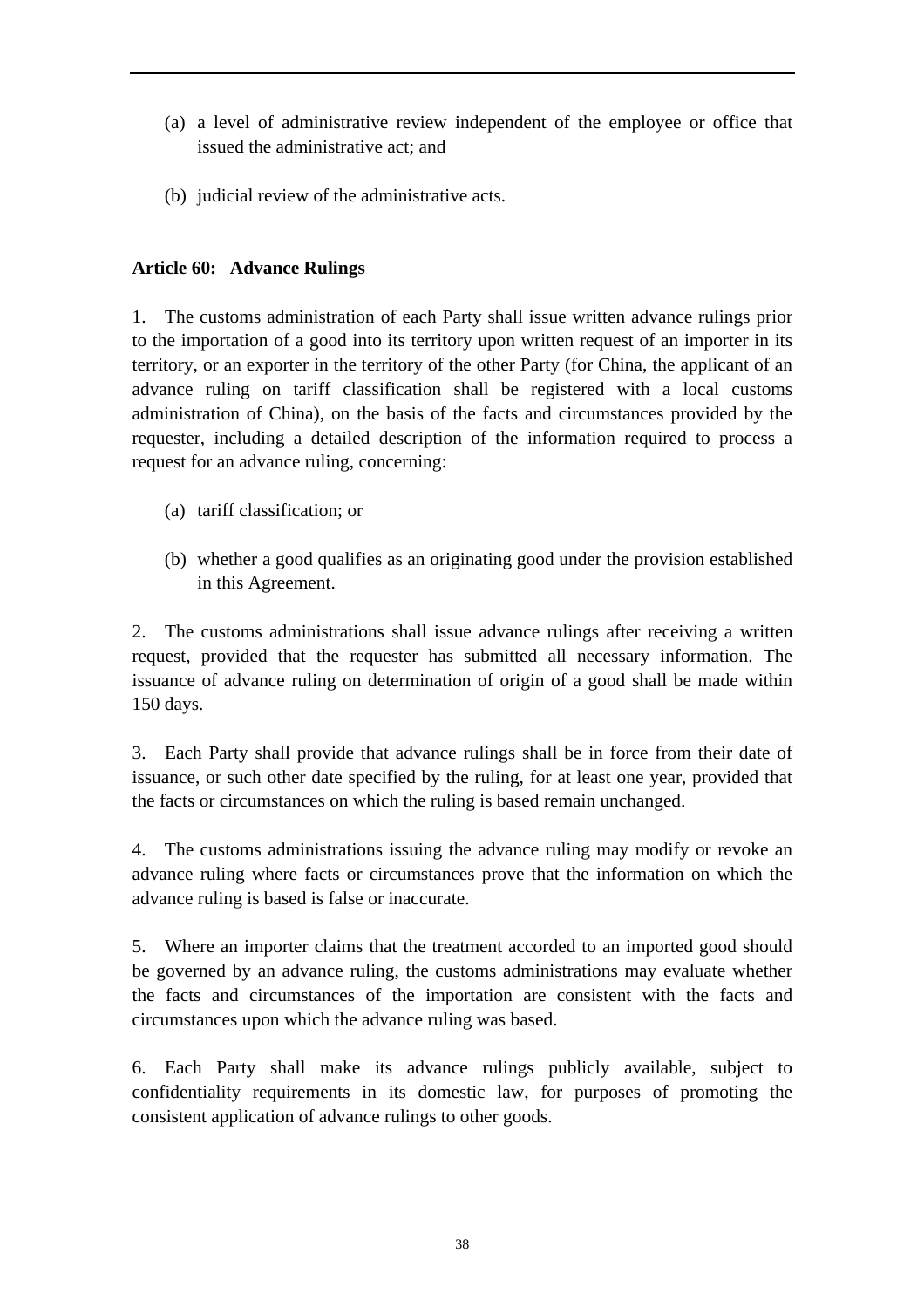7. If a requester provides false information or omits relevant circumstances or facts in its request for an advance ruling, or does not act in accordance with the ruling's terms and conditions, the importing Party may apply appropriate measures, including civil, criminal, and administrative actions, penalties, or other sanctions in accordance with its domestic laws.

## **Article 61: Use of Automated Systems in the Paperless Trading Environment**

1. The customs administrations shall apply information technology to support customs operations, where it is cost-effective and efficient, particularly in the paperless trading context, taking into account developments in this area within the WCO.

2. The customs administrations shall endeavor to use information technology that expedites procedures for the release of goods, including the submision and processing of information and data before arrival of the shipment, as well as electronic or automated systems for risk management and targeting.

# **Article 62: Risk Management**

Each customs administration shall focus resource on high-risk shipments of goods and facilitate the clearance, including release, of low-risk goods in administering customs procedures. Additionally, customs administrations shall exchange information related to applied techniques on risk management, ensuring the confidentiality of the information.

# **Article 63: Publication and Enquiry Points**

1. Each customs administration shall publish all customs laws and any administrative procedures it applies or enforces.

2. Each customs administration shall designate one or more enquiry points to deal with inquiries from interested persons from either Party on customs matters arising from the implementation of this Agreement, and provide details of such enquiry points to the other customs administration. Information concerning the procedures for making such inquiries shall be easily accessed to public.

3. Each customs administration will endeavor to provide the other customs administration with timely notice of any significant modification of customs laws or procedures governing the movement of goods and means of transport that is likely to substantially affect the operation of this Chapter.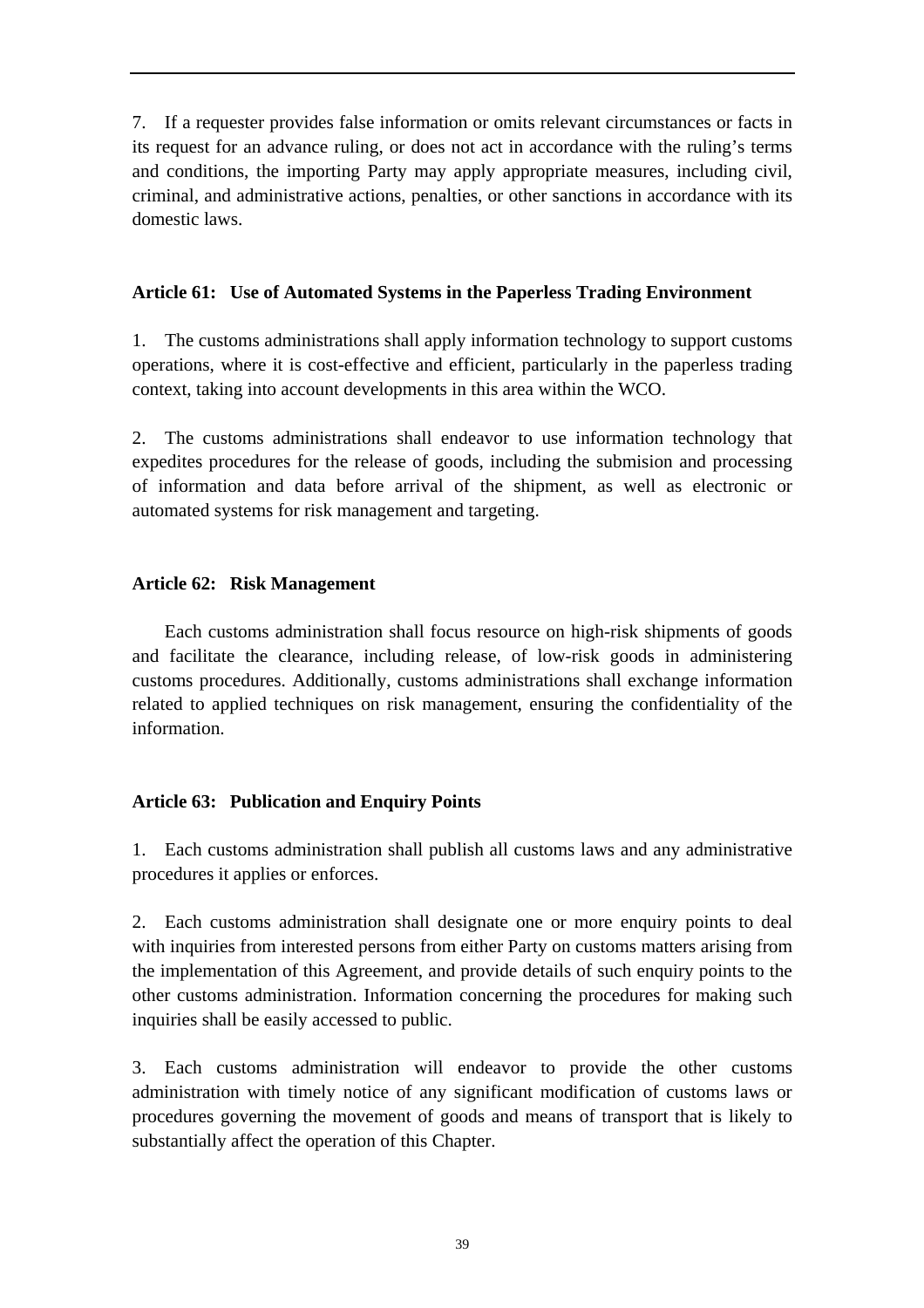### **Article 64: Express Consignments**

Each customs administration shall adopt or maintain separate and expedited customs procedures for express shipments while maintaining appropriate customs control and selection. Said procedures shall, under normal circumstances, provide an express clearance of goods after submission of all the necessary customs documents, and shall not be limited by weight or customs value.

### **Article 65: Release of Goods**

1. Each Party shall adopt or maintain efficient and expeditious procedures which allow goods to be released within 48 hours of arrival unless:

- (a) the importer fails to provide any information required by the importing Party at the time of first entry;
- (b) the goods are selected for closer examination by the customs administration of the importing Party through the application of risk management techniques;
- (c) the goods are to be examined by any agency, other than the customs administration of the importing Party, acting under powers conferred by the domestic legislation of the importing Party; or
- (d) fulfillment of all necessary customs formalities has not been able to be completed or release is otherwise delayed by virtue of force majeure.

2. In accordance with its national legislations and regulations, each Party shall allow importers to withdraw goods from customs before the final determination by its customs administration of the applicable customs duties, taxes, and fees provided that the sufficient guarantee is submitted to customs administrations.

### **Article 66: Review of Customs Procedures**

1. Each customs administration shall periodically review its procedures with a view to their further simplification and the development of mutually beneficial arrangements to facilitate the flow of trade between the Parties.

2. In applying a risk management approach to customs control, each customs administration shall regularly review the performance, effectiveness and efficiency of its systems.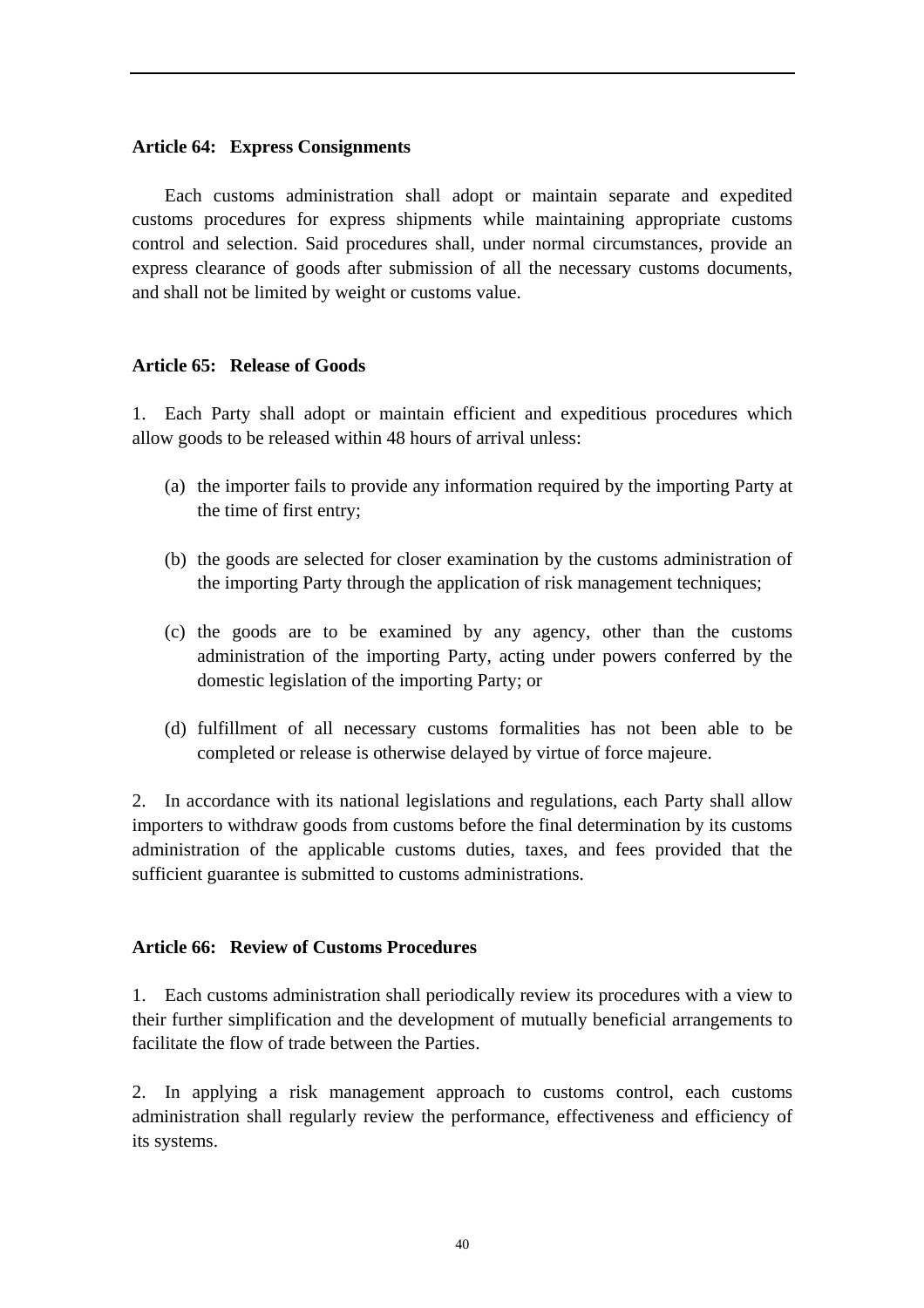## **Article 67: Consultation**

1. Without prejudice to Article 57 (Committee on Trade Facilitation), each customs administration may at any time request consultations with the other customs administration on any matter arising from the operation or implementation of this Chapter. Such consultations shall be conducted through the relevant contact points, and shall take place within 30 days of the request, unless the customs administrations of the Parties mutually determine otherwise.

2. In the event that such consultations fail to resolve any such matter, the requesting Party may refer the matter to the Committee on Trade in Goods for consideration.

3. Each customs administration shall designate one or more contact points for the purposes of this Chapter and provide details of such contact points to the other Party. The customs administrations of the Parties shall notify each other promptly of any amendments to the details of their contact points.

4. The customs administrations may consult each other on any trade facilitation issues arising from procedures to secure trade and the movement of means of transport between the Parties.

## **Article 68: Implementation**

The obligations of the Parties under this Chapter shall enter into force as follows:

- (a) Article 60 (Advance Rulings) shall enter into force 3 years after the date of entry into force of this Agreement; and
- (b) Article 65 (Release of Goods) shall enter into force one year after the date of entry into force of this Agreement.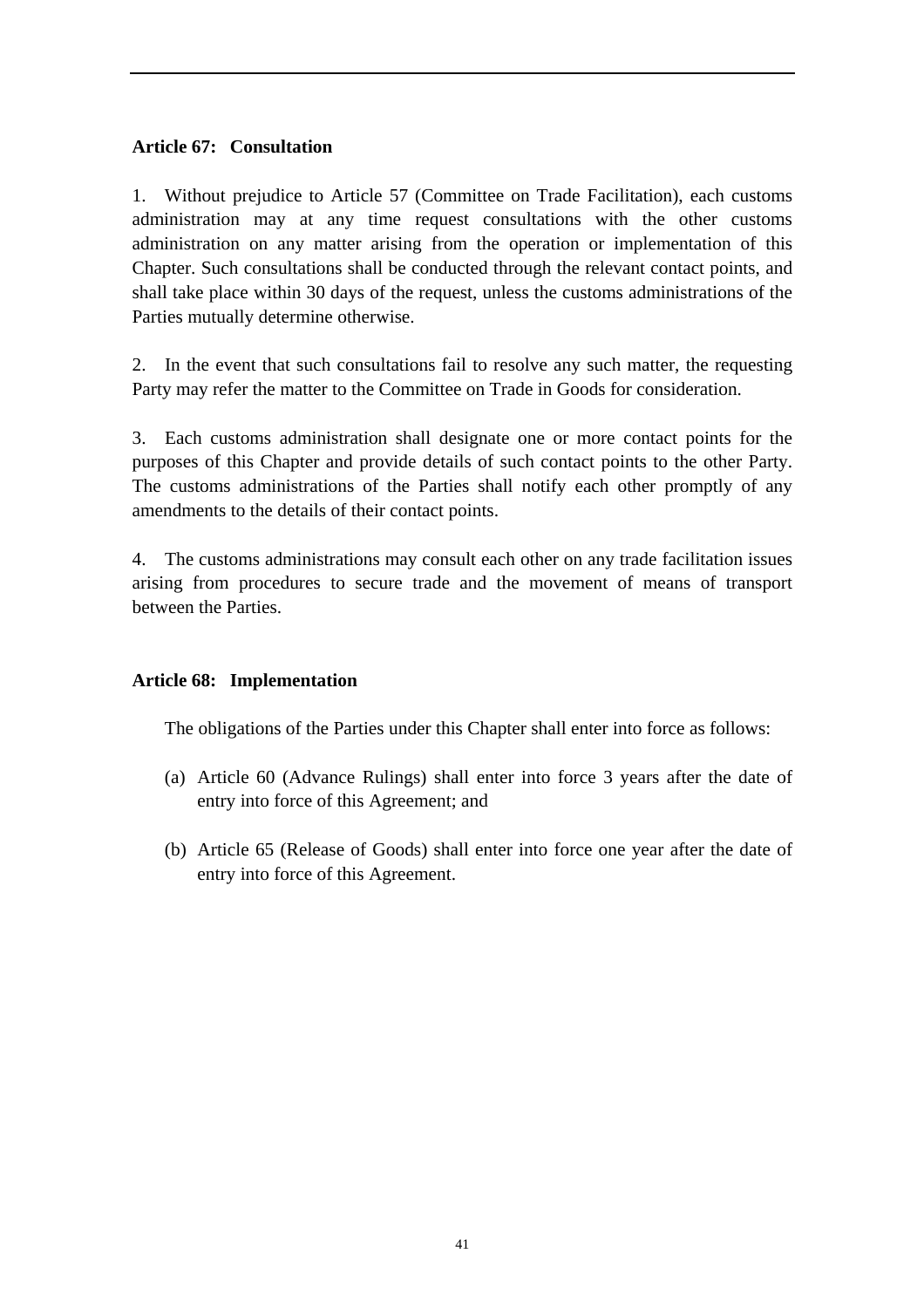## **CHAPTER 5**

## **TRADE REMEDIES**

### **Section A: Global Safeguard Measures**

### **Article 69: Global Safeguard Measures**

1. Each Party retains its rights and obligations under Article XIX of the GATT 1994 and the Safeguards Agreement.

- 2. No Party may apply, with respect to the same product, at the same time:
	- (a) a bilateral safeguard measure; and
	- (b) a measure under Article XIX of the GATT 1994 and the Safeguards Agreement.

## **Section B: Bilateral Safeguard Measures**

### **Article 70: Imposition of a Safeguard Measure**

1. A Party may apply a measure described in paragraph 2, during the transition period only, if as a result of the reduction or elimination of a customs duty pursuant to this Agreement, or as a result of unforeseen developments in conjunction with the existence of a preferential tariff under this Agreement, an originating product is being imported into the Party's territory in such increased quantities, in absolute terms or relative to domestic production, and under such conditions as to constitute a substantial cause of serious injury, or threat thereof, to a domestic industry producing a like or directly competitive product.

2. If the conditions in paragraph 1 are met, a Party may to the extent necessary to prevent or remedy serious injury, or threat thereof, and facilitate adjustment:

- (a) suspend the further reduction of any rate of duty provided for under this Agreement on the product; or
- (b) increase the rate of duty on the product to a level not to exceed the lesser of: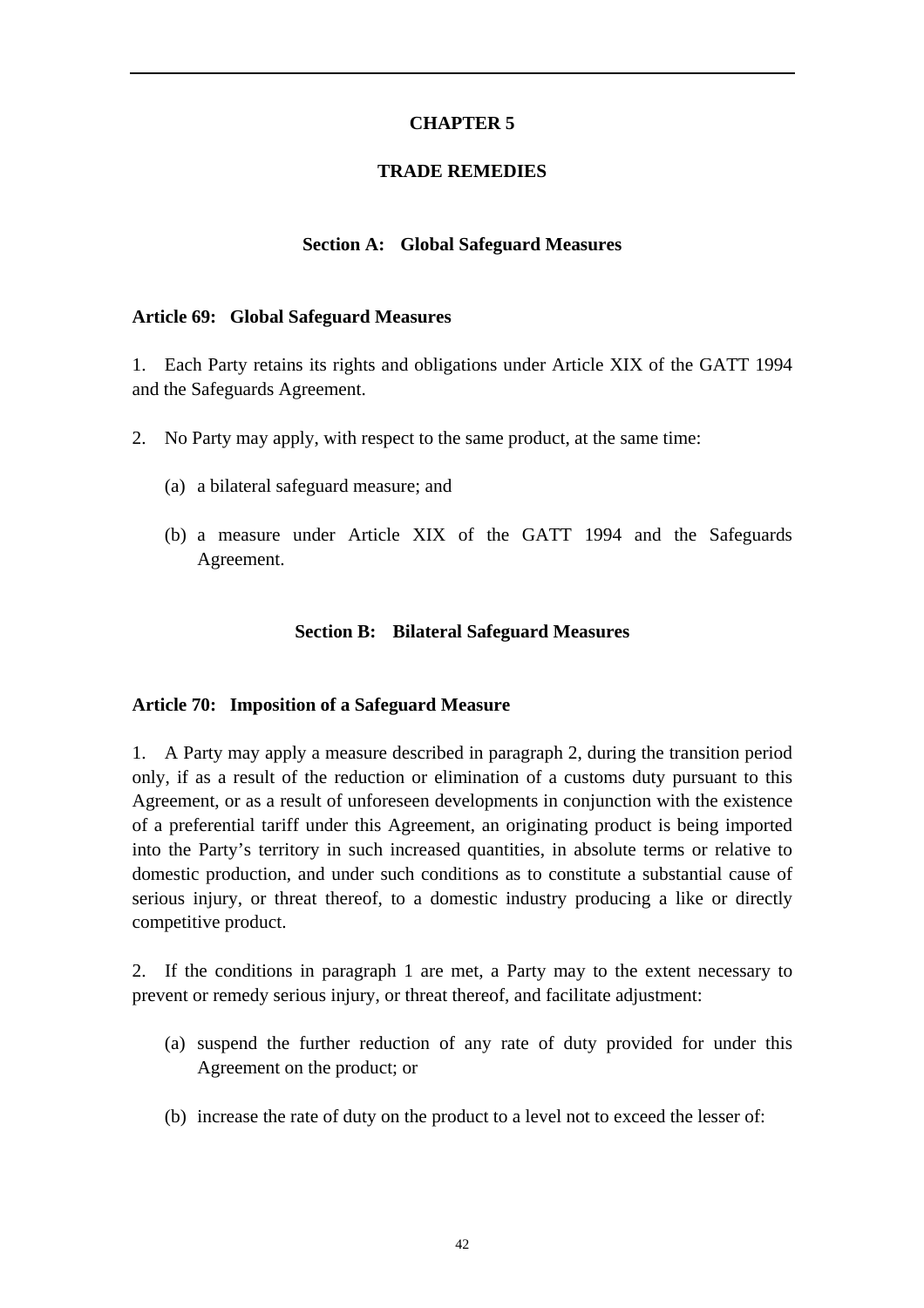- (i) the most-favoured-nation applied rate of duty in effect at the time the measure is applied; and
- (ii) the base tariff rate as provided in the schedule to Annex 2 (Tariff Elimination). $<sup>2</sup>$ </sup>

## **Article 71: Standards for a Safeguard Measure**

- 1. No Party may maintain a safeguard measure:
	- (a) except to the extent and for such time as may be necessary to prevent or remedy serious injury, and to facilitate adjustment;
	- (b) for a period exceeding 2 years; except that the period may be extended by up to one year if the competent authorities determine, in conformity with the procedures set out in Article 72 (Investigation Procedures and Transparency Requirements), that the safeguard measure continues to be necessary to prevent or remedy serious injury and to facilitate adjustment and that there is evidence that the industry is adjusting; or
	- (c) beyond the expiration of the transition period.

2. In order to facilitate adjustment in a situation where the expected duration of a safeguard measure is over one year, the Party applying the measure shall progressively liberalize it at regular intervals during the period of application.

3. On the termination of a safeguard measure, the rate of duty shall be the customs duty set out in the Party's Schedule to Annex 2 (Tariff Elimination) as if the safeguard measure had never been applied.

### **Article 72: Investigation Procedures and Transparency Requirements**

1. A Party shall apply a safeguard measure only following an investigation by the Party's competent authority in accordance with Articles 3 and 4.2(c) of the Safeguards Agreement; and to this end, Articles 3 and 4.2(c) of the Safeguards Agreement are incorporated into and made part of this Agreement, *mutatis mutandis*.

2. In determining whether increased imports of an originating product of the other Party have caused serious injury or are threatening to cause serious injury to a domestic industry, the competent authority of the importing Party shall follow the rules in Article

<sup>&</sup>lt;sup>2</sup> The Parties understand that neither tariff rate quotas nor quantitative restrictions would be a permissible form of safeguard measure.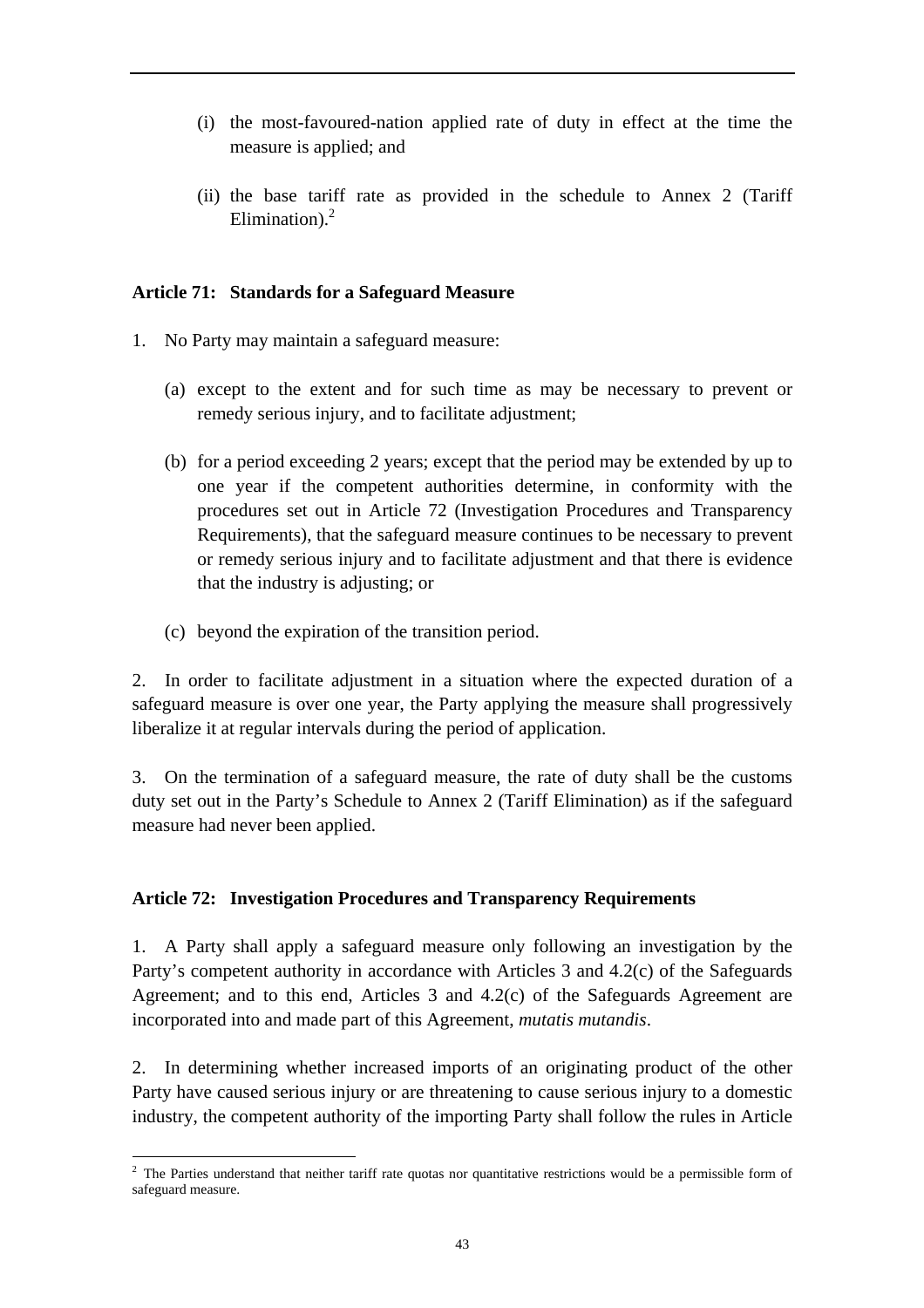4.2(a) and Article 4.2(b) of the Safeguards Agreement; and to this end, Article 4.2(a) and Article 4.2(b) of the Safeguards Agreement are incorporated into and made part of this Agreement, *mutatis mutandis*.

## **Article 73: Provisional Safeguard Measures**

1. In critical circumstances, where delay would cause damage which would be difficult to repair, a Party may apply a provisional safeguard measure pursuant to a preliminary determination that there is clear evidence that the increased imports have caused or are threatening to cause serious injury to a domestic industry.

2. The duration of the provisional safeguard measure may not exceed 180 days and will adopt any of the forms set out in paragraph 2 of Article 70 (Imposition of a Safeguard Measure) of this Section during which the pertinent requirements of Article 70 (Imposition of a Safeguard Measure) and Article 72 (Investigation Procedures and Transparency Requirements) shall be met. The guarantees or the received funds arising from the imposition of a provisional safeguard measure shall be promptly liberated or refunded, as it corresponds, when the investigation does not determine that increased imports have caused or threaten to cause serious injury to a domestic industry. The duration of any such provisional safeguard measure shall be counted as a part of the period of a safeguard measure.

## **Article 74: Notification and Consultations**

- 1. A Party shall promptly notify the other Party, in writing, on:
	- (a) initiating an investigation under this Section;
	- (b) applying a provisional measure; and
	- (c) taking a final decision on the application of a safeguard measure.

2. A Party shall provide to the other Party a copy of the report of its competent investigating authority required under paragraph 1 of Article 72 (Investigation Procedures and Transparency Requirements).

3. On request of a Party whose product is subject to a safeguard investigation under this Section, the Party conducting that investigation shall enter into consultations with the other Party to review a notification under paragraph 1 or any public notice or report that the competent investigating authority has issued in connection with the investigation.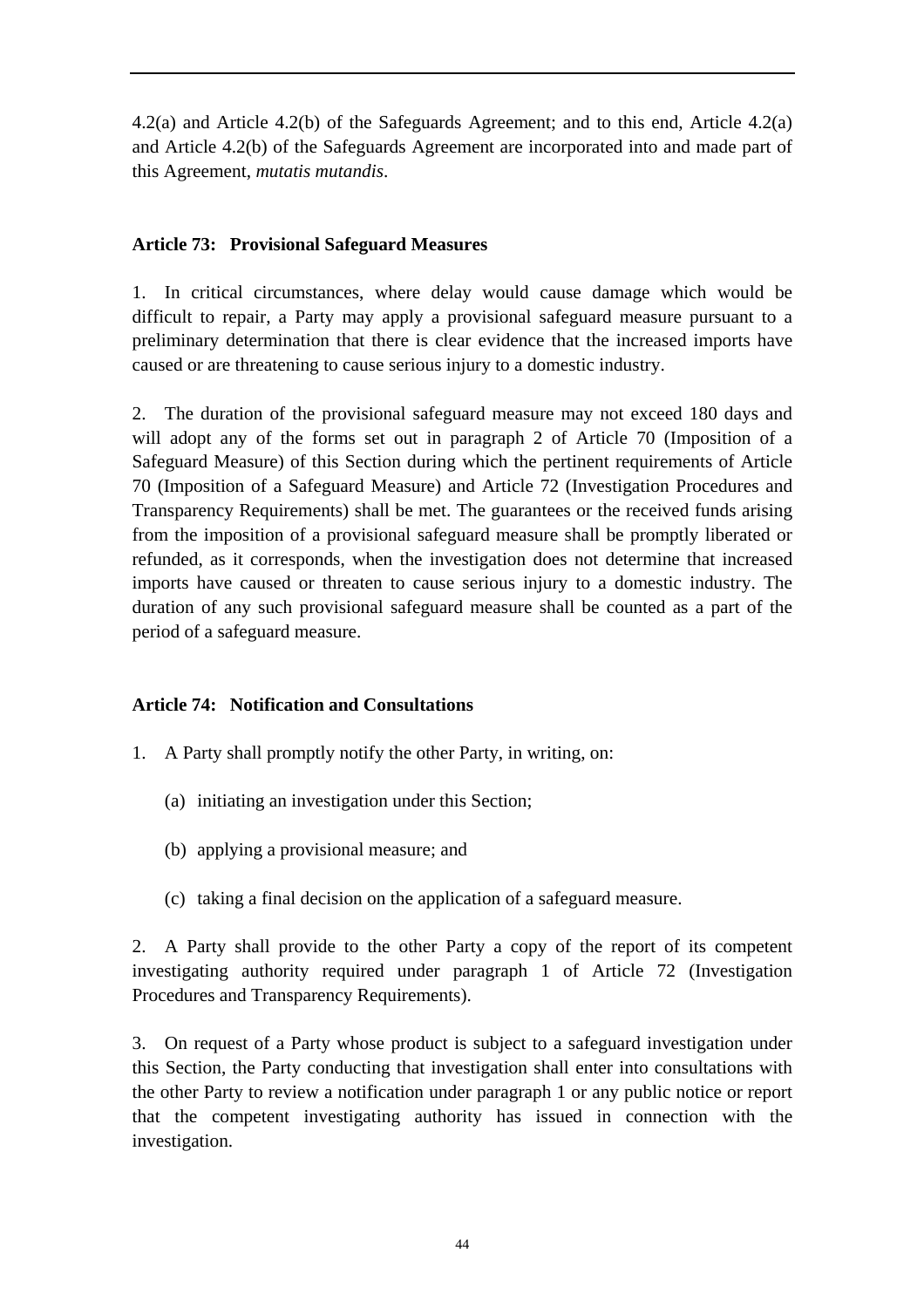4. Where a Party applies a provisional safeguard measure referred to in Article 73 (Provisional Safeguard Measures), on request of the other Party, consultations shall be initiated after applying such a provisional measure.

# **Article 75: Compensations**

1. A Party applying a safeguard measure for an overall period beyond 2 years shall, in consultation with the other Party, provide mutually-agreed trade liberalizing compensation in the form of concessions having substantially equivalent trade effects or equivalent to the value of the additional duties expected to result from the measure during the period of extension of the measure beyond the aforementioned 2 years. The Party applying the safeguard measure shall provide opportunity for such consultations no later than 30 days after the decision to extend the measure. Such consultations shall take place prior to the effective date of the extension.

2. If the Parties are unable to reach agreement on compensation within 30 days of the commencement of consultations, the exporting Party may suspend the application of substantially equivalent concessions to the trade of the Party applying the safeguard measure.

3. The exporting Party shall notify the other Party in writing in the English language at least 30 days before suspending concessions under paragraph 2.

4. The obligation to provide compensation under paragraph 1 and the right to suspend concessions under paragraph 2 shall terminate on the date of the termination of the safeguard measure.

## **Article 76: Definitions**

For purposes of this Section:

## **competent investigating authority** means:

- (a) for Peru, the Ministry of Foreign Trade and Tourism, or its successor; and
- (b) for China, the Ministry of Commerce, or its successor;

**domestic industry** means, with respect to an imported product, the producers as a whole of the like or directly competitive product operating within the territory of a Party, or those producers whose collective production of the like or directly competitive product constitutes a major proportion of the total domestic production of such products;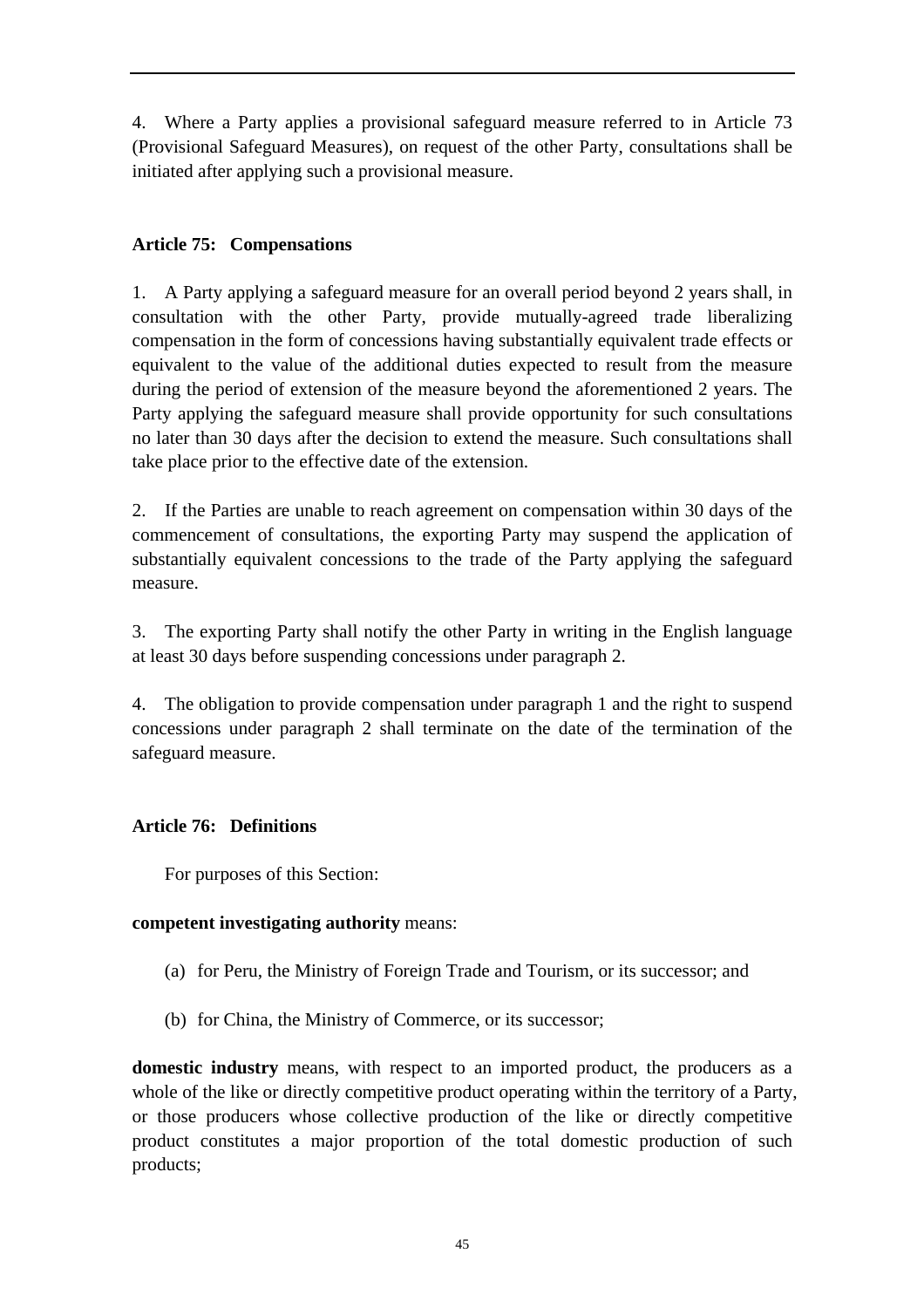**safeguard measure** means a measure described in paragraph 2 of Article 70 (Imposition of a Safeguard Measure);

**serious injury** means a significant overall impairment in the position of a domestic industry;

**threat of serious injury** means serious injury that, on the basis of facts and not merely on allegation, conjecture, or remote possibility, is clearly imminent;

**substantial cause** means a cause which is important and not less than any other cause;

**directly competitive product** refers to the product which, having different physical characteristics and composition to those of the imported product, fulfills the same functions of the latter, satisfies the same needs, and is commercially substitutable;

like product refers to the identical product, that is, the product that is the same in all aspects as the imported product, or to another product which, in spite of not being the same in all aspects, has very like characteristics to those of the imported product;

**terms** will be computed in natural or calendar days, except as otherwise stated; and

**transition period** means 8 years for the products that eliminate all tariff from the entry into force of the Agreement; means 10 years for the products for which the tariff elimination period is between 5-8 years, according to Annex 2 (Tariff Elimination), as the case may be; and for the products for which the tariff elimination period is 10 years or more, transition period means the tariff elimination period for the product set out in Annex 2 (Tariff Elimination) plus 5 years.

## **Section C: Antidumping and Countervailing Measures**

## **Article 77: Antidumping and Countervailing Measures**

1. The Parties agree to abide fully by the provisions of the WTO *Agreement on Implementation of Article VI of the GATT 1994*, and the WTO *Agreement on Subsidies and Countervailing Measures*.

2. The Parties agree to observe the following practices in antidumping cases between them:

(a) immediately following the receipt of a properly documented application from an industry in one Party for the initiation of an antidumping investigation in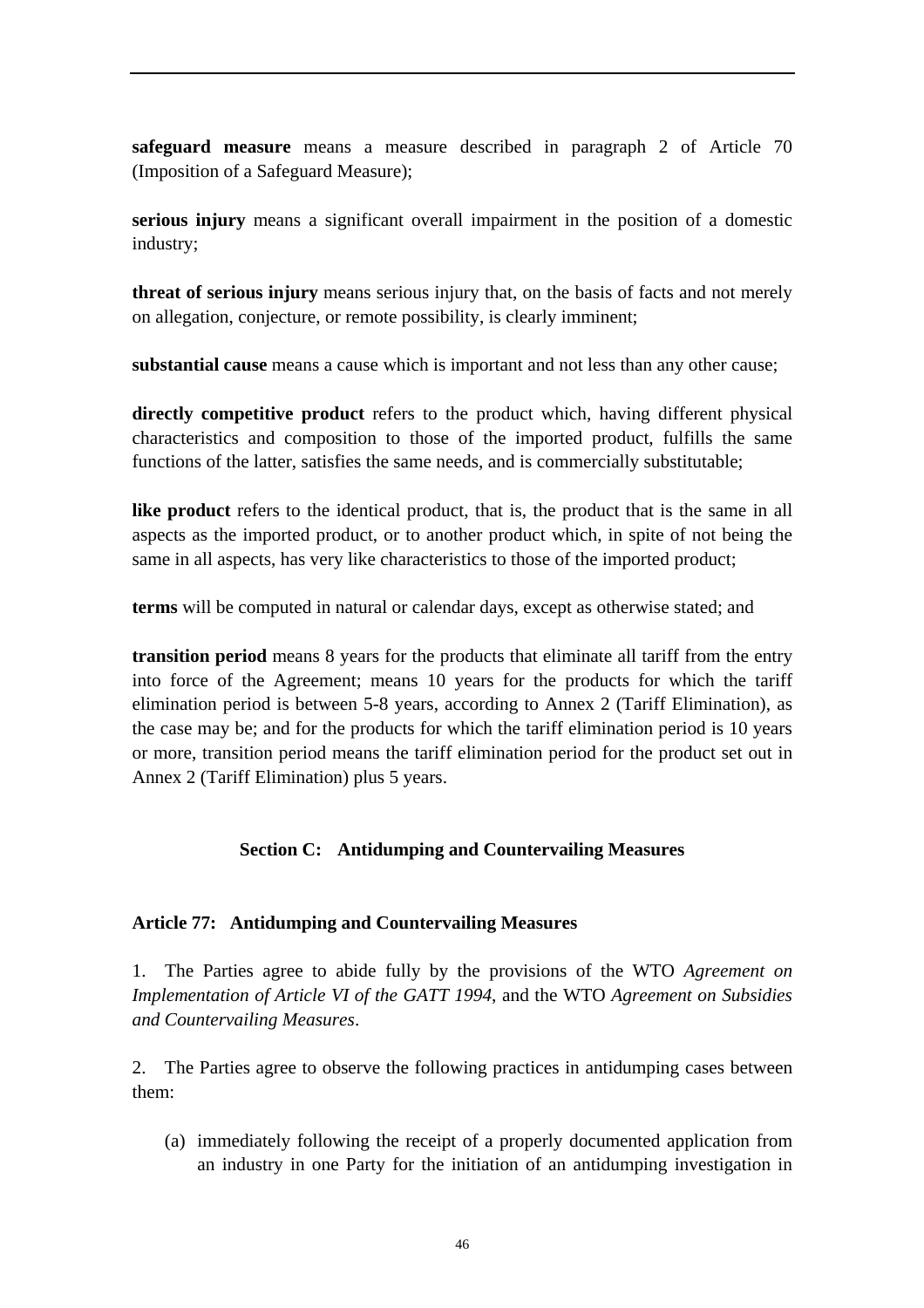respect of products from the other Party, the Party that has received the properly documented application shall immediately notify the other Party of the receipt of the application;

- (b) during any antidumping investigation involving the Parties, the Parties agree to conduct all notification letters between the Parties in English; and
- (c) a Party's investigating authority shall take due account of any difficulties experienced by one or more exporters of the other Party in supplying information requested and provide any assistance practicable; on request of an exporter of the other Party, a Party's investigating authority shall make available the timeframes, procedures and any documents necessary for the offering of an undertaking.

3. Without prejudice to the relevant provisions of WTO *Agreement on Implementation of Article VI of the GATT 1994* regarding notification at the initiation stage to the exporting member whose export product is under investigation, the competent investigating authority of a Party shall notify the other Party of such initiation of the investigation procedure and send the model questionnaire of the investigation for the exporter or producer concerned and the list of the main known exporters or producers to the other Party.

Upon the receipt of the notification and information mentioned in the previous paragraph, the Party may notify relevant trade or industry associations or disclose the information to other parties concerned in a timely manner by the publicly available means, and may provide relevant information to the other Party as early as practicable.

- 4. For purposes of this Section, investigating authority is:
	- (a) for Peru, the National Institute of the Defense of the Competition and the Protection of Intellectual Property, or its successor.; and
	- (b) for China, Ministry of Commerce, or its successor.

### **Section D: Cooperation**

### **Article 78: Cooperation**

1. The Parties may establish a cooperation mechanism between the investigating authorities of each Party to ensure each Party has a clear understanding of the practices adopted by the other Party in trade remedies investigations.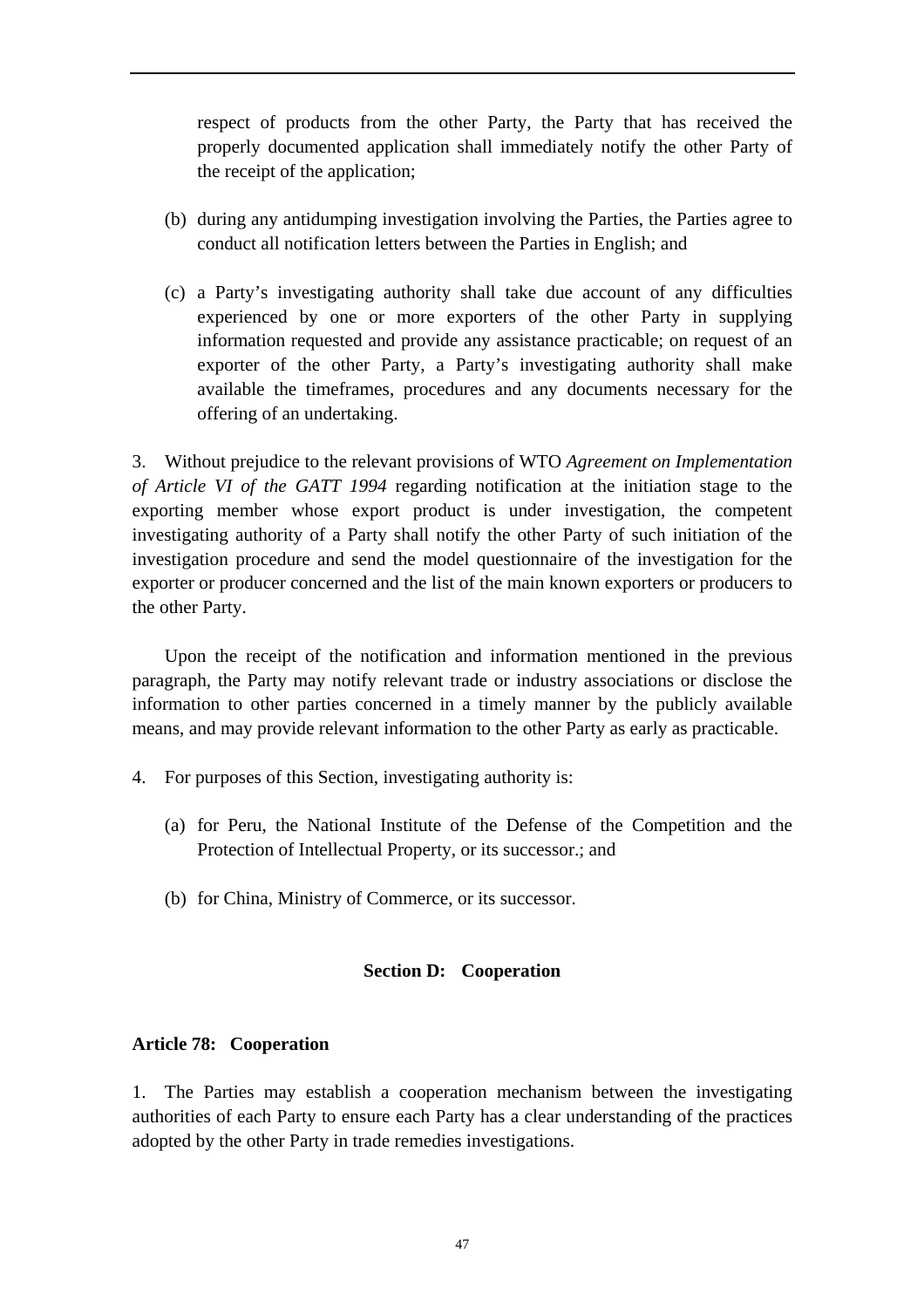- 2. For purposes of this Section, competent investigating authority is:
	- (a) for Peru, the Ministry of Foreign Trade and Tourism, or its successor (for bilateral safeguard measures), and the National Institute of the Defense of the Competition and the Protection of Intellectual Property, or its successor (for antidumping and countervailing measures, and global safeguard measures).); and
	- (b) for China, the Ministry of Commerce, or its successor.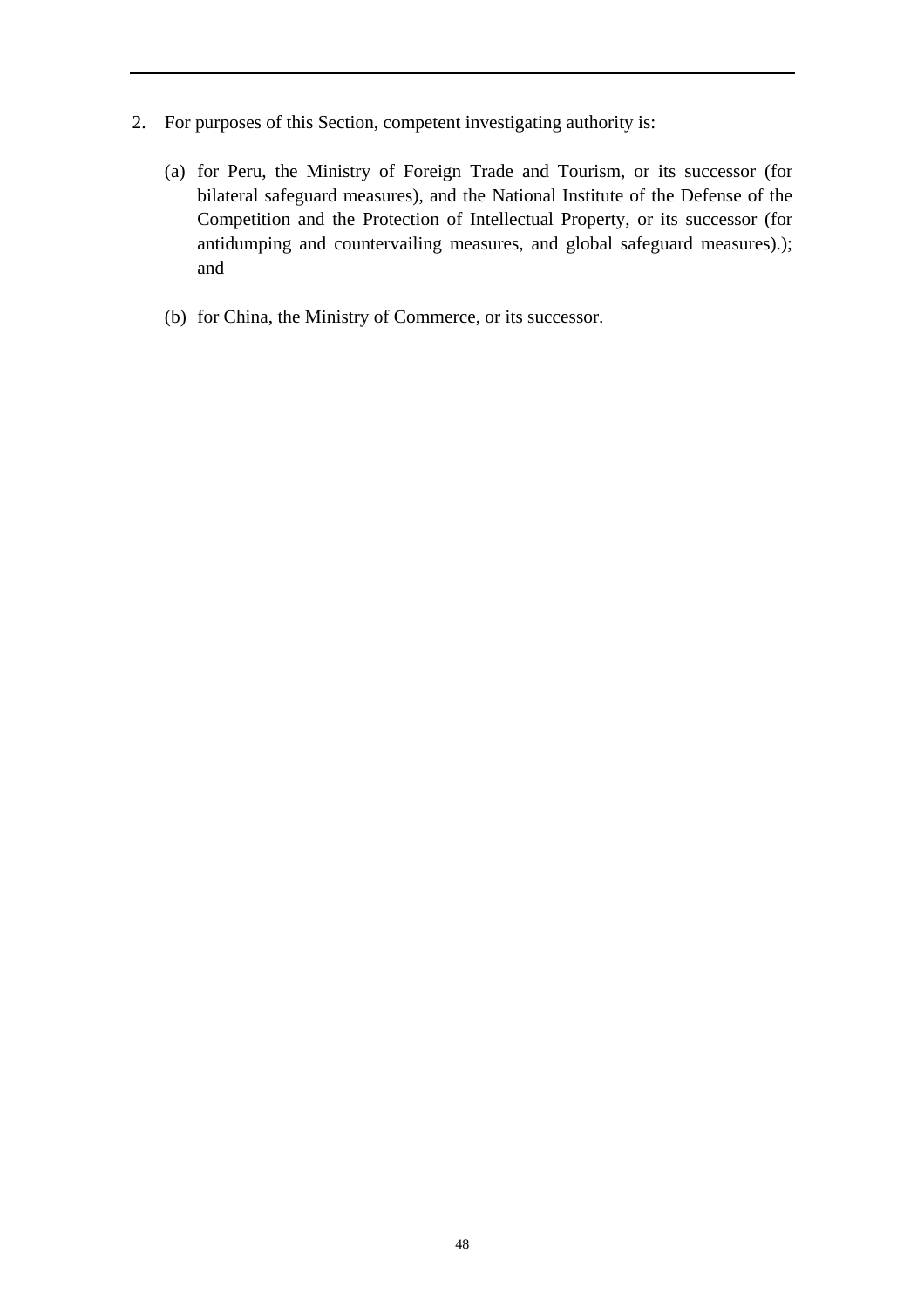## **CHAPTER 6**

## **SANITARY AND PHYTOSANITARY MEASURES**

### **Article 79: Objectives**

The objectives of this Chapter are:

- (a) to protect human, animal or plant life or health in the territory of each Party;
- (b) to facilitate bilateral trade and to provide a framework to address sanitary and phytosanitary matters that may, directly or indirectly, affect trade between the Parties;
- (c) to ensure that the Parties' sanitary and phytosanitary measures shall not be applied in a manner which would constitute an unjustified barrier to trade;
- (d) to strengthen capacities for the implementation of the WTO *Agreement on the Application of Sanitary and Phytosanitary Measures* (hereinafter referred to as "SPS Agreement"); and
- (e) to strengthen mechanisms, communication and cooperation between Peruvian and Chinese government agencies having responsibility for matters covered by this Chapter and to deepen mutual understanding of each Party's regulations and procedures.

### **Article 80: Scope and Coverage**

1. This Chapter shall apply to all sanitary and phytosanitary measures of a Party that may, directly or indirectly, affect trade between the Parties.

2. This Chapter does not apply to standards, technical regulations and conformity assessment procedures as defined in the WTO *Agreement on Technical Barriers to Trade.* 

## **Article 81: Reaffirmation of SPS Agreement**

1. The Parties reaffirm and incorporate in this Chapter their existing rights and obligations with respect to each other under the SPS Agreement.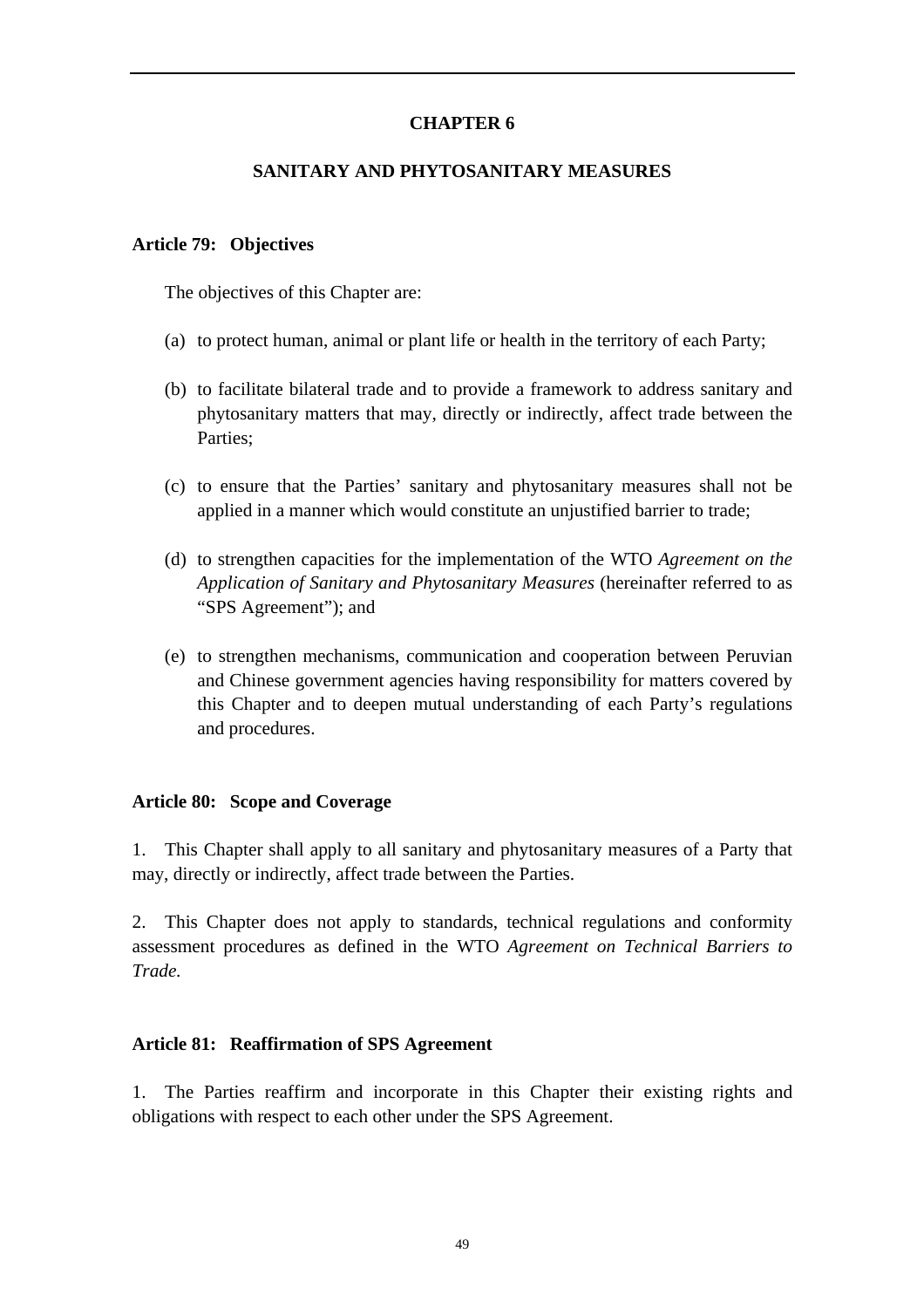2. The Parties recognize and apply the Decisions on the application of the Agreement adopted by the WTO Committee on Sanitary and Phytosanitary Measures (WTO/SPS Committee).

## **Article 82: Definitions**

For purposes of this Chapter:

- (a) definitions under Annex A of the SPS Agreement, definitions provided in the glossary of harmonized terms of the relevant international organizations, and definitions agreed by the Parties and adopted by the SPS Committee established in this Chapter, are applicable; and
- (b) **relevant international organizations** refers to the organizations mentioned in the SPS Agreement.

# **Article 83: General Provisions to Facilitate Trade**

1. The relevant national authorities on sanitary and phytosanitary matters may achieve cooperation and/or coordination agreements to facilitate trade.

2. These agreements shall aim to deepen and/or define mechanisms necessary to achieve transparent and streamlined procedures, including recognition of equivalence; recognition of pest or disease-free areas or low pest or disease prevalence zones; control, inspection, approval; among other matters of mutual interest for the Parties.

3. At the request of the other Party, each Party shall give favourable consideration to any SPS specific proposal made by the other Party in order to facilitate bilateral trade between them.

# **Article 84: Harmonization**

1. In accordance with Article 3 of the SPS Agreement and the Decisions for the implementation of the said Article adopted by the WTO/SPS Committee, the Parties shall work on the harmonization of their respective sanitary and phytosanitary measures, taking into account standards, guidelines and recommendations developed by the relevant international organizations.

2. In case these international standards, guidelines and recommendations do not exist, their respective measures shall be based on science and guarantee that the appropriate level of sanitary or phytosanitary protection is achieved.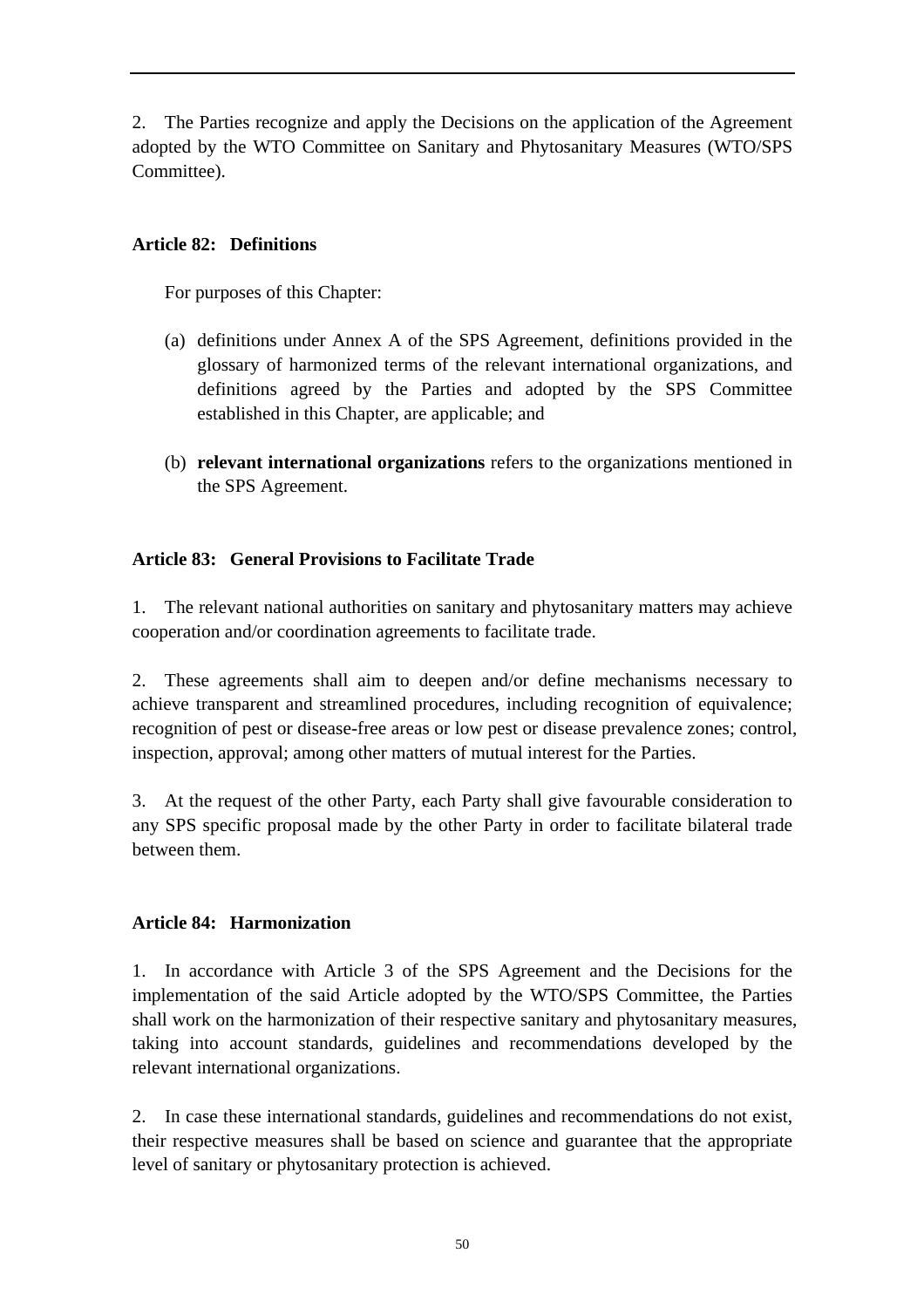## **Article 85: Equivalence**

1. Each Party shall accept the sanitary or phytosanitary measures of the other Party as equivalent, if the other Party objectively demonstrates to the Party that its measures achieve the Party's appropriate level of sanitary and phytosanitary protection.

2. The Parties shall, if necessary, give positive consideration to establishing a procedure to expedite recognition on equivalence of their sanitary and phytosanitary measures, on the basis of the relevant procedures established by the relevant international organizations and the WTO/SPS Committee.

3. If the recognition of the equivalence is still pending, the Parties should neither stop nor apply sanitary and phytosanitary measures more restrictive than those in force in their mutual trade, except in the case of a sanitary or phytosanitary emergency.

# **Article 86: Risk Assessment and Determination of the Appropriate Level of Sanitary or Phytosanitary Protection**

1. Sanitary and phytosanitary measures shall be based on a risk assessment, in line with the circumstances of the risks existing for human, animal and plant life and health, taking into account the risk assessment techniques developed by the relevant international organizations, so that the measures adopted may reach the appropriate level of protection.

2. When a Party decides to make a re-evaluation of a product for which there is a fluid and regular trade, said Party shall not interrupt bilateral trade of the affected products by reason of such decision to make the re-evaluation, except in the case of a sanitary or phytosanitary emergency.

# **Article 87: Recognition of Pest- or Disease- Free Areas and Areas of Low Pest or Disease Prevalence**

1. The importing Party shall recognize in an expeditious way, upon request by the other Party and after the receipt of the necessary information provided by the exporting Party and an assessment by the importing Party, the pest- or disease-free areas and areas of low pest or disease prevalence recognized by the relevant international organizations.

2. In the absence of recognition of pest- or disease-free areas and areas of low pest or disease prevalence by the relevant international organizations, the importing Party shall decide, in a reasonable time, on the request made by the exporting Party for the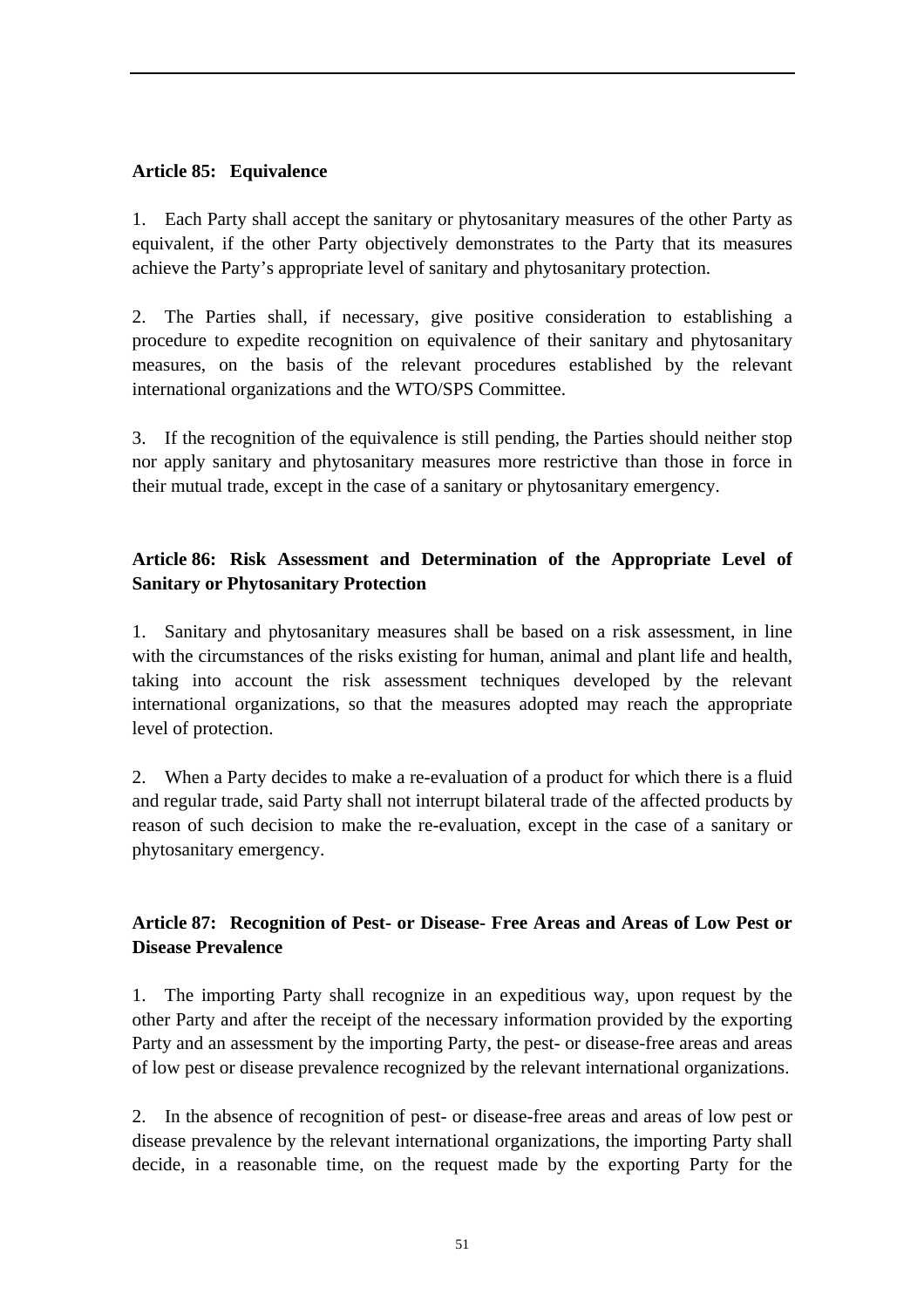recognition of pest- or disease-free areas and areas of low pest or disease prevalence. For this purpose, the exporting Party shall objectively demonstrate that an area or part of its territory is free of a pest or disease or has low pest or disease prevalence, and maintain this status, and the importing Party shall conduct an assessment.

3. In case of an event affecting the sanitary or phytosanitary status of a pest- or disease-free area or an area of low pest or disease prevalence, the Parties shall work in an expeditious way for regaining such status.

## **Article 88: Transparency**

1. The Parties agree to designate Contact Points and/or Enquiry Points for information exchange and notification on sanitary and phytosanitary issues no later than 3 months following the entry into force of this Agreement.

2. Each Party shall notify electronically to the other Party's Contact Point or Enquiry Point its proposed sanitary and phytosanitary measures notifications to the WTO, at the same time the Party submits to the WTO Secretariat in accordance with the SPS Agreement , with at least a 60-day-long comment period.

3. In cases of urgency or duly justified emergency, the Parties shall adopt similar action as specified in paragraph 2, without observing the timeframe established.

4. The Parties shall strengthen cooperation between SPS Contact Points and/or Enquiry Points of the Parties, including sharing available translated versions of SPS notifications and relevant information and exchanging experience and information on SPS notifications.

# **Article 89: Technical Cooperation**

 The Parties agree to cooperate in human, animal, plant health and food safety issues of common interest with a view to facilitating access to each other's markets. In particular, the Parties shall consider the following activities, *inter alia*:

- (a) encourage the enforcement of this Chapter; and
- (b) strengthen the capacity of their corresponding SPS authorities.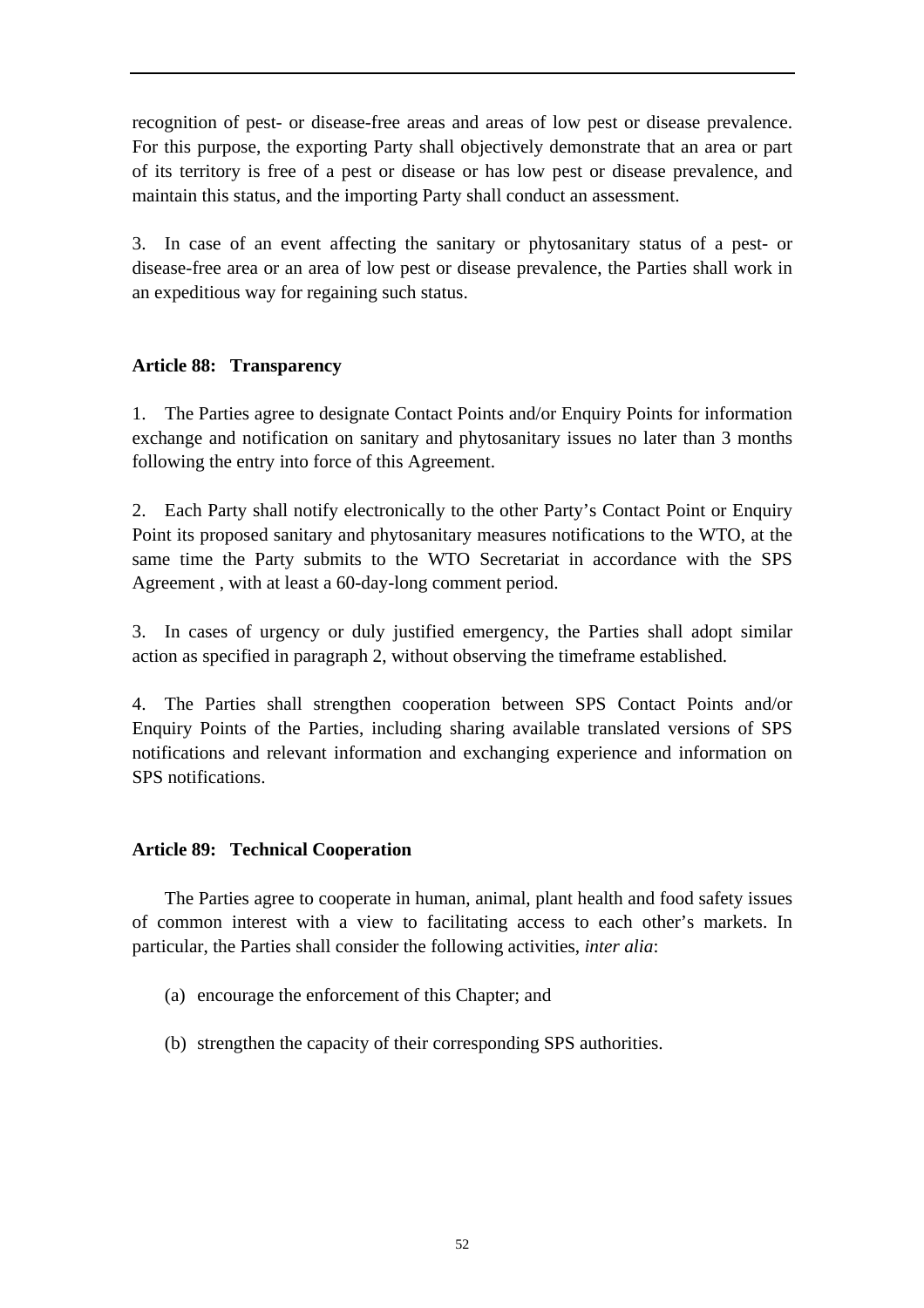## **Article 90: Committee on Sanitary and Phytosanitary Measures**

1. The Parties establish a Committee on Sanitary and Phytosanitary Measures consisting of sanitary and phytosanitary authorities and/or trade authorities of the Parties.

2. The Committee shall meet every 2 years or whenever it considers necessary. The Committee shall meet in presence or through teleconference, videoconference, or any other means; and shall be able to deal with sanitary and phytosanitary issues through telecommunications or correspondence.

3. At its first regular meeting, the Committee shall adopt its rules of procedure and if necessary, shall develop a Working Plan, which could be updated with the issues of interest proposed by the Parties.

- 4. The functions of this Committee include:
	- (a) to monitor the implementation of this Chapter;
	- (b) to review progress on addressing sanitary and phytosanitary matters that may arise between the Parties' competent sanitary and phytosanitary authorities, including each Party's priority market access interests;
	- (c) to strengthen the communication on the Parties' SPS-related administrative procedures to promote mutual understanding and compliance with the respective obligations under this Chapter;
	- (d) to strengthen technical cooperation in sanitary and phytosanitary issues and seek the enhancement of any present or future relationship between the Parties;
	- (e) to consult on issues, positions and agendas for meetings of the WTO/SPS Committee, Codex Alimentarius, the International Plant Protection Convention, the World Organization for Animal Health, and other international and regional fora on food safety and human, animal and plant health;
	- (f) to establish technical working groups if necessary. The technical working groups may consist of expert-level representatives of the Parties as agreed, which shall identify, address, and attempt to resolve technical and scientific issues arising from this Chapter;
	- (g) to hold technical discussions on sanitary and phytosanitary matters;and
	- (h) other functions mutually agreed by the Parties.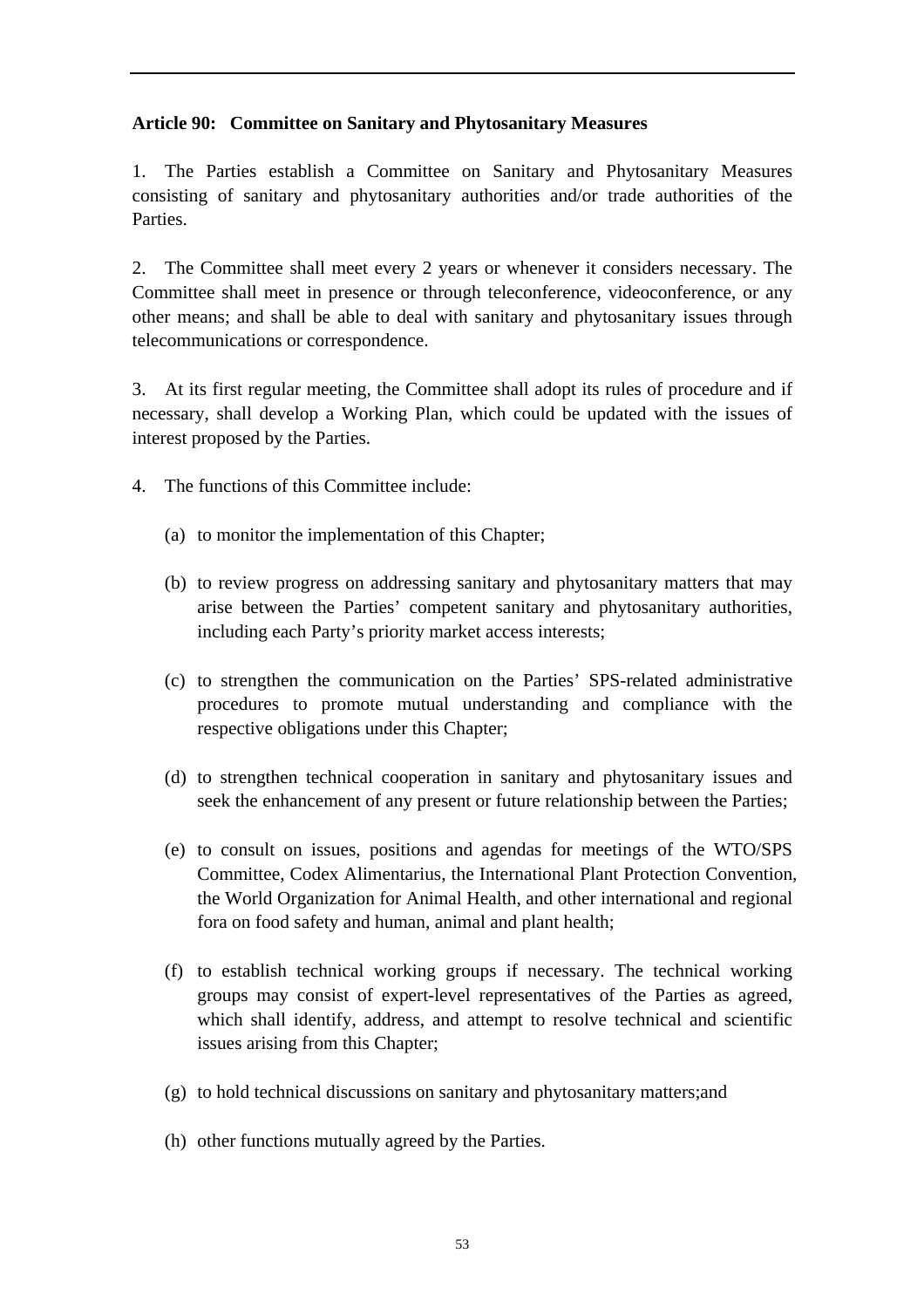- 5. The Committee shall be coordinated by:
	- (a) for Peru, the Vice Ministry of Foreign Trade of the Ministry of Foreign Trade and Tourism, or its successor; and
	- (b) for China, the Department of International Cooperation of the General Administration of Quality Supervision, Inspection and Quarantine, or its successor.

## **Article 91: Technical Consultations and Dispute Settlement**

1. When a Party considers that a sanitary or phytosanitary measure affecting trade between it and the other Party warrants technical consultations, it may request that technical consultations be held under the Committee on Sanitary and Phytosanitary Measures, with a view to sharing information and increasing mutual understanding about the specific sanitary and phytosanitary measure under consultation and to identify a workable and practical solution that would facilitate trade. The other Party shall respond as early as possible to any request for technical consultations.

2. The technical consultations shall be held, if possible, in a term of 45 days after the date of receipt of the request, unless the Parties agree otherwise, and may be conducted via teleconference, videoconference, or through any other means mutually agreed by the Parties.

3. Notwithstanding paragraphs 1 and 2, any Party may directly resort to the dispute settlement mechanism provided in Chapter 15 (Dispute Settlement).

## **Article 92: Competent Authorities**

1. The competent authorities of the Parties are the authorities in the Parties responsible for the implementation of the measures referred to in this Chapter.

2. The Parties will communicate any significant change in the structure, organization and division of the competent authorities.

3. For the adequate implementation of this Chapter, the Parties shall strengthen bilateral contact and cooperation between their respective sanitary and phytosanitary agencies.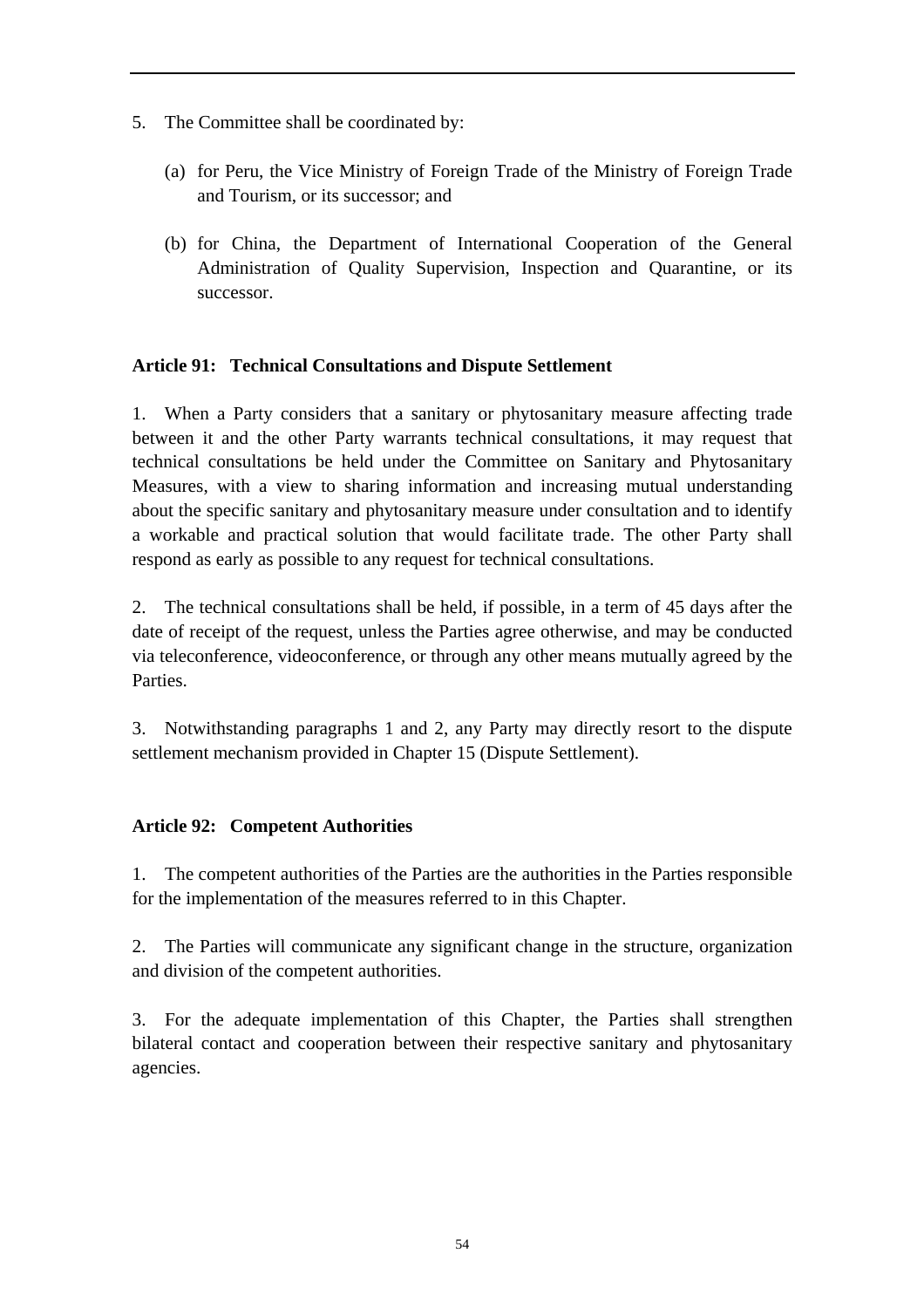#### **CHAPTER 7**

#### **TECHNICAL BARRIERS TO TRADE**

#### **Article 93: Objectives**

The objectives of this Chapter are to increase and facilitate trade between the Parties, through the improvement of the implementation of the WTO *Agreement on Technical Barriers to Trade* (hereinafter referred to as "TBT Agreement"); the assurance that standards, technical regulations, and conformity assessment procedures, do not create unnecessary obstacles to trade; and the enhancement of bilateral cooperation between the Parties.

#### **Article 94: Affirmation of the TBT Agreement**

The Parties affirm their existing rights and obligations with respect to each other under the TBT Agreement.

#### **Article 95: Scope**

1. The provisions of this Chapter apply to the preparation, adoption and application of all standards, technical regulations and conformity assessment procedures, of central and local government bodies, that may affect directly or indirectly the trade in goods between the Parties.

- 2. This Chapter does not apply to:
	- (a) purchasing specifications prepared by governmental bodies for production or consumption requirements of such bodies; and
	- (b) sanitary and phytosanitary measures as defined in Annex A of the WTO *Agreement on the Application of Sanitary and Phytosanitary Measures*, which are covered by Chapter 6 (Sanitary and Phytosanitary Measures) of this Agreement.

#### **Article 96: International Standards**

1. Each Party shall use relevant international standards, guides and recommendations to the extent provided in Articles 2.4 and 5.4 of the TBT Agreement, as a basis for its technical regulations and conformity assessment procedures.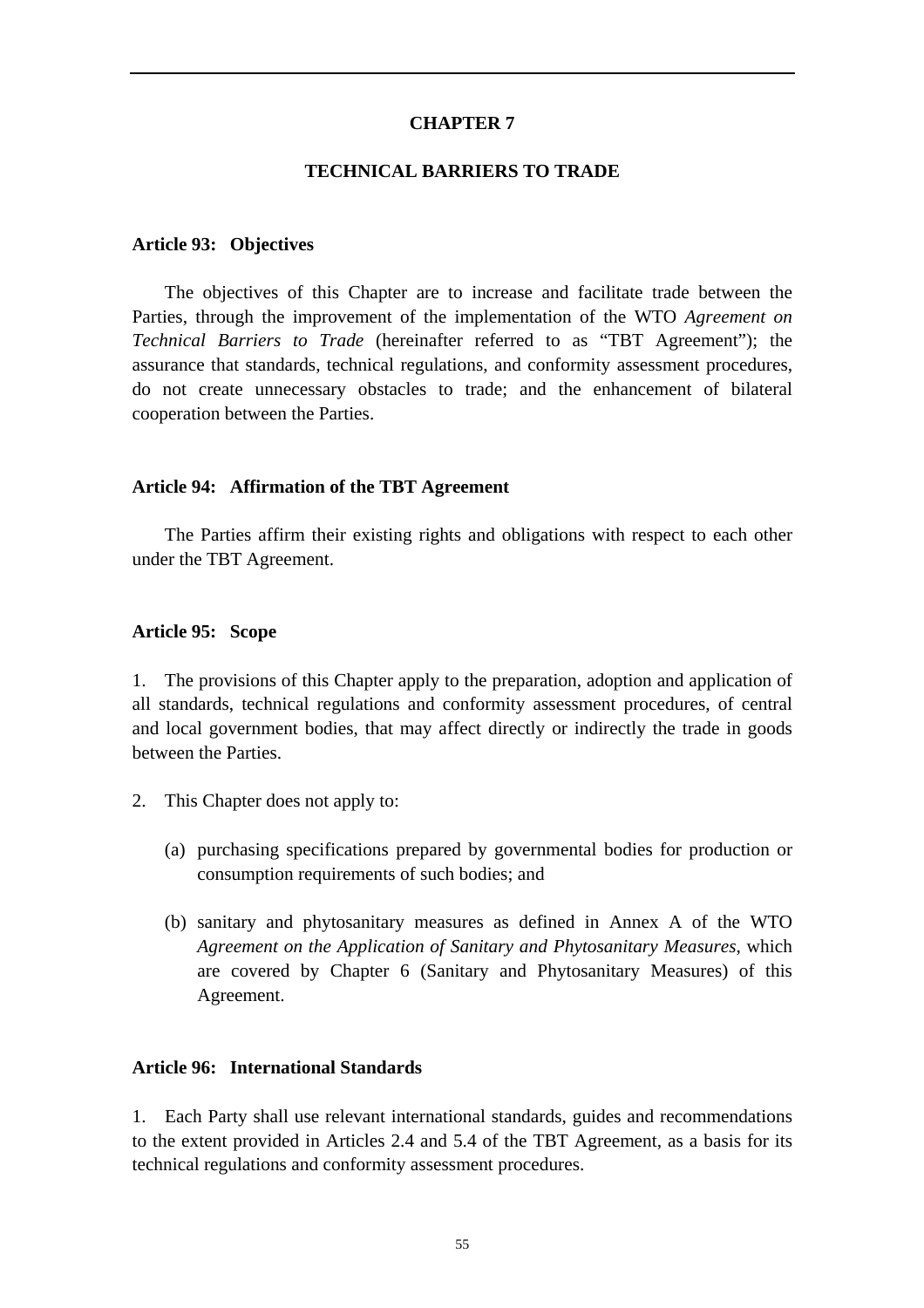2. In determining whether an international standard, guide, or recommendation within the meaning of Articles 2 and 5 and Annex 3 of the TBT Agreement exists, each Party shall apply the principles set out in *Decisions and Recommendations adopted by the Committee since 1 January 1995*, G/TBT/1/Rev.8, 23rd May 2002, *Section IX (Decision of the Committee on Principles for the Development of International Standards, Guides and Recommendations with relation to Articles 2, 5 and Annex 3 of the Agreement)*, issued by the WTO Committee on Technical Barriers to Trade (TBT Committee).

3. Each Party shall encourage its national standardizing bodies to cooperate with the relevant national standardizing bodies of the other Party in international standardizing activities. Such cooperation may take place through the Parties' activities in regional and international standardizing bodies of which they are both members.

## **Article 97: Technical Regulations**

1. Each Party shall give positive consideration to accepting as equivalent technical regulations of the other Party, even if these regulations differ from its own, provided it is satisfied that these regulations adequately fulfil the objectives of its own regulations.

2. Where a Party does not accept a technical regulation of the other Party as equivalent to its own, it shall, at the request of the other Party, explain its decision.

3. At the request of a Party that has an interest in developing a similar technical regulation, the Parties may conduct relevant communication to provide, to the extent practicable, information, studies, or other documents, except for confidential information, on which it has relied in the development of a technical regulation.

## **Article 98: Conformity Assessment**

1. The Parties recognize that a broad range of mechanisms exists to facilitate the acceptance in a Party's territory of the results of conformity assessment procedures conducted in the other Party's territory. The Parties shall exchange information on the range of mechanisms used in their territories.

2. Before accepting the results of a conformity assessment procedure, and to enhance confidence in the continued reliability of each other's conformity assessment results, the Parties may consult on such matters as the technical confidence of the conformity assessment bodies involved.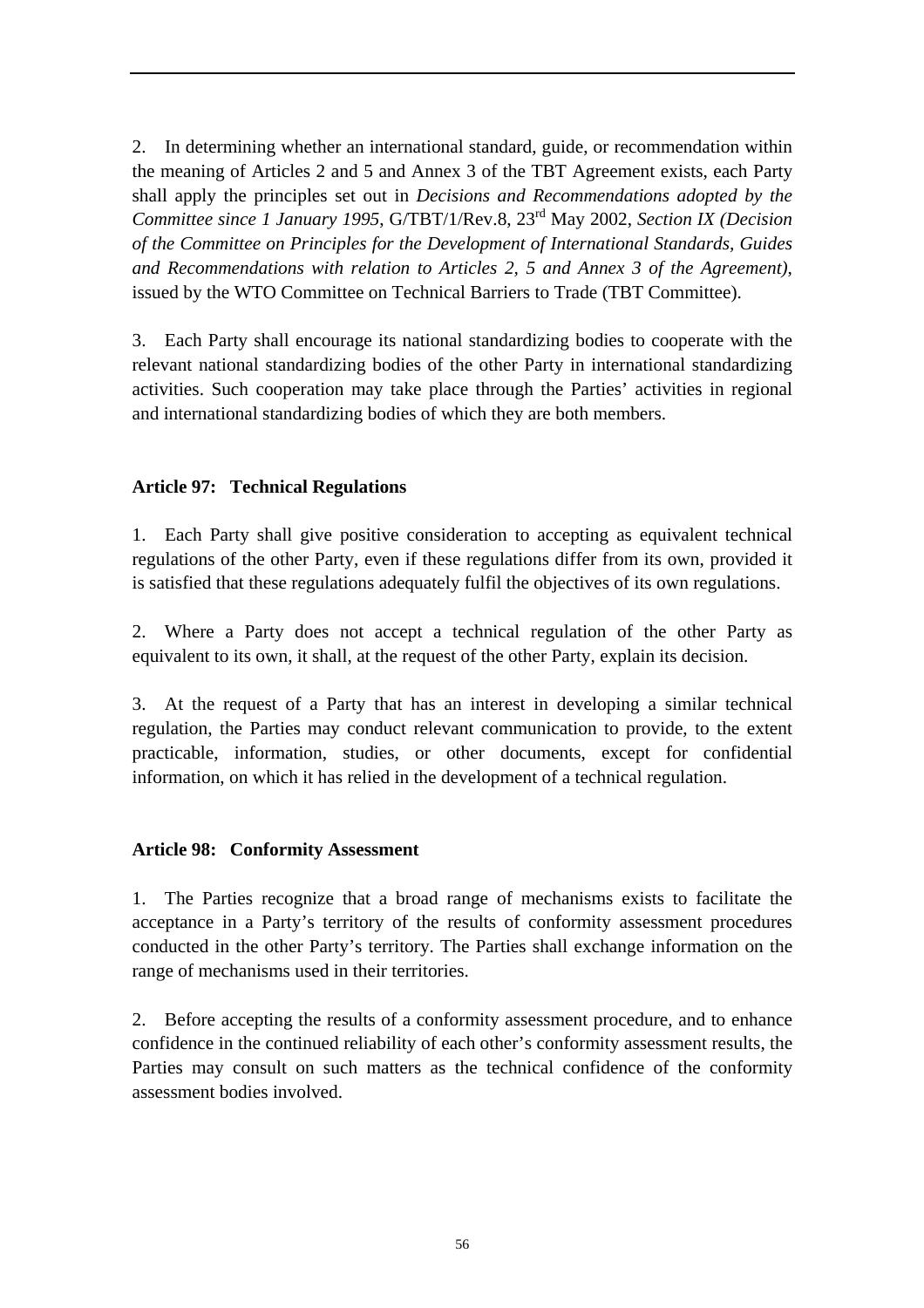3. A Party shall, on the request of the other Party, explain its reasons for not accepting the results of a conformity assessment procedure performed in the other Party's territory.

4. Each Party shall accredit or otherwise recognize conformity assessment bodies in the territory of the other Party on terms no less favourable than those it accords to conformity assessment bodies in its territory. If a Party accredits, or otherwise recognizes a body assessing conformity with a particular technical regulation or standard and it refuses to accredit or otherwise recognizes a body of the other Party assessing conformity with that technical regulation or standard, it shall, on request, explain the reasons for its refusal.

5. Where a Party declines a request from the other Party to engage in or conclude negotiations to reach agreement on facilitating recognition in its territory of the results of conformity assessment procedures conducted by bodies located in the other Party's territory, it shall, on request, explain its reasons.

6. The Parties shall ensure that, in cases where a compulsory conformity assessment procedure is required, one Party applies the following provisions to products originating in the territory of the other Party:

- (a) the standard processing period of each compulsory conformity assessment procedure is published or the anticipated processing period is communicated to the applicant upon request; and
- (b) at request of a Party, the other Party shall provide the list of products, in a specific sector, which are subject to compulsory conformity assessment procedures, in a term of 30 working days. The list of products shall be made in English with its HS code, in six or more digits.

## **Article 99: Transparency**

1. Each Party shall notify electronically to the other Party´s enquiry point, established under Article 10 of the TBT Agreement, at the same time it submits its notification to the WTO Secretariat in accordance with the TBT Agreement:

- (a) its proposed technical regulations and conformity assessment procedures; and
- (b) its technical regulations and conformity assessment procedures adopted to address urgent problems of safety, health, environmental protection or national security arising or threatening to arise.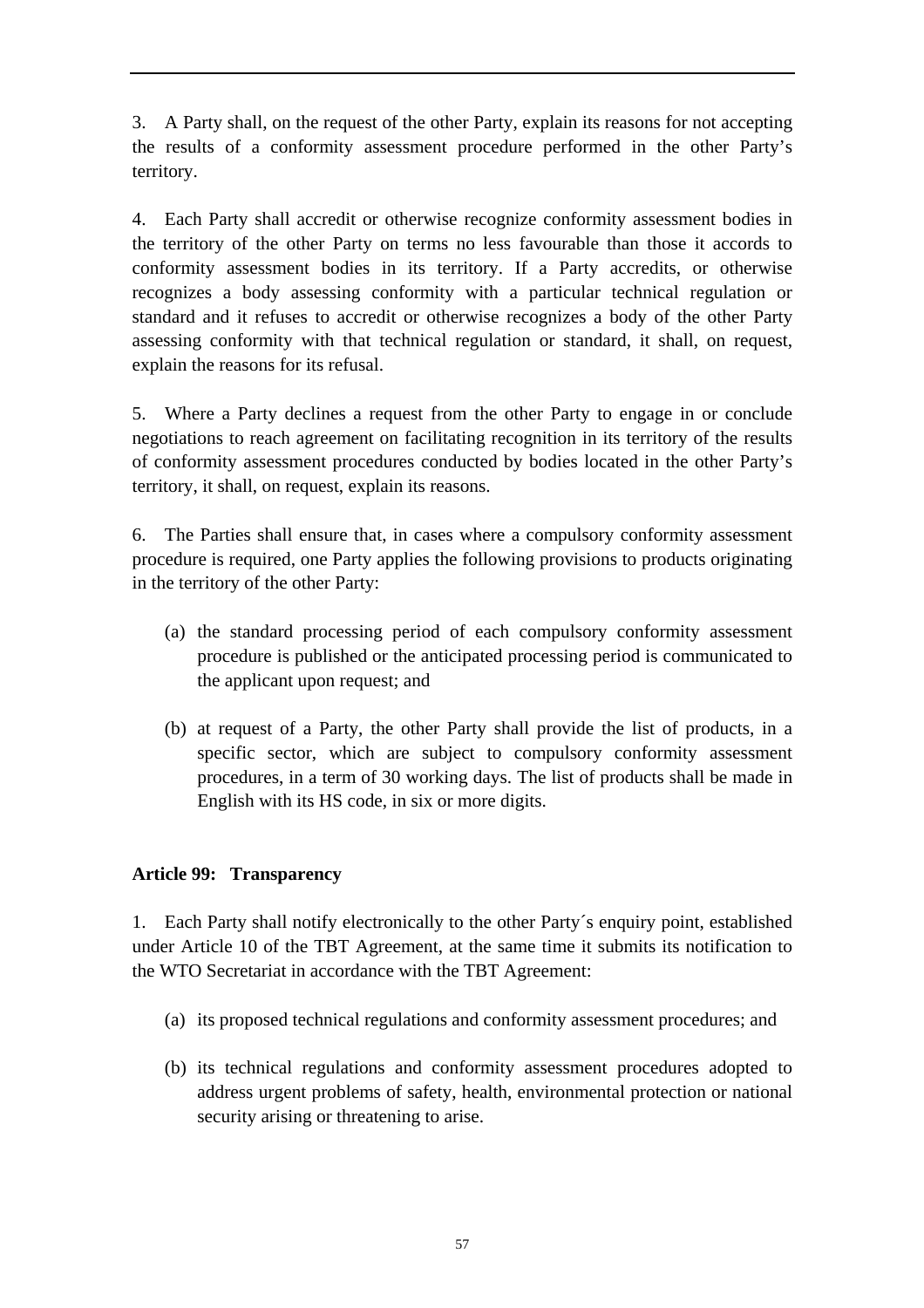The notifications shall include an electronic link to, or a copy of, the full text of the notified document.

2. Further to subparagraph 1(a), each Party shall allow a period of at least 60 days following notification of proposed technical regulations and conformity assessment procedures for the public and the other Party to provide written comments. A Party shall give positive consideration to a reasonable request for extending the comment period.

3. A Party shall give favourable consideration to the comments from the other Party and, if the comments are not accepted, the Party shall explain the reasons in a timely fashion.

4. Each Party shall, on request of the other Party, provide information regarding the objectives of, and rationale for, a technical regulation, or conformity assessment procedure that the Party has adopted or is proposing to adopt.

5. A Party shall give positive consideration to a reasonable request from the other Party, received prior to the end of the comments period following the notification of a proposed technical regulation, to extend the period of time between the adoption of the technical regulation and its entry into force.

6. Where a Party detains at a port of entry a good imported from the territory of the other Party due to a perceived failure to comply with a technical regulation, it shall immediately notify the importer of the reasons for the detention of the good.

7. The Parties shall ensure that all adopted technical regulations and conformity assessment procedures are available on an official website that is publicly available.

8. The Parties agree to further strengthen cooperation between TBT Enquiry Points of the Parties, including sharing available translated versions of TBT notifications and relevant information, and exchanging experience and information on TBT notifications.

# **Article 100: Technical Cooperation**

1. The Parties agree to cooperate in the field of standards, technical regulations, and conformity assessment procedures with a view to facilitating access to each other's markets. In particular, the Parties shall consider the following activities, *inter alia*:

- (a) encouraging the enforcement of this Chapter;
- (b) strengthening the capacity of their corresponding standardisation, technical regulation, conformity assessment and metrology bodies;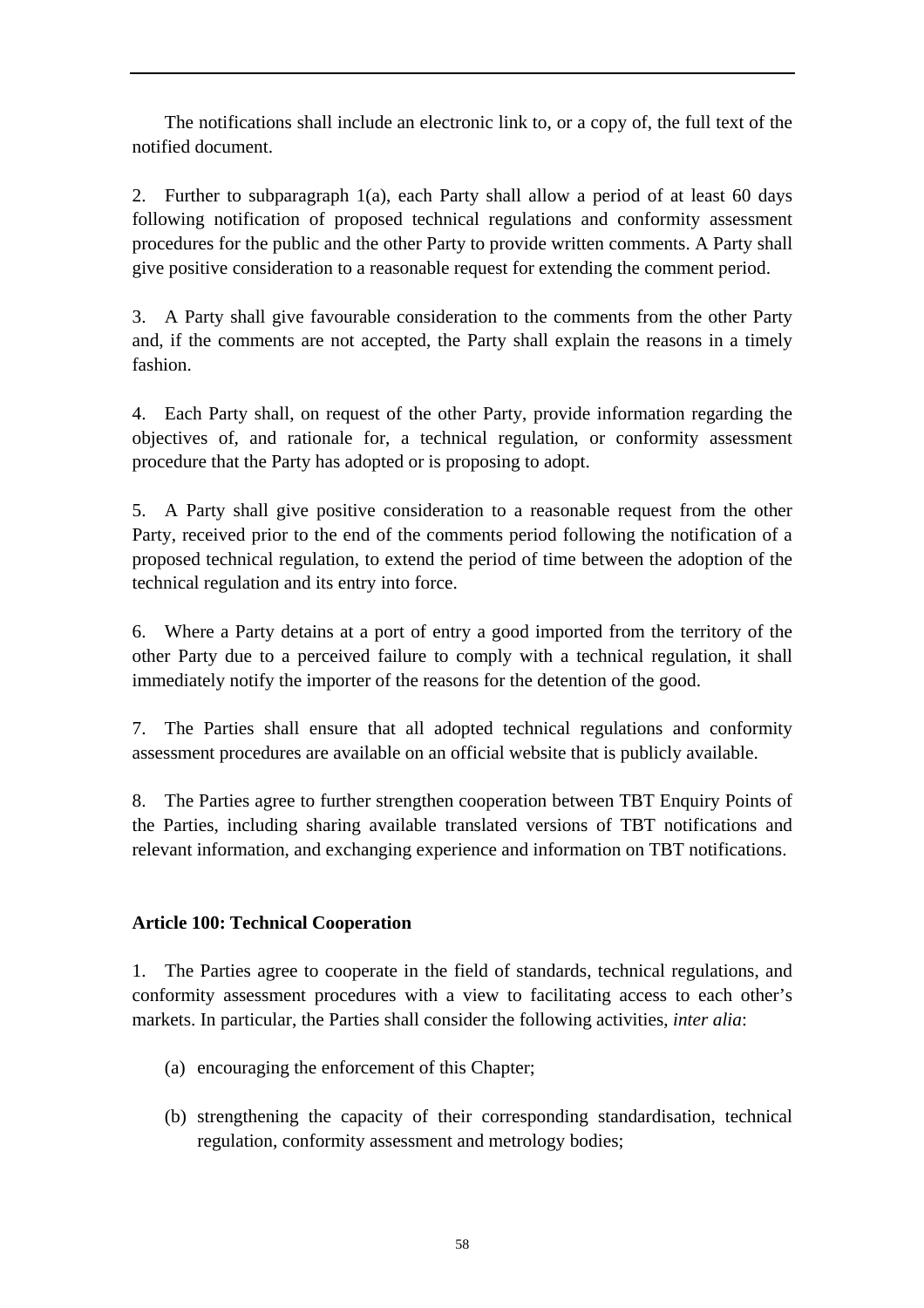- (c) increasing the participation and collaboration in the international organizations with activity in areas such as standards, conformity assessment and metrology; and
- (d) increasing the human resources development and training as required by this Chapter.

### **Article 101: Committee on Technical Barriers to Trade**

1. The Parties hereby establish the Committee on Technical Barriers to Trade, comprising representatives of each Party.

- 2. For purposes of this Article, the Committee shall be coordinated by:
	- (a) for Peru, the Vice Ministry of Foreign Trade of the Ministry of Foreign Trade and Tourism, or its successor; and
	- (b) for China, the Department of International Cooperation of the General Administration of Quality Supervision, Inspection and Quarantine, or its successor.

The Parties agree to designate contact points at the first meeting of the Committee on Technical Barriers to Trade established under this Chapter.

- 3. The Committee's functions shall include:
	- (a) monitoring the implementation and administration of this Chapter;
	- (b) reviewing this Chapter in light of any developments under the TBT Committee, and if necessary developing recommendations for attachments to this Chapter;
	- (c) discussing any issue that a Party raises related to the development, adoption or application of standards, technical regulations, conformity assessment procedures and other TBT issues under this Chapter; including:
		- (i) establishing, if necessary to achieve the objectives of this Chapter, issues or sectors-specific ad hoc working groups; and
		- (ii) taking any other steps the Parties may consider that will assist them in implementing this Chapter and the TBT Agreement and in facilitating trade;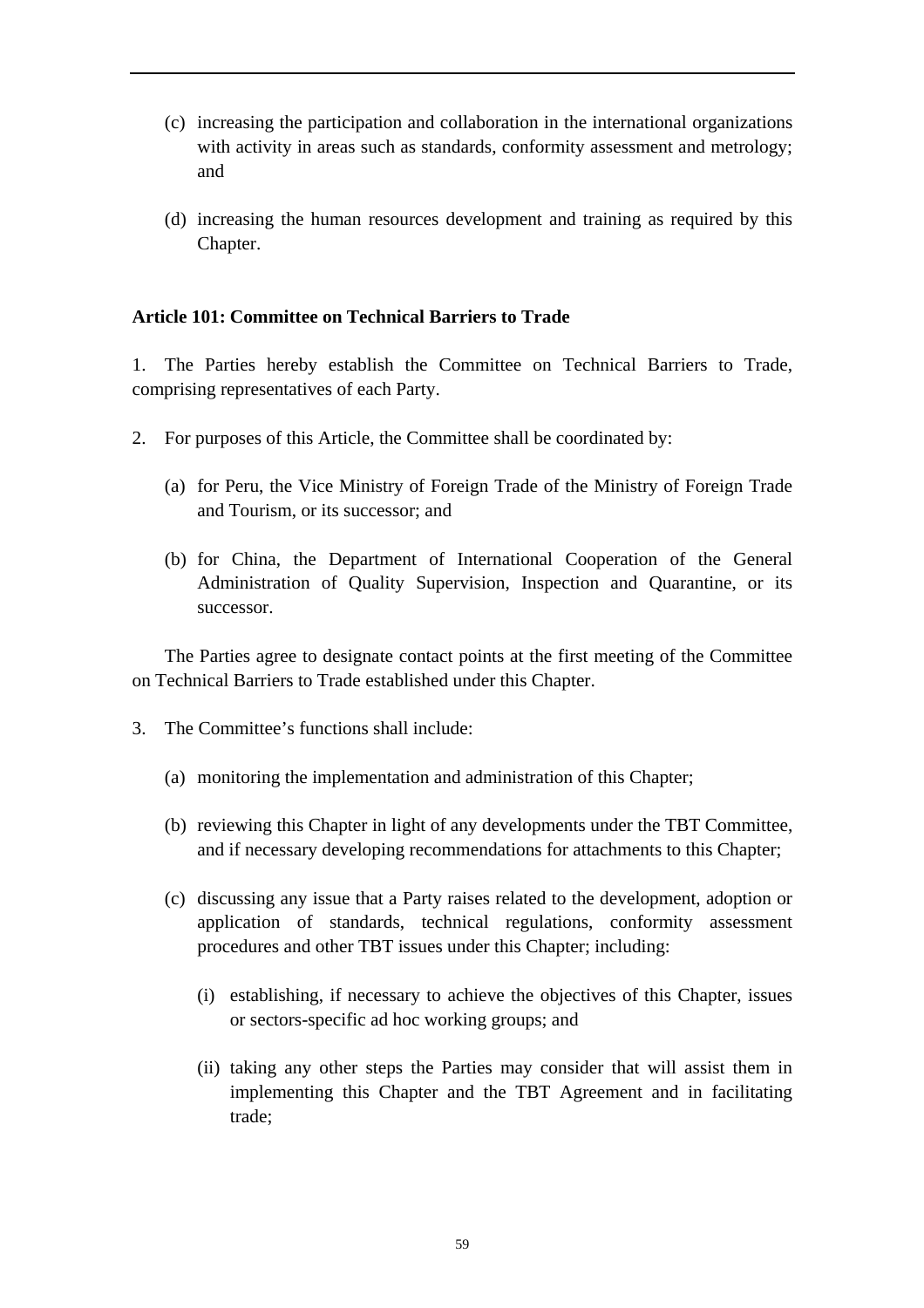- (d) exchanging information on standardization, technical regulations, and conformity assessment procedures, including, when appropriate, information of activities in other fora;
- (e) promoting and facilitating cooperation in the areas of standards, technical regulations and conformity assessment procedures, including metrology;
- (f) at a Party's written request, holding technical consultation on any matter arising under this Chapter; and
- (g) as it considers appropriate, reporting to the Free Trade Commission on the implementation of this Chapter.

4. Notwithstanding subparagraph 3(f), any Party may directly resort to the dispute settlement mechanism provided in Chapter 15 (Dispute Settlement).

5. The institutions set out in paragraph 2 will be responsible for coordinating with the relevant institutions and persons in their territory as well as ensuring that such institutions and persons are engaged. They will elaborate their own work rules and shall meet at least every 2 years unless the Parties otherwise agree. The Committee shall carry out their work through the communication channels agreed to by the Parties, which may include electronic mail, teleconferencing, videoconferencing, or other means.

### **Article 102: Information Exchange**

Any information or explanation requested by a Party pursuant to the provisions of this Chapter shall be provided by the other Party, in print or electronically, within a reasonable period of time agreed between the Parties and, if possible, in a term of 60 days.

### **Article 103: Definitions**

For purposes of this Chapter, the terms and definitions of Annex 1 of the TBT Agreement shall apply.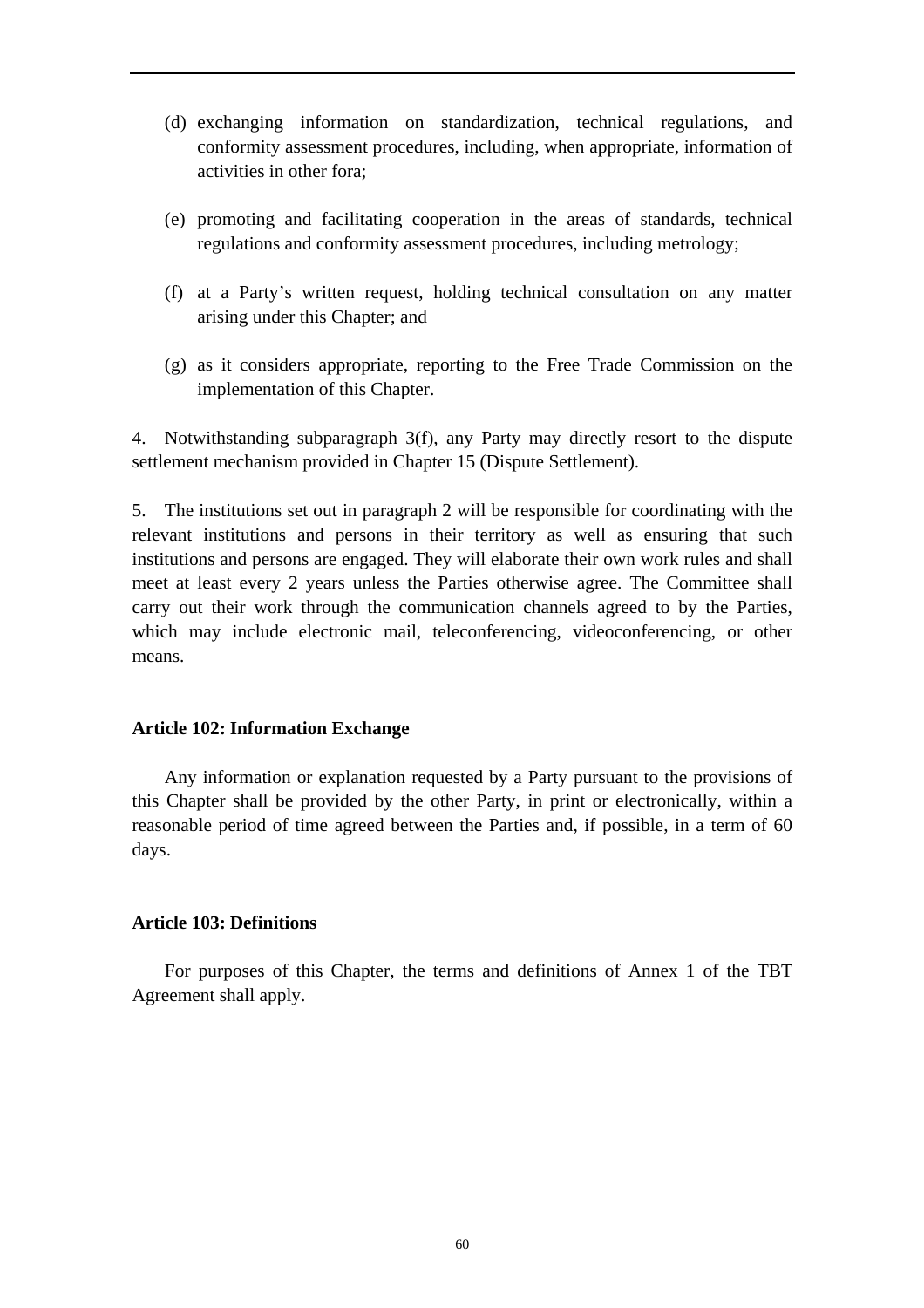## **CHAPTER 8**

### **TRADE IN SERVICES**

### **Article 104: Definitions**

 $\overline{a}$ 

For purposes of this Chapter:

**trade in services** means the supply of a service:

- (a) from the territory of a Party into the territory of the other Party;
- (b) in the territory of a Party by a person of that Party to a person of the other Party;
- (c) by a service supplier of a Party, through commercial presence in the territory of the other Party; or
- (d) by a service supplier through presence of natural persons of a Party in the territory of the other Party;

**juridical person** means an entity constituted or organized under applicable law, whether or not for profit, and whether privately or governmentally owned or controlled, including a corporation, trust, partnerhsip, sole proprietorship, joint venture or association;

**juridical person** is: (i) "**owned**" by persons of a Party if more than 50% of the equity in it is beneficially owned by persons of that Party; (ii) "**controlled**" by persons of a Party if such persons have the power to name a majority of its directors or otherwise to legally direct its actions;

**service supplier of a Party** means any person of that Party that supplies a service;<sup>3</sup>

**measure** means any measure by a Party, whether in the form of a law, regulation, rule, procedure, decision, administrative action, or any other form;

**supply of a service** includes the production, distribution, marketing, sale and delivery of a service;

<sup>&</sup>lt;sup>3</sup> Where the service is not supplied directly by a juridical person but through other forms of commercial presence such as a branch or a representative office, the service supplier (i.e.the juridical person) shall, nonetheless, through such presence be accorded the treatment provided for service suppliers under the Agreement. Such treatment shall be extended to the presence through which the service is supplied and need not be extended to any other parts of the supplier located outside the territory where the service is supplied.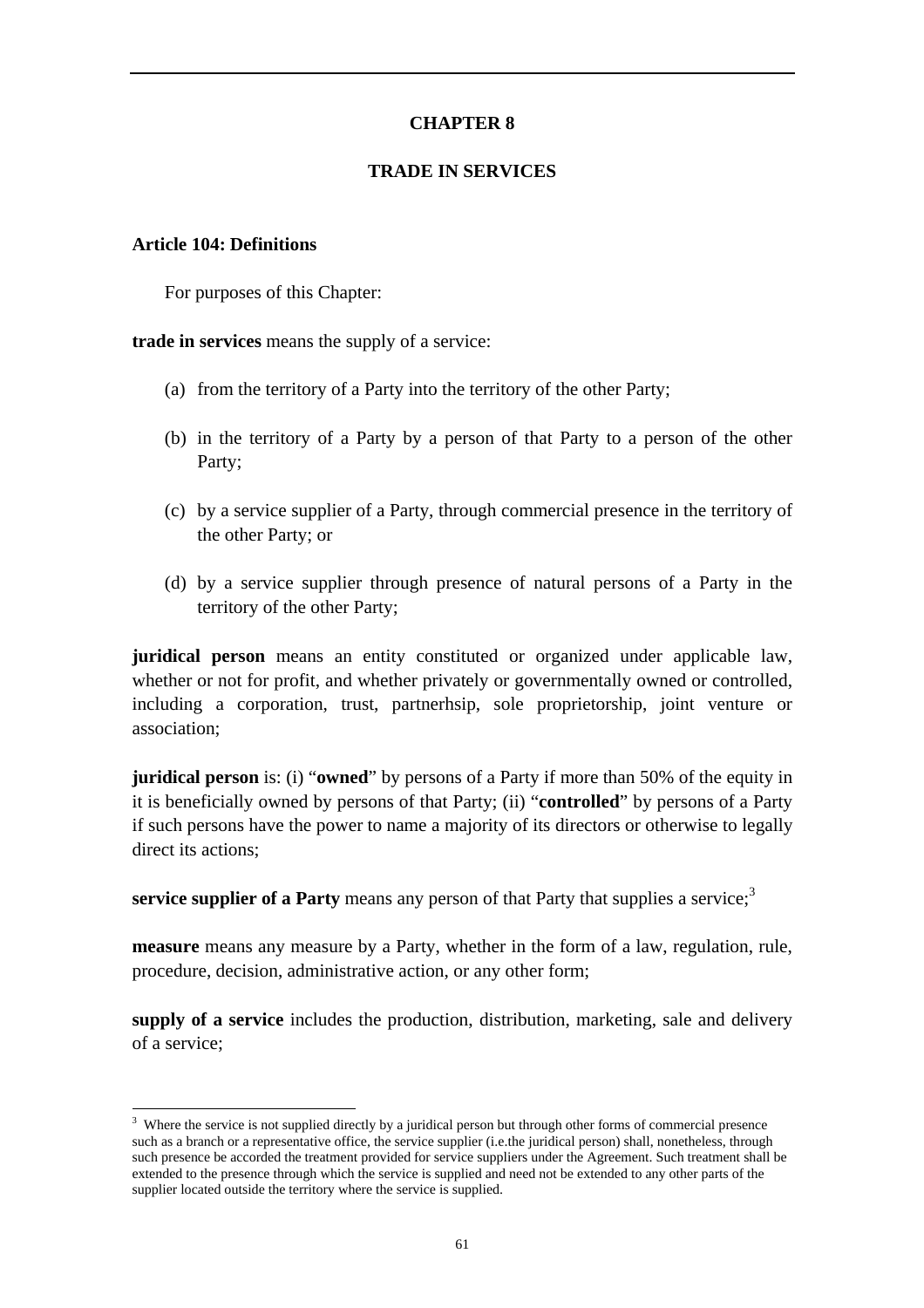**commercial presence** means any type of business or professional establishment, including through:

- (i) the constitution, acquisition or maintenance of a juridical person; or
- (ii) the creation or maintenance of a branch or a representative office,

within the territory of a Party for the purpose of supplying a service; and

**natural person of a Party** means a natural person who resides in the territory of a Party, and who under the law of that Party is a national of that Party.

## **Article 105: Scope and Coverage**

1. This Chapter applies to measures adopted or maintained by a Party affecting trade in services by service suppliers of the other Party. Such measures include measures affecting:

- (i) the purchase or use of, or payment for, a service;
- (ii) the access to and use of, in connection with the supply of a service, services which are required by the Parties to be offered to the public generally; or
- (iii) the presence, including commercial presence, of persons of a Party for the supply of a service in the territory of the other Party.

2. For purposes of this Chapter, **measures adopted or maintained by a Party** means measures adopted or maintained by:

- (i) central, regional or local governments and authorities; and
- (ii) non-governmental bodies in the exercise of powers delegated by central, regional or local governments or authorities.
- 3. This Chapter does not apply to:
	- (a) government procurement;
	- (b) air services<sup>4</sup>, including domestic and international air transportation services, whether scheduled or non-scheduled, and related services in support of air services, other than:
		- (i) aircraft repair and maintenance services;

 4 For greater certainty, the term "air services" includes traffic rights.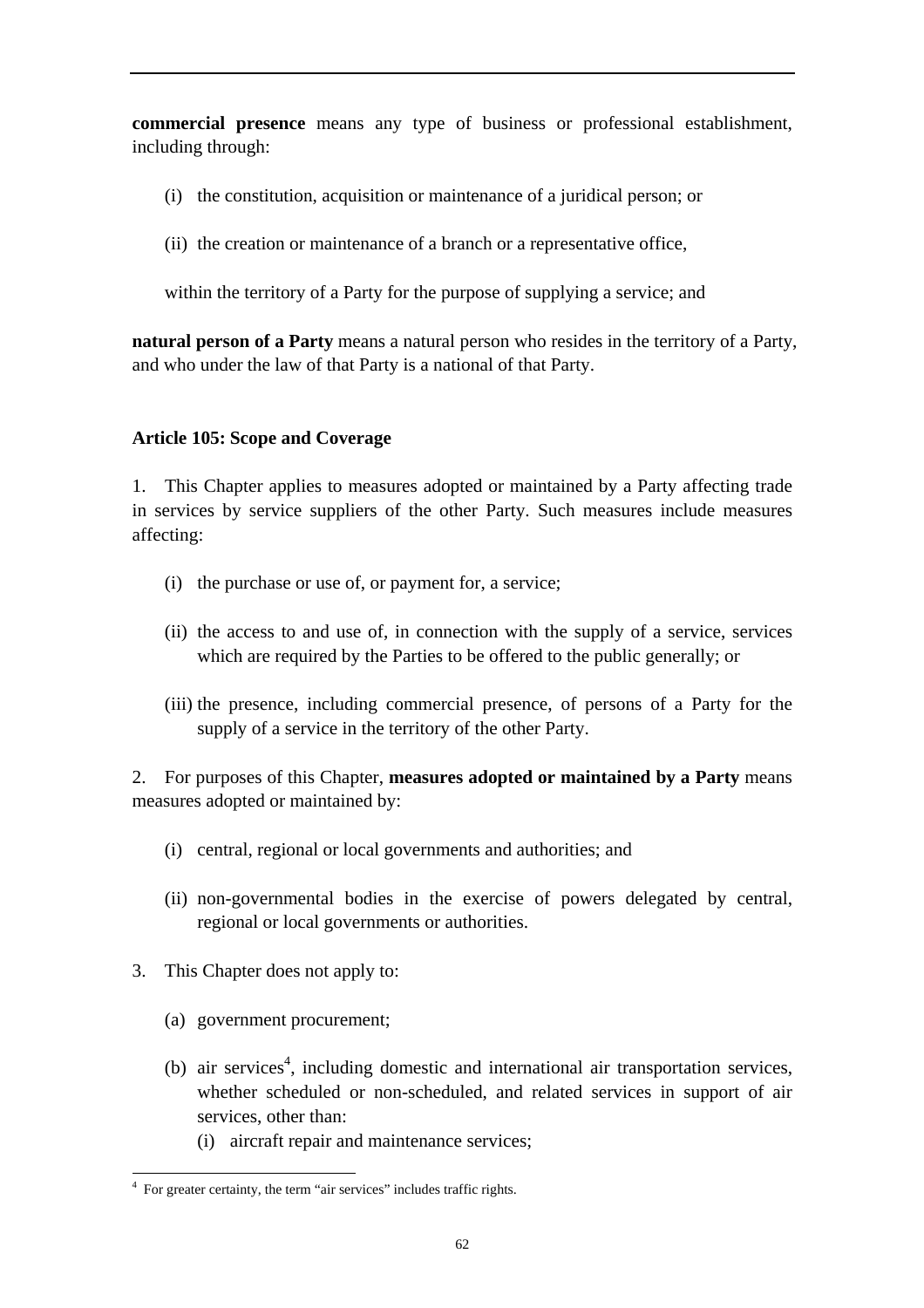- (ii) the selling and marketing of air transport services; and
- (iii) computer reservation system (CRS) services; and
- (c) subsidies or grants provided by a Party, including government-supported loans, guarantees, and insurance.

4. This Chapter does not impose any obligation on a Party with respect to a natural person of the other Party seeking access to its employment market, or employed on a permanent basis in its territory, and does not confer any right on that natural person with respect to that access or employment.

5. This Chapter does not apply to services supplied in the exercise of governmental authority in a Party's territory. **A service supplied in the exercise of governmental authority** means any service which is supplied neither on a commercial basis, nor in competition with one or more service suppliers.

6. Nothing in this Chapter shall prevent a Party from applying measures to regulate the entry of natural persons of the other Party into, or their temporary stay in, its territory, including those measures necessary to protect the integrity of, and to ensure the orderly movement of natural persons across its borders, provided that such measures are not applied in such a manner as to nullify or impair the benefits accruing to the other Party under the terms of this Chapter.<sup>5</sup>

7. This Chapter, except for the list of financial services specific commitments in the Schedules of Specific Commitments under this Agreement, does not apply to measures affecting the supply of financial services<sup>6</sup> as defined in subparagraph  $5(a)$  of the GATS Annex on Financial Services. The obligations of each Party with respect to measures affecting the supply of financial services shall be in accordance with its obligations under GATS, the GATS Annex on Financial Services and the GATS Second Annex on Financial Services, and subject to any reservations thereto. The said obligations are hereby incorporated into this Agreement, and the schedule of financial services specific commitments of Annex 6 (Schedules of Specific Commitments) of this Agreement shall apply.

8. In addition to the provisions of this Chapter, the rights and obligations of the Parties in respect of telecommunication services shall also be governed by the provisions of:

(a) the GATS Annex on Telecommunications; and

 $\overline{a}$  $5$  The sole fact of requiring a visa for natural persons of the other Party shall not be regarded as nullifying or impairing benefits under a specific commitment. 6

 $6$  For greater certainty, "the supply of financial services" shall mean the supply of services as defined in GATS Article I.2.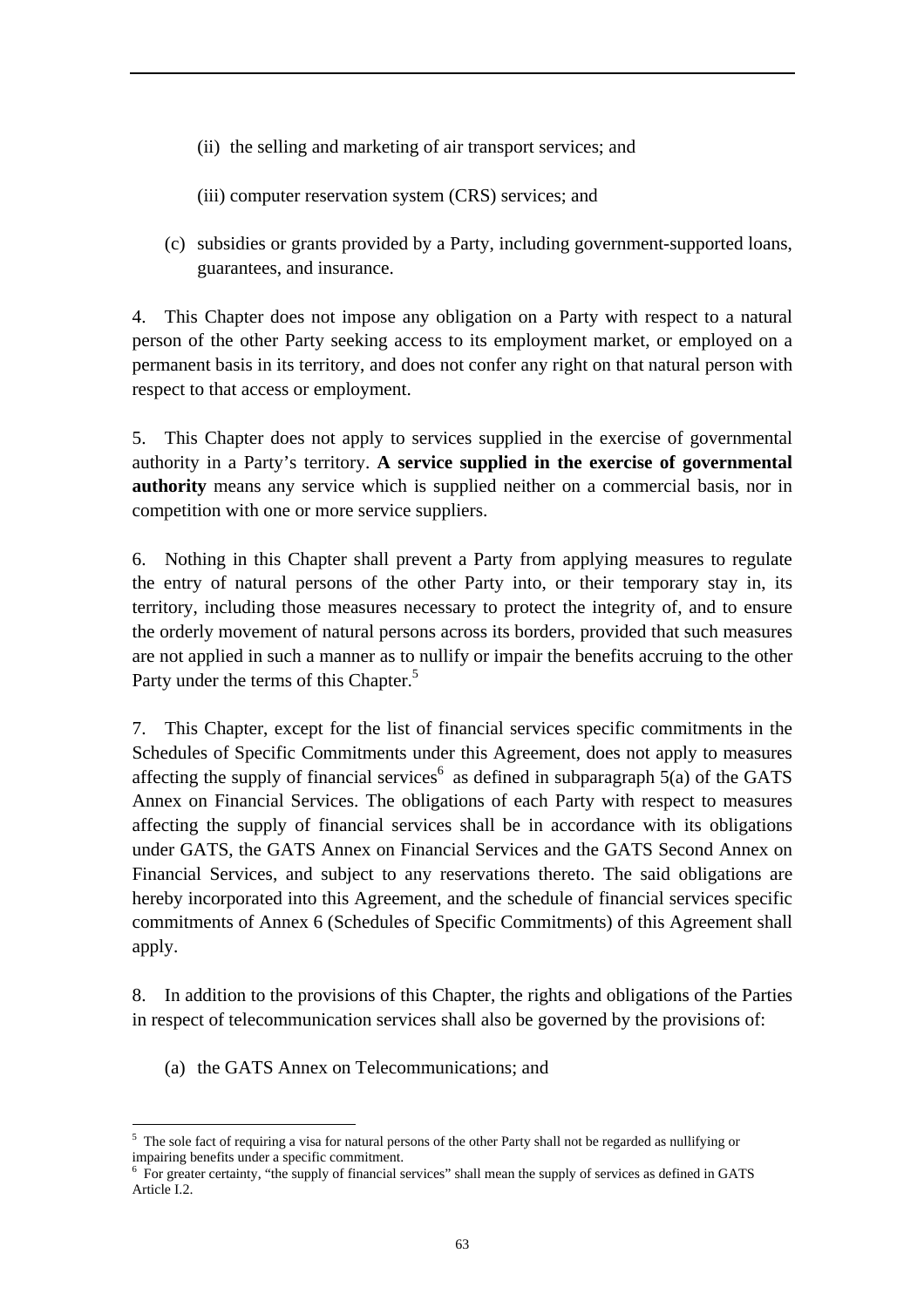(b) the GATS Reference Paper developed in the Negotiating Group on Basic Telecommunications attached to each Party's GATS schedules of commitments,

which are hereby incorporated into this Chapter, *mutatis mutandis*, as if those provisions were fully set out herein.

### **Article 106: National Treatment**

In the sectors inscribed in its Schedule, and subject to any conditions and qualifications set out therein, each Party shall accord to services and service suppliers of the other Party treatment no less favourable than that it accords, in like circumstances, to its own services and service suppliers.

## **Article 107: Market Access**

 $\overline{a}$ 

1. With respect to market access through the modes of supply identified in the "trade in services" definition of Article 104 (Definitions), each Party shall accord to services and service suppliers of the other Party treatment no less favourable than that provided for under the terms, limitations and conditions agreed and specified in its Schedule<sup>7</sup>.

2. In sectors where market access commitments are undertaken, the measures which a Party shall not maintain or adopt either on the basis of a regional subdivision or on the basis of its entire territory, unless otherwise specified in its Schedule, are defined as:

- (a) limitations on the number of service suppliers whether in the form of numerical quotas, monopolies, exclusive service suppliers or the requirements of an economic needs test;
- (b) limitations on the total value of service transactions or assets in the form of numerical quotas or the requirement of an economic needs test;
- (c) limitations on the total number of service operations or on the total quantity of service output expressed in terms of designated numerical units in the form of quotas or the requirement of an economic needs test;<sup>8</sup>

 $<sup>7</sup>$  To the extent that a market-access commitment is undertaken by a Party in its Schedule of Commitments, and</sup> where the cross-border movement of capital is an essential part of a service supplied through the mode of supply referred to in subparagraph (a) of the "trade in services" definition of Article 104 (Definitions) of this Chapter, that Party is hereby committed to allow such movement of capital. To the extent that a market-access commitment is undertaken by a Party in its Schedule of Commitments, and where a service is supplied through the mode of supply referred to in subparagraph (c) of the "trade in services" definition of Article 104 (Definitions) of this Chapter, that Party is hereby committed to allow related transfers of capital into its territory.

 $8$  Subparagraph 2(c) does not cover measures of a Party which limit inputs for the supply of services.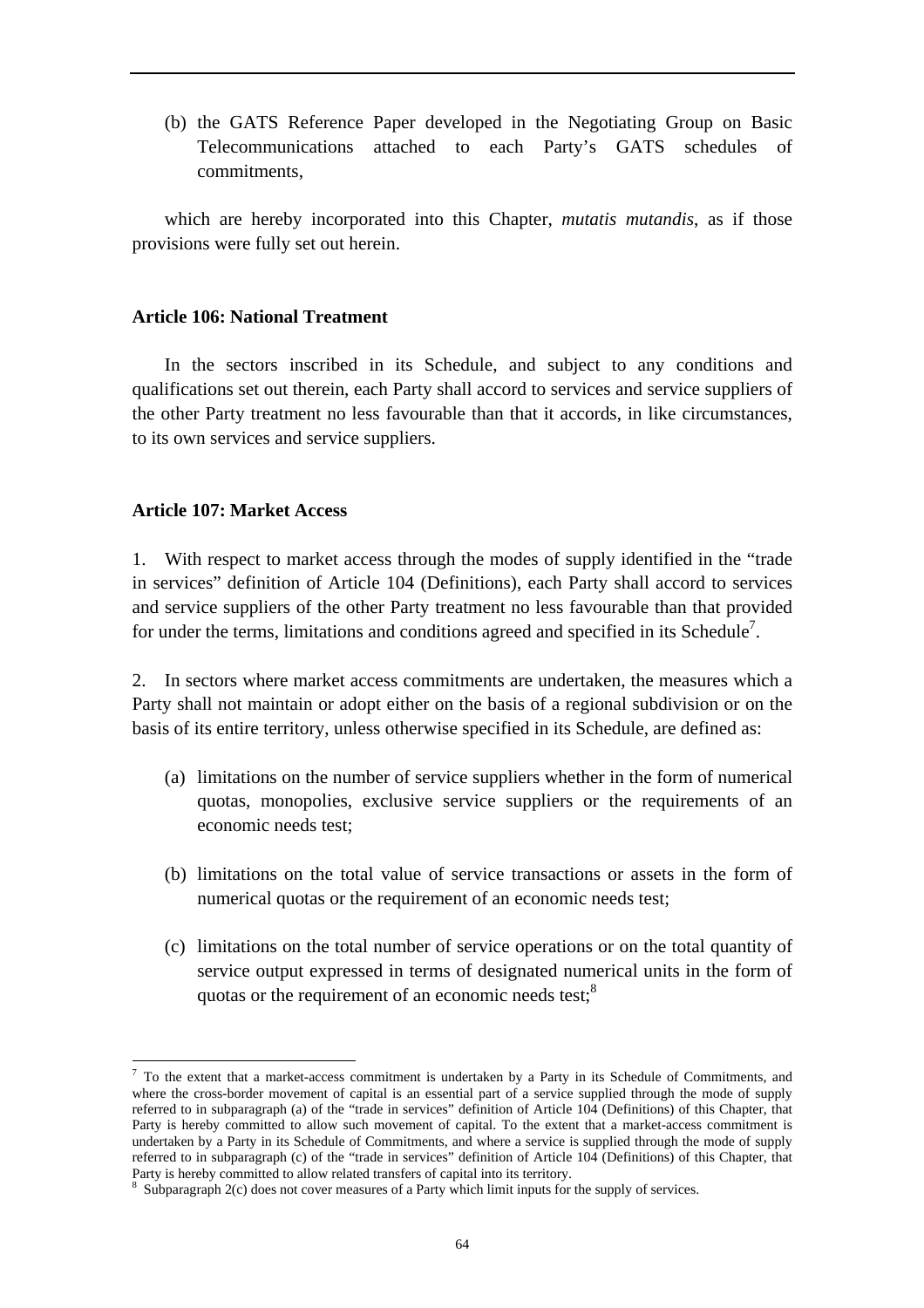- (d) limitations on the total number of natural persons that may be employed in a particular service sector or that a service supplier may employ and who are necessary for, and directly related to, the supply of a specific service in the form of numerical quotas or the requirement of an economic needs test;
- (e) measures which restrict or require specific types of legal entity or joint venture through which a service supplier may supply a service; or
- (f) limitations on the participation of foreign capital in terms of maximum percentage limit on foreign shareholding or the total value of individual or aggregate foreign investment.

### **Article 108: Additional Commitments**

The Parties may negotiate commitments with respect to measures affecting trade in services not subject to scheduling under Article 106 (National Treatment) or Article 107 (Market Access), including those regarding qualifications, standards or licensing matters. Such commitments shall be inscribed in a Party's Schedule.

### **Article 109: Schedule of Specific Commitments**

1. Each Party shall set out in a schedule the specific commitments it undertakes under Article 106 (National Treatment), Article 107 (Market Access) and Article 108 (Additional Commitments). With respect to sectors where such commitments are undertaken, each Schedule shall specify:

- (a) terms, limitations and conditions on market access;
- (b) conditions and qualifications on national treatment;
- (c) undertakings relating to additional commitments referred to in Article 108 (Additional Commitments); and
- (d) where appropriate, the time-frame for implementation of such commitments and the date of entry into force of such commitments.

2. Measures inconsistent with both Articles 106 (National Treatment) and 107 (Market Access) are inscribed in the column relating to Article 107 (Market Access). In this case, the inscription is considered to provide a condition or qualification to Article 106 (National Treatment) as well.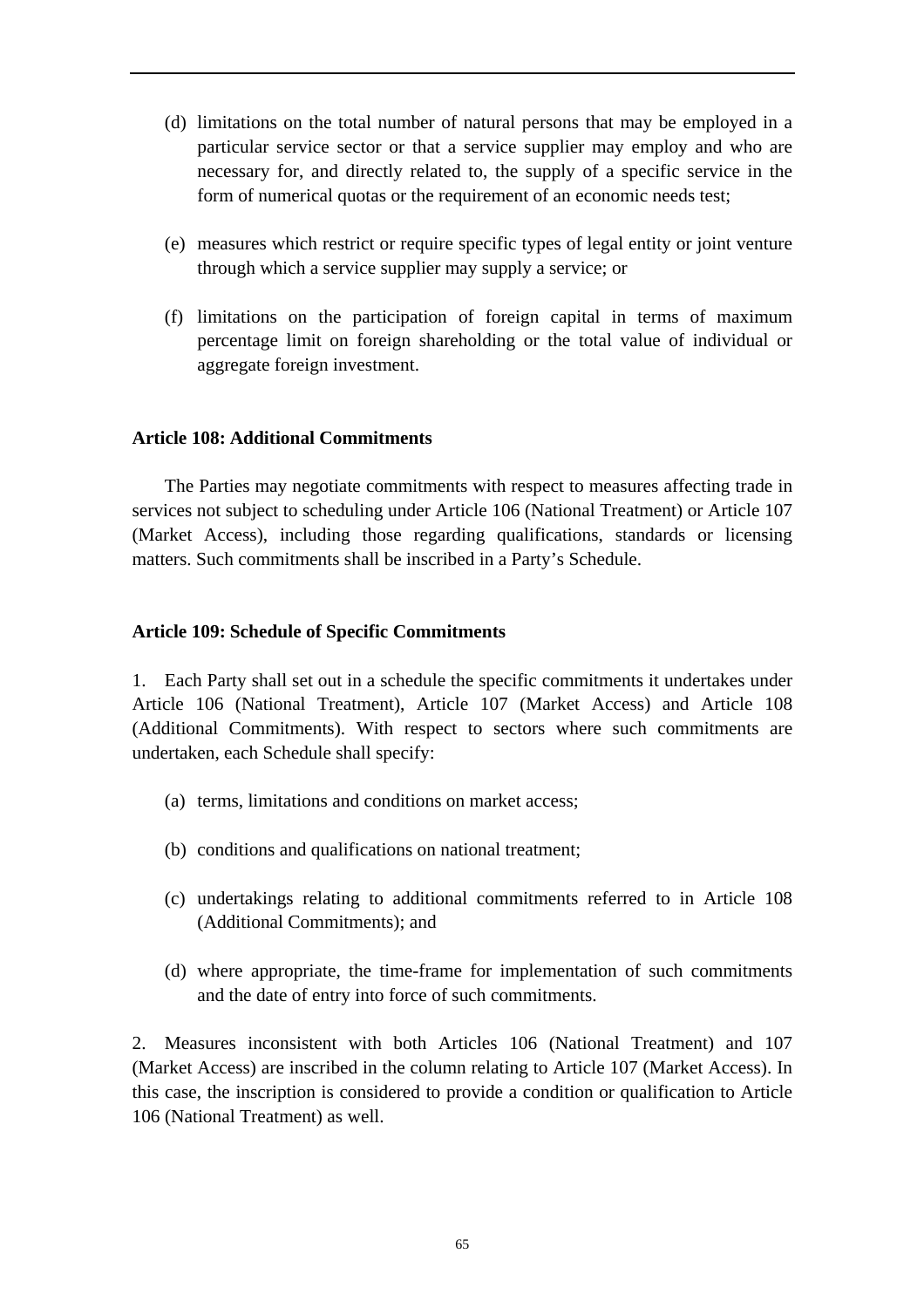3. The Parties' Schedules of Specific Commitments are set out in Annex 6 (Schedules of Specific Commitments).

# **Article 110: Domestic Regulation**

1. In sectors where specific commitments are undertaken, each Party shall ensure that all measures of general application affecting trade in services are administered in a reasonable, objective and impartial manner.

2. Each Party shall maintain or institute as soon as practicable judicial, arbitral or administrative tribunals or procedures which provide, at the request of an affected service supplier of the other Party, for the prompt review of, and where justified, appropriate remedies for, administrative decisions affecting trade in services. Where such procedures are not independent of the agency entrusted with the administrative decision concerned, the Party shall ensure that the procedures in fact provide for an objective and impartial review.

3. Where a Party requires authorization for the supply of a service, the Party's competent authorities shall, within a reasonable period of time after the submission of an application considered complete under domestic laws and regulations, inform the applicant of the decision concerning the application. At the request of the applicant, the competent authorities of the Party shall provide, without undue delay, information concerning the status of the application.

4. With a view to ensuring that measures relating to qualification requirements and procedures, technical standards and licensing requirements do not constitute unnecessary barriers to trade in services, each Party shall aim to ensure that such measures are:

- (a) based on objective and transparent criteria, such as competence and the ability to supply the service;
- (b) not more burdensome than necessary to ensure the quality of the service; and
- (c) in the case of licensing procedures, not in themselves a restriction on the supply of the service.

5. If the results of the negotiations related to Article VI:4 of GATS (or the results of any similar negotiations undertaken in other multilateral fora in which the Parties participate) enter into effect, this Article shall be amended, as appropriate, after consultations between the Parties, to bring those results into effect under this Agreement. The Parties agree to coordinate on such negotiations, as appropriate.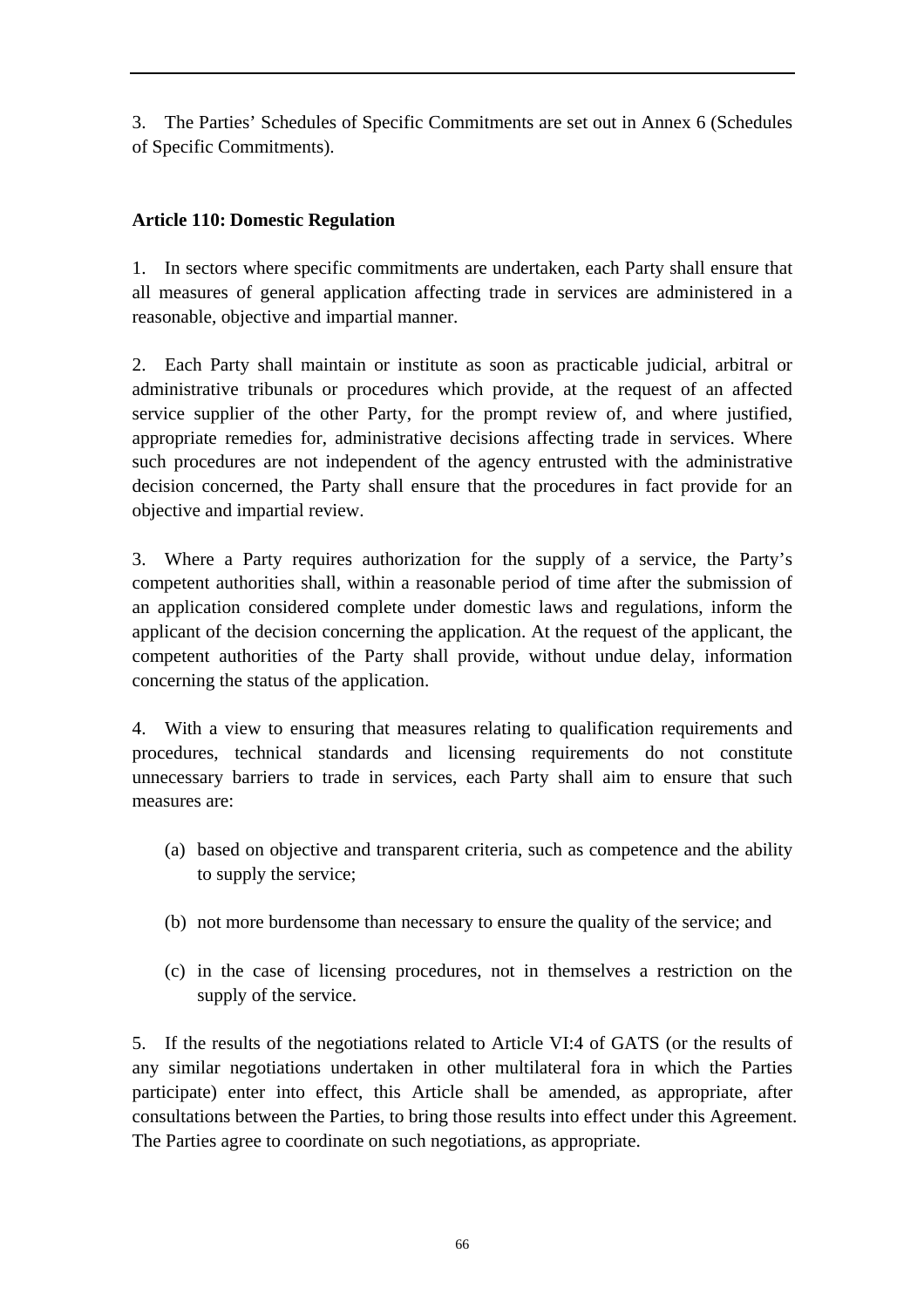## **Article 111: Recognition**

1. For the purposes of the fulfillment, in whole or in part, of its standards or criteria for the authorization, licensing or certification of services suppliers, and subject to the requirements of paragraph 3, a Party may recognize the education or experience obtained, requirements met, or licences or certifications granted in the other Party or a non-Party. Such recognition, which may be achieved through harmonization or otherwise, may be based upon an agreement or arrangement with the other Party or a non-Party concerned or may be accorded autonomously.

2. A Party that is a party to an agreement or arrangement of the type referred to in paragraph 1, whether existing or future, shall afford adequate opportunity for the other Party, if the other Party is interested, to negotiate its accession to such an agreement or arrangement or to negotiate comparable ones with it. Where a Party accords recognition autonomously, it shall afford adequate opportunity for the other Party to demonstrate that education, experience, licences or certifications obtained or requirements met in that other Party's territory should be recognized.

3. A Party shall not accord recognition in a manner which would constitute a means of discrimination between countries in the application of its standards or criteria for the authorization, licensing or certification of services suppliers, or a disguised restriction on trade in services.

4. Each Party should encourage the relevant bodies in its respective territory to conduct future negotiations for developing mutually acceptable standards and criteria for licensing, temporary licensing and certification of professional services suppliers.

## **Article 112: Transfers and Payments**

1. Each Party shall permit transfers and payments for current transactions relating to its specific commitments to be made freely and without delay into and out of its territory.

2. Each Party shall permit such transfers and payments relating to the supply of services to be made in a freely usable currency at the market rate of exchange prevailing on the date of transfer.

3. Notwithstanding paragraphs 1 and 2, a Party may prevent or delay a transfer or payment through the equitable, non-discriminatory and good faith application of its laws relating to:

(a) bankruptcy, insolvency or the protection of the rights of creditors;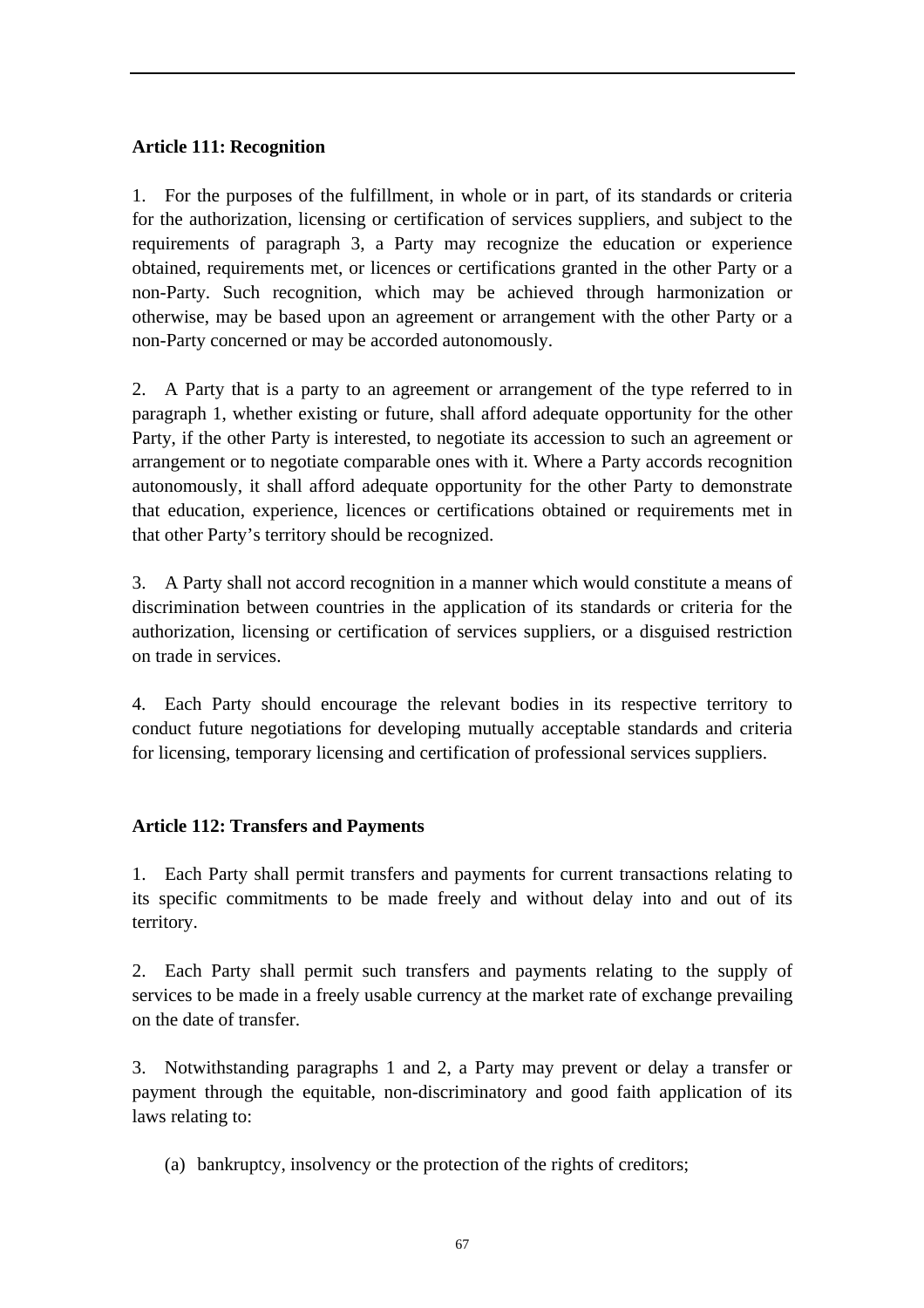- (b) issuing, trading or dealing in securities, futures, options, or derivatives;
- (c) financial reporting or record keeping of transfers when necessary to assist law enforcement or financial regulatory authorities;
- (d) criminal or penal offences; or
- (e) ensuring compliance with orders or judgments in judicial or administrative proceedings.

4. Nothing in this Chapter shall affect the rights and obligations of the members of the International Monetary Fund under the *Articles of the Agreement of the International Monetary Fund*, including the use of exchange actions which are in conformity with the *Articles of the Agreement of the International Monetary Fund*, provided that a Party shall not impose restrictions on any capital transactions inconsistently with its obligations under this Chapter regarding such transactions, except at the request of the International Monetary Fund.

## **Article 113: Denial of Benefits**

- 1. A Party may deny the benefits of this Chapter to:
	- (a) service suppliers of the other Party where the service is being supplied by a juridical person that is owned or controlled by persons of a non-Party and the juridical person has no substantive business activities in the territory of the other Party; or
	- (b) service suppliers of the other Party where the service is being supplied by a juridical person that is owned or controlled by persons of the denying Party and the juridical person has no substantive business activities in the territory of the other Party.

2. Upon a written request of the other Party, the denying Party shall inform in writing and consult with the other Party on the specific case of denial as referred to in paragraph 1 of this Article.

## **Article 114: Transparency**

Further to Chapter 13 (Transparency):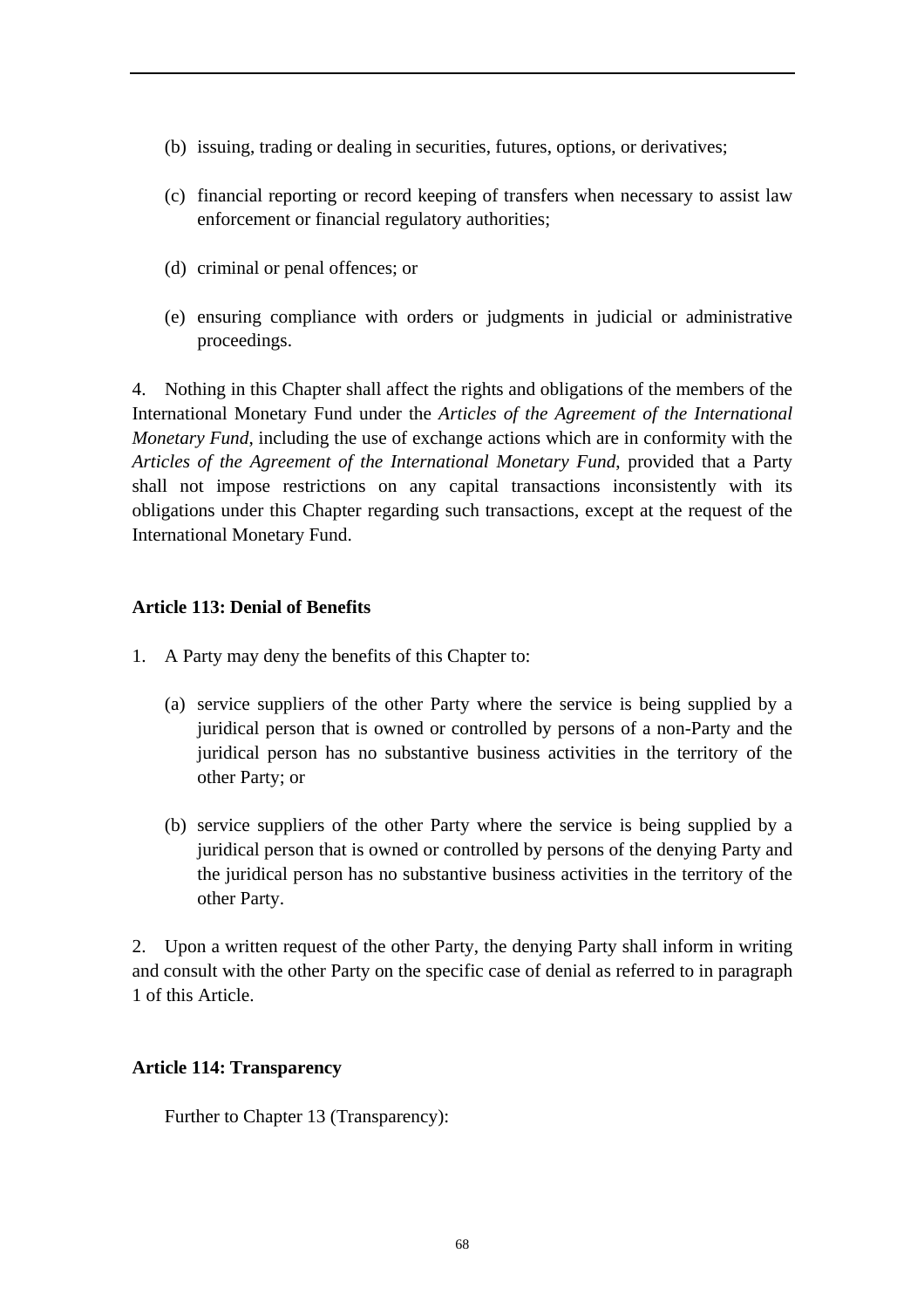- (a) each Party shall maintain or establish appropriate mechanisms for responding to inquiries from interested persons regarding its laws and regulations relating to the subject matter of this Chapter;<sup>9</sup>
- (b) at the time it adopts final laws and regulations relating to the subject matter of this Chapter, each Party shall, to the extent possible, including upon request, take into consideration of substantive comments received from interested persons with respect to the proposed laws and regulations; and
- (c) to the extent possible, each Party shall allow a reasonable period of time between publication of final laws and regulations and their effective date.

### **Article 115: Implementation and Review**

 $\overline{a}$ 

The Parties shall consult annually, or as otherwise agreed, to review the implementation of this Chapter and consider other matters of mutual interest affecting trade in services.10

<sup>&</sup>lt;sup>9</sup> The implementation of the obligation to establish appropriate mechanisms for small administrative agencies may need to take into account resource and budget constraints.<br><sup>10</sup> Such consultations will be addressed under Article 170 (Free Trade Commission) of Chapter 14 (Administration of

the Agreement).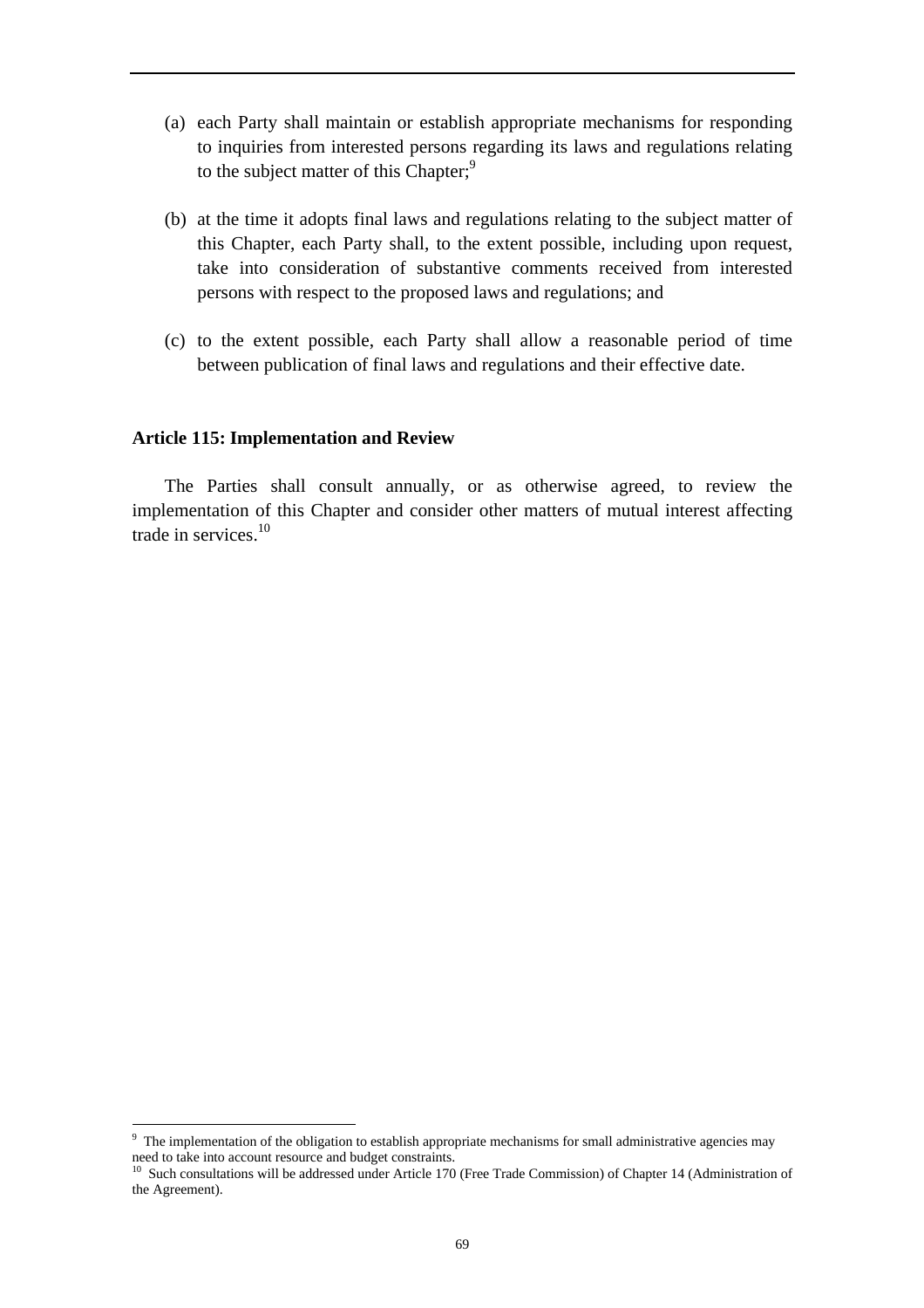## **CHAPTER 9**

### **TEMPORARY ENTRY FOR BUSINESS PERSONS**

#### **Article 116: General Principles**

Further to Article 117 (General Obligations), this Chapter reflects the preferential trading relationship between the Parties, the mutual objective to facilitate temporary entry for business persons on a reciprocal basis and in accordance with Annex 7 (Commitments for Temporary Entry for Business Persons), the need to establish transparent criteria and procedures for temporary entry and the need to ensure border security and to protect the domestic labor force and permanent employment in their respective territories.

### **Article 117: General Obligations**

1. Each Party shall apply its measures relating to the provisions of this Chapter in accordance with Article 116 (General Principles) and, in particular, shall expeditiously apply those measures so as to avoid unduly impairing or delaying trade in goods or services or conduct of investment activities under this Agreement.

2. Nothing in this Chapter shall be construed to prevent a Party from applying measures to regulate the entry of natural persons into, or their temporary stay in, its territory, including those measures necessary to protect the integrity of, and to ensure the orderly movement of natural persons across, its borders, provided that such measures are not applied in such a manner as to unduly impair or delay trade in goods or services or conduct of investment activities under this Agreement.

#### **Article 118: Grant of Temporary Entry**

1. Each Party shall grant temporary entry to business persons who comply with existing immigration measures applicable to temporary entry such as those relating to public health and safety and national security, in accordance with this Chapter and the terms and conditions of Annex 7 (Commitments for Temporary Entry for Business Persons).

2. Each Party shall limit any fees for processing applications for temporary entry of business persons so as to not unduly impair or delay trade in goods or services or the conduct of investment activities under this Agreement.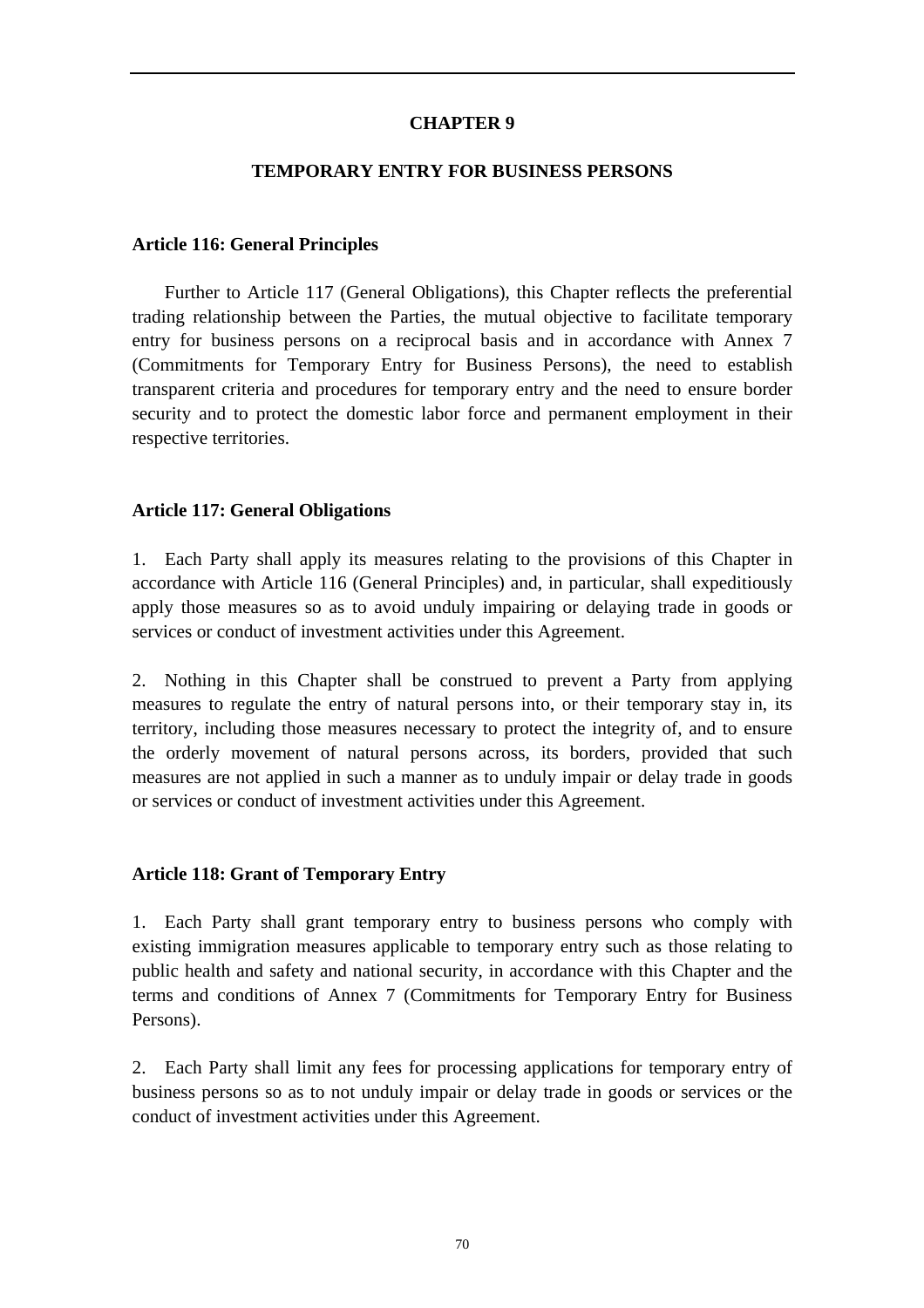### **Article 119: Provision of Information**

1. Further to Article 167 (Transparency) of the Chapter 13 (Transparency), and recognizing the importance to the Parties of transparency of temporary entry information, each Party shall:

- (a) provide to the other Party relevant materials that will enable it to become acquainted with its measures relating to this Chapter; and
- (b) no later than 6 months after the date of entry into force of this Agreement, make available explanatory material regarding the requirements for temporary entry under this Chapter in such a manner that will enable business persons of the other Party to become acquainted with them.

2. Each Party shall collect and maintain, and, on request, make available to the other Party in accordance with its domestic law, data respecting the granting of temporary entry under this Chapter to business persons of the other Party who have been issued immigration documentation.

### **Article 120: Working Group**

1. The Parties hereby establish a Working Group on Temporary Entry for Business Persons, which shall meet at least once every 3 years or on request of the Free Trade Commission to consider any matter arising under this Chapter.

- 2. The Working Group's functions shall include:
	- (a) to review the implementation and operation of this Chapter;
	- (b) to consider the development of measures to further facilitate temporary entry of business persons on a reciprocal basis;
	- (c) the identification of measures that affect the temporary entry of business persons under this Chapter; and
	- (d) the observance of the issues established under Article 121 (Cooperation).

### **Article 121: Cooperation**

Taking into account the principles set out in Article 116 (General Principles), the Parties shall: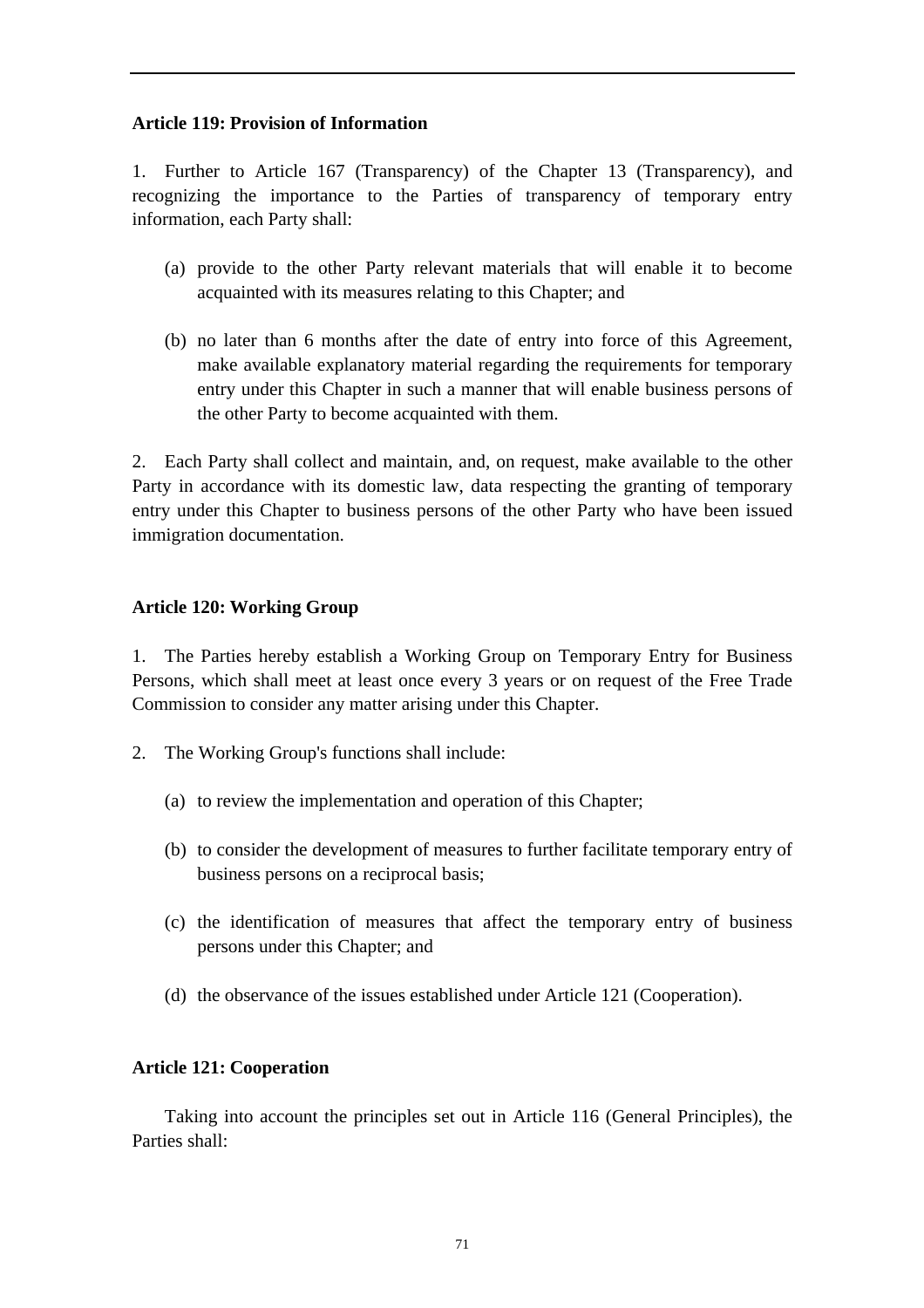- (a) share information and experiences on regulations and implementation of programs and technology in the framework of migratory issues, including those related to the use of biometric technology, advanced passenger information systems, frequent passenger programs and security in travel documents; and
- (b) endeavor to coordinate actively in multilateral forums, in order to promote the facilitation of temporary entry of business persons.

## **Article 122: Dispute Settlement**

1. A Party may not initiate proceedings under the general dispute settlement provisions of this Agreement regarding a refusal to grant temporary entry under this Chapter unless:

- (a) the matter involves a pattern of practice; and
- (b) the business person has exhausted the available administrative remedies regarding the particular matter.

2. The remedies referred to in subparagraph 1(b) shall be deemed to be exhausted if a final determination in the matter has not been issued by the competent authority within one year of the institution of an administrative proceeding, and the failure to issue a determination is not attributable to delay caused by the business person.

## **Article 123: Relation to Other Chapters**

1. No provision of this Agreement shall be interpreted to impose any obligation on a Party regarding its immigration measures, except as specifically identified in this Chapter, and Chapters 1 (Initial Provisions), Chapter 8 (Trade in Services), Chapter 13 (Transparency), Chapter 14 (Administration of the Agreement), Chapter 15 (Dispute Settlement), Chapter 16 (Exceptions) and Chapter 17 (Final Provisions).

2. Nothing in this Chapter shall be construed to impose obligations or commitments with respect to other Chapters of this Agreement.

### **Article 124: Transparency**

1. Further to Chapter 13 (Transparency), each Party shall establish or maintain appropriate mechanisms to respond to inquiries from interested persons regarding laws and regulations relating to the temporary entry of business persons.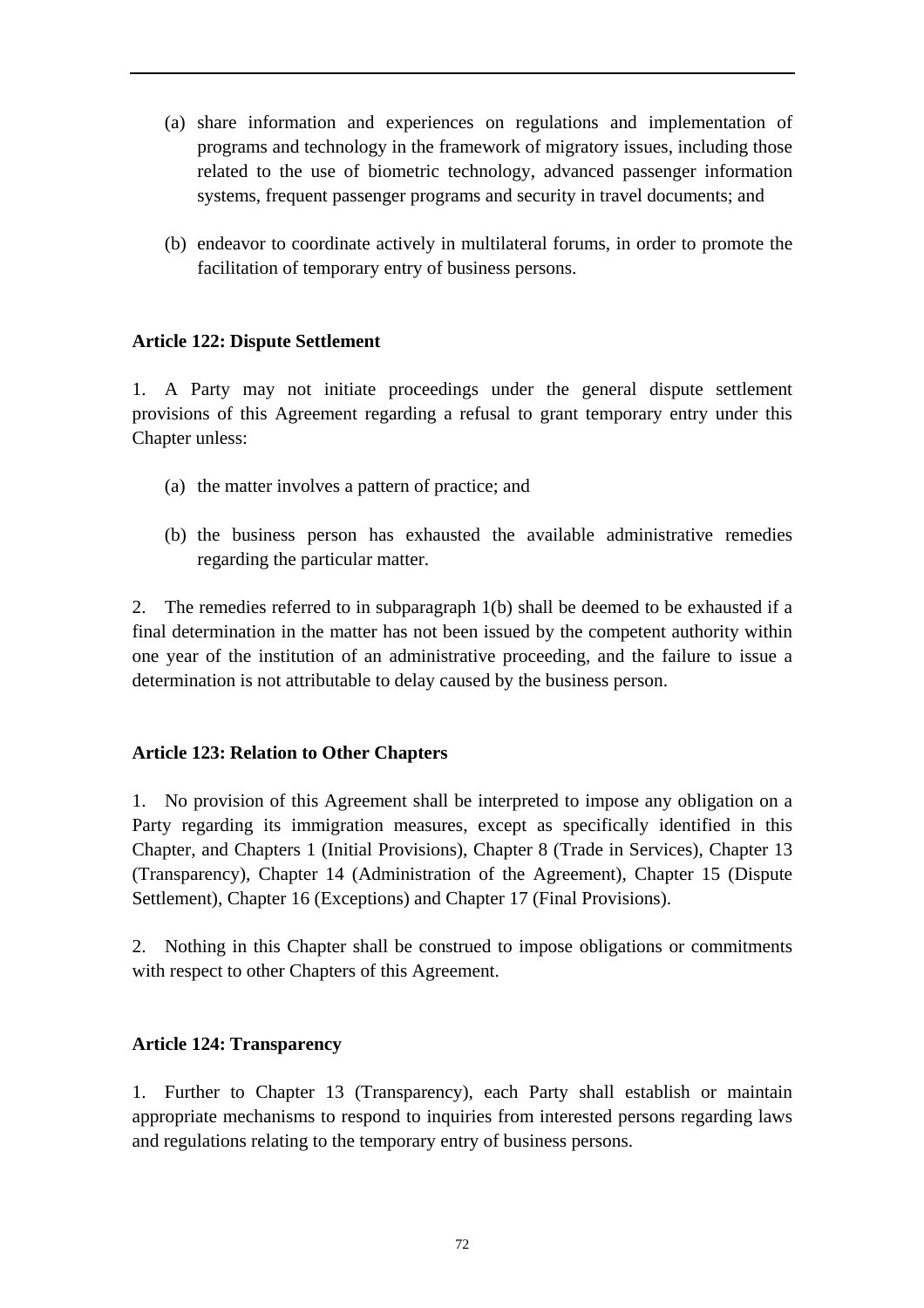2. Each Party shall endeavor to, within a reasonable period that should not exceed 30 days after an application requesting temporary entry is considered complete under its domestic laws and regulations, inform the applicant of the decision concerning the application.

## **Article 125: Definitions**

For purposes of this Chapter:

**business person** means a national of a Party who is engaged in trade in goods, trade in services or investment activities;

**temporary entry** means entry into the territory of a Party by a business person of the other Party without the intent to establish permanent residence;

**business visitor** means a natural person of a Party who is:

- (i) a service seller who is a sales representative of a service supplier of that Party and is seeking temporary entry to the other Party for the purpose of negotiating the sale of services for that service supplier, where such representative will not be engaged in making direct sales to the general public or in supplying services directly;
- (ii) an investor of a Party or a duly authorized representative of an investor of a Party, who is seeking temporary entry into the territory of the other Party to establish, develop, administer, expand, monitor, or dispose an investment of that investor; or
- (iii) a goods seller who is seeking temporary entry to the territory of the other Party to negotiate the sale of goods where such negotiations do not involve direct sales to the general public;

**intra-corporate transferee** means a manager, an executive, or a specialist, who is a senior employee of a service supplier of a Party with a commercial presence, as defined in Chapter 8 (Trade in Services), in the territory of the other Party;

**executive** means a natural person within an organization who primarily directs the management of the organization, exercises wide latitude in decision-making, and receives only general supervision or direction from higher level executives, the board of directors and/or stockholders of the business. An executive would not directly perform tasks related to the actual provision of the service nor the operation of an investment;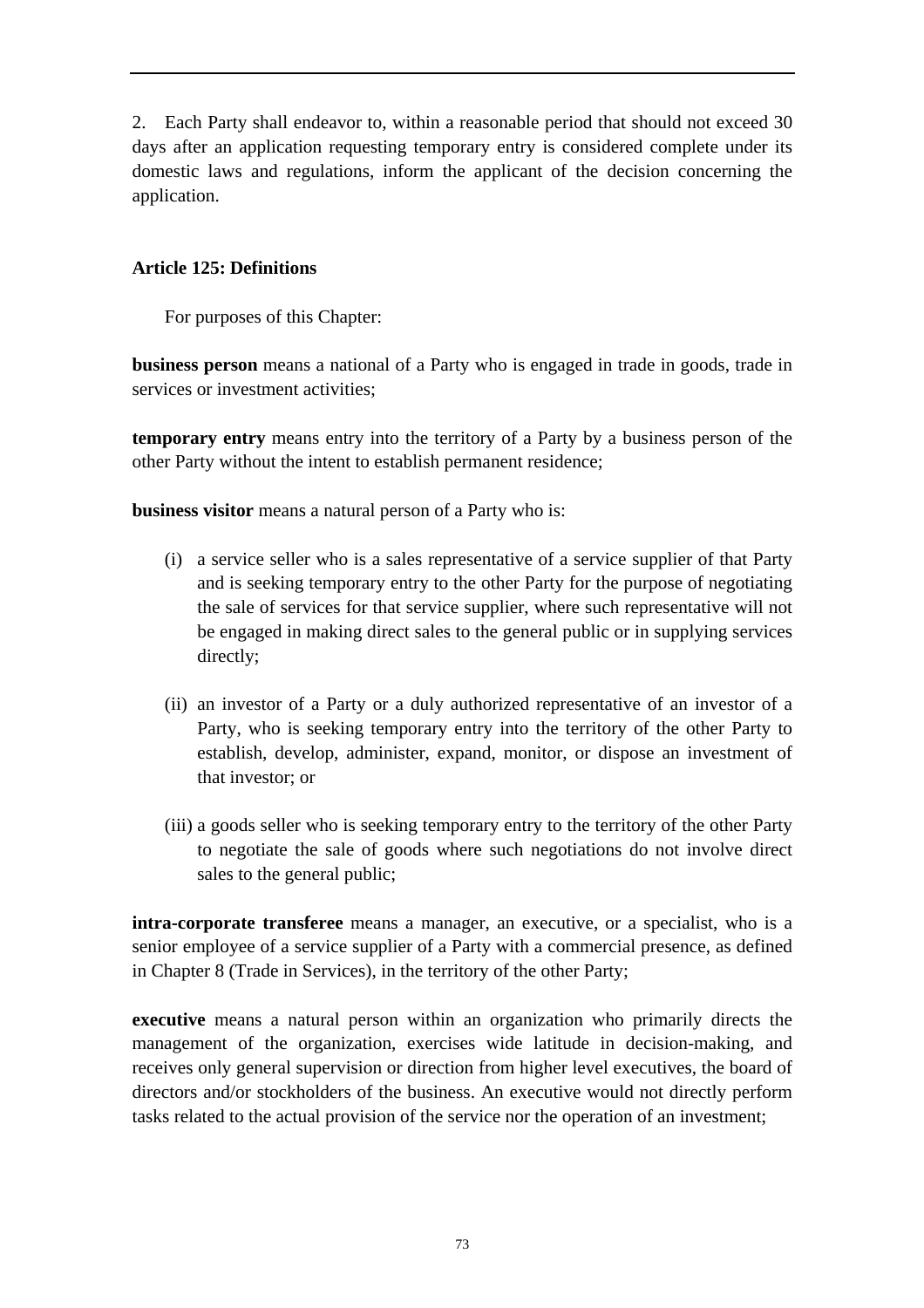**immigration measure** means any law, regulation or procedure affecting the entry and sojourn of foreign nationals;

**manager** means a natural person within an organization who primarily directs the organization or a department or sub-division of the organization, supervises and controls the work of other supervisory, professional or managerial employees, has the authority to hire and fire or take other personnel actions (such as promotion or leave authorization), and exercises discretionary authority over day-to-day operations; and

**specialist** means an employee within an organization who possesses knowledge at an advanced level of technical expertise, and who possesses proprietary knowledge of the organization's service, research equipment, techniques or management.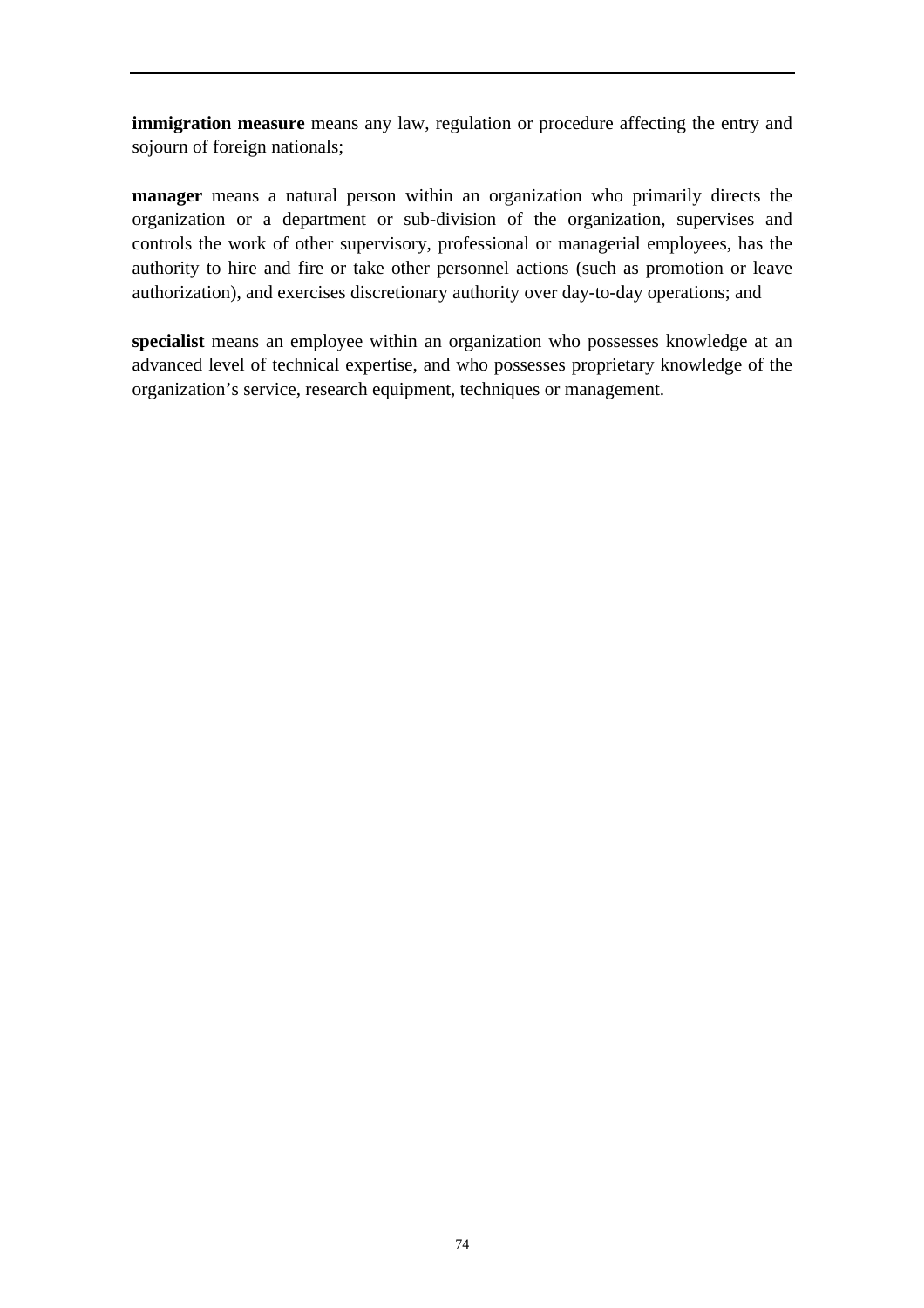### **CHAPTER 10**

### **INVESTMENT**

#### **Article 126: Definitions**

For purposes of this Chapter:

**investment** means every kind of asset invested by investors of one Party in accordance with the laws and regulations of the other Party in the territory of the latter, and in particular, though not exclusively, includes:

- (a) movable, immovable property and other property rights such as mortgages and pledges, and similar rights;
- (b) shares, debentures, stock and any other kind of participation in companies;
- (c) claims to money or to any other performance having an economic value associated with an investment<sup>11</sup>;
- (d) intellectual property rights, in particularly copyrights, patents, trade-marks, trade-names, know-how and technological process, as well as good-will;
- (e) concessions conferred by law or under contract, including concessions to search for, cultivate, extract or exploit natural resources.

#### **investors** means:

- (a) for Peru:
	- (i) natural persons who, according to the law of the Republic of Peru, have its nationality; or
	- (ii) all juridical persons established in accordance with the laws of the Republic of Peru, including civil and commercial companies and other associations with or without a legally ackowledged existence that perform an economic activity included within the sphere of this Chapter and which are directly or indirectly controlled by nationals of the Republic of Peru,

that have made an investment in the territory of the other Party; and

(b) for China:

 $\overline{a}$  $11$  For greater certainty, investment does not include loans issued by one Party to the other Party.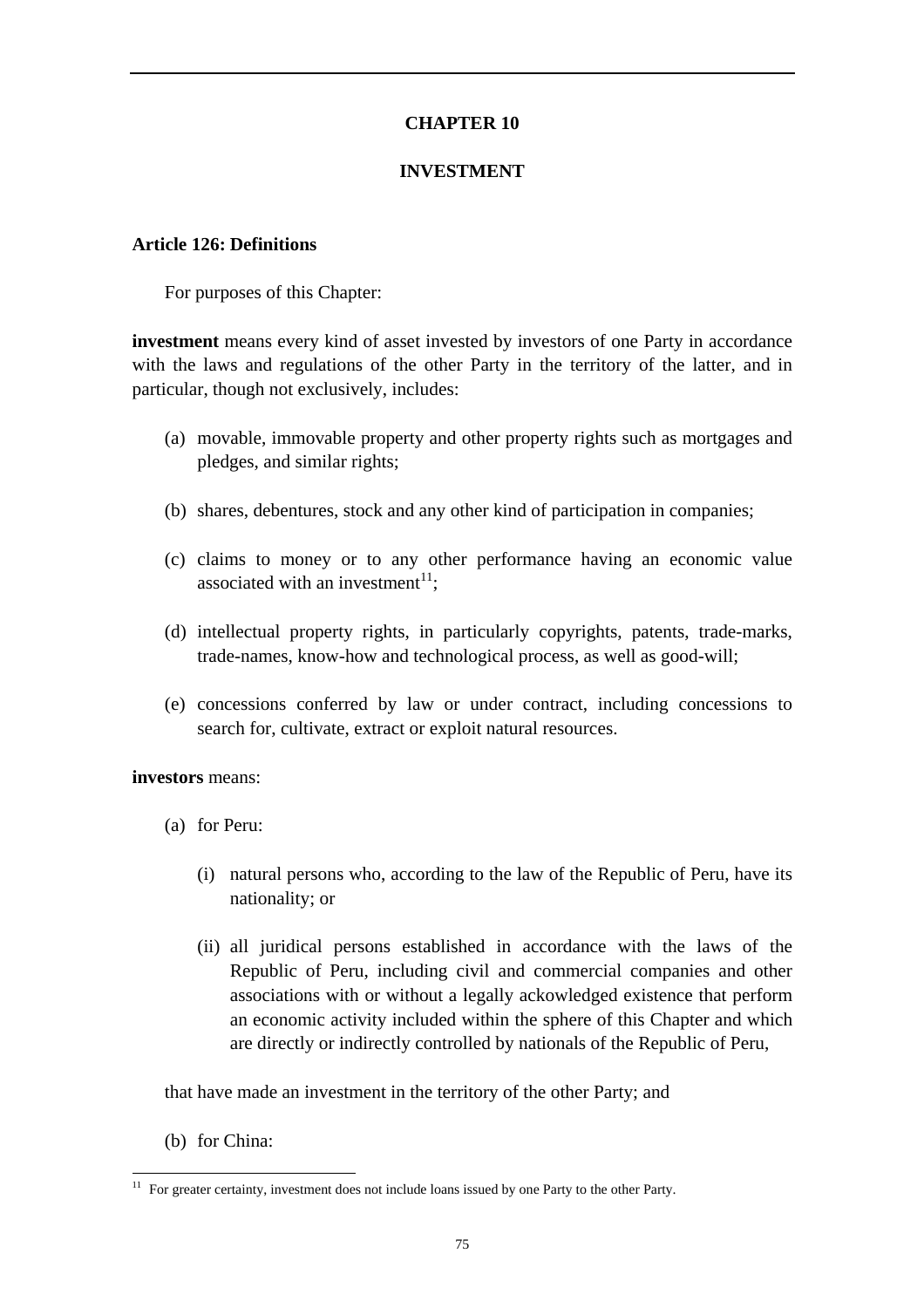- (i) natural persons who have nationality of the People's Republic of China in accordance with its law;
- (ii) economic entities established in acordance with the laws of the People's Republic of China and domiciled in the territory of the People´s Republic of China; or
- (iii) legal entities not established under the law of the People's Republic of China but effectively controlled, by natural persons, as defined in subparagraph (a)(i) or by economic entities as defined in subparagraph  $(a)(ii)$ ,

that have made an investment in the territory of the other Party; and

**returns** means the amounts yielded by investments, such as profits, dividends, interests, capital gains, royalties, fees or other legitimate income.

### **Article 127: Scope and Coverage**

- 1. This Chapter applies to measures adopted or maintained by a Party relating to:
	- (a) investors of the other Party; and
	- (b) investments of investors of the other Party.

2. This Chapter shall not apply to measures adopted or maintained by a Party affecting trade in services.

3. Notwithstanding paragraph 2, for the purpose of protection of investment with respect to the commercial presence mode of service supply, Article 132 (Fair and Equitable Treatment and Full Protection and Security), Article 133 (Expropriation), 134 (Compensation for Losses), Article 135 (Transfers), Article 136 (Subrogation) and Article 137 (Denial of Benefits) shall apply to any measure affecting the supply of a service by a service supplier of a Party through commercial presence in the territory of the other Party. Article 139 (Investor-State Dispute Settlement) shall apply to Article 132 (Fair and Equitable Treatment and Full Protection and Security), Article 133 (Expropriation), Article 134 (Compensation for Losses), Article 135 (Transfers), and Article 136 (Subrogation) with respect to the supply of a service through commercial presence.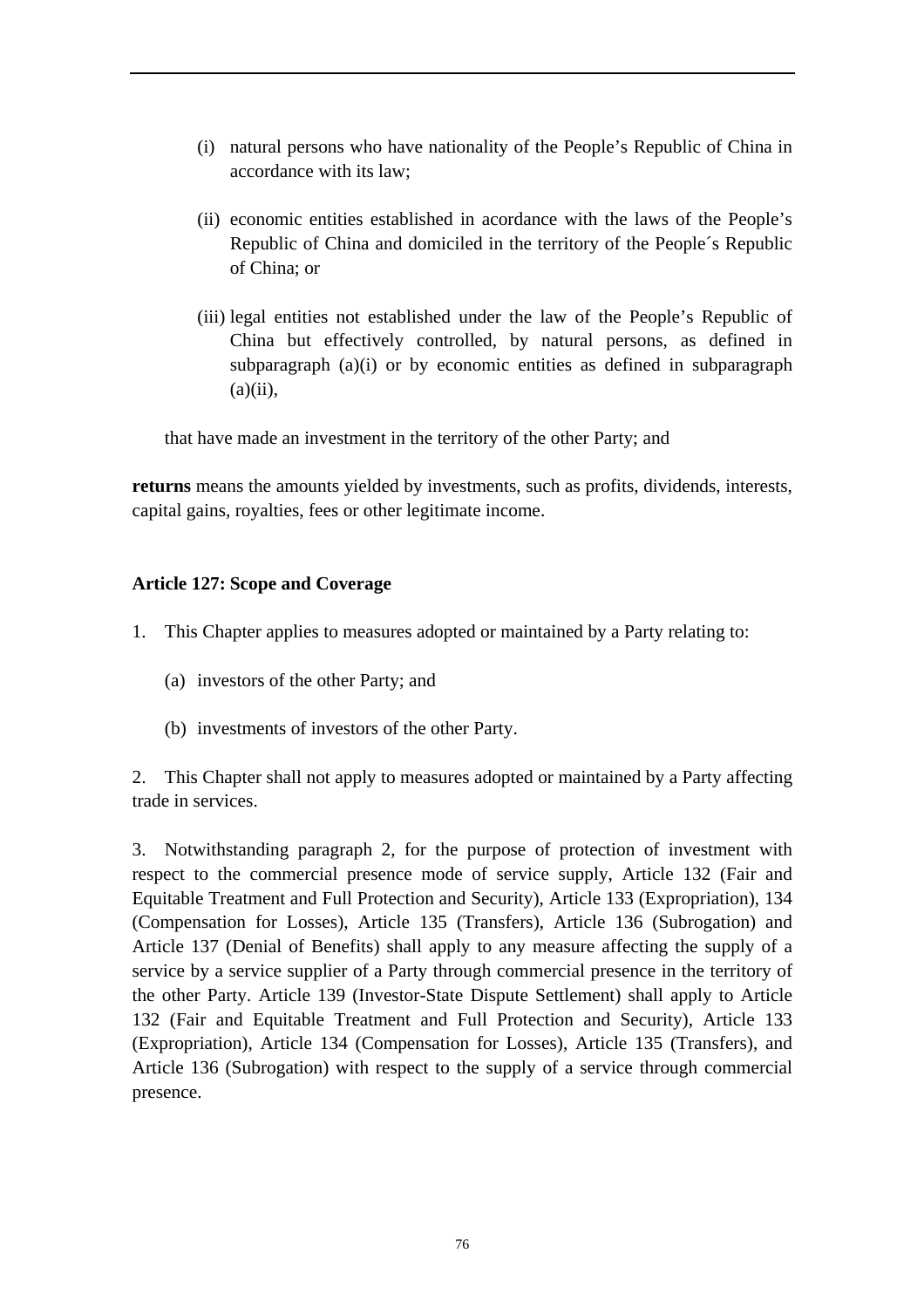4. For greater certainty, the provisions of this Chapter do not bind either Party in relation to any act or fact that took place or any situation that ceased to exist before the date of entry into force of this Agreement.

5. This Chapter shall not apply to laws, regulations, policies or procedures of general application governing the procurement by government agencies of goods and services purchased for governmental purposes and not with a view to commercial resale or with a view to use in the production of goods or the supply of services for commercial sale.

6. Notwithstanding paragraph 5, Article 132 (Fair and Equitable Treatment and Full Protection and Security), Article 133 (Expropriation), Article 134 (Compensation for Losses), Article 135 (Transfers), Article 136 (Subrogation), Article 137 (Denial of Benefits) and Article 139 (Investor-State Dispute Settlement) shall apply to the laws, regulations, policies or procedures mentioned hereinbefore.

7. This Chapter shall apply to all investments made by investors of a Party in the territory of the other Party, whether made before or after the entry into force of this Agreement, but Article 139 (Investor-State Dispute Settlement) shall not apply to any dispute or any claim concerning an investment which was already under judicial or arbitral process before the entry into force of this Agreement.

# **Article 128: Promotion and Protection of Investment**

1. Each Party shall encourage investors of the other Party to make investments in its territory and admit such investments in accordance with its laws and regulations.

2. Subject to its laws and regulations, each Party shall provide assistance in and facilities for obtaining visas and working permit to nationals of the other Party engaging in activities associated with investments made in the territory of that Party.

## **Article 129: National Treatment**

1. Each Party shall accord to investors of the other Party treatment no less favourable than that it accords, in like circumstances, to its own investors with respect to the management, conduct, operation, and sale or other disposition of investments in its territory.

2. Each Party shall accord to investments of investors of the other Party treatment no less favourable than that it accords, in like circumstances, to investments in its territory of its own investors with respect to the management, conduct, operation, and sale or other disposition of investments.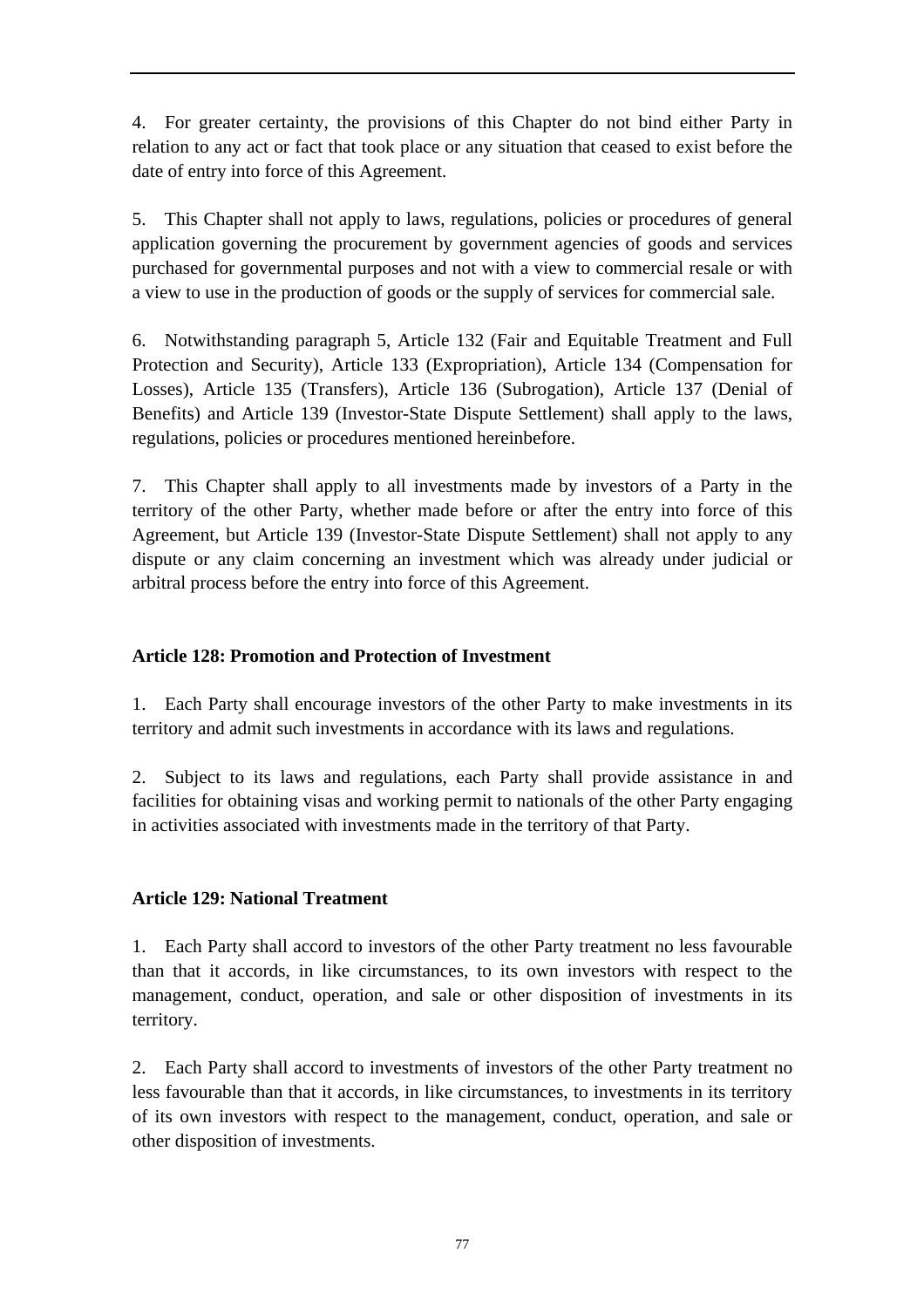3. Notwithstanding paragraphs 1 and 2, the Parties reserve the right to adopt or maintain any measure that accords differential treatment to socially or economically disadvantaged minorities and ethnic groups.<sup>12</sup>

### **Article 130: Non-Conforming Measures**

- 1. Article 129 (National Treatment) does not apply to:
	- (a) any existing non-conforming measures maintained within its territory;
	- (b) the continuation of any non-conforming measure referred to in subparagraph (a); or
	- (c) an amendment to any non-conforming measure referred to in subparagraph (a) to the extent that the amendment does not increase the non-conformity of the measure, as it existed immediately before the amendment, with those obligations.
- 2. The Parties will endeavour to progressively remove the non-conforming measures.

#### **Article 131: Most-Favoured-Nation Treatment**

1. Each Party shall accord to investors of the other Party treatment no less favourable than that it accords, in like circumstances, to investors of any third State with respect to the establishment, acquisition, expansion, management, conduct, operation, and sale or other disposition of investments in its territory.

2. Each Party shall accord to investments of investors of the other Party treatment no less favourable than that it accords, in like circumstances, to investments in its territory of investors of any third State with respect to the establishment, acquisition, expansion, management, conduct, operation, and sale or other disposition of investments<sup>13</sup>.

3. Notwithstanding paragraphs 1 and 2, the Parties reserve the right to adopt or maintain any measure that accords differential treatment:

(a) to socially or economically disadvantaged minorities and ethnic groups<sup>14</sup>; or

 $\overline{a}$ <sup>12</sup> For purposes of this Chapter, minorities include peasant communities; ethnic groups means indigenous and native communities.

 $13$  For greater certainty, treatment "with respect to the establishment, acquisition, expansion, management, conduct, operation, and sale or other disposition of investments" referred to in paragraphs 1 and 2 of Article 131 (Most-Favoured-Nation Treatment) does not encompass dispute settlement mechanisms, such as those in Ariticle 138 (Settlement of Disputes Between Parties) and Article 139 (Investor-State Dispute Settlement), that are provided for in international investment treaties or trade agreements.

<sup>&</sup>lt;sup>14</sup> For purposes of this Chapter, minorities include peasant communities; ethnic groups means indigenous and native communities.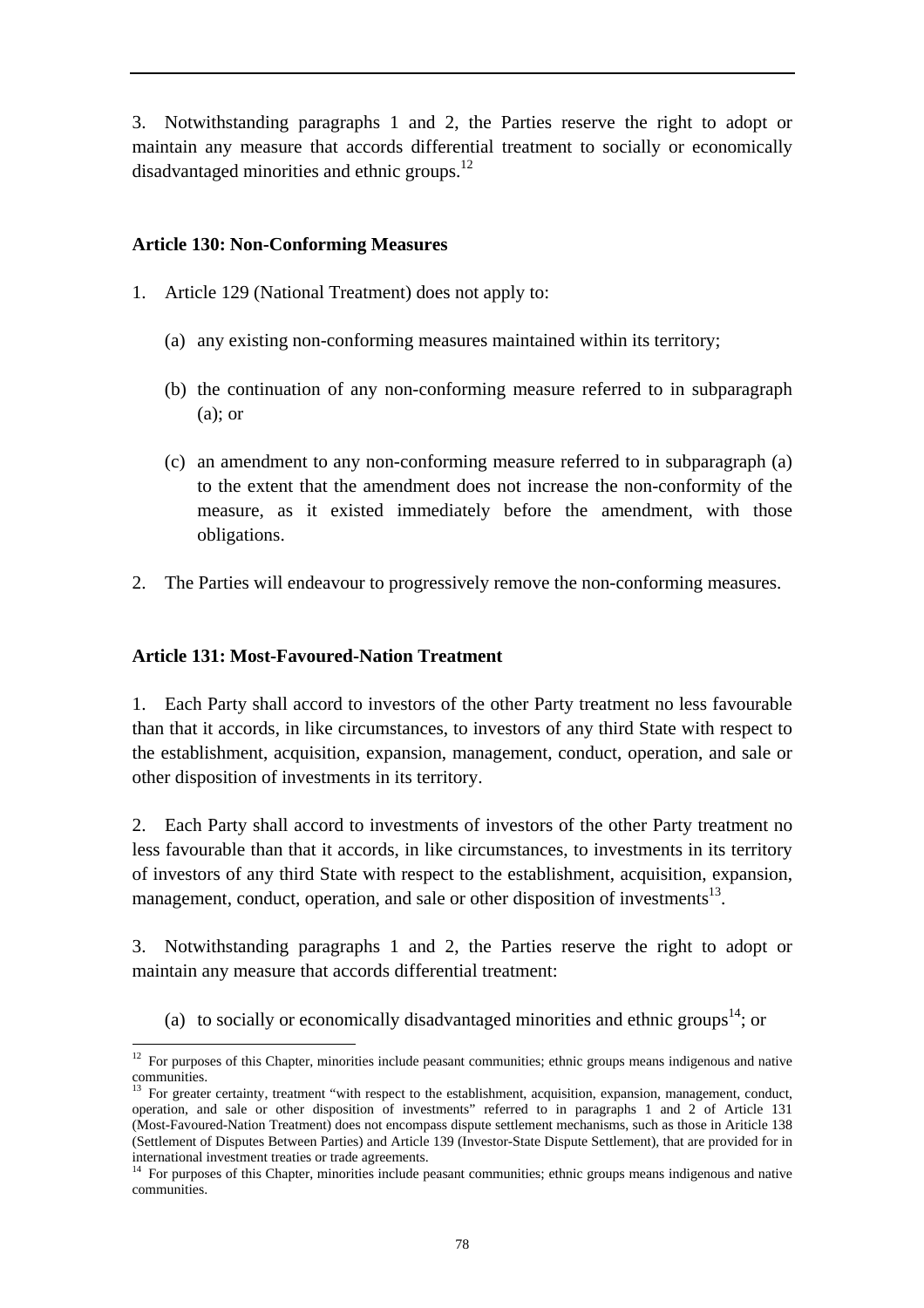(b) involving cultural industries related to the production of books, magazines, periodical publications, or printed or electronic newspapers and music scores.

4. The treatment and protection as mentioned in paragraphs 1 to 2 of this Article shall not include any preferential treament accorded by the other Party to investments of investors of any third State based on free trade agreement, free trade zone, custom union, economic union, or agreement relating to avoidance of double taxation or for facilitating frontier trade.

# **Article 132: Fair and Equitable Treatment and Full Protection and Security**

1. Each Party shall accord fair and equitable treatment and full protection and security in accordance with customary international law in its territory to investment of investors of the other Party.

- 2. For greater certainty,
	- (a) the concepts of "fair and equitable treatment" and "full protection and security" do not require additional treatment to that required under the minimum standard of treatment of aliens in accordance with the standard of customary international law;
	- (b) a determination that there has been a breach of another provision of this Agreement or another international agreement does not imply that the minimum standard of treatment of aliens has been breached;
	- (c) "fair and equitable treatment" includes the prohibition against denial of justice in criminal, civil, or administrative proceedings in accordance with the general accepted principles of customary international law; and
	- (d) the "full protection and security" standard does not imply, in any case, a better treatment to that accorded to nationals of the Party where the investment has been made.

## **Article 133: Expropriation**

1. Neither Party shall expropriate or nationalize, either directly or indirectly through measures equivalent to expropriation or nationalization (hereinafter referred to as "expropriation") against investments of investors of the other Party in its territory, unless the following conditions are met: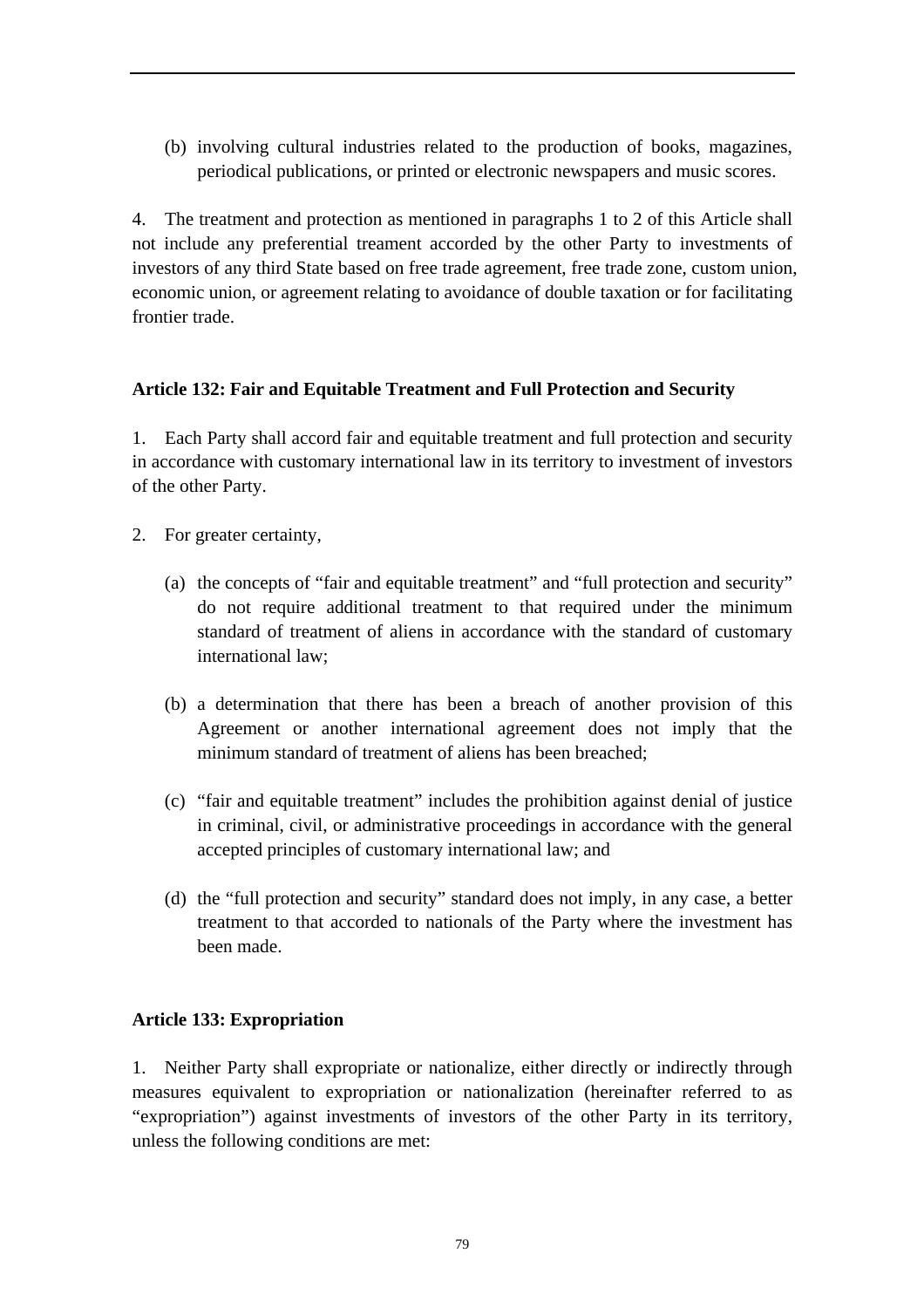- (a) for the public interest<sup>15</sup>;
- (b) under domestic legal procedure;
- (c) without discrimination; and
- (d) against compensation.

2. The compensation mentioned in subparagraph 1(d) of this Article shall be equivalent to the fair market value of the expropriated investments immediately before the expropriation took place ("the date of expropriation"), convertible and freely transferable. The compensation shall be paid without unreasonable delay.

#### **Article 134: Compensation for Losses**

Investors of one Party who suffer losses in respect of their investments in the territory of the other Party owing to war, a state of national emergency, insurrection, riot or other similar events, shall be accorded by the latter Party, as regards restitution, indemnification, compensation and other settlements, treatment no less favourable than that accorded to the investors of its own or any third State, whichever is more favourable to the investor concerned.

#### **Article 135: Transfers**

 $\overline{a}$ 

1. Each Party shall guarantee investors of the other Party the transfer of their investments and returns held in the territory of the former Party, including:

- (a) profits, dividends, interests and other legitimate income;
- (b) amounts from total or partial liquidation of investments;
- (c) payments made pursuant to a loan agreement in connection with investment;
- (d) royalties referred to in the "returns" definition of Article 126 (Definitions);
- (e) payments of technical assistance or technical service fee, management fee;
- (f) payments in connection with projects on contract associated with investment;
- (g) earnings of nationals of a Party who work in connection with an investment in the territory of the other Party; and

<sup>&</sup>lt;sup>15</sup> Domestic law may express this concept using different terms, such as "public necessity" and "public purpose".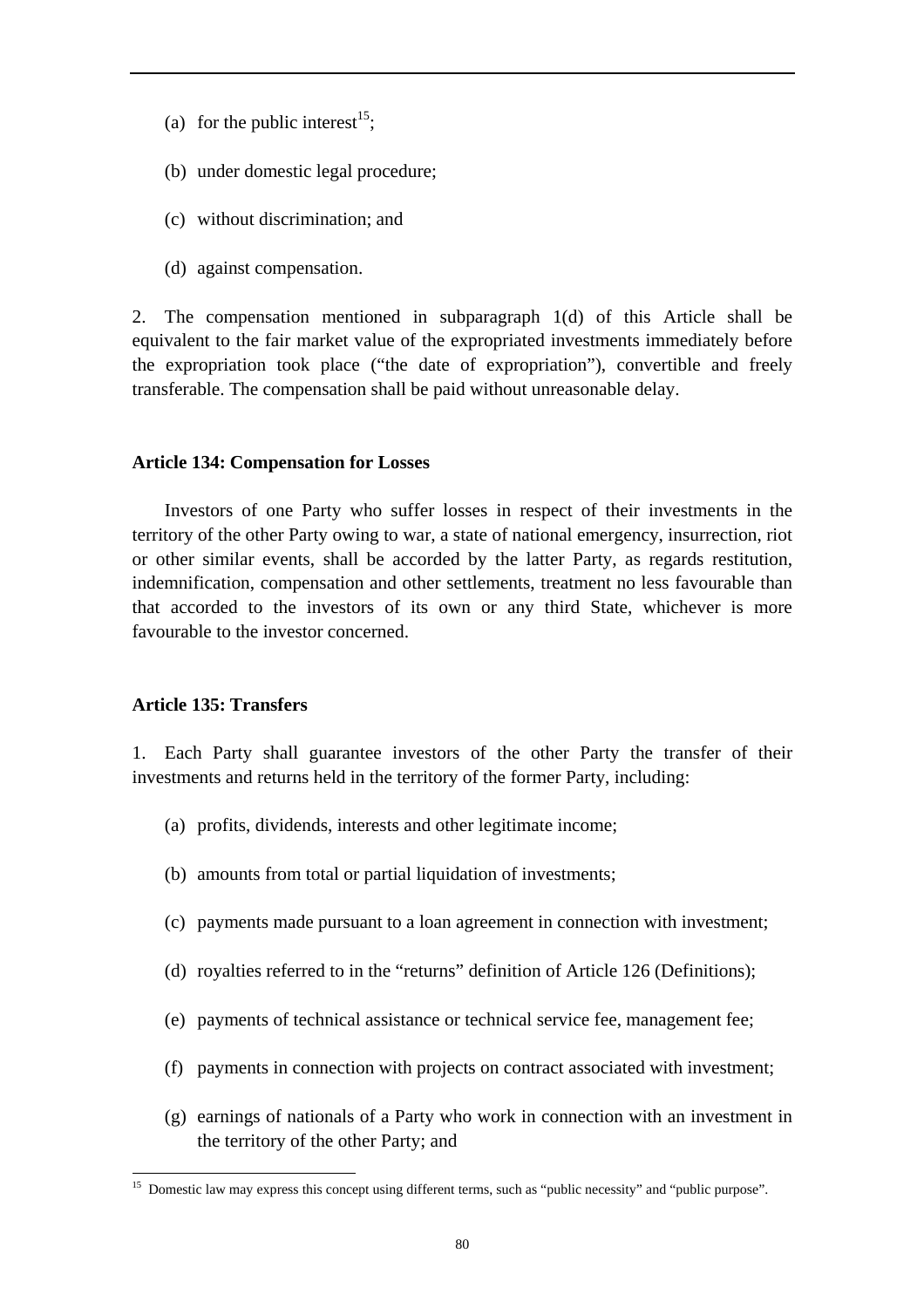(h) the free transfer of compensation and other payments under Article 133 (Expropriation) and Article 134 (Compensation for Losses).

2. The transfers mentioned above shall be made in a freely usable currency at the prevailing market rate of exchange of the Party accepting the investments on the date of transfer.

3. Notwithstanding paragraphs 1 and 2, a Party may prevent a transfer through the equitable, non-discriminatory, and good faith application of its laws relating to:

- (a) bankruptcy, insolvency, or the protection of the rights of creditors;
- (b) issuing, trading, or dealing in securities, futures, options, or derivatives;
- (c) criminal or penal offenses; or
- (d) ensuring compliance with orders or judgments in judicial or administrative proceedings.

#### **Article 136: Subrogation**

If one Party or its designated agency makes a payment to its investors under a guarantee or a contract of insurance against non-commercial risks it has accorded in respect of an investment made in the territory of the other Party, the latter Party shall recognize:

- (a) the assignment, whether under the law or pursuant to a legal transaction in the former Party, of any rights or claims by the investors to the former Party or to its designated agency;
- (b) that the former Party or its designated agency is entitled by virtue of subrogation to exercise the rights and enforce the claims of that investor and assume the obligations related to the investment to the same extent as the investor.

### **Article 137: Denial of Benefits**

Subject to prior notification and consultation, a Party may deny the benefits of this Chapter to: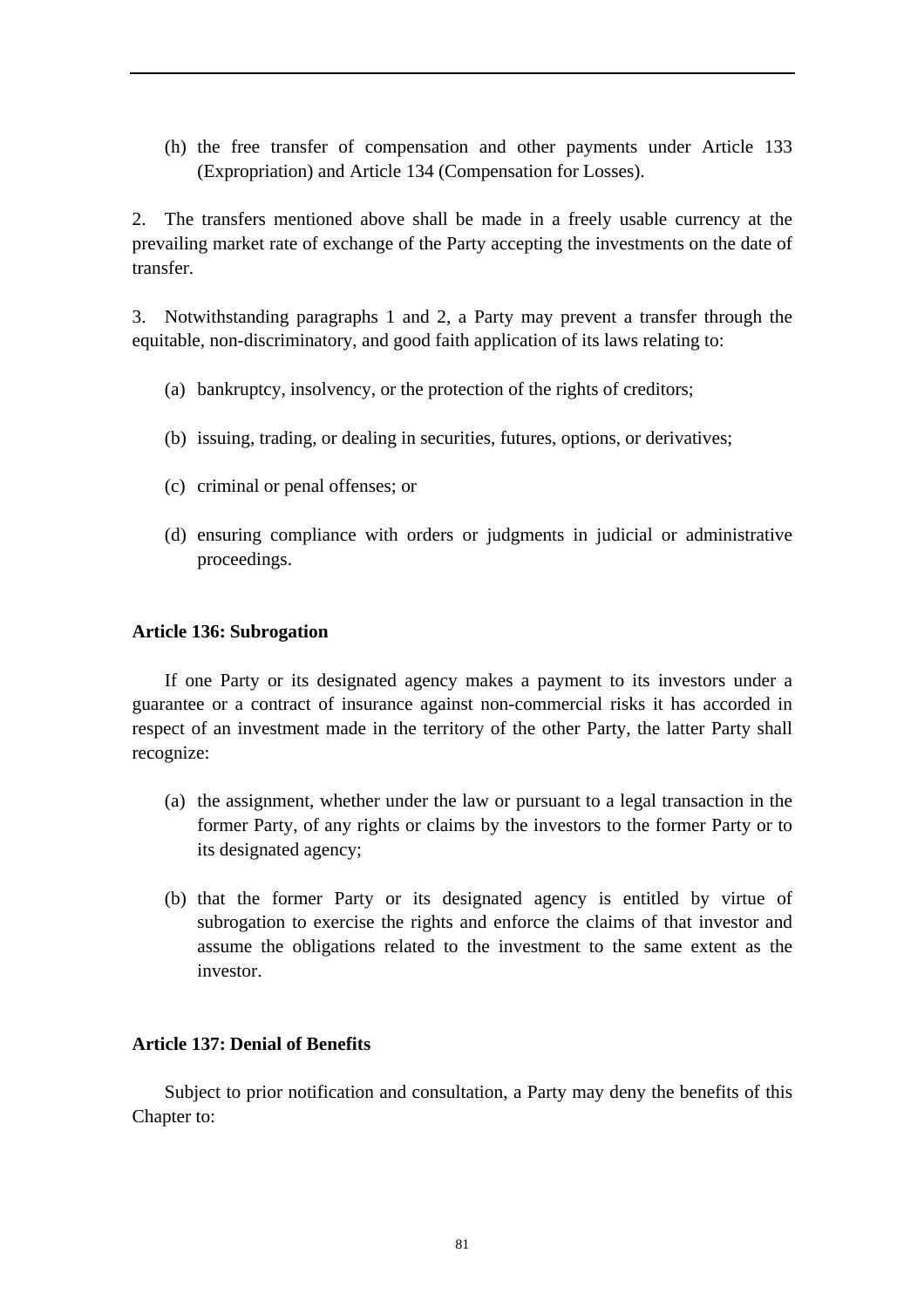- (a) investors of the other Party where the investment is being made by a enterprise that is owned or controlled by persons of a third State and the enterprise has no substantive business activities in the territory of the other Party; or
- (b) investors of the other Party where the investment is being made by a enterprise that is owned or controlled by persons of the denying Party.

# **Article 138: Settlement of Disputes between the Parties**

1. Any dispute between the Parties concerning the interpretation or application of this Chapter shall, as far as possible, be settled with consultation through diplomatic channel.

2. If a dispute cannot thus be settled within 6 months, it shall, upon the request of either Party, be submitted to an ad hoc arbitral tribunal.

3. Such tribunal comprises of 3 arbitrators. Within 2 months of the receipt of the written notice requesting arbitration, each Party shall appoint one arbitrator. Those 2 arbitrators shall, within further 2 months, together select a national of a third State having diplomatic relations with both Parties who, upon approval by the Parties, shall be appointed as Chairman of the arbitral tribunal.

4. If the arbitral tribunal has not been constituted within 4 months from the receipt of the written notice requesting arbitration, either Party may, in the absence of any other agreement, invite the President of the International Court of Justice to make any necessary appointments. If the President is a national of either Party or is otherwise prevented from discharging the said functions, the Member of the International Court of Justice next in seniority who is not a national of either Party or is not otherwise prevented from discharging the said functions shall be invited to make such necessary appointments.

5. The arbitral tribunal shall determine its own procedure. The arbitral tribunal shall reach its award in accordance with the provisions of this Agreement and the principles of international law recognized by both Parties.

6. The arbitral tribunal shall reach its award by a majority of votes. Such award shall be final and binding upon both Parties. The arbitral tribunal shall, upon the request of either Party, explain the reasons of its award.

7. Each Party shall bear the costs of its appointed arbitrator and of its representation in arbitral proceedings. The relevant costs of the Chairman and tribunal shall be borne in equal parts by the Parties.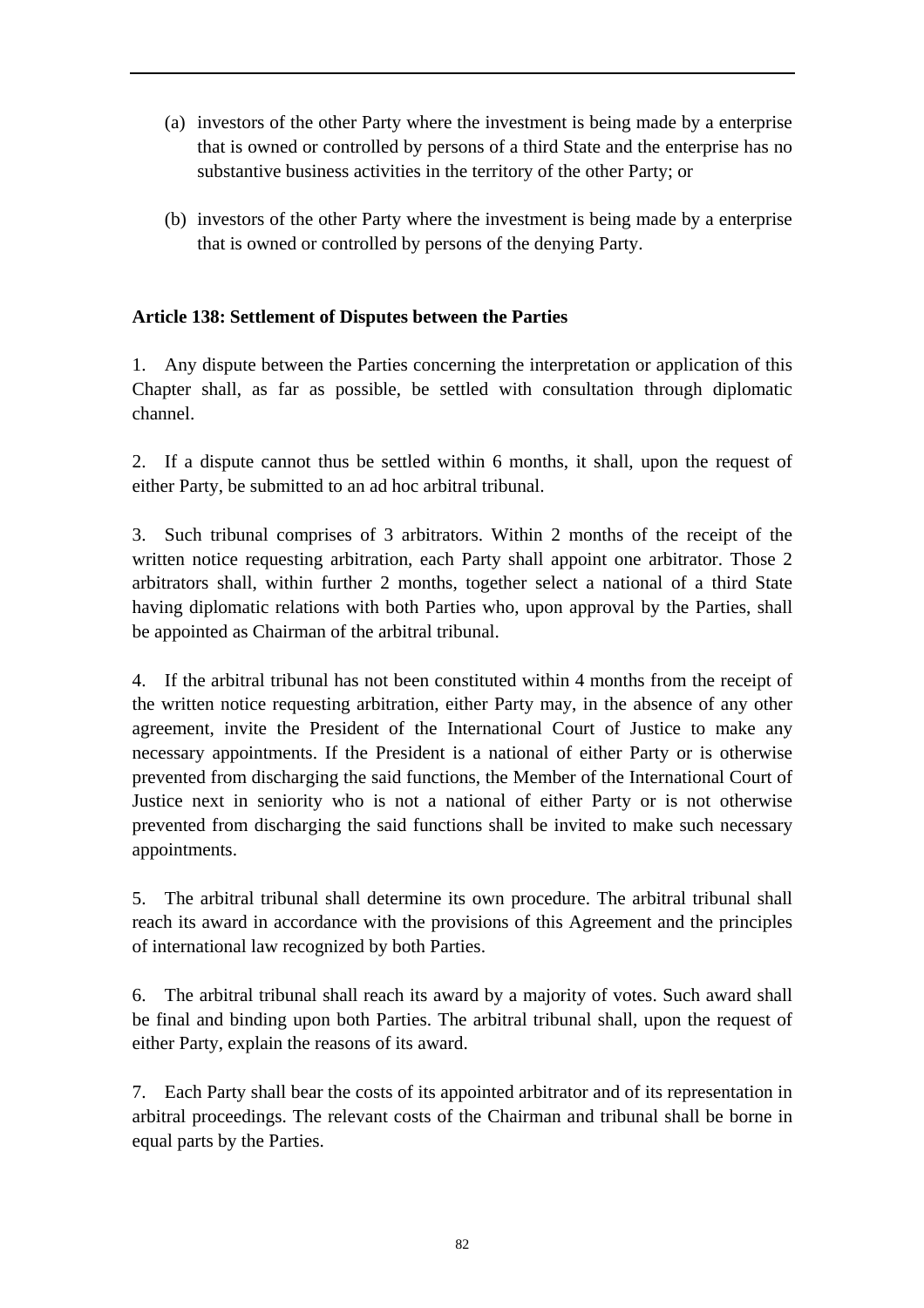#### **Article 139: Investor-State Dispute Settlement**

1. Any dispute between an investor of one Party and the other Party in connection with an investment in the territory of the other Party shall, as far as possible, be settled amicably through negotiations between the parties to the dispute.

2. If the dispute cannot be settled through negotiations within 6 months from the date on which the disputing investor requested for the consultation or negotiation in writing, and if the disputing investor has not submitted the dispute for resolution to the competent court<sup>16</sup> or any other binding dispute settlement mechanism<sup>17</sup> of the Party receiving the investment, it may be submitted to one of the following international conciliation or arbitration fora by the choice of the investor  $18$ :

- (a) conciliation or arbitration in accordance with the International Center for Settlement of Investment Disputes (ICSID), under the *Convention on the Settlement of Disputes between States and Nationals of Other States*, done at Washington on March  $18<sup>th</sup>$ , 1965;
- (b) conciliation or arbitration under the Additional Facility Rules of the International Centre for Settlement of Investment Disputes so long as the ICSID Convention is not in force between the Parties;
- (c) arbitration under the arbitration Rules of the United Nations Comission on International Trade Law; and
- (d) if agreed with the disputing Party, any arbitration in accordance with other arbitration rules.

For more clarity, the election of one dispute settlement fora shall be definitive and exclusive.

3. An arbitral tribunal established under paragraph 2 shall decide the issues in dispute in accordance with this Agreement and applicable rules of international law.

4. The disputing investor who intends to submit the dispute to conciliation or arbitration pursuant to paragraph 2 shall give to the disputing Party written notice of its intent to do so at least 90 days before the claim is submitted. The notice of intent shall specify:

 $\overline{a}$ 

<sup>&</sup>lt;sup>16</sup> For Peru, the courts of justice or administrative tribunals. For China, the People's Courts. <sup>17</sup> Any other binding dispute settlement mechanisms that  $\frac{17}{1}$ are voluntarily chosen by the Parties to solve the dispute.

 $18$  China requires the investor concerned to go through the domestic administrative review procedures specified by the laws and regulations of China before the submission to the international fora.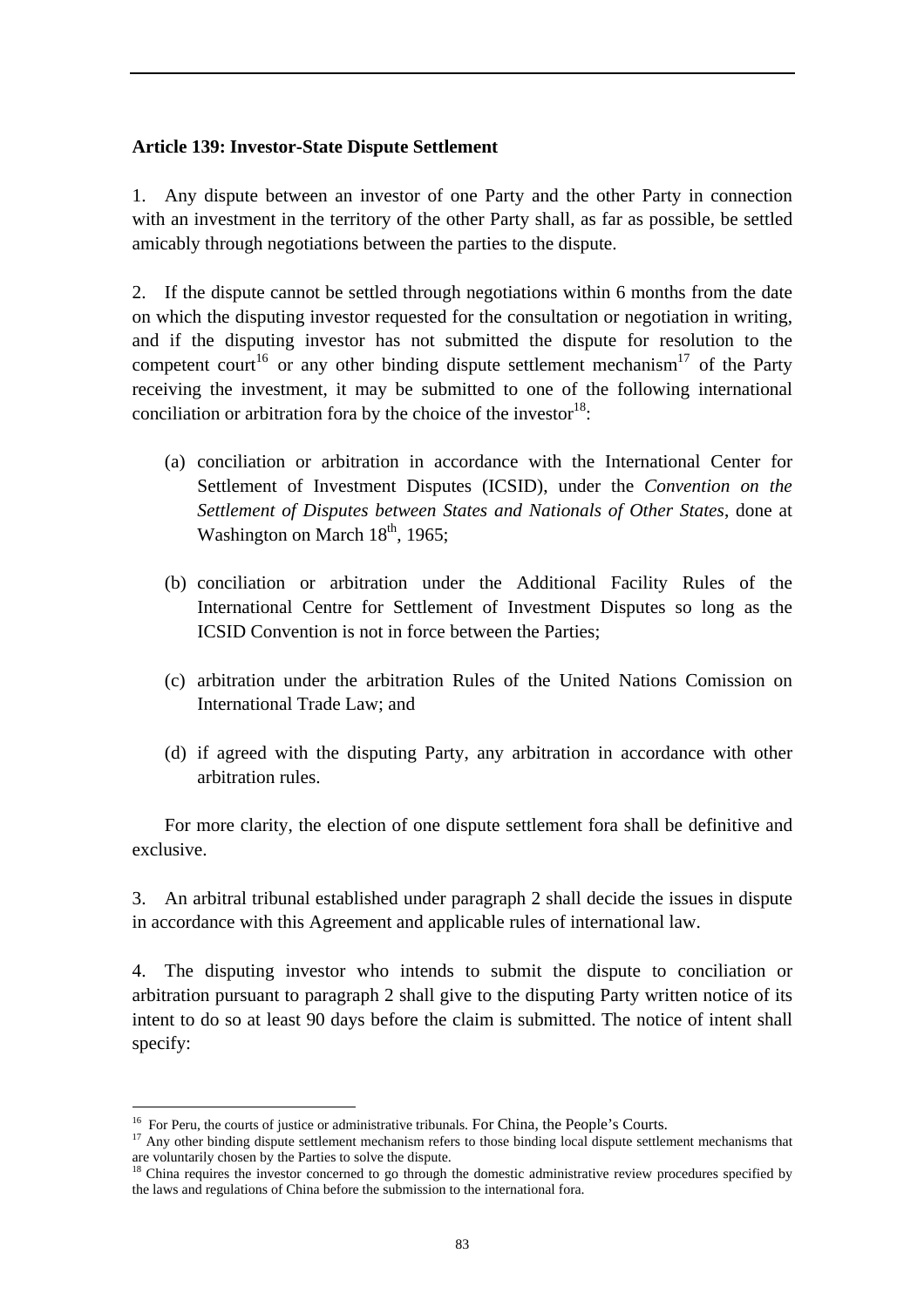- (a) the name and address of the disputing investor;
- (b) the specific measures of the disputing Party at issue and a brief summary of the factual and legal basis of the investment dispute sufficient to present the problem clearly, including the obligations under this Chapter alleged to have been breached;
- (c) the waiver of the disputing investor from the right to initiate any proceedings before any of the other dispute settlement for referred to in paragraph 2 in relation to the matter under dispute;
- (d) conciliation or arbitration set forth in paragraph 2 which the disputing investor will choose; and
- (e) the relief sought and the approximate amount of expropriation claimed.

5. Notwithstanding paragraph 4, no claim may be submitted to conciliation or arbitration set forth in paragraph 2, if more than 3 years have elapsed since the date on which the disputing investor became aware, or should reasonably have become aware, of a breach of an obligation under this Chapter causing loss or damage to the disputing investor or its investment referred to in paragraph 1.

6. The arbitration award shall be final and binding upon both parties to the dispute. Both Parties shall commit themselves to the enforcement of the award.

7. Where a tribunal makes a final award against a respondent, the tribunal may award, separately or in combination, only:

- (a) monetary damages and any applicable interest; and
- (b) restitution of property, in which case the award shall provide that the respondent may pay monetary damages and any applicable interest in lieu of restitution.

A tribunal may also award costs and attorney's fees in accordance with the applicable arbitration rules.

8. Any disputing investor shall serve notices and other documents on disputes under this Article:

(a) for Peru, to the: Division of International Economy, Competition and Private Investment Affairs Ministry of Economy and Finance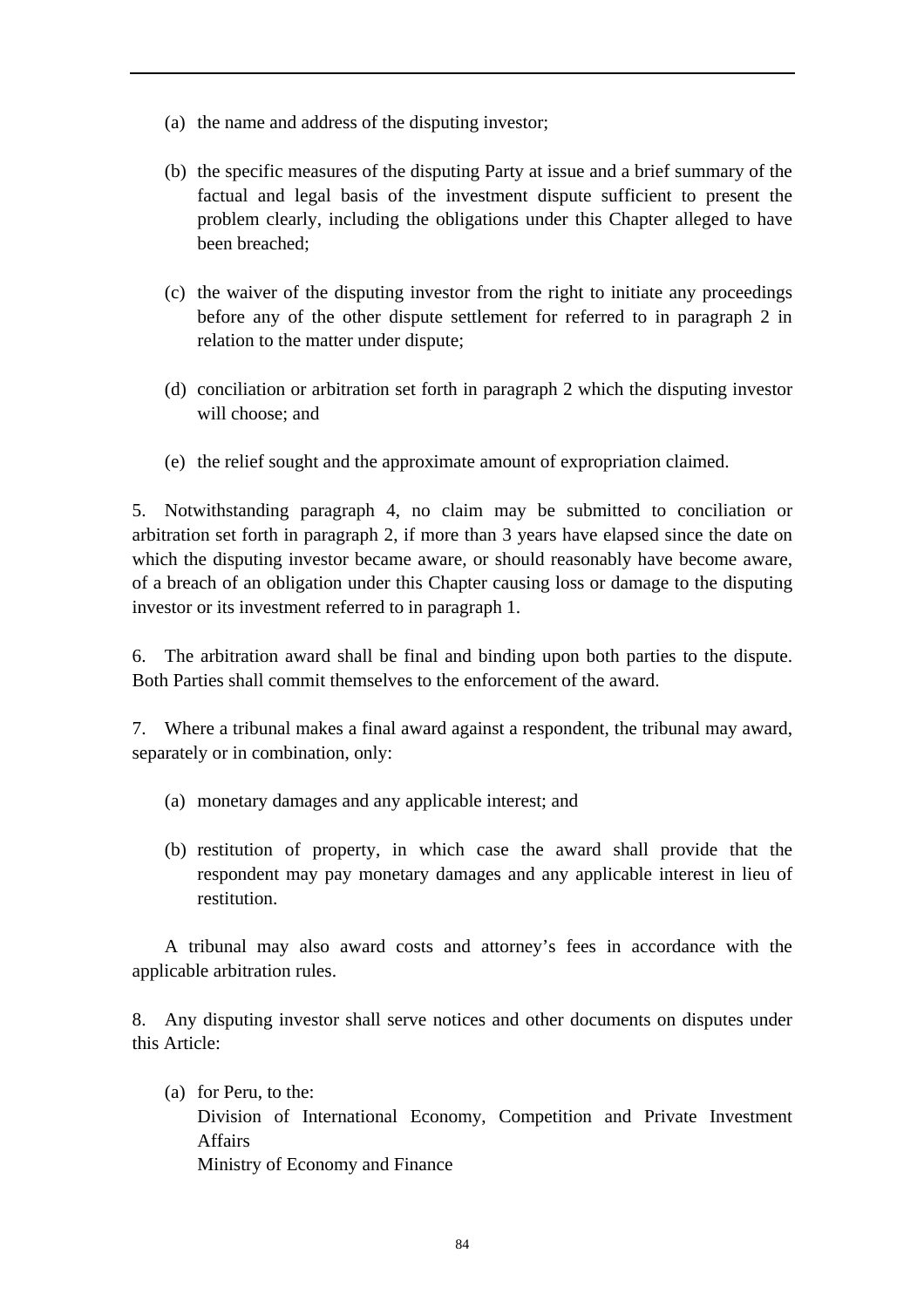Jirón Lampa 277, floor 5th Lima, Peru.

(b) for China, to the: Ministry of Commerce 2, East Chang An Avenue 100731, Beijing, People's Republic of China.

### **Article 140: Meetings**

1. The representatives of the Parties shall hold meetings from time to time for the purpose of:

- (a) reviewing the implementation of this Chapter;
- (b) exchanging legal information and investment opportunities;
- (c) forwarding proposals on promotion of investment; and
- (d) studying other issues in connection with investments.

2. Where either Party requests consultation on any matters referred to in paragraph 1 of this Article, the other Party shall give prompt response and the consultation shall be held alternately in Beijing and Lima.

## **Article 141: Essential Security**

 $\overline{a}$ 

Nothing in this Chapter shall be construed to:

- (a) require a Party to furnish or allow access to any information, the disclosure of which determines to be contrary to its essential security interests; or
- (b) preclude a Party from applying measures that it considers necessary for the fulfillment of its obligations under United Nation Charter for the maintenance or restoration of international peace or security, or the protection of its own essential security interests $^{19}$ .

<sup>&</sup>lt;sup>19</sup> For greater certainty, if a Party invokes Article 141 (Essential Security) in an arbitral proceeding initiated under this Chapter, the corresponding tribunal hearing the matter shall find whether the exception applies.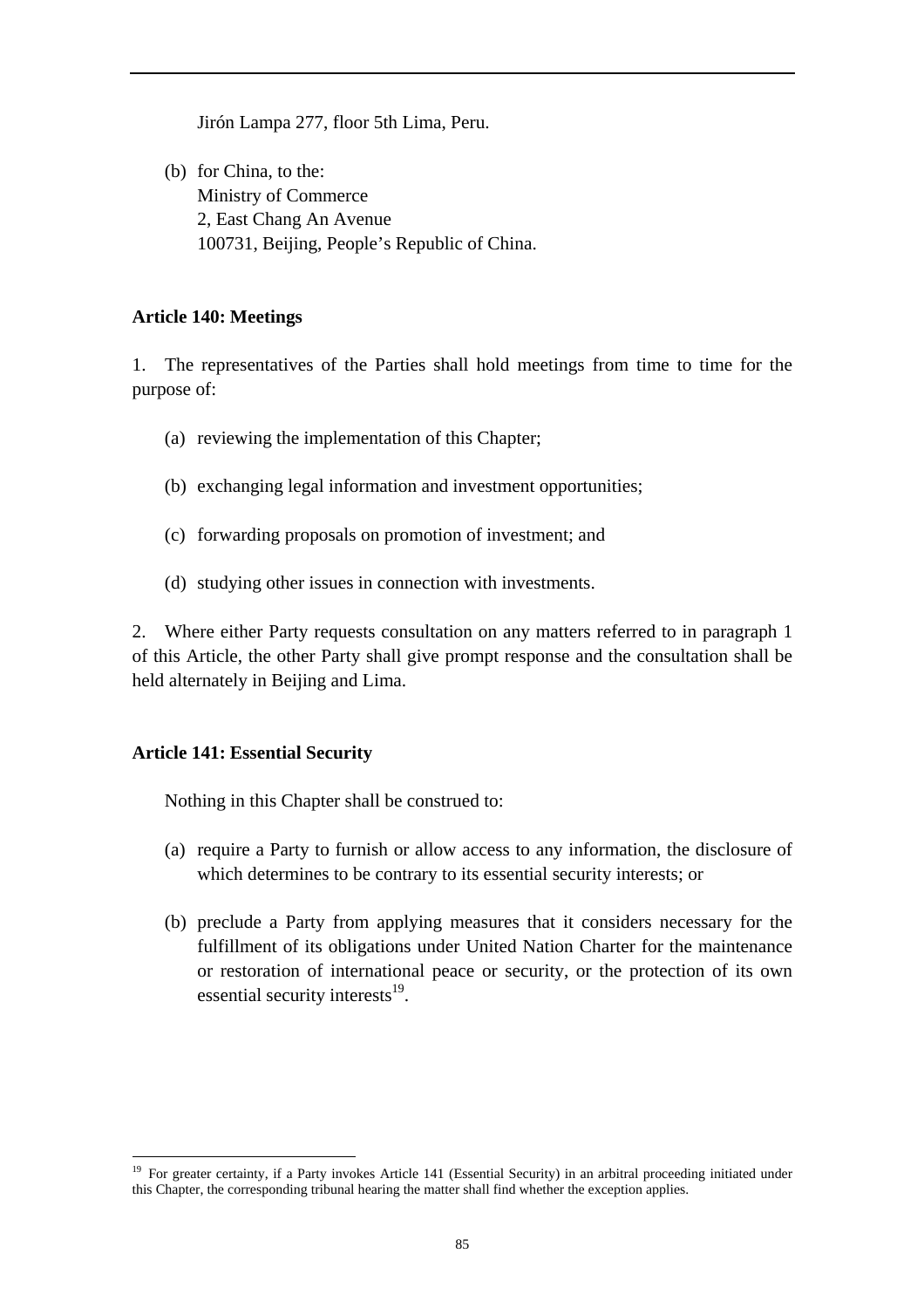### **Article 142: Taxation Measures**

1. Except as provided in this Article nothing in this Agreement shall apply to taxation measures.

2. Nothing in this Agreement shall affect the rights and obligations of the Parties under any tax convention. In the event of any inconsistency between the provision of this Agreement and any such convention, the provisions of that convention shall apply to the extent of the inconsistency.

3. Without prejudice to the application of paragraph 2, the disciplines referred to hereinafter shall apply to taxation measures:

(a) Article 7 (National Treatment) of Chapter 2 (National Treatment and Market Access for Goods) and such other provisions of this Agreement as are necessary to give effect to that Article to the same extent as does Article III of the GATT 1994; and

(b) Article 106 (National Treatment) of Chapter 8 (Trade in Services), subject to the exceptions provided for in Article XIV letters (d) and (e) of the GATS, which are hereby incorporated.

4. The provisions of Article 133 (Expropriation) and Annex 9 (Expropriation) of this Chapter shall apply to taxation measures alleged to be expropriatory.

5. The provisions of Article 139 (Investor-State Dispute Settlement) apply with respect to paragraph 4 of this Article.

6. If an investor invokes Article 133 (Expropriation) and Annex 9 (Expropriation) of this Chapter as the basis of a claim to arbitration according to Article 139 (Investor-State Dispute Settlement), the following procedure shall apply:

The investor must first refer to the competent tax authorities described in subparagraph 7(c), at the time that it gives written notice of intent under Article 139 (Investor-State Dispute Settlement), the issue of whether the tax measure concerned involves an expropriation. In case of such referral, the competent tax authorities shall consult. Only if, within 6 months of the referral, they do not reach an agreement that the measure does not involve an expropriation, or in case the competent tax authorities of the Parties fail to consult with each other, the investor may submit its claim to arbitration under Article 139 (Investor-State Dispute Settlement).

7. For purposes of this Article:

(a) taxation measures do not include: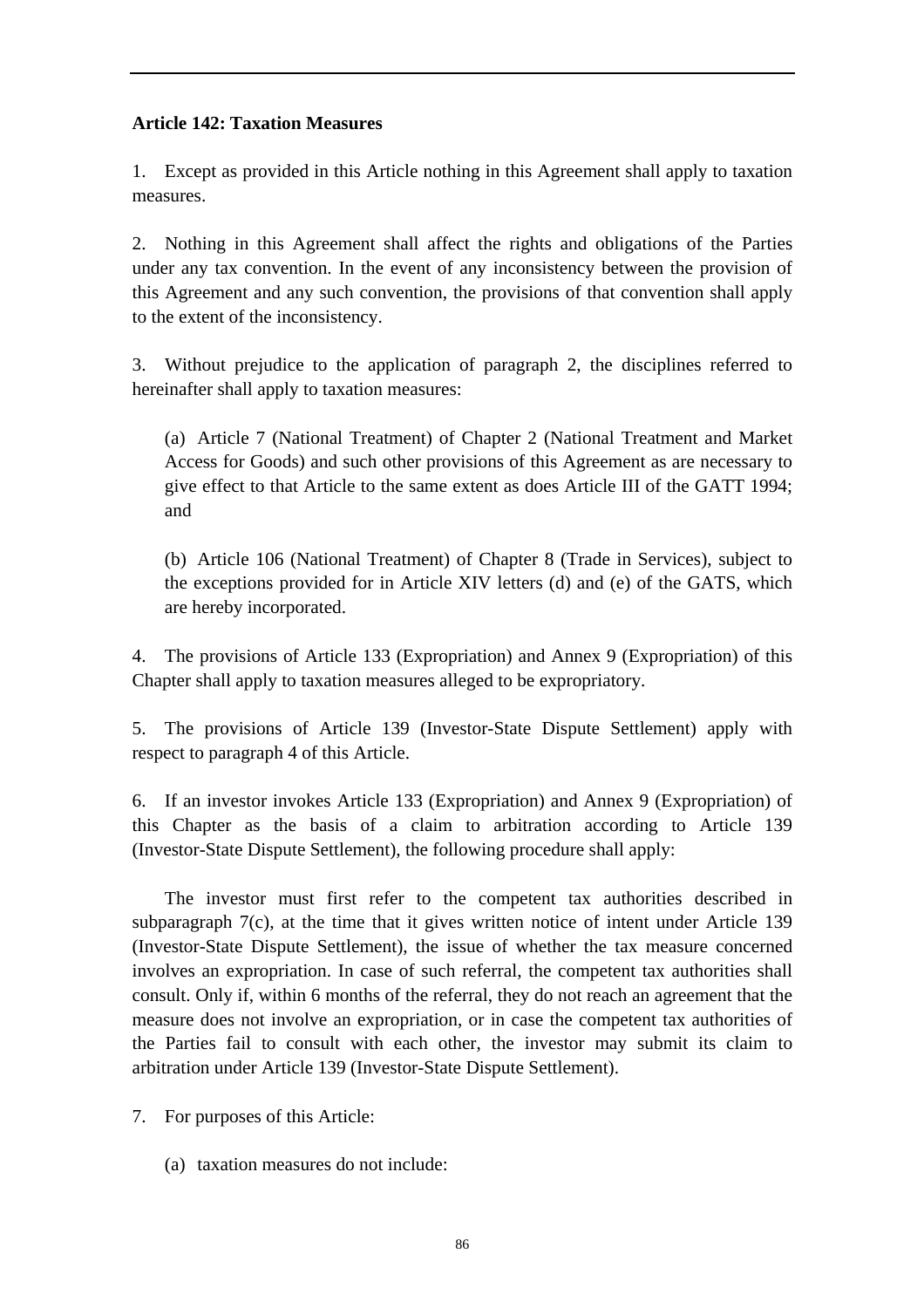- (i) a customs duty; or
- (ii) the measures listed in exceptions (b) and (c) of the definition of customs duty;
- (b) tax convention means a convention, or other international arrangement on taxation, to avoid double taxation; and
- (c) competent tax authorities means:
	- (i) for Peru, the Ministry of Economy and Finance, or its successor.; and
	- (ii) for China, the State Administration of Taxation.

#### **Article 143: Other Obligations**

If the legislation of either Party or international obligations existing at present or established hereafter between the Parties result in a position entitling investments by investors of the other Party to a treatment more favourable than is provided for by this Agreement, such position shall not be affected by this Agreement.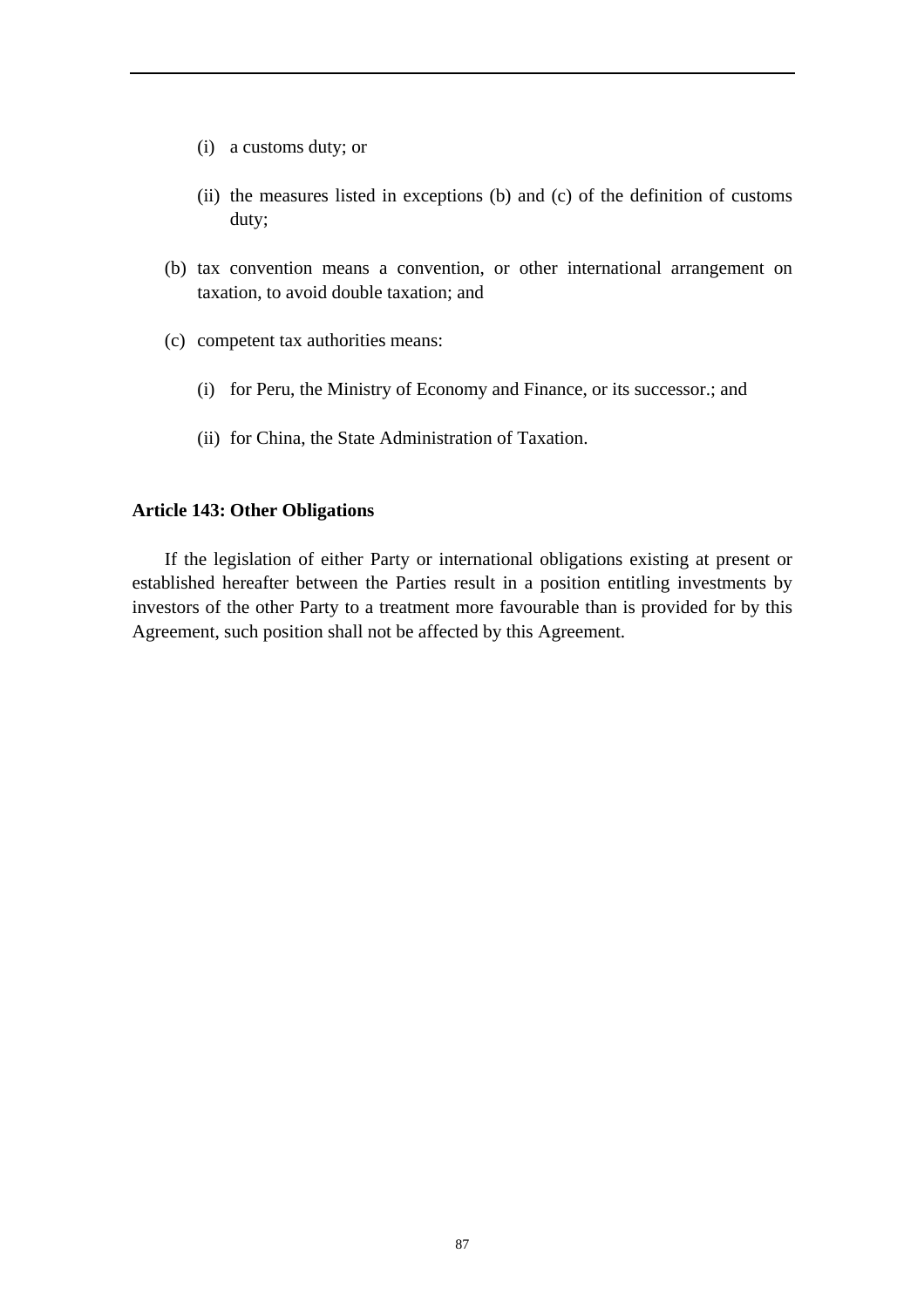# **CHAPTER 11**

# **INTELLECTUAL PROPERTY RIGHTS**

### **Article 144: General Provisions**

1. The Parties recognize the importance of intellectual property rights in promoting economic and social development, particularly in the globalization of technological innovation and trade, as well as the transfer and dissemination of technology to the mutual advantage of technology producers and users, and agree to encourage the development of social economic well-being, and trade.

2. The Parties recognize the need to achieve a balance between the rights of right holders and the legitimate interests of users and the community with regard to protected subject matter.

3. Each Party reaffirms its commitment established in existing international agreements in the field of intellectual property rights, to which both are Parties, including the TRIPS Agreement.

4. The Parties will prevent practices which constitute abuse of intellectual property rights by right holders or unreasonably restrain competence or adversely affect or limit technology transfer.

5. Each Party shall establish and maintain transparent intellectual property rights regimes and systems that provide certainty over the protection and enforcement of intellectual property rights.

6. The Parties recognize the principles established in the Declaration on the TRIPS Agreement on Public Health, adopted on November  $14<sup>th</sup>$ , 2001, by the WTO at the Fourth WTO Ministerial Meeting held in Doha, Qatar, the Decision on the Implementation of Paragraph 6 of the Doha Declaration on the TRIPS Agreement and Public Health, adopted on August  $30<sup>th</sup>$ , 2003.

#### **Article 145: Genetic Resources, Traditional Knowledge and Folklore**

1. The Parties recognize the contribution made by the genetic resources, traditional knowledge and folklore to the scientific, cultural and economic development.

2. The Parties acknowledge and reaffirm the principles and provisions established in the Convention on Biological Diversity adopted on June  $5<sup>th</sup>$ , 1992, and encourage the effort to establish a mutually supportive relationship between the TRIPS Agreement and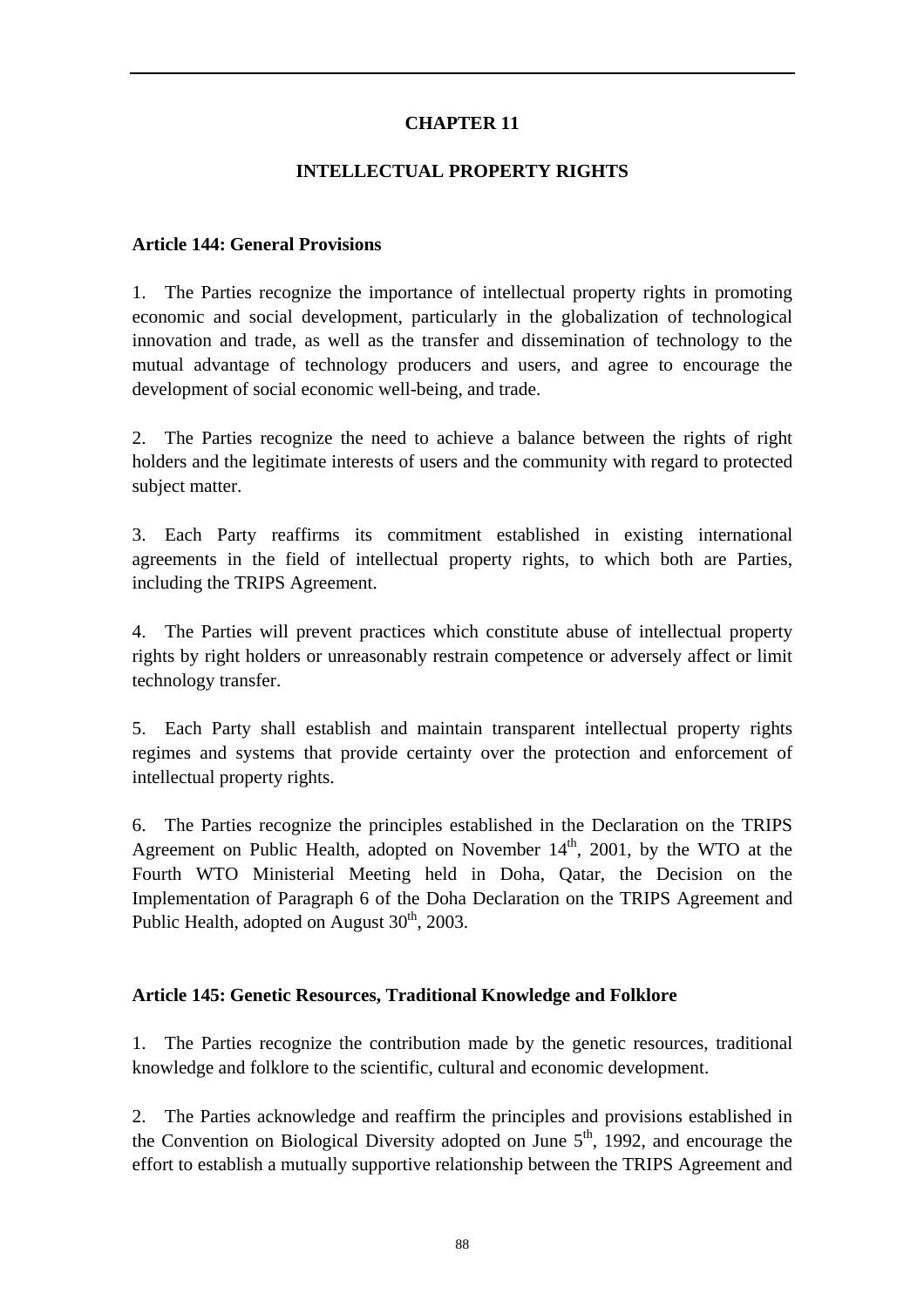the Convention on Biological Diversity, regarding genetic resources and the protection of traditional knowledge and folklore.

3. Subject to each Party's international obligations and national legislation, the Parties may establish appropriate measures to protect genetic resources, traditional knowledge and folklore.

4. Subject to future developments of national legislation, the Parties agree to further discuss the disclosure of origin or source of genetic resources and/or prior informed consent obligations in patent applications.

# **Article 146: Geographical Indications**

1. The terms listed in the Peruvian List of Annex 10 (Geographical Indications) are geographical indications in Peru, within the meaning of paragraph 1 of Article 22 of the TRIPS Agreement. Subject to China's domestic laws and regulations, in a manner that is consistent with the TRIPS Agreement, such terms will be protected as geographical indications in the territory of China.

2. The terms listed in the Chinese List of Annex 10 (Geographical Indications) are geographical indications in China, within the meaning of paragraph 1 of Article 22 of the TRIPS Agreement. Subject to Peru's domestic laws and regulations, in a manner that is consistent with the TRIPS Agreement, such terms will be protected as geographical indications in the territory of Peru.

3. Subject to consultations and by mutual consent, the Parties may extend the accorded protection for geographical indications listed in Annex 10 (Geographical Indications) to other geographical indications of the Parties.

## **Article 147: Special Requirements Related to Border Measures**

1. Each Party shall provide that any right holder initiating procedures for suspension by the customs authorities of the release of suspected counterfeit trademark or pirated copyright goods into free circulation is required to provide adequate evidence to satisfy the competent authorities that, under the relevant laws of the Party, there is *prima facie* an infringement of the right holder's intellectual property right and to supply sufficient information to make the suspected goods reasonably recognizable to the customs authorities. The sufficient information required shall not unreasonably deter recourse to these procedures.

2. Each Party shall provide the competent authorities with the powers to require an applicant to provide a reasonable security or equivalent assurance sufficient to protect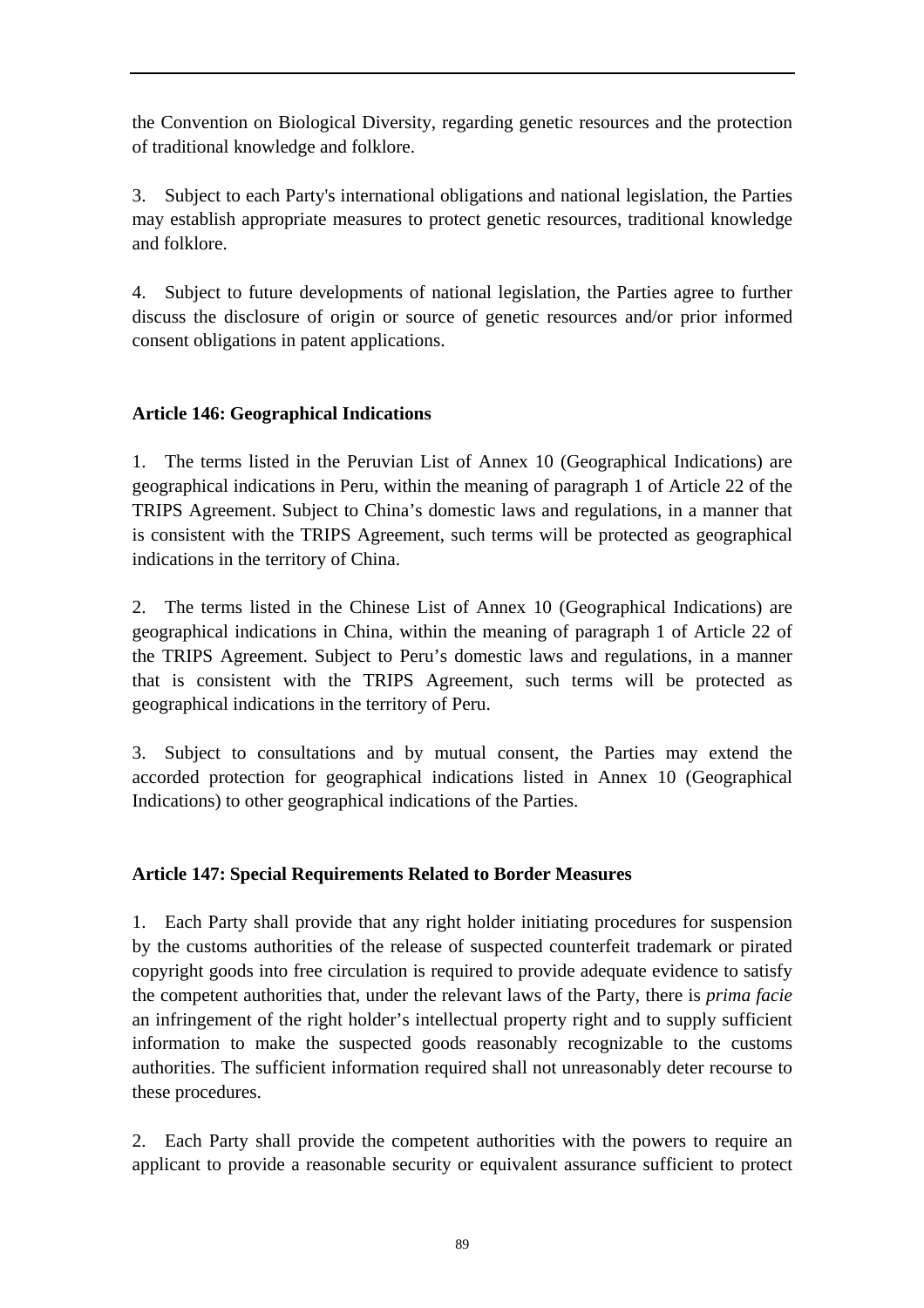the defendant and the competent authorities and to prevent abuse. Such security or equivalent assurance shall not unreasonably deter recourse to these procedures.

3. Where the competent authorities have made a determination that goods are counterfeit or pirated, a Party shall grant the competent authorities the right to inform the right holder, at the right holder's request, of the names and addresses of the consignor, the importer, and the consignee, as well as the quantity of the goods in question.

4. Each Party shall provide that the competent authorities are permitted to initiate border measures *ex officio*, without the need for a formal complaint from a person or right holder. Such measures shall be used when there is reason to believe or suspect that goods being imported, exported or in transit are counterfeit or pirated.

# **Article 148: Cooperation and Capacity Building**

1. The Parties shall continue cooperation under the framework established in the previous *Agreement of Cooperation of Intellectual Property between the Government of the Republic of Peru and the Government of the People's Republic of China*, signed on June  $2<sup>nd</sup>$ , 2005, with a common view to increasing capacity building and to fostering the development of intellectual property policies and eliminating trade in goods infringing intellectual property rights, subject to their respective laws, rules, regulations, directives and policies.

2. Without prejudice to the obligations of the Agreement mentioned in paragraph 1 of this Article, the Parties will cooperate, on mutually agreed terms and subject to the availability of appropriated funds, on educational and dissemination projects on the use of intellectual property rights as an innovation tool.

3. The Parties will cooperate, on mutually agreed terms, to exchange information regarding:

- (a) conservation and sustainable use of biological biodiversity;
- (b) actions to prevent the illegal access to genetic resources, traditional knowledge, innovation and practices;
- (c) internal procedures regarding sharing equitable benefits arising from the use of genetic resources, traditional knowledge, innovations and practices; and
- (d) other intellectual property rights issues.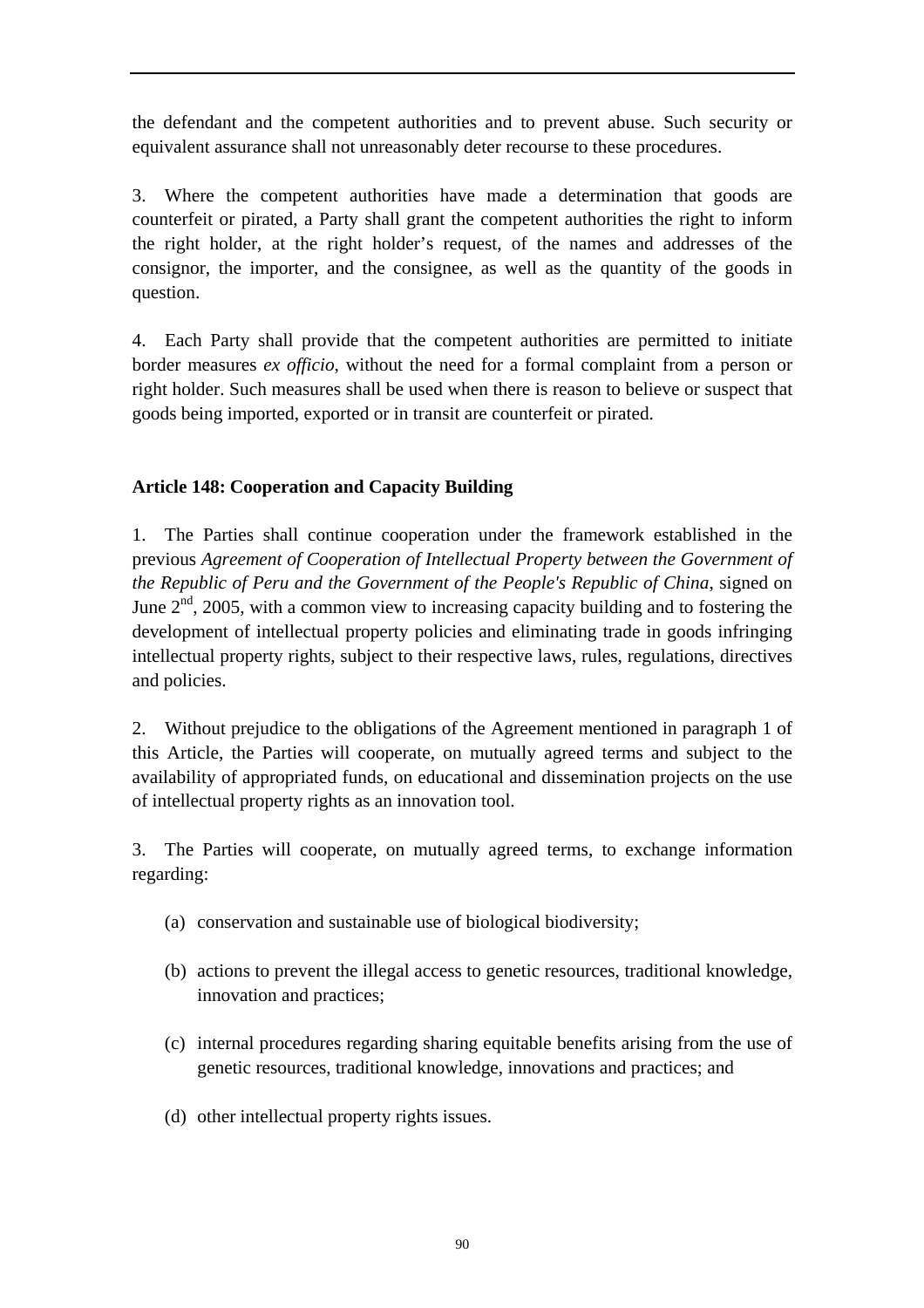4. Each Party shall encourage and facilitate the development of contacts and cooperation in the field of intellectual property rights between their respective government agencies, educational institutions and other organizations.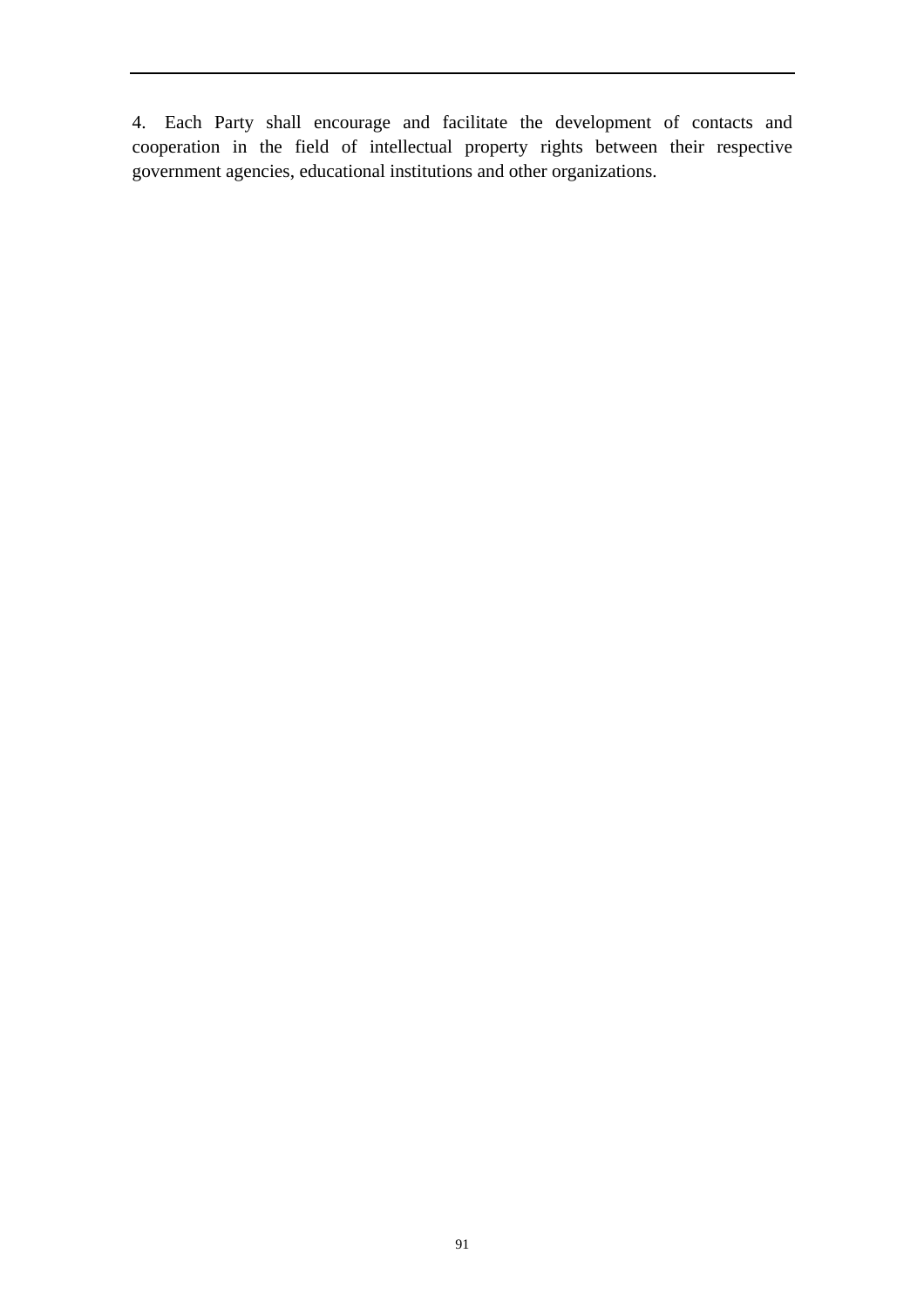### **CHAPTER 12**

#### **COOPERATION**

#### **Article 149: Objectives**

1. The Parties reaffirm the importance of all forms of cooperation, with particular attention to economic, trade, financial, technical, educational and cultural cooperation, as means to contribute to implementing the objectives and principles derived from this Agreement.

2. The objectives of this Chapter are to facilitate the establishment of close cooperation aimed, *inter alia*, at:

- (a) strengthening the capacities of the Parties to maximize the opportunities and benefits deriving from this Agreement;
- (b) strengthening and develop cooperation at a bilateral, regional or multilateral level;
- (c) promoting economic and social development;
- (d) stimulating productive synergies, creating new opportunities for trade and investment and promoting competitiveness and innovation;
- (e) increasing the level of and deepening cooperation actions while taking into account the association relation between the Parties;
- (f) reinforcing and expanding cooperation, collaboration and mutual interchanges in the cultural areas; and
- (g) encouraging the presence of the Parties and their goods and services in the international markets.

#### **Article 150: Scope**

1. The Parties affirm the importance of all forms of cooperation in contributing towards implementation of the objectives and principles of this Agreement.

2. Cooperation between the Parties under this Chapter will supplement the cooperation and cooperative activities between the Parties set out in other Chapters of this Agreement.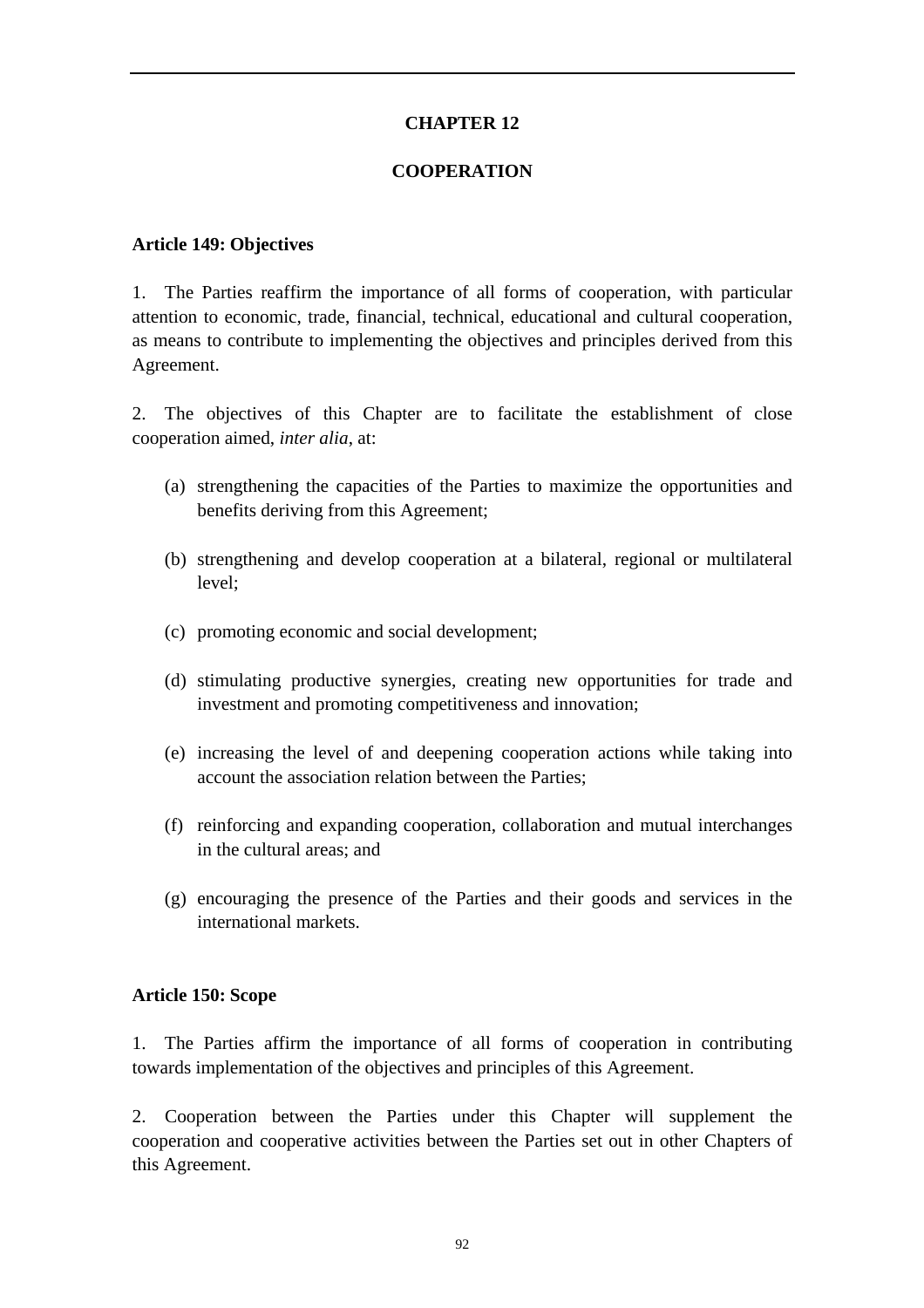### **Article 151: Economic Cooperation**

1. The Parties will encourage the utilization of cooperation instruments and mechanisms with a view to strengthen the processes of economic integration and commercial exchange.

- 2. The objectives of economic cooperation will be:
	- (a) to build on existing agreements or arrangements already in place for trade and economic cooperation; and
	- (b) to advance and strengthen trade and economic relations between the Parties.

3. The Parties will encourage and facilitate, as appropriate, the following activities, including, but not limited to:

- (a) dialogue about policies and regular exchanges of information and views on ways to promote and expand trade in goods and services between the Parties;
- (b) joint elaboration of studies and technical projects of economic interest according to the economic development needs identified by the Parties;
- (c) keeping each other informed of important economic and trade issues, and any impediments to furthering their economic cooperation;
- (d) providing assistance and facilities to business persons and trade missions that visit the other Party with the knowledge and support of the relevant agencies;
- (e) supporting dialogue and exchanges of experience among the respective business communities of the Parties;
- (f) establishing and developing mechanisms for providing information and identifying opportunities for business cooperation, trade in goods and services, investment, and government procurement; and
- (g) stimulating and facilitating actions of public and/or private sectors in areas of economic interest.

#### **Article 152: Research, Science and Technology Cooperation**

1. The aims of cooperation in research, science and technology, carried out in the mutual interest of the Parties and in compliance with their policies, will be: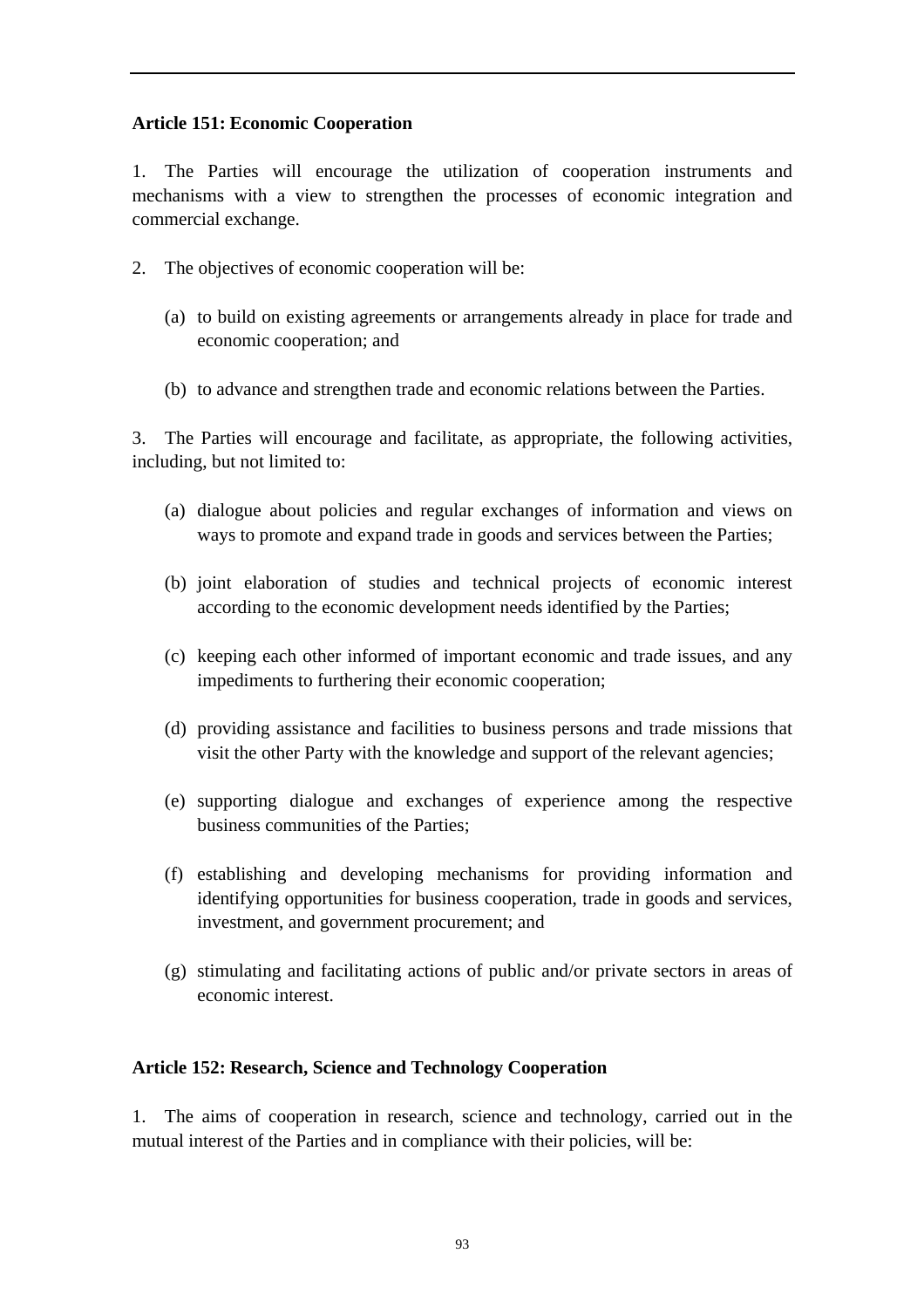- (a) to build on existing agreements already in place for cooperation on research, science and technology;
- (b) to encourage, where appropriate, government agencies, research institutions, universities, private companies and other research organizations in the Parties to conclude direct arrangements in support of cooperative activities, programs or projects within the framework of this Agreement, specially related to trade and commerce; and
- (c) to focus cooperative activities towards sectors where mutual and complementary interests exist, with special emphasis on information and communication technologies and software development to facilitate trade between the Parties.

2. The Parties will encourage and facilitate, as appropriate, the following activities including, but not limited to:

- (a) identifying strategies, in consultation with universities and research centres, to encourage joint postgraduate studies and research visits;
- (b) exchange of technical and scientific personnel with the purpose of training and improvement in scientific and technical institutes, universities, factories, government agencies and other institutions of each Party;
- (c) exchange of experts of each Party with a view to provide technical and scientific know-how, providing services specialized in certain fields of science and technology;
- (d) exchange and supply of non confidential scientific and technical data, as well as exchange of scientific samples;
- (e) promotion of advanced science and technology studies and projects that contribute to the long-term sustainable development of the Parties; and
- (f) promoting public/private sector partnerships in support of the development of innovative products and services and study joint efforts to enter into new markets.

## **Article 153: Information Technologies Cooperation**

1. The aims of cooperation in Information Technologies sectors, carried out in the mutual interest of the Parties and in compliance with their policies, will be: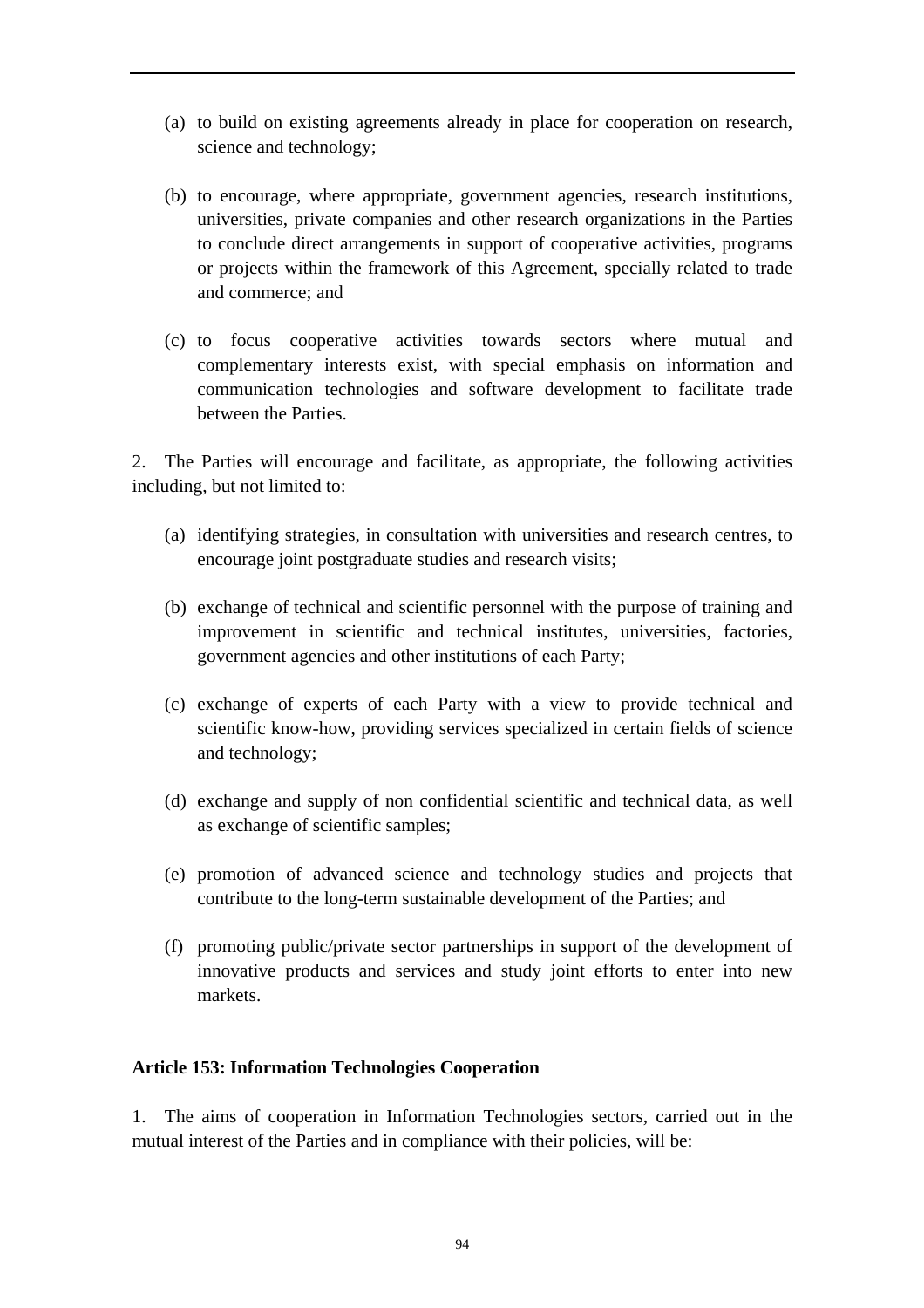- (a) to focus on cooperative activities towards information technology areas where mutual and complementary interests exists; and
- (b) to build on existing agreements and arrangements already in place between the Parties.
- 2. Information Technologies cooperation may include, but not be limited to:
	- (a) scientific and technical cooperation for the Software Industry of the Parties and encouraging cooperation in software development for populations with specific needs;
	- (b) facilitate the cooperation on academic, industrial and entrepreneurial networks in the area of Information Technology;
	- (c) encouraging exchange of experience on management and research and development for Information Technology Parks;
	- (d) research and development on Information Technology products and services, integrating television, multimedia, and cellular telephones; and
	- (e) encouraging exchange of experience for research and development in networks and telecommunications.

## **Article 154: Education**

- 1. The aims of education cooperation will be:
	- (a) to build on existing agreements or arrangements already in place for cooperation in education; and
	- (b) to promote networking, mutual understanding and close working relationships in the area of education between the Parties.

2. In pursuit of the objectives in Article 149 (Objectives), the Parties shall encourage and facilitate, as appropriate, exchanges between and among their respective education-related agencies, institutions, organizations, in fields such as:

- (a) education quality assurance processes;
- (b) pre school, primary and secondary education systems;
- (c) higher education;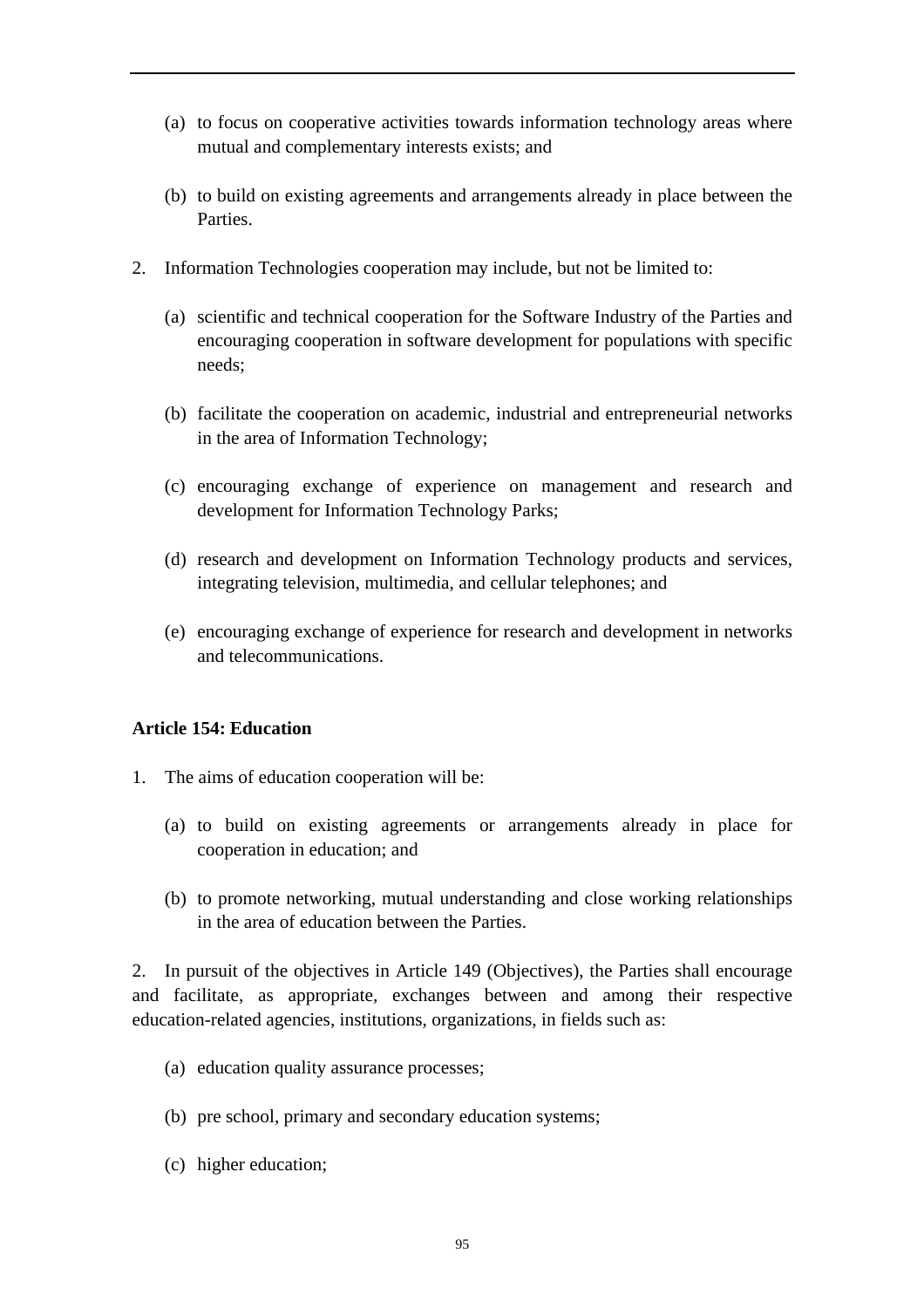- (d) technical education; and
- (e) enterprise and industry collaboration for technical training.
- 3. The Parties shall encourage cooperation in education focusing on:
	- (a) exchange of information, teaching aids, and demonstration materials;
	- (b) joint planning and implementation of programs and projects, and joint coordination of targeted activities in agreed fields;
	- (c) development of collaborative training, exchange of experiences, joint research and development, across graduate and postgraduate studies;
	- (d) cooperation between the institutions of higher education of the Parties through the exchange of teaching staff, researchers and students in relation to academic programs;
	- (e) developing a better understanding of each Party education systems and policies including information on evaluation of qualifications;
	- (f) development of innovative quality assurance resources;
	- (g) means and methods to support learning and assessment, as well as the professional development of teachers and trainers;
	- (h) collaboration between higher education institutions and enterprises, to develop the level of specialized knowledge and skills to the labor market; and
	- (i) development of an information system on educational statistics.

## **Article 155: Small and Medium-Sized Enterprises**

1. The Parties will promote a favourable environment for the development of the small and medium enterprises (SME) on the basis of strengthening of the relevant private and governmental bodies, as well as the exchange of experiences and good practices with the SME.

- 2. Cooperation shall include, among other subjects:
	- (a) the designing and development of mechanisms to encourage partnership and productive chain linkage development;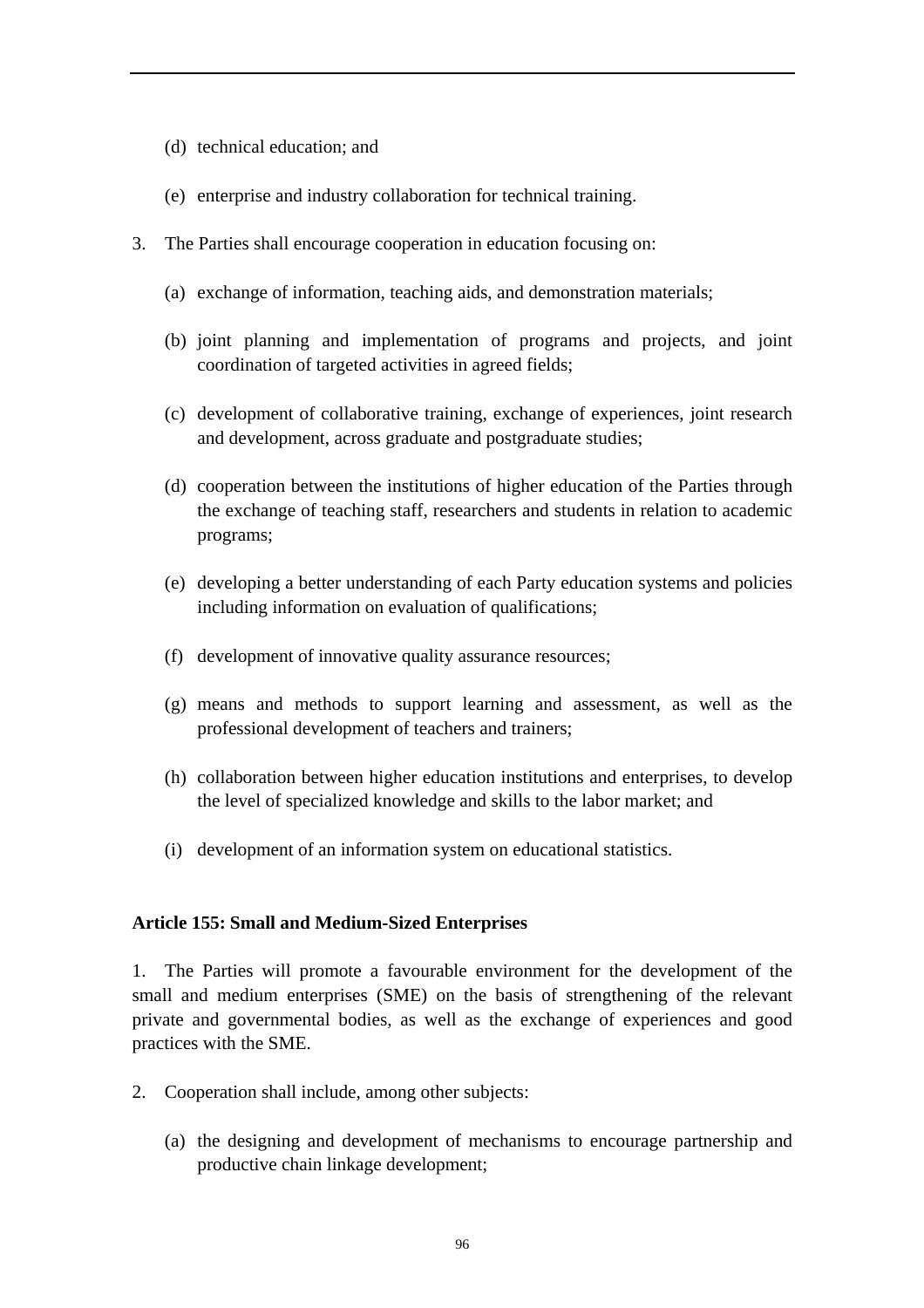- (b) development of human resources and management skills to increase the knowledge of the Peruvian and Chinese markets;
- (c) defining and developing methods and strategies for clusters development;
- (d) increasing access to information regarding mandatory procedures and any other relevant information for an SME exporter;
- (e) defining technological transference: programs oriented to transfer technological innovation to SME and to improve their productivity;
- (f) increasing access to information on technological promotion programs for SME and financial support and encouragement programs for SME;
- (g) supporting new exporting SME (sponsorship, credits and guarantees, seed capital); and
- (h) encouraging partnership and information exchange for SME financing institutions (credits, banks, guarantee organizations, seed capital firms).
- 3. Cooperation shall be developed, among other activities, through:
	- (a) information exchange;
	- (b) conferences, seminars, experts dialogue and training programs with experts; and
	- (c) promoting contacts between economic operators, encouraging opportunities for industrial and technical prospecting.

#### **Article 156: Cultural Cooperation**

- 1. The aims of cultural cooperation will be:
	- (a) to build on existing agreements or arrangements already in place for cultural cooperation; and
	- (b) to promote information and cultural exchanges between the Parties.

2. The Parties will encourage and facilitate, as appropriate, the following activities, including, but not limited to: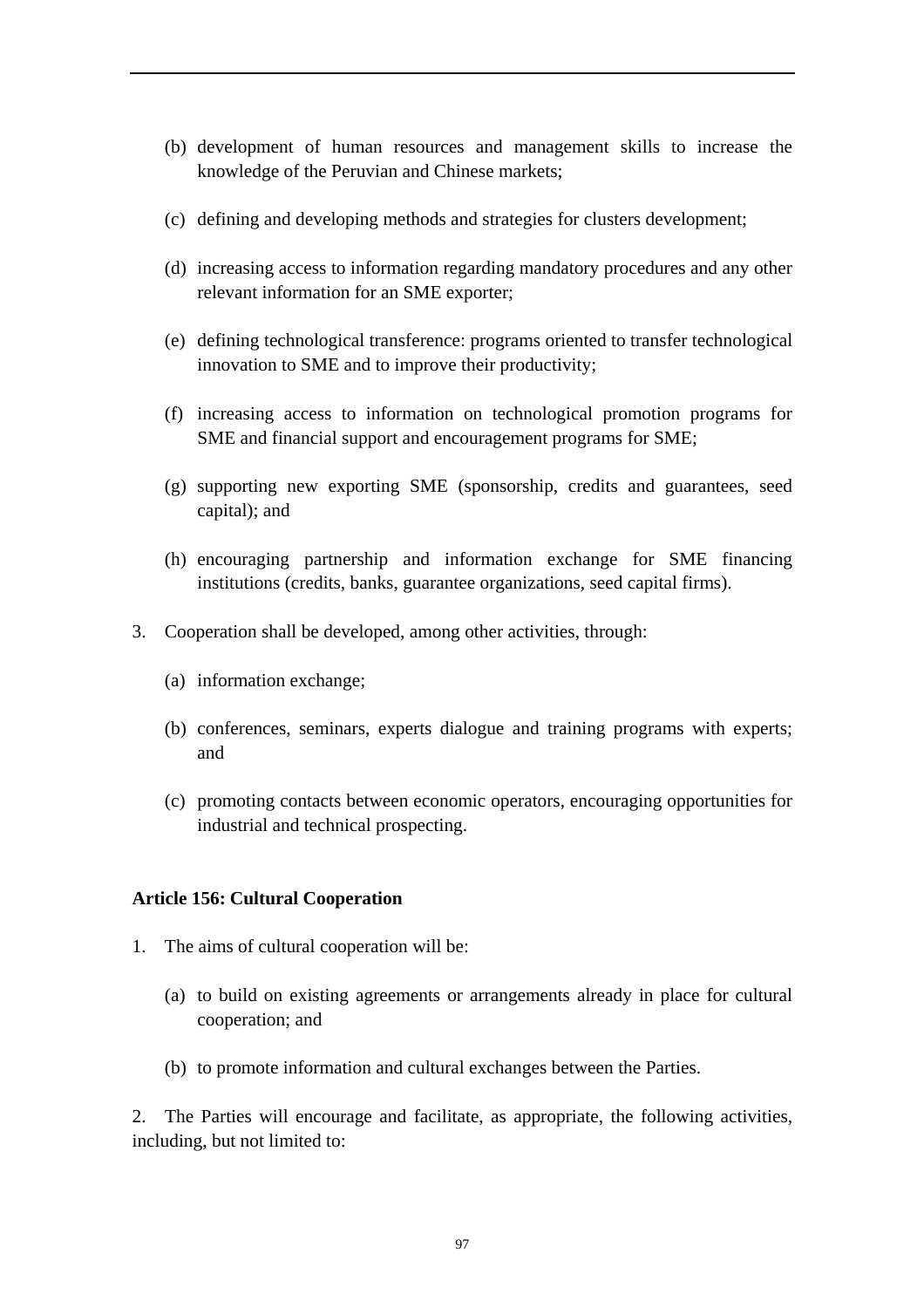- (a) dialogue on cultural policies and promotion of local culture;
- (b) exchange of cultural events and promote awareness of artistic works;
- (c) exchange of experience in conservation and restoration of national heritage;
- (d) exchange of experience on management for the arts;
- (e) protecting archaeological monuments and cultural heritage;
- (f) having a consultation mechanism between the Parties' culture authorities; and
- (g) cooperation in the audio-visual field, mainly coproduction and training programs in this sector and means of communication, including training, development and distribution activities.

#### **Article 157: Mining and Industrial Cooperation**

1. The aims of cooperation in mining and industry sectors, carried out in the mutual interest of the Parties and in compliance with their policies, will be:

- (a) to focus cooperative activities towards sectors where mutual and complementary interests exist; and
- (b) to build on existing agreements and arrangements already in place between the Parties.

2. Mining and Industrial cooperation may include work in, but not be limited to, the following areas:

- (a) bio-mining (mining using biotechnology procedures);
- (b) mining techniques, specially underground mining, and conventional metallurgy;
- (c) productivity in mining;
- (d) industrial robotics for mining and other sector applications;
- (e) informatics and telecommunication applications for mining and industrial plant production; and
- (f) software development for mining and industrial applications.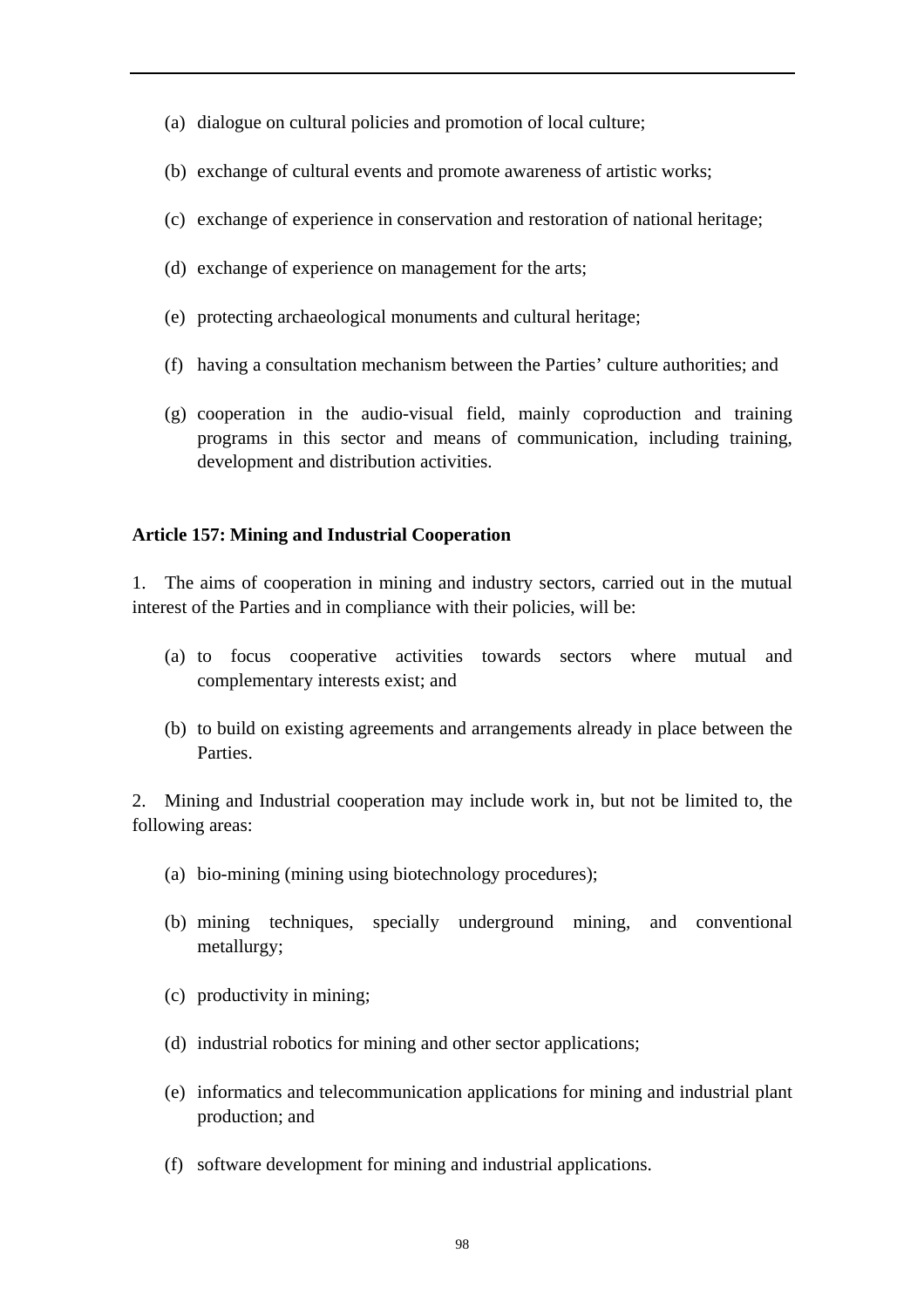3. The Parties will encourage and facilitate, as appropriate, the following activities including, but not limited to:

- (a) exchange of information, documentation and institutional contacts in areas of interest;
- (b) mutual access to academic, industrial and entrepreneurial networks in the area of mining and industry;
- (c) identification of strategies, in consultation with universities and research centres, that encourage joint postgraduate studies, research visits and joint research projects;
- (d) exchange of scientists, researchers and technical experts;
- (e) promotion of public/private sector partnerships and joint ventures in the support of the development of innovative products and services specially related to productivity in the sector activities;
- (f) technology transfer in the areas mentioned in paragraph 2;
- (g) designing of innovation technology models based in public/private cooperation and association ventures; and
- (h) information and experience exchange on mining environmental issues.

### **Article 158: Tourism**

1. In this field, the objective of the cooperation will be to strengthen the promotion of the tourist potentialities of the Parties, as well as to facilitate the information exchange and the conservation of natural and cultural attractions.

- 2. The Parties will develop tourism through:
	- (a) strengthening of public and private institutions related to the development of tourism; and
	- (b) promotion of the main tourist destinations of each Party.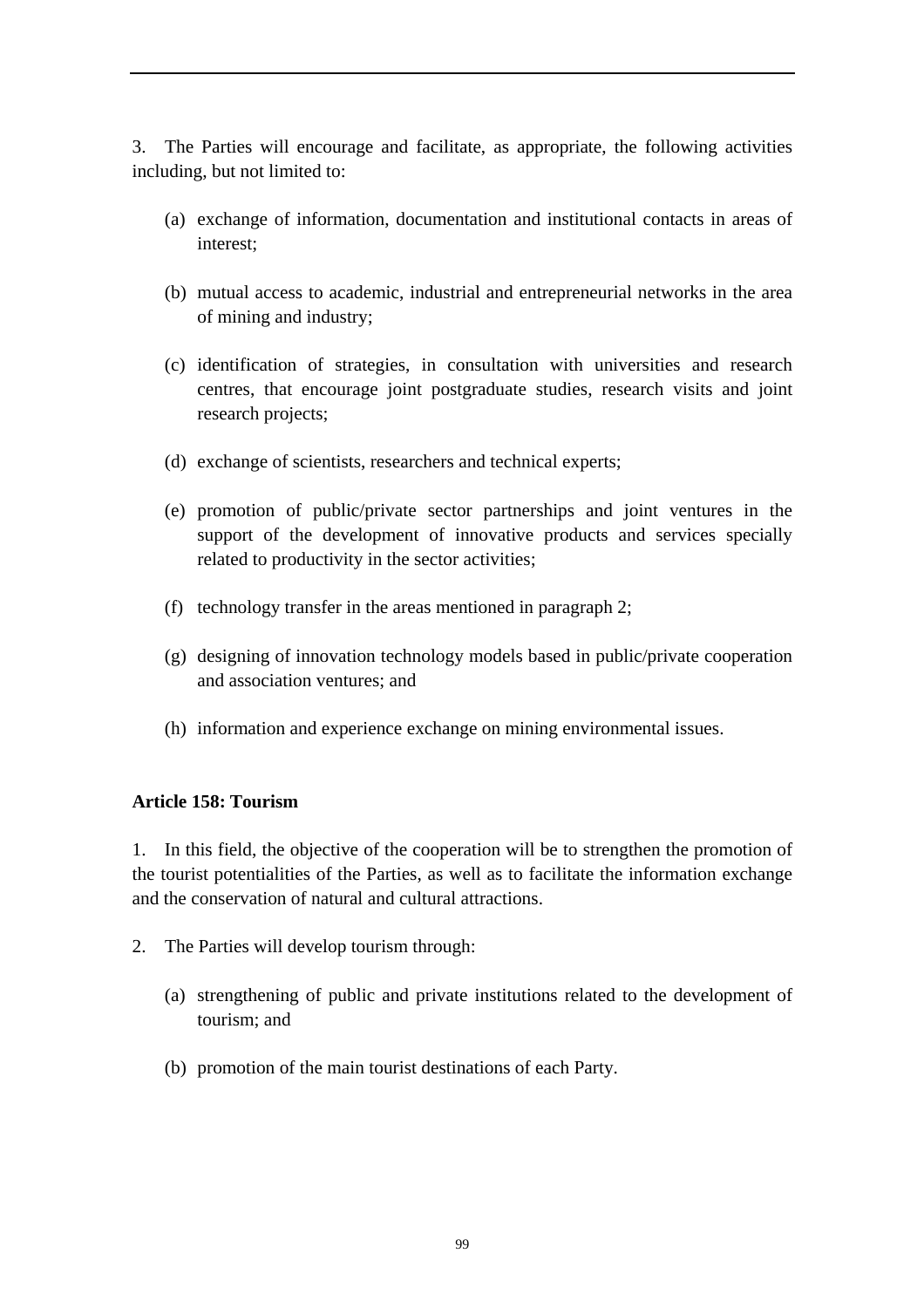### **Article 159: Competition Policy**

1. The Parties recognize the importance of cooperation and technical assistance between their national competition authorities, including *inter alia*, the exchange of information and experiences, and the improvement of technical capacities in order to reinforce their competition policies.

2. In this sense, cooperation shall be conducted in accordance with their respective domestic laws and through their national competition authorities, who may sign a cooperation agreement.

## **Article 160: Traditional Medicine Cooperation**

- 1. The aims of Traditional Medicine cooperation will be:
	- (a) to build on existing agreements or arrangements already in place for Traditional Medicine cooperation; and
	- (b) to promote information exchanges on Traditional Medicine between the Parties.

2. In pursuit of the objectives in Article 149 (Objectives), the Parties will encourage and facilitate, as appropriate, the following activities, including, but not limited to:

- (a) encouraging dialogue on Traditional Medicine policies and promotion of respective Traditional Medicine;
- (b) raising awareness of active effects of Traditional Medicine;
- (c) encouraging exchange of experience in conservation and restoration of Traditional Medicine;
- (d) encouraging exchange of experience on management, research and development for Traditional Medicine;
- (e) encouraging cooperation in the Traditional Medicine education field, mainly through training programs and means of communication;
- (f) having a consultation mechanism between the Parties' Traditional Medicine authorities;
- (g) encouraging cooperation in Traditional Medicine therapeutic services and products manufacturing; and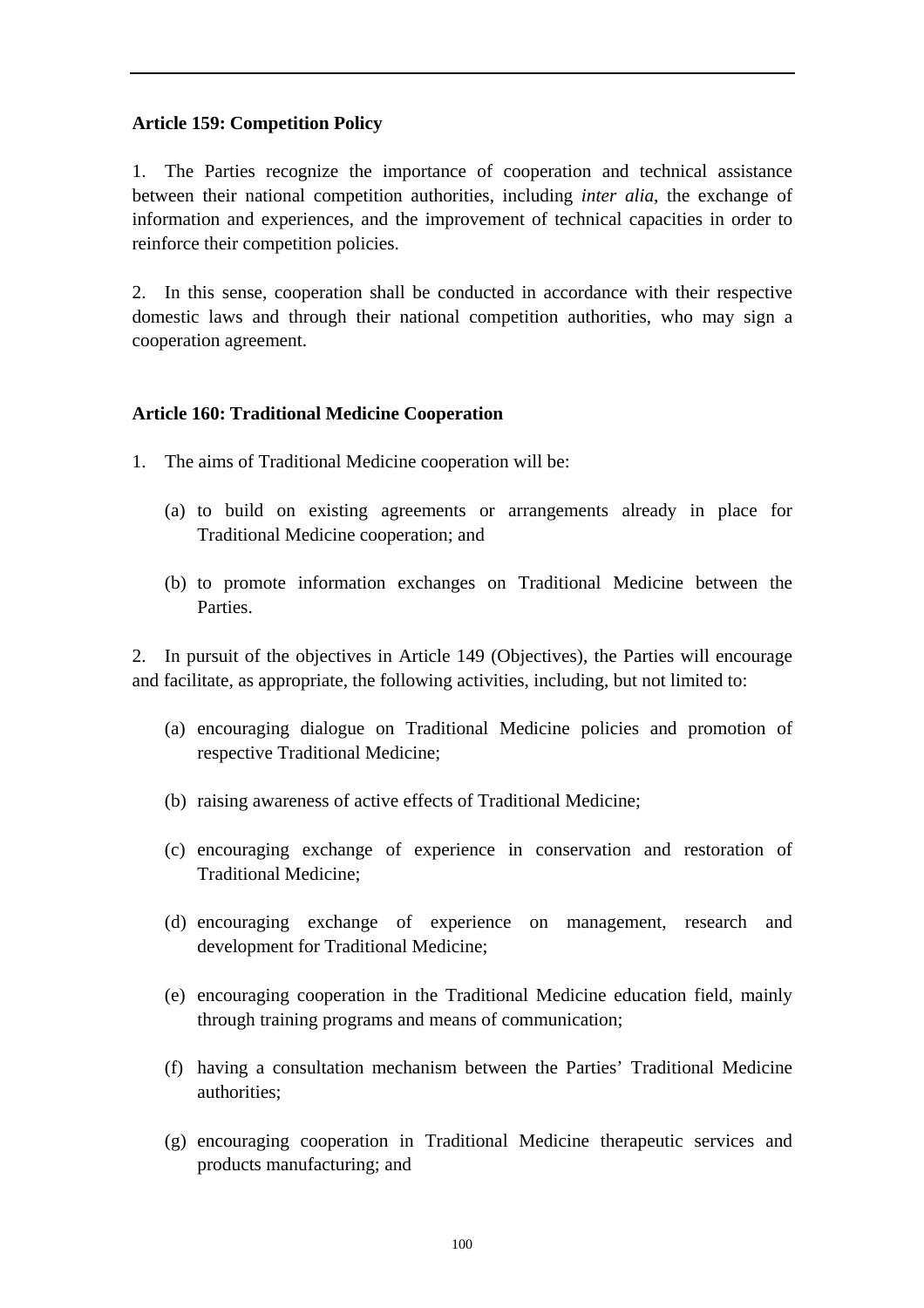(h) encouraging cooperation in research in the fields of Traditional Medicine in order to contribute in efficacy and safety assessments of natural resources and products used in health care.

#### **Article 161: Labor Cooperation**

The Parties shall enhance their communication and cooperation on labor, social security and environment issues through *Memorandum of Understanding on Labor Cooperation between the Government of the Republic of Peru and the Government of the People's Republic of China*.

#### **Article 162: Cooperation on Forestry Matters and Environmental Protection**

1. The aims of cooperation on forestry matters and environmental protection will be, but not limited to, as follows:

- (a) establishing bilateral cooperation relations in the forestry sector;
- (b) developing a training program and studies for sustainable management of forests;
- (c) improving the rehabilitation and sustainable management of forest with the aim of increasing carbon sinks and reduce the impact of climate change in the Asia-Pacific region;
- (d) cooperating on the execution of national projects, aimed at: improving the management of forest plantations for its transformation for industrial purposes and environmental protection;
- (e) elaborating studies on sustainable use of timber;
- (f) developing new technologies for the transformation and processing of timber and non-timber species; and
- (g) improving cooperation in agro-forestry technologies.

2. To achieve the objectives of the Article 149 (Objectives), the Parties may focus, as a means of cooperation and negotiations on concluding a bilateral agreement on forestry cooperation between the two Parties. Such collaboration will be as follows: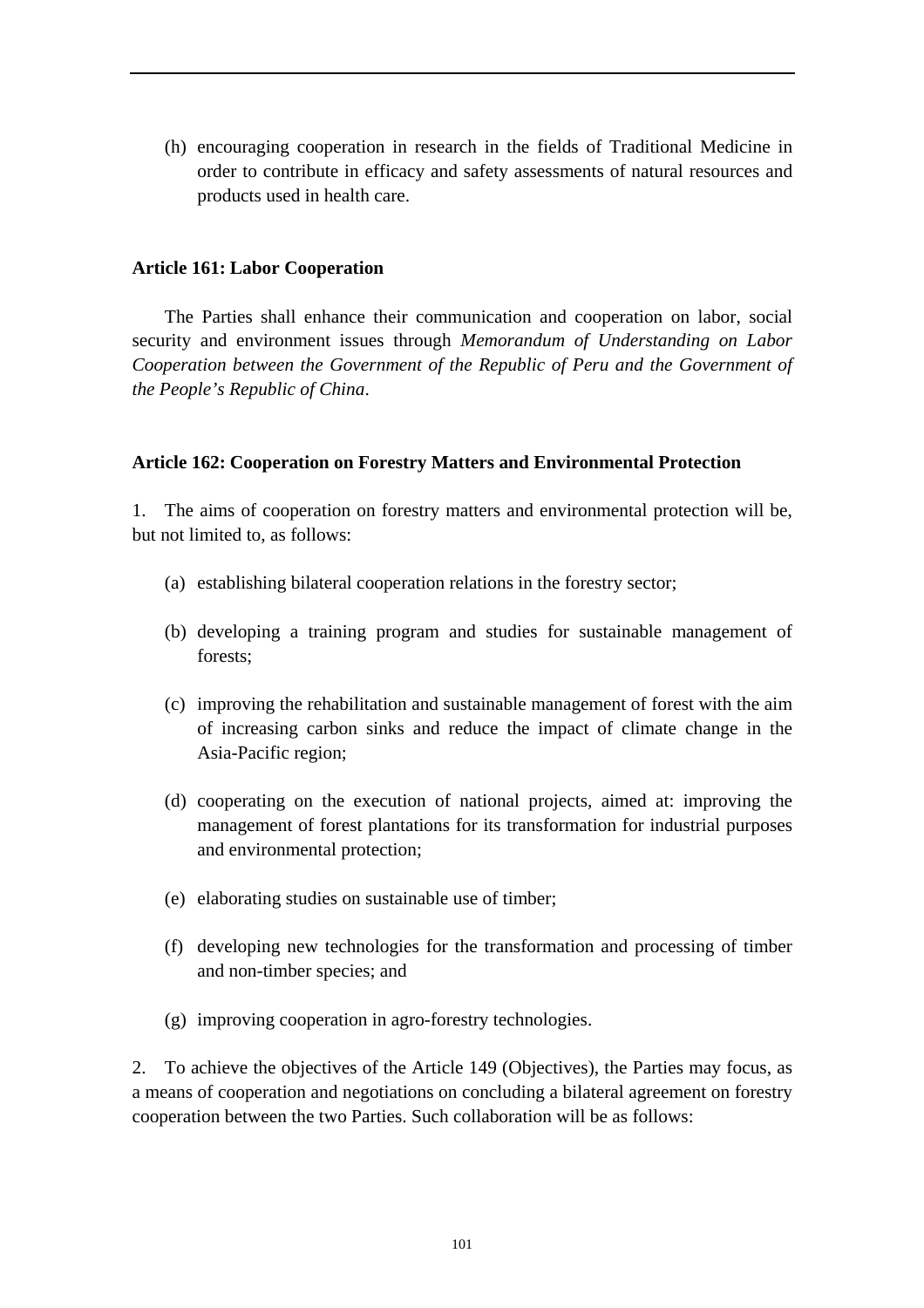- (a) exchanges on science and technology as well as policies and laws relating the sustainable use of forest resources;
- (b) cooperation in training programs, internships, exchange of experts and projects advisory;
- (c) advice and technical assistance to public institutions and organizations of the Parties on sustainable use of forest resources and environmental protection;
- (d) facilitating forest policy dialogue and technical cooperation under the Network of Sustainable Forest Management and Forest Rehabilitation in Asia- Pacific Region, initiated at the  $15<sup>th</sup>$  Asia Pacific Economic Cooperation (APEC) Meeting;
- (e) encouraging joint studies, working visits, exchange of experiences, among others; and
- (f) others activities mutually agreed.

### **Article 163: Fishery**

1. The objective of cooperation on fishery will be to strengthen the research and productive capacities for the development of crops and processing of hydro-biological species, with the aim of increasing direct human consumption, as well as to facilitate information exchange and the conservation of natural resources, under the approach of responsible fishing.

- 2. The Parties will develop fishery through:
	- (a) strengthening public and private institutions related to fisheries and aquaculture development;
	- (b) promoting in each Party the consumption of the main hydro-biological resources; and
	- (c) combat of illegal, unreported and unregulated fishing.

#### **Article 164: Agricultural Cooperation**

The aims of the cooperation on agriculture will be: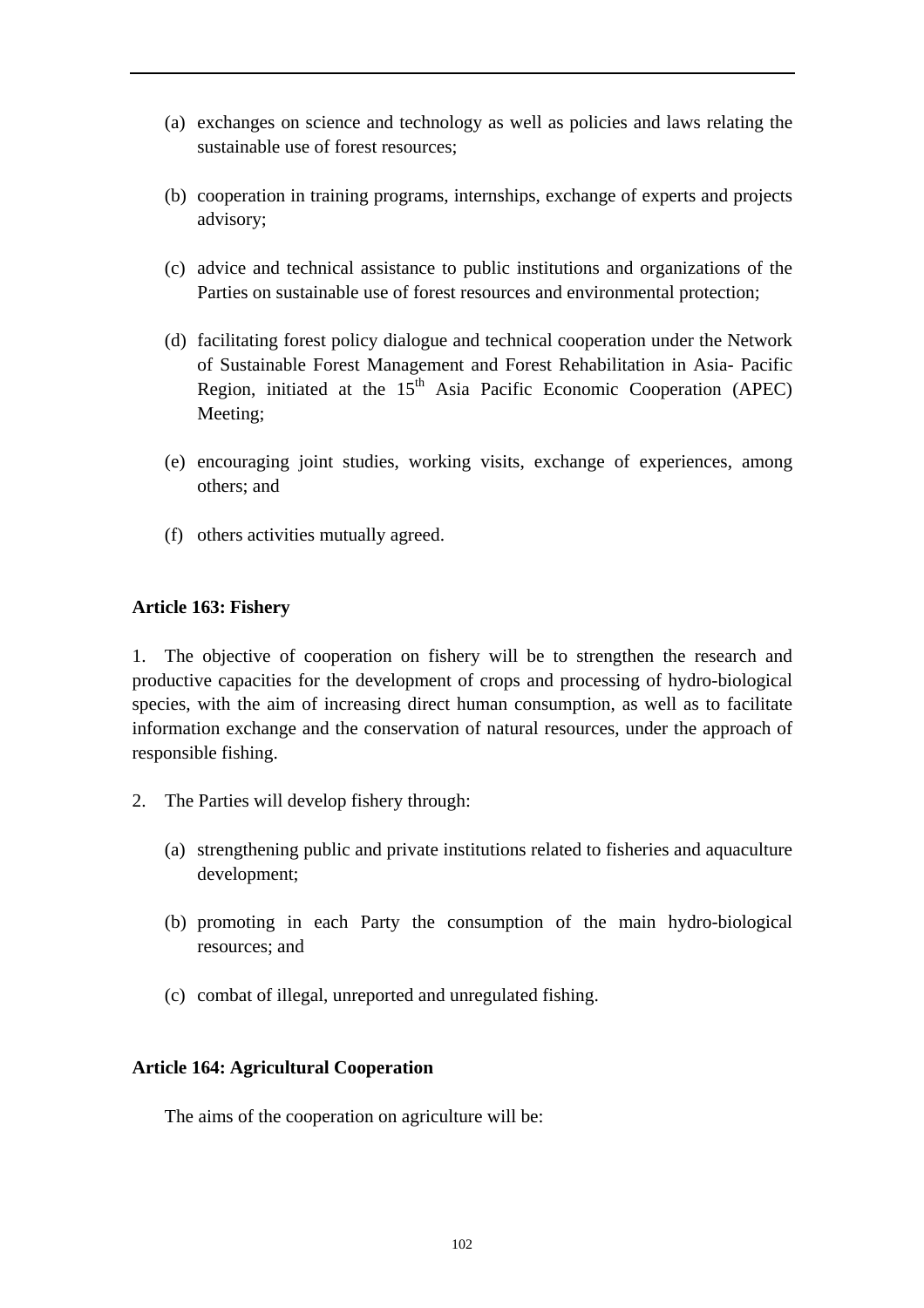- (a) to promote sustainable rural development through the exchange of experience, generation of partnership and execution of projects in areas of mutual interest such as: agricultural innovation and technology transfer for the development of small farming, the conservation and management of the water resource for agricultural use, the application of good agricultural and agro industrial practices, including gender approach in development policies and strategies, among others;
- (b) to promote the exchange of relevant information for agricultural exports between the 2 markets; and
- (c) to develop a training program addressed to leader producers, technicians and professionals for the application of new technologies in order to increase and improve agriculture and animal husbandry productivity and competitiveness, in particular of value added products.

## **Article 165: Mechanisms for Cooperation**

1. Pursuant to Article 149 (Objectives), the Parties hereby establish a Committee on Cooperation comprising representatives of each Party.

2. The Parties will designate nationals contact points to facilitate communication on possible cooperation activities. The contact points will work with government agencies, business sector representatives and educational and research institutions for the operation of this Chapter.

3. The Parties shall use diplomatic channels to promote dialogue and cooperation consistent with this Agreement.

- 4. The Committee shall have the following functions:
	- (a) to monitor and assess the progress in implementing of the cooperation projects agreed by the Parties;
	- (b) to establish rules and procedures for the conduct of its work;
	- (c) to make recommendations of the cooperation activities under this Chapter, in accordance with the strategic priorities of the Parties; and
	- (d) to review through regular reporting from the Parties, the operation of this Chapter and the application and fulfillment of its objectives between the relevant institutions of the Parties.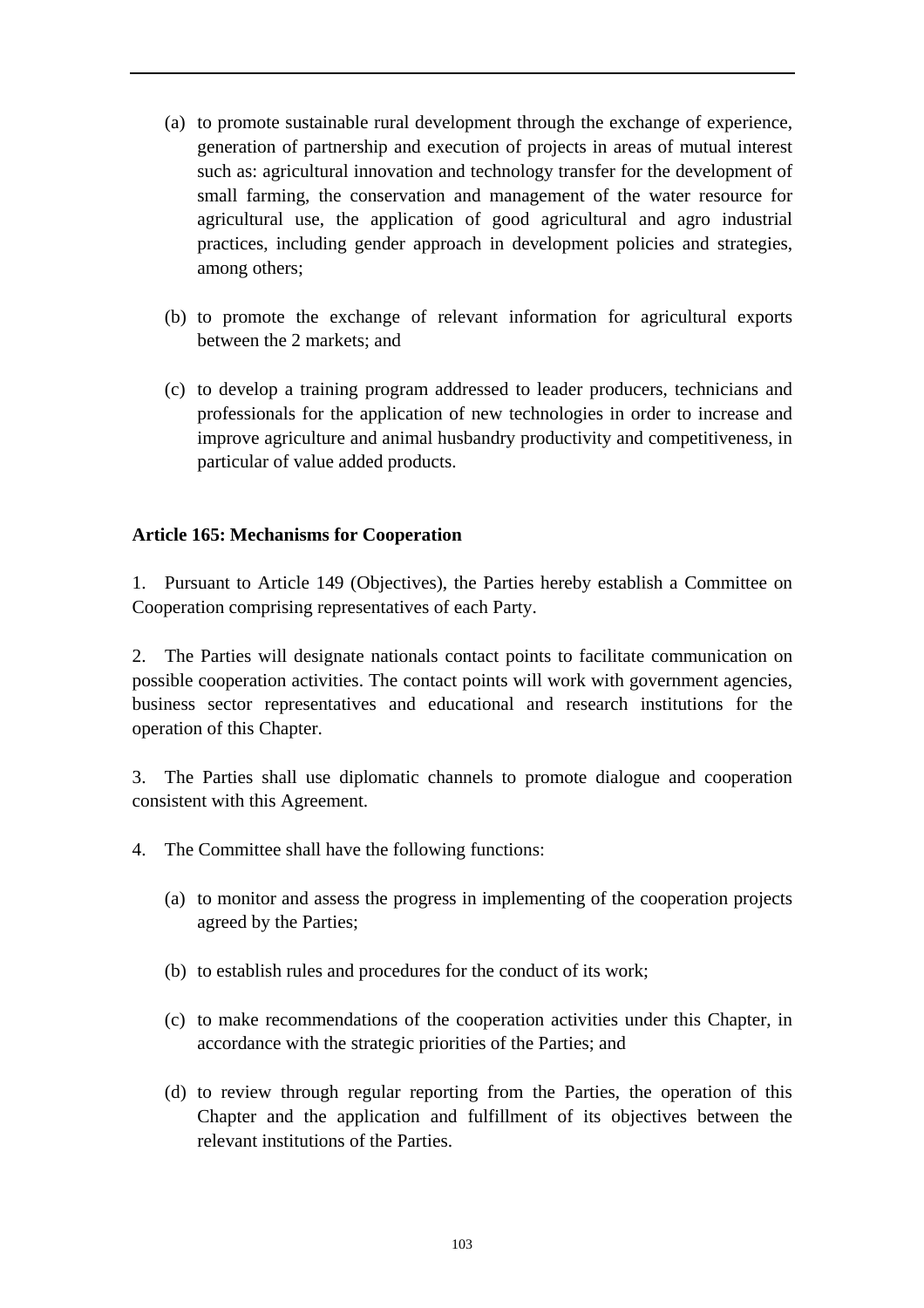# **Article 166: Dispute Settlement**

No Party may have recourse to Chapter 15 (Dispute Settlement) for any issue arising from or relating to this Chapter.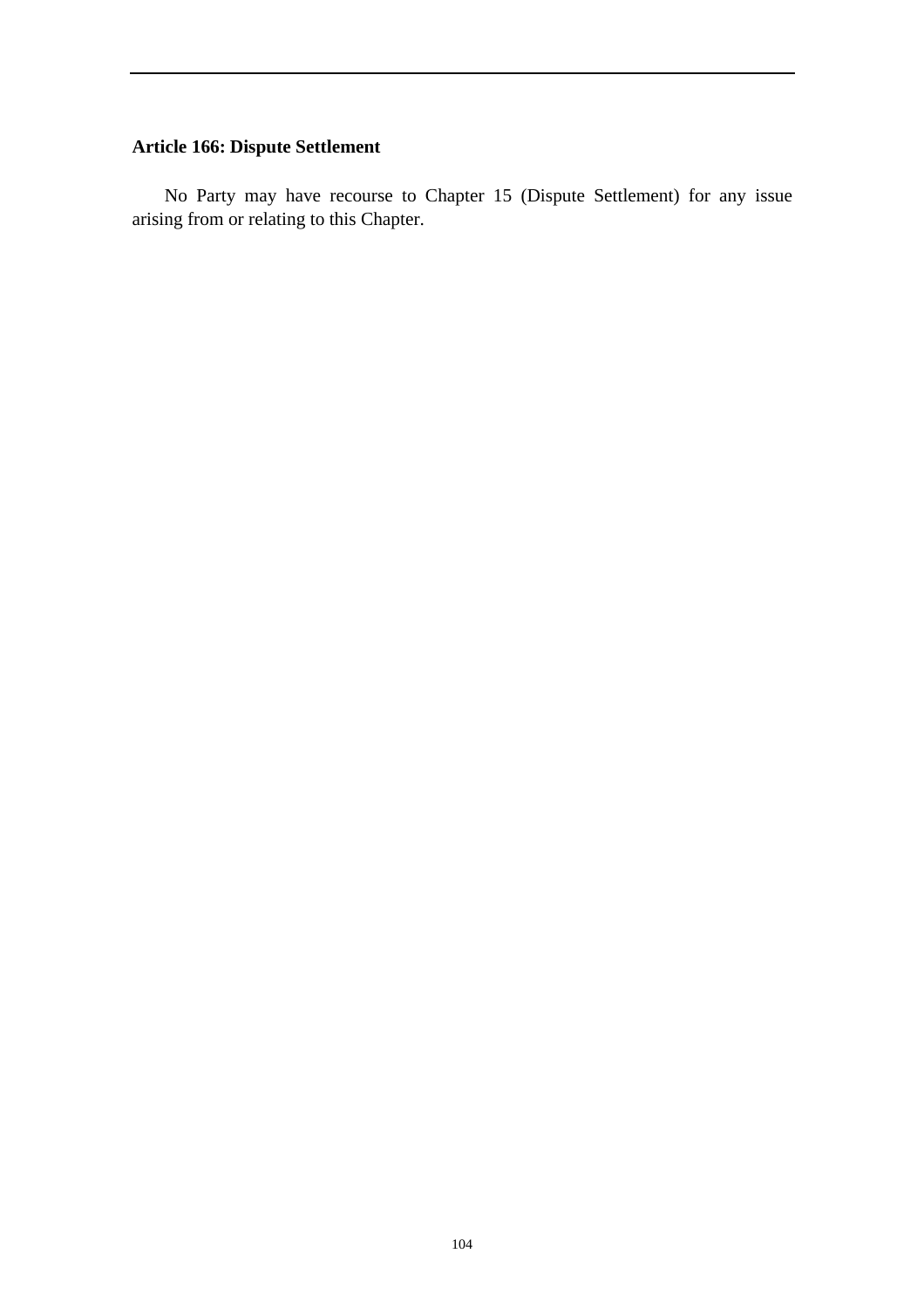### **CHAPTER 13**

#### **TRANSPARENCY**

#### **Article 167: Transparency**

1. The Parties shall publish their laws, or otherwise make publicly available their laws, regulations and administrative rulings of general application as well as their respective international agreements regarding trade entering into force after this Agreement that may affect the operation of this Agreement.

2. The Parties shall respond to specific questions and provide, upon request, information to each other on matters referred to in paragraph 1 within 60 days following the request, to the extent possible.

3. Any information, request or notification to the other Party referred to in this Chapter shall be carried out through the contact point, unless otherwise agreed by the Parties.

#### **Article 168: Confidential Information**

 Nothing in this Agreement shall require any Party to disclose confidential information, the disclosure of which would impede law enforcement, or otherwise be contrary to the public interest or would prejudice the legitimate commercial interests of any economic operator.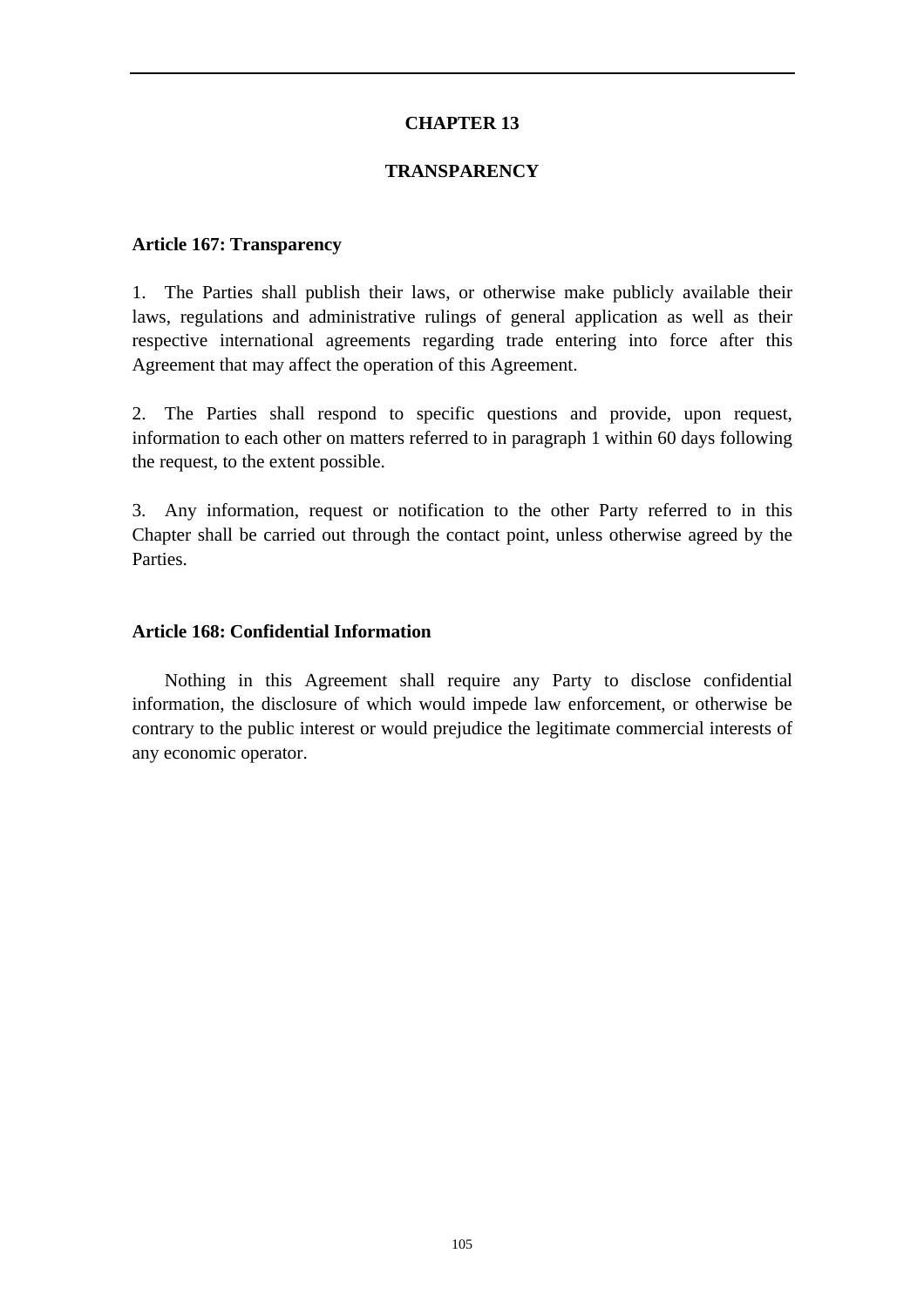## **CHAPTER 14**

## **ADMINISTRATION OF THE AGREEMENT**

### **Article 169: Trade and Economic Mixed Commission**

1. The Parties hereby incorporate the Trade and Economic Mixed Commission (Mixed Commission) into this Agreement.

2. The Mixed Commission was established according to the *Basic Agreement on Economic and Technical Cooperation between the Government of the Republic of Peru and the Government of the People's Republic of China*, signed in Lima, on November  $2<sup>nd</sup>$ , 1988.

- 3. The Mixed Commission is composed of officials as follows:
	- (a) for Peru, the high raking officer of the Ministry of Foreign Affairs, or its appointee.; and
	- (b) for China, the high ranking official of the Ministry of Commerce.
- 4. The Mixed Commission shall:
	- (a) hear the reports of the Free Trade Commission;
	- (b) provide guidance to the work of the Free Trade Commission;
	- (c) consider any other matter that may affect the operation of this Agreement; and
	- (d) deal with any other issues related to bilateral cooperation in the area of economy, trade and investment.

#### **Article 170: Free Trade Commission**

1. The Parties hereby establish the Free Trade Commission, comprised of ministerial level officials of the Parties or their appointees with the same decision ability, as set out in Annex 11 (Free Trade Commission).

- 2. The Commission shall:
	- (a) oversee the fulfillment and correct application of the provisions of this Agreement;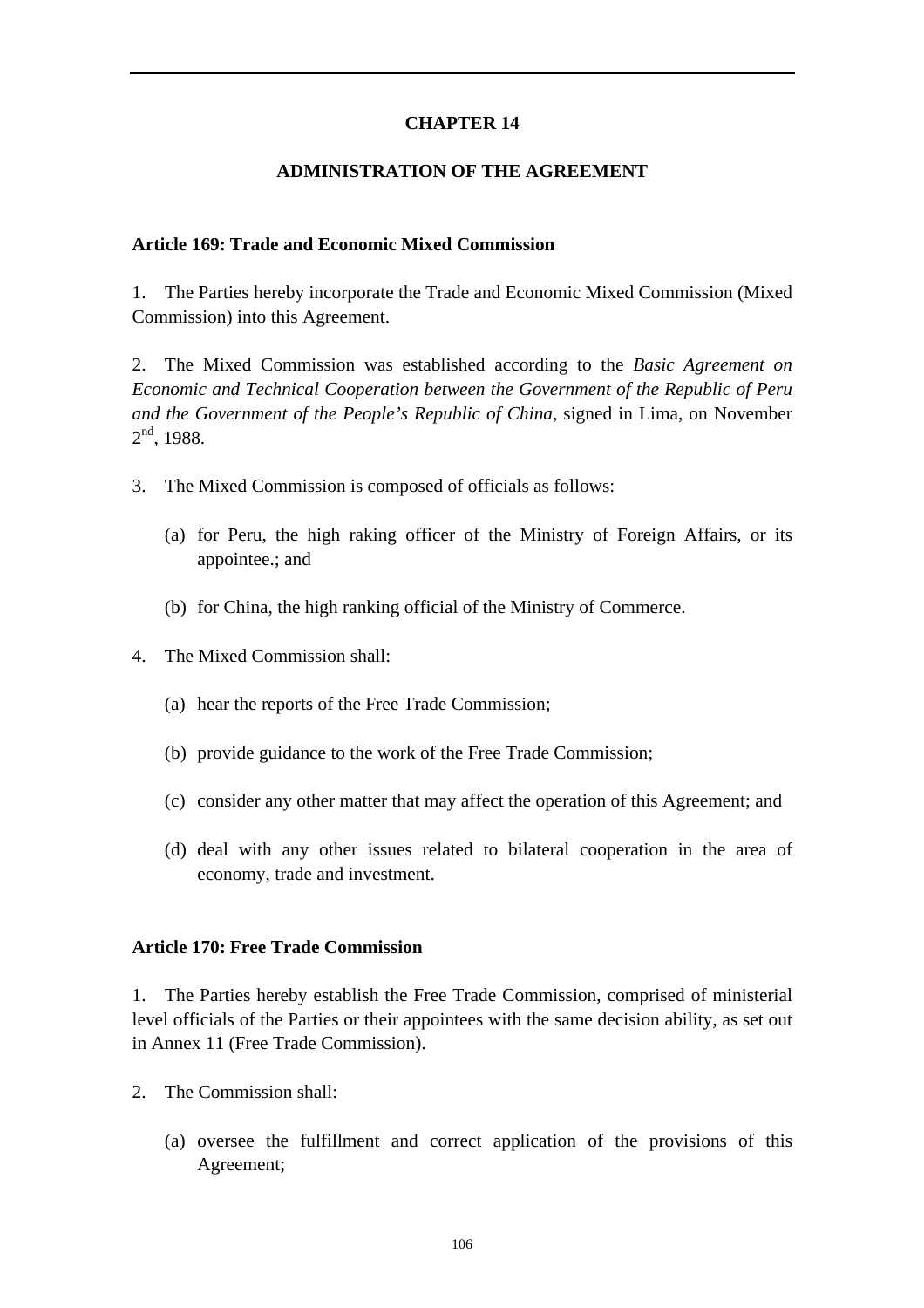- (b) evaluate the achieved results in the application of this Agreement;
- (c) oversee the further elaboration of this Agreement;
- (d) seek to resolve disputes that may arise regarding the interpretation or application of this Agreement, in accordance with Chapter 15 (Dispute Settlement);
- (e) supervise the work of all Committees and Working Groups established under this Agreement and recommend appropriate actions;
- (f) consider and make decisions on issues referred to it by the Committees and Working Groups established under this Agreement or by either Party;
- (g) establish the amount of remuneration and expenses that will be paid to Panelists; and
- (h) consider and make decisions on any other matter that may affect the operation of this Agreement, or that is entrusted to it by the Parties.
- 3. The Commission may:
	- (a) establish and delegate responsibilities to Committees and Working Groups for each Chapter;
	- (b) consider and adopt any amendment or modification of the rights and obligations under this Agreement, subject to the fulfillment of the internal legal procedures of each Party, pursuant to Article 199 (Amendments) of Chapter 17 (Final Provisions);
	- (c) convene the Parties to future negotiations to examine deepening the liberalization reached in the different sectors covered by this Agreement;
	- (d) issue interpretations of the provisions of this Agreement; and
	- (e) take any other action agreed by the Parties.
- 4. The Free Trade Commission shall establish its rules and procedures.
- 5. All decisions of the Free Trade Commission shall be taken by consensus.

6. The Free Trade Commission shall convene in regular session once a year on a rotating basis and at other times at the request of either Party. Regular sessions of the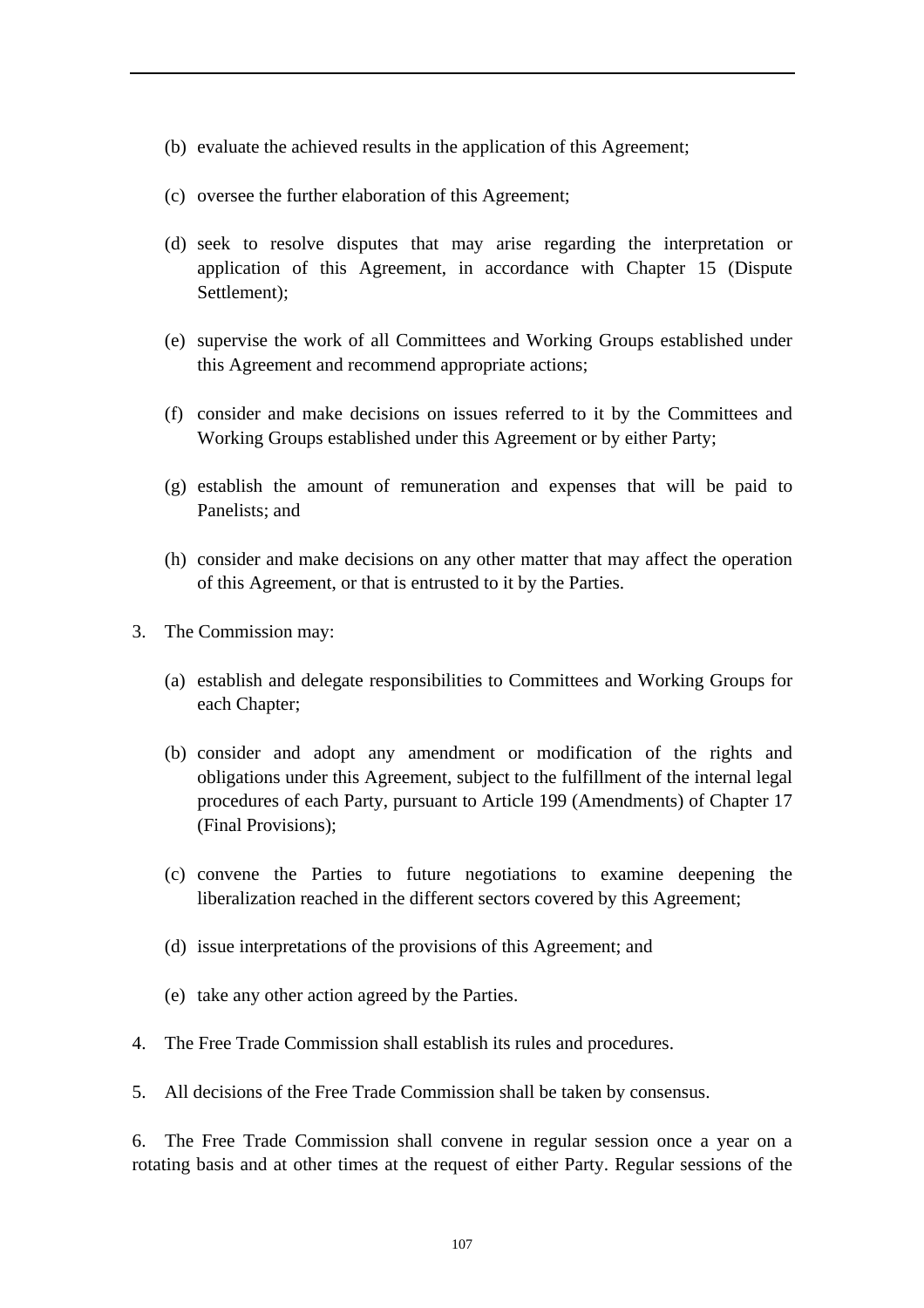Free Trade Commission shall be chaired successively by each Party. Other sessions of the Free Trade Commission shall be chaired by the Party hosting the meeting. The sessions may be held by any technological means available to the Parties. Communications of the Free Trade Commission shall be made in a common working language.

# **Article 171: Committees**

- 1. The Parties agree on establishing Committees in the following matters:
	- (a) Trade in Goods;
	- (b) Trade in Services;
	- (c) Investment;
	- (d) Sanitary and Phytosanitary Measures;
	- (e) Technical Barriers to Trade;
	- (f) Trade Facilitation;
	- (g) Rules of Origin; and
	- (h) Cooperation, including Intellectual Property.

2. The Free Trade Commission may create additional Committees, if needed. The Committees on Sanitary and Phytosanitary Measures, Technical Barriers to Trade and Rules of Origin shall coordinate their tasks with those of the Committee on Trade in Goods.

3. Except as otherwise provided in this Agreement, the Committees shall convene in regular session once a year at the same time the Free Trade Commission convenes. When special circumstances arise, the Parties shall meet at any time upon agreement at the request of one Party. Regular sessions of the Committees shall be chaired successively by each Party. Other sessions of the Committee shall be chaired by the Party hosting the meeting. The sessions may be held by any technological means available to the Parties.

4. When necessary, the Committees created hereby shall consult with such other Committees as needed to address the issues they handle.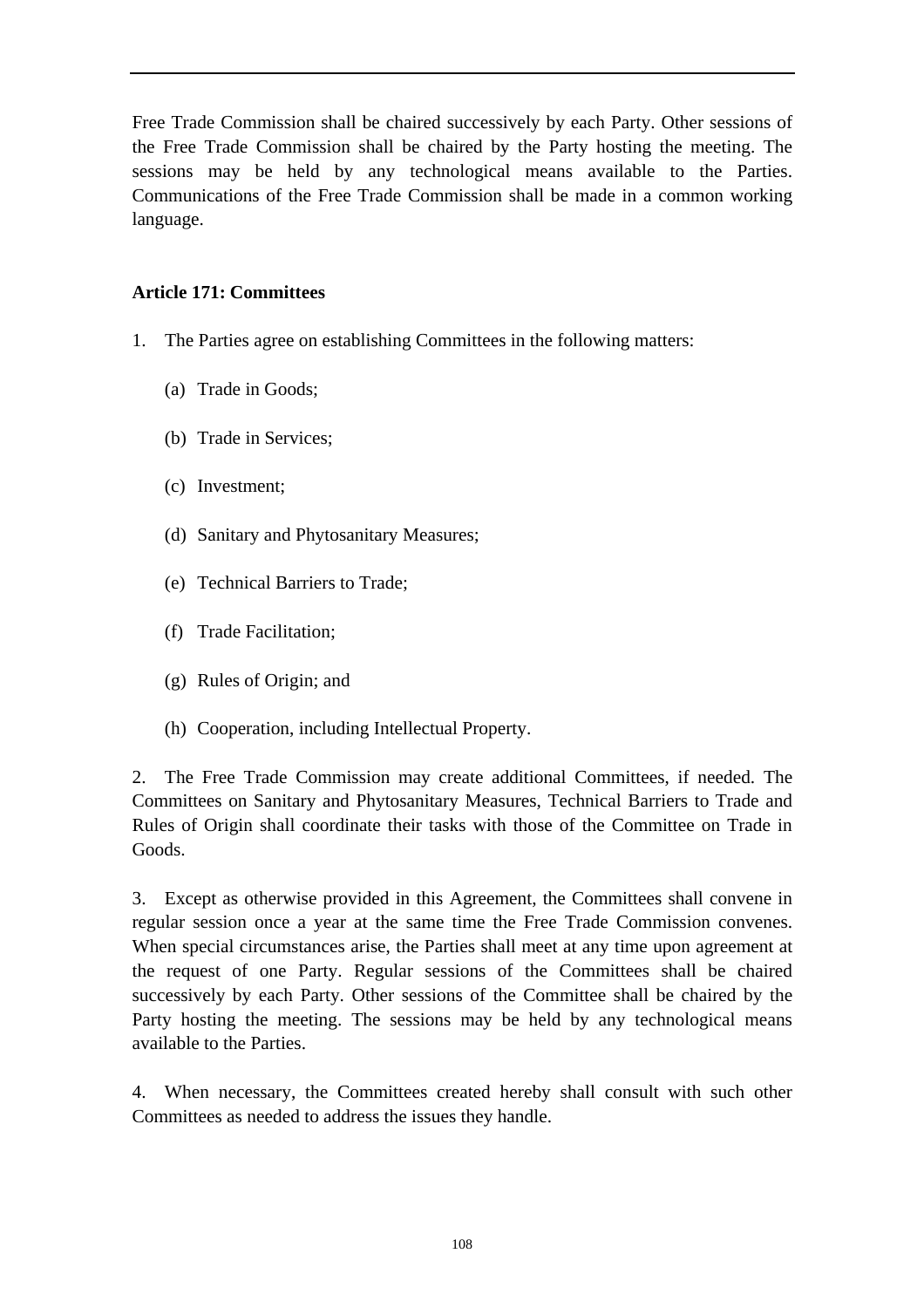# **Article 172: Contact Points**

1. Each Party shall designate a contact point to facilitate communications between the Parties on any matter covered by this Agreement.

2. Upon request of the other Party, the contact point shall identify the office or official responsible for the matter and assist, as necessary, in facilitating communication with the requesting Party. Contact points shall work jointly to develop agendas and make other preparations for the Free Trade Commission meetings and follow-up on the Free Trade Commission's decisions as appropriate; provide administrative support to the Panels established under Chapter 15 (Dispute Settlement) and address any other matter entrusted by the Free Trade Commission.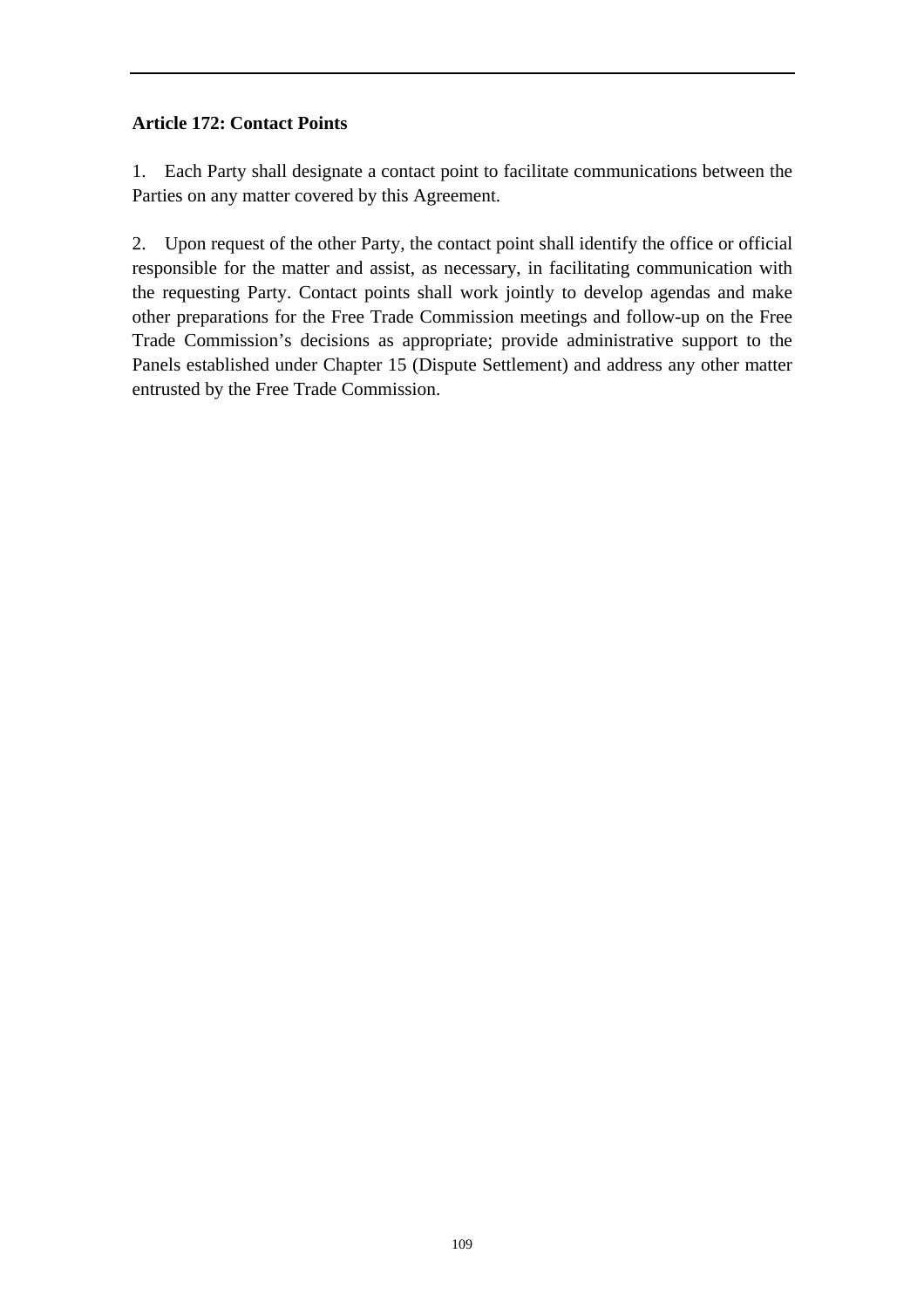### **CHAPTER 15**

### **DISPUTE SETTLEMENT**

#### **Article 173: Cooperation**

 The Parties shall at all times endeavor to agree on the interpretation and application of this Agreement, and shall make every attempt through cooperation or consultations to arrive at a mutually satisfactory resolution of any matter that might affect its operation when a dispute occurs.

#### **Article 174: Scope of Application**

Except as otherwise provided in this Agreement, the dispute settlement provisions of this Chapter shall apply with respect to the settlement of all disputes between the Parties regarding the interpretation or application of this Agreement, whenever a Party considers that the other Party has failed to carry out its obligations under this Agreement*.* 

#### **Article 175: Choice of Forum**

1. Where a dispute arises under this Agreement and under another free trade agreement to which both Parties are parties or the WTO Agreement, the complaining Party may select the forum to settle the dispute.

2. Once the complaining Party has requested a Panel under other agreements referred to in paragraph 1, the forum selected shall be used to the exclusion of the others in respect of that matter.

### **Article 176: Consultations**

1. A Party may request in writing consultations with the other Party with respect to any matter referred to in Article 174 (Scope of Application)**.**

2. The requesting Party shall deliver the request to the other Party, and shall set out the reasons for the request, including identification of the measure or other matter at issue and an indication of the legal basis for the complaint.

3. The requested Party shall reply to the request in writing within 25 days following the date of receipt of the request.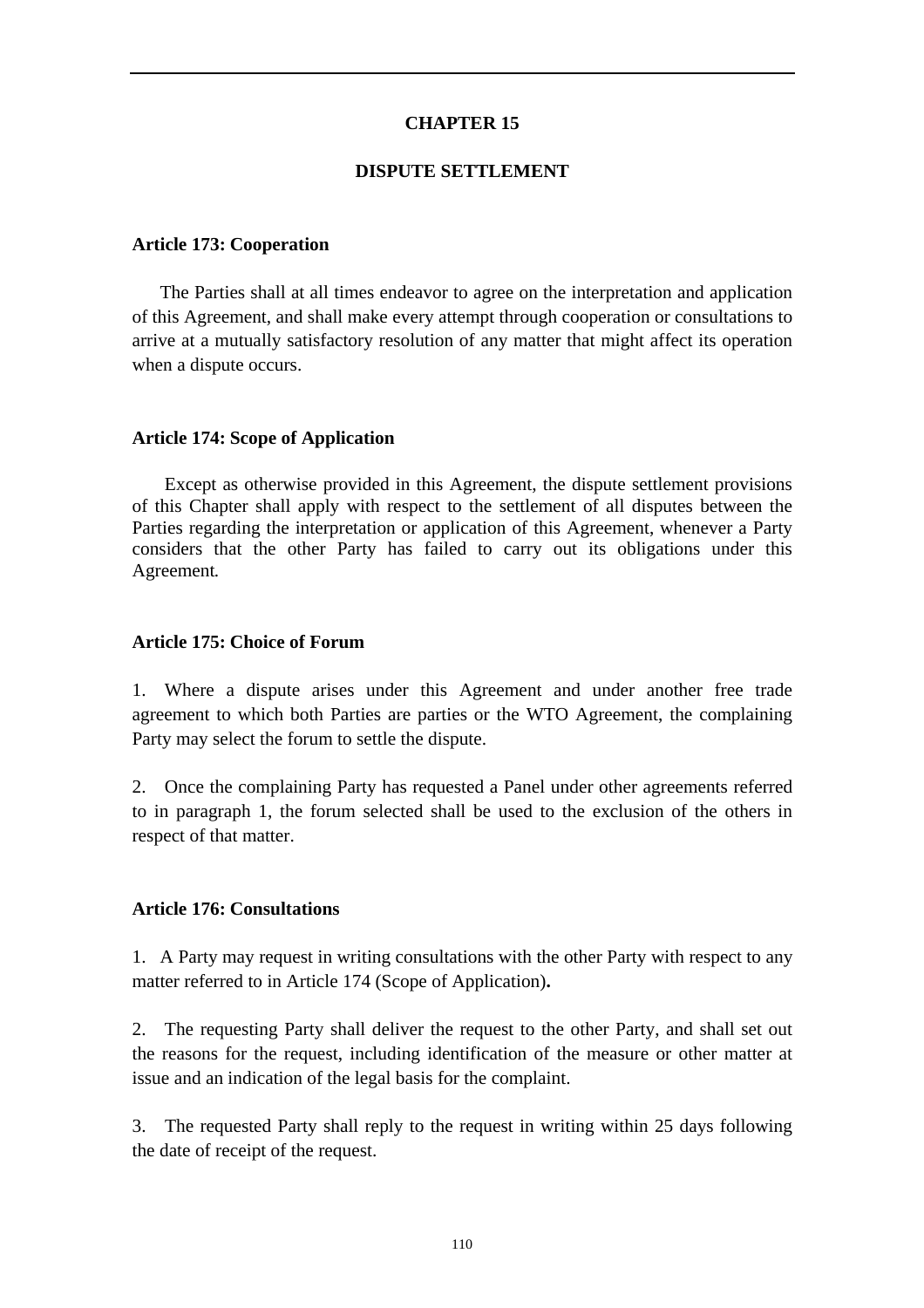- 4. The Parties shall enter into consultations in good faith within:
	- (a) 35 days following the date of receipt of the request for consultations regarding urgent matters $^{20}$ ; or
	- (b) 40 days following the date of receipt of the request for consultations for all other matters.

5. The consulting Parties shall make every attempt to arrive at a mutually satisfactory resolution of any matter raised through consultations under this Article or other consultative provisions of this Agreement.

6. If the requested Party does not respond the consultation request within 25 days or does not enter into consultations within the timeframe set in paragraph 4 of this Article, the requesting Party may request directly the establishment of a Panel without waiting for the completion of the period established in paragraph 4 or it may act according to Article 177 (Request for a Panel).

7. Consultations may be held in person or by any technological means available to the Parties. Unless otherwise agreed by the consulting Parties, if in person, consultations shall be held in a rotating basis between cities of each country. The city for such meetings will be defined by the hosting country. In person meetings will begin to be held in a city of the requested Party.

8. In a consultation, each Party shall:

- (a) provide sufficient information to enable a full examination of how the measure in force or other matter at issue might affect the operation and application of this Agreement; and
- (b) treat any confidential information exchanged in the course of consultations on the same basis as the Party providing the information.

9. The consultations shall be confidential and without prejudice to the rights of any Party in any further proceedings.

## **Article 177: Request for a Panel**

 $\overline{a}$ 

1. Unless the Parties agree on a different period for consultations, a complaining Party may request in writing the establishment of a Panel if the consultation referred to in the

<sup>&</sup>lt;sup>20</sup> Urgent matters include goods and services that loose their quality or current condition or trade value in a short period of time.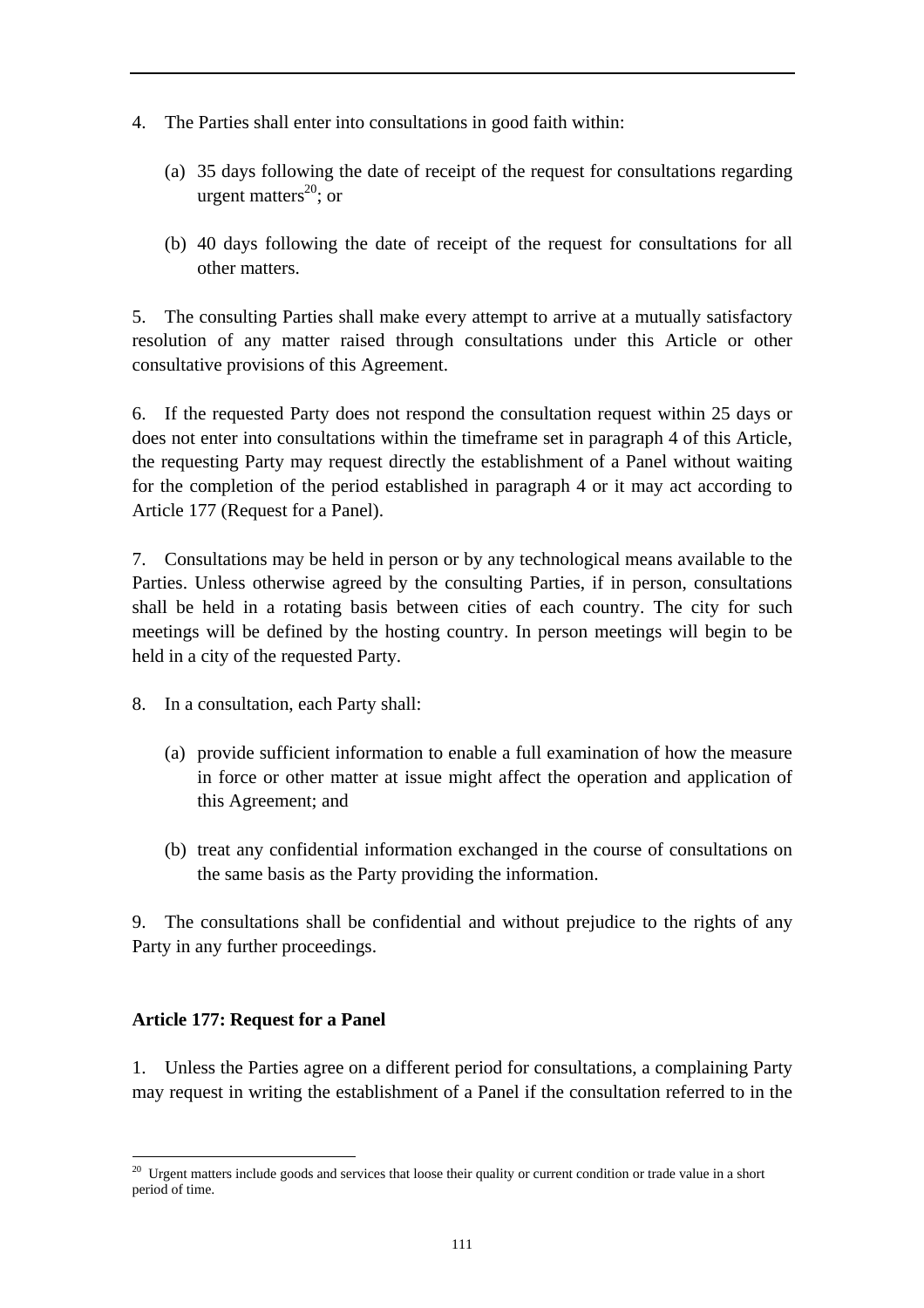Article 176 (Consultations) fails to resolve a matter within 60 days, after the date of receipt of the request for consultations or 50 days in case of urgent matters.

2. The complaining Party shall deliver the request to the other Party, indicating at least, the reason of the request, the identification of the measure, an indication of the provision of this Agreement that it considers relevant and an indication of the legal basis of the complaint. The Panel will be considered as established on the date of receipt of the corresponding request to the other Party.

3. Unless otherwise agreed by the disputing Parties, the Panel shall be selected and perform its functions in a manner consistent with the provisions of this Chapter.

# **Article 178: Qualifications of Panelists**

All Panelists shall:

- (a) have expertise or experience in law, international trade, other matters covered by this Agreement, or the resolution of disputes arising under international trade agreements relevant to the subject matter of the dispute;
- (b) be chosen strictly on the basis of objectivity, impartiality, reliability, and sound judgment;
- (c) be independent of, and not be affiliated with or take instructions from, any Party;
- (d) not delegate their responsibilities to any other person; and
- (e) comply with the Model Rules of Procedure established in Annex 12 (Model Rules of Procedure).

## **Article 179: Panel Selection**

- 1. The Parties shall apply the following procedures in selecting a Panel:
	- (a) the Panel shall comprise 3 members;
	- (b) within 15 days following the date of the establishment of the Panel, each Party shall nominate a Panelist;
	- (c) the Parties shall endeavor to agree on a third Panelist who shall serve as chair within 30 days following the date of the establishment of the Panel;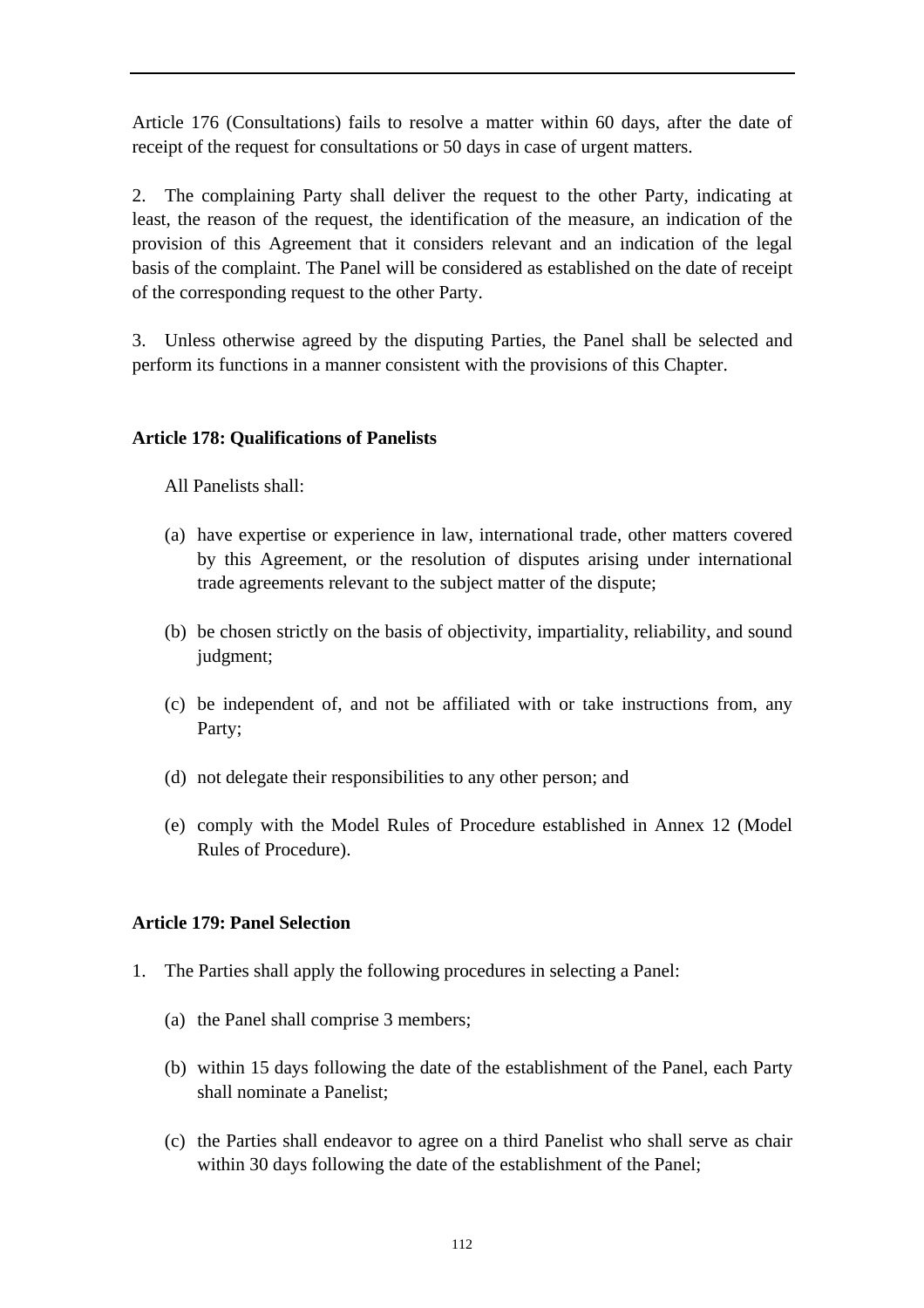- (d) if any member of the Panel has not been designated or appointed within 30 days following the date of the establishment of the Panel, at the request of any Party to the dispute, the Director-General of the  $WTO^{21}$  is expected to designate a member within a further 30 days; and
- (e) the chair of the Panel shall not be a national of any of the Parties, nor have his or her usual place of residence in the territory of any of the Parties, nor be or have been employed by any of the Parties, nor have dealt in any capacity with the subject raised on the dispute, unless the Parties otherwise agree.

2. If a Panelist appointed under this Article resigns or becomes unable to act, a successor Panelist shall be appointed within 30 days in accordance with the selection procedure as prescribed for the appointment of the original Panelist and the successor shall have all the powers and duties of the original Panelist. The work of the Panel shall be suspended during the appointment of the successor Panelist*.* 

# **Article 180: Role of the Panel**

1. The role of the Panel shall be to make an objective assessment of the dispute under its consideration, including an examination of the facts of the case and the applicability of and conformity with this Agreement, incorporating necessary findings for settling the dispute.

2. The report of the Panel shall be binding on the disputing Parties.

3. The Panel shall take its decisions by consensus. However, if the Panel is unable to reach consensus, it may take its decisions by majority vote.

4. Where a Panel concludes that a measure is inconsistent with this Agreement, it shall recommend that the Party complained against bring the measure into conformity with this Agreement. In addition to these recommendations, the Panel will be entitled to suggest ways in which the Party complained against could implement the recommendations.

5. The Panel, in its findings and recommendations, may not add to or diminish the rights and obligations provided in this Agreement.

## **Article 181: Model Rules of Procedure**

 $\overline{a}$ 

<sup>&</sup>lt;sup>21</sup> The Parties agree on that if the Director-General is a national of any Party or does not fulfill the qualifications set forth in subparagraph (e) or becomes otherwise unable to perform this task, the most senior deputy Director-General who is not a national of any Party and fulfills the qualifications set forth in subparagraph (e), will perform such task.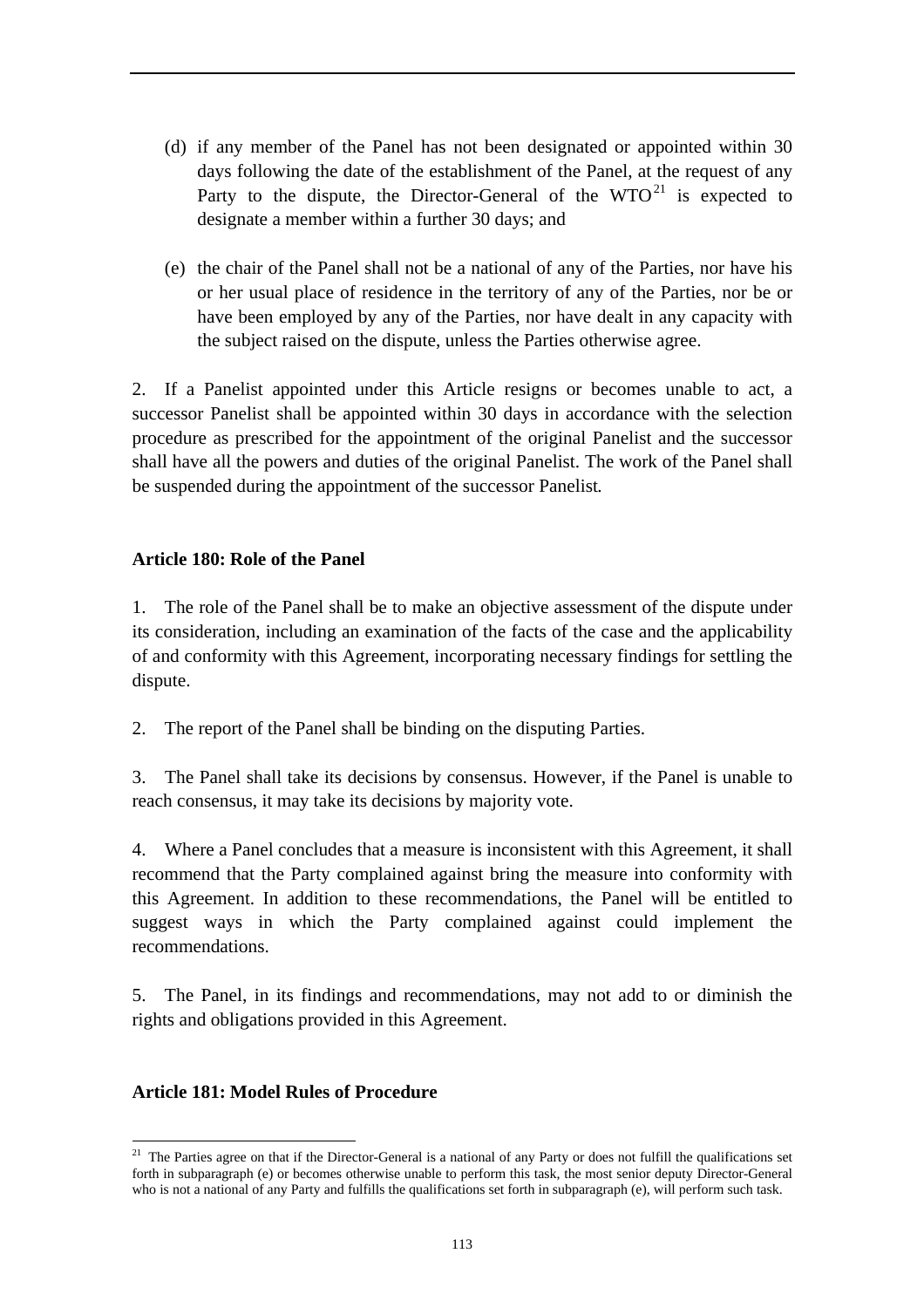1. The procedure before the Panel shall be conducted in accordance with the Model Rules of Procedure set out in Annex 12 (Model Rules of Procedure). Exceptionally, the disputing Parties may agree on different rules to be applied by the Panel.

2. The Model Rules of Procedure are necessary for the good development of all the steps in this Chapter. In addition, these rules shall regulate the development of the procedure, pursuant to the following principles:

- (a) the procedures shall ensure the right to at least one hearing before the Panel, as well as the opportunity for each disputing Party to provide initial and rebuttal written submissions, and allow the use of any technological means to ensure its authenticity; and
- (b) the hearings before the Panel, the deliberations, as well as all the submissions and communications submitted during the hearings, shall be confidential.

3. If needed, the Panel shall, apart from the matters set out in this Article and in Annex 12 (Model Rules of Procedure), regulate its own procedures in relation to the settlement of the dispute in consultation with the Parties.

4. Unless otherwise agreed by the disputing Parties within 20 days following the establishment of the Panel, the terms of reference shall be:

> *"To examine, in light of the relevant provisions of this Agreement, the matter referred to in the request for the establishment of a Panel pursuant to Article 177 (Request for a Panel) and to make findings of law and fact together with the reasons therefore for the resolution of the dispute, as well as a recommendation for its implementation, if needed."*

5. Unless otherwise agreed by the disputing Parties, the hearings shall be held in a rotating basis between cities of each country. The city for such meetings will be defined by the hosting country. In person meetings will begin to be held in a city of the Party complained against.

6. The working language of the dispute settlement proceedings shall be English. Whenever a document is presented in either Chinese or Spanish, the Party presenting the document shall file a translation to English.

## **Article 182: Role of Experts**

1. On request of a disputing Party, or on its own initiative, the Panel may seek information and technical advice from any person or body that it deems appropriate.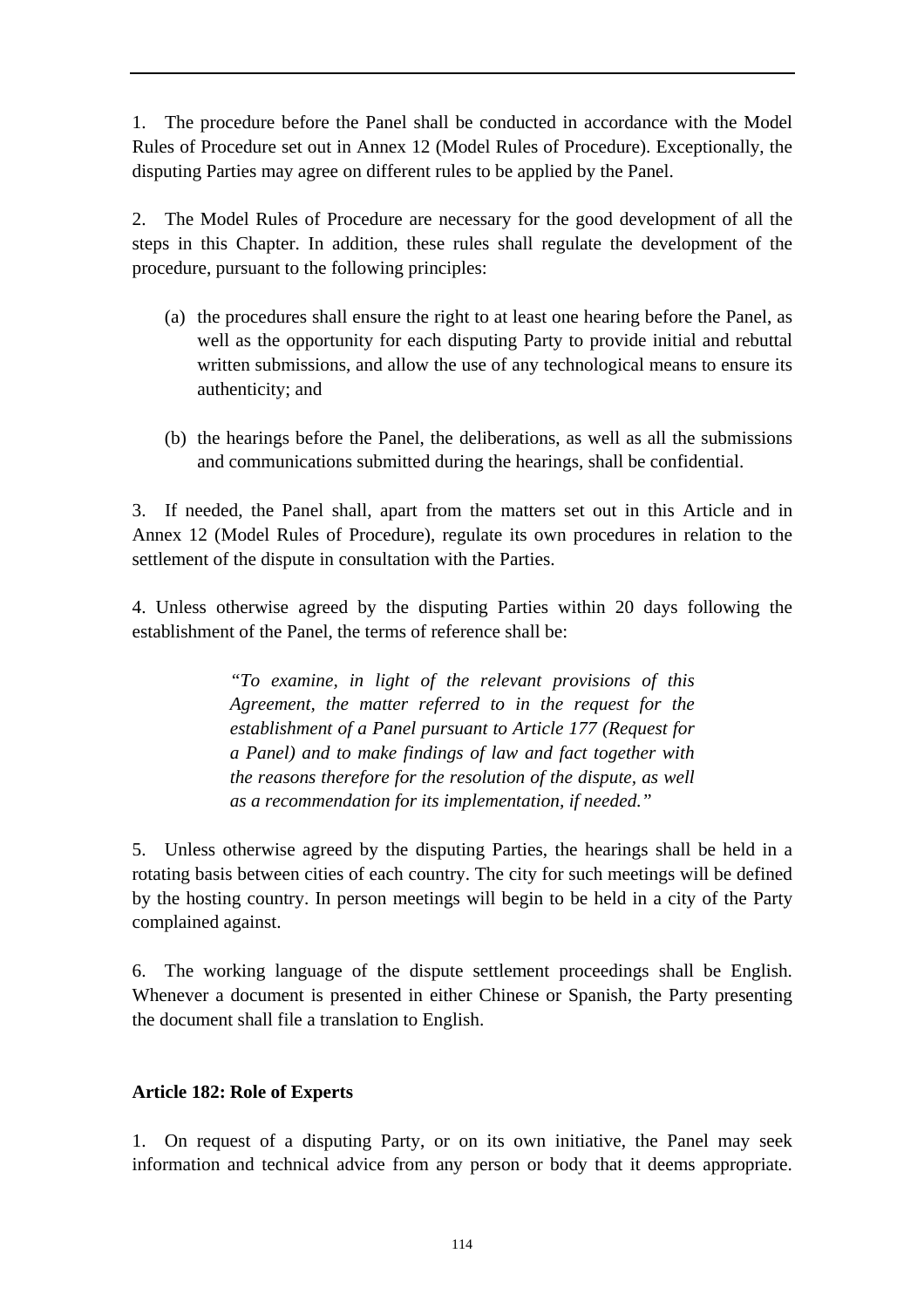The requirements set out in subparagraphs (b) and (c) of Article 178 (Qualifications of Panelists) shall apply to the selection of experts or groups, as appropriate.

2. Before the Panel seeks information or technical advice, appropriate procedures shall be established in consultation with the disputing Parties. The Panel shall:

- (a) notify the Parties, in advance, of its intention to seek information or technical advice pursuant to paragraph 1, establishing an adequate time period for the Parties to make the comments and observations that they deem convenient; and
- (b) provide the disputing Parties with a copy of any information or technical advice received pursuant to paragraph 1, and with a period of time for the Parties to submit its comments.

3. When the Panel takes into consideration the information or technical advice sought pursuant to paragraph 1 for the preparation of its report, it shall also take into account any comments or observations submitted by the disputing Parties with respect to such information or technical advice.

# **Article 183: Report of the Panel**

1. Unless the Parties otherwise agree, the Panel shall base its report on the relevant provisions of this Agreement, the submissions and arguments of the disputing Parties, and on any information received by it pursuant to Article 181 (Model Rules of Procedure).

2. Unless the Parties otherwise agree, the Panel shall present the report to the disputing Parties, within 120 days, or 90 days in the event of urgent matters, after the last Panelist is selected.

3*.* Only in exceptional cases, if the Panel considers it cannot release its report within 120 days or 90 days in the event of urgent matters, it shall inform the Parties in writing of the justifying reasons for the delay together with an estimate of the period within which it will release its report. Any delay shall not exceed a further period of 30 days unless the Parties otherwise agree.

- 4. The report shall contain:
	- (a) the finding along with its factual and legal basis;
	- (b) the determination as to whether a Party has not conformed with its obligations under this Agreement or any other determination requested in the terms of reference; and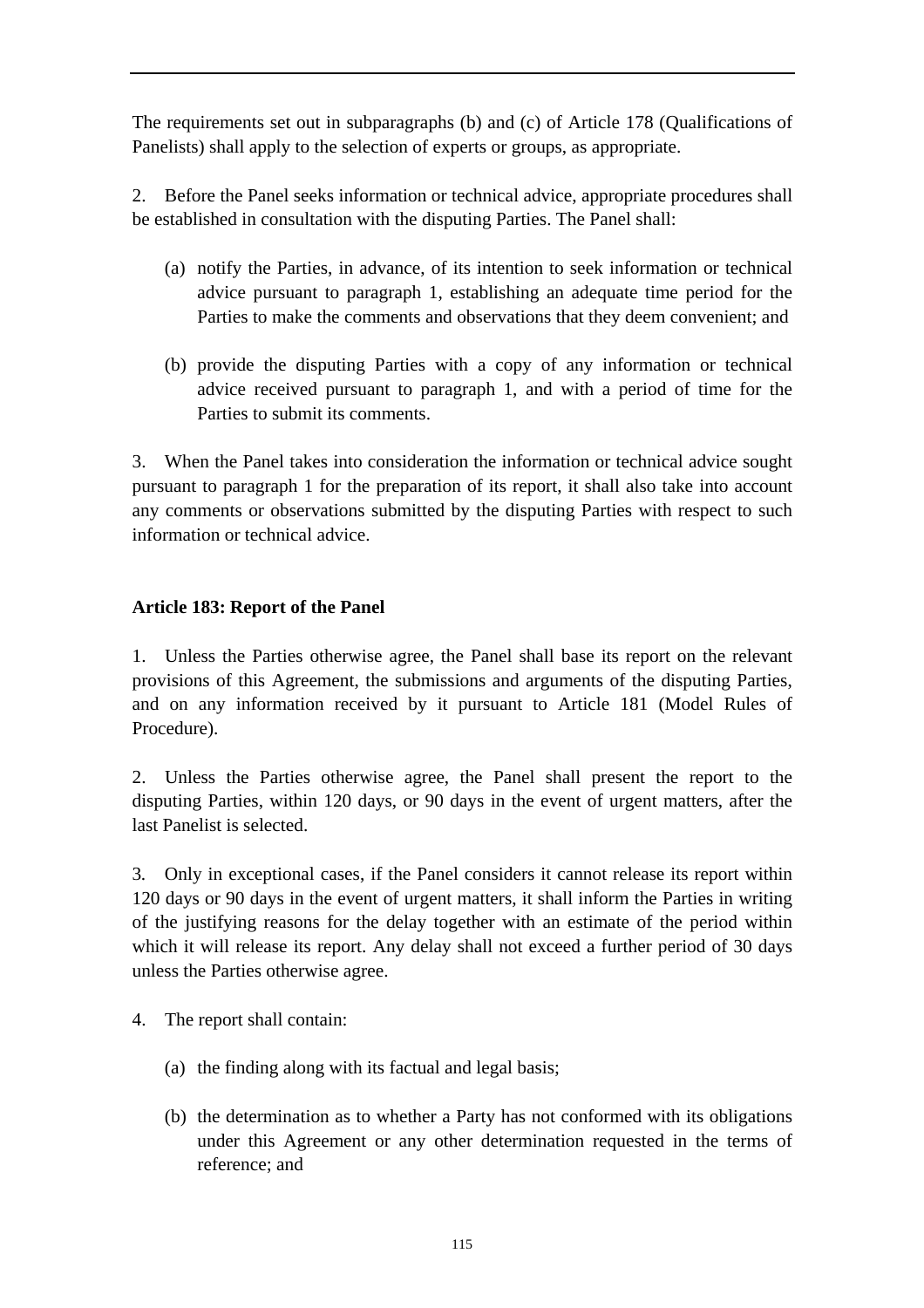(c) its recommendations for the implementation of the decision pursuant to paragraph 4 of Article 180 (Role of the Panel).

5. The Panelists may furnish separate opinions on matters not unanimously agreed.

6. No Panel may disclose which Panelists are associated with majority or minority opinions.

7. Unless the Parties agree otherwise, the report shall be available to the public within 30 days thereafter, subject to the protection of confidential information.

# **Article 184: Request for Clarification of the Report**

1. Within 10 days of the release of the report, either of the disputing Parties may submit a written request to the Panel, a copy of which shall be sent to the other Party, for clarification of any items the Party considers requires further explanation or definition.

2. The Panel shall respond to the request within 10 days following the submission of such request. The clarification of the Panel shall only be a more precise explanation or definition of the original contents of the report, and not an amendment of such report.

3. The filing of this request for clarification will not postpone the effect of the Panel report nor the deadline for compliance of the adopted decision, unless the Panel decides otherwise.

## **Article 185: Suspension and Termination of Procedure**

1. The disputing Parties may agree to suspend the work of the Panel at any time for a period not exceeding 12 months following the date of such agreement. In any event, if the work of the Panel has been suspended for more than 12 months, the authority of the Panel shall lapse, unless the disputing Parties agree otherwise. If the authority of the Panel lapses and the disputing Parties have not reached an agreement on the settlement of the dispute, nothing in this Article shall prevent a Party from requesting a new proceeding regarding the same matter.

2. At any time prior to the release of the Panel report, the Parties may agree to terminate the procedures before a Panel by jointly notifying the chair of the Panel on this respect.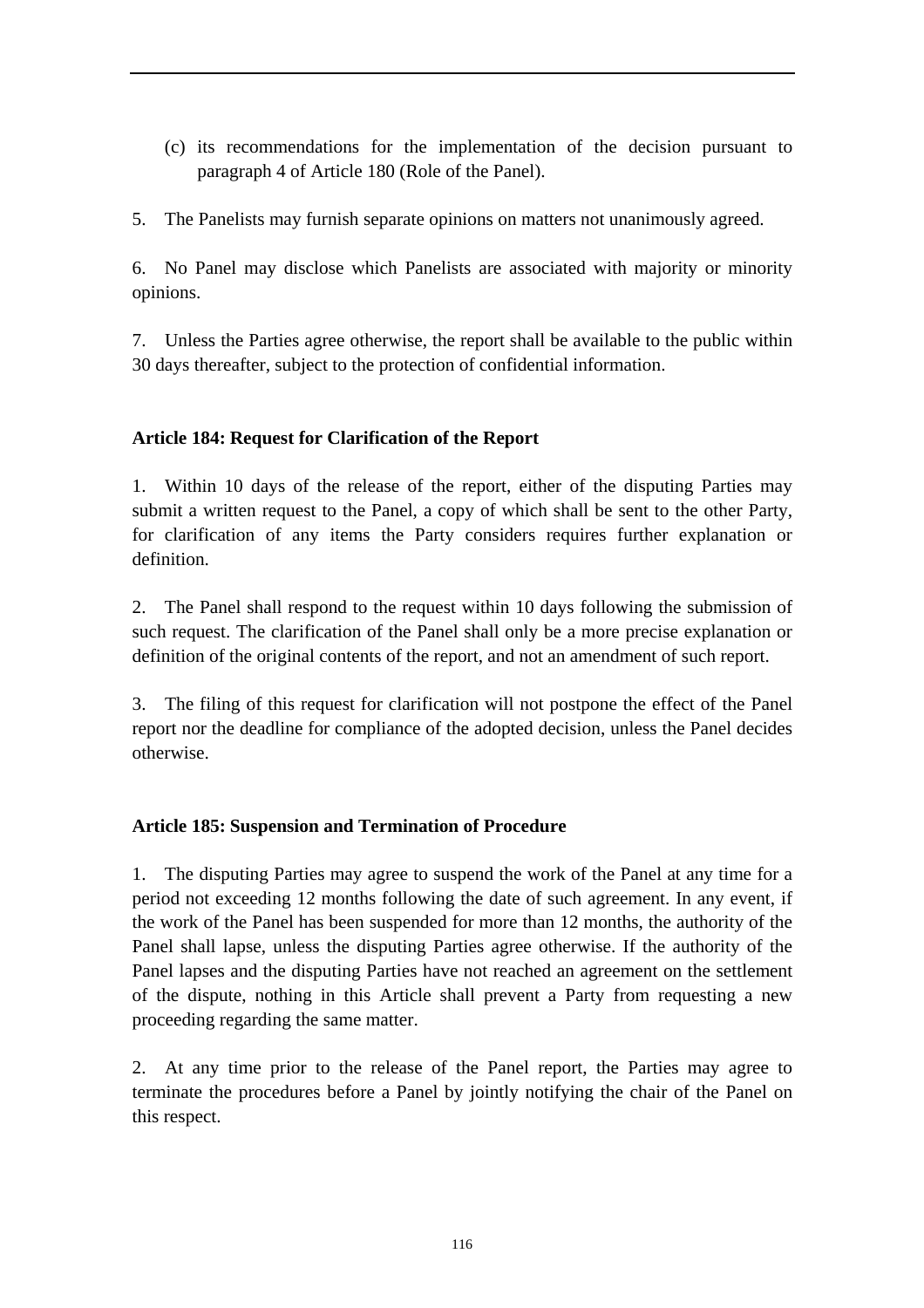# **Article 186: Implementation of the Report**

1. The Panel report shall be final and binding on the disputing Parties.

2. If the report issued by the Panel determines that a Party has not conformed with its obligations under this Agreement, the Party complained against shall eliminate the non-conformity.

3. The Party complained against shall comply with the recommendation of the Panel promptly or, if not practicable, within a reasonable period of time. The Parties shall agree on reasonable period of time within 30 days of the notification of the report of the Panel. In any case, such reasonable period of time shall not exceed 300 calendar days after the release of the report.

# **Article 187: Examination of Implementation**

1. Without prejudice to the procedures set out in Article 188 (Compensation), once the period of time set out in paragraph 3 of Article 186 (Implementation of the Report) has expired, and there is disagreement between the disputing Parties as to the existence or consistency of the measures taken to comply with the Panel report, such dispute shall be referred to the original Panel wherever possible. If not possible, the procedure pursuant to Article 179 (Panel Selection) shall be followed to appoint a new Panel, in which event the periods set out thereof shall be reduced by half<sup>22</sup>.

2. This Panel shall issue its report on the matter within 60 days after the date of the referral of the matter to it. When the Panel considers that it cannot provide its report within this timeframe, it shall inform the Parties in writing of the reasons for the delay together with an estimate of the period within which it will submit its report. Any delay shall not exceed a further period of 30 days unless the Parties otherwise agree.

## **Article 188: Compensation**

 $\overline{a}$ 

1. If the Party complained against does not comply with the Panel report within the period of time set forth in paragraph 3 of the Article 186 (Implementation of the Report), any of the disputing Parties may request in writing negotiations with the other Party with a view to establishing a mutually acceptable compensation. The disputing Parties shall initiate negotiations within a period no longer than 10 days following the receipt of the written request.

 $22$  Where the periods reduced by half result in fractions, the resulting period will be the exact number immediately higher.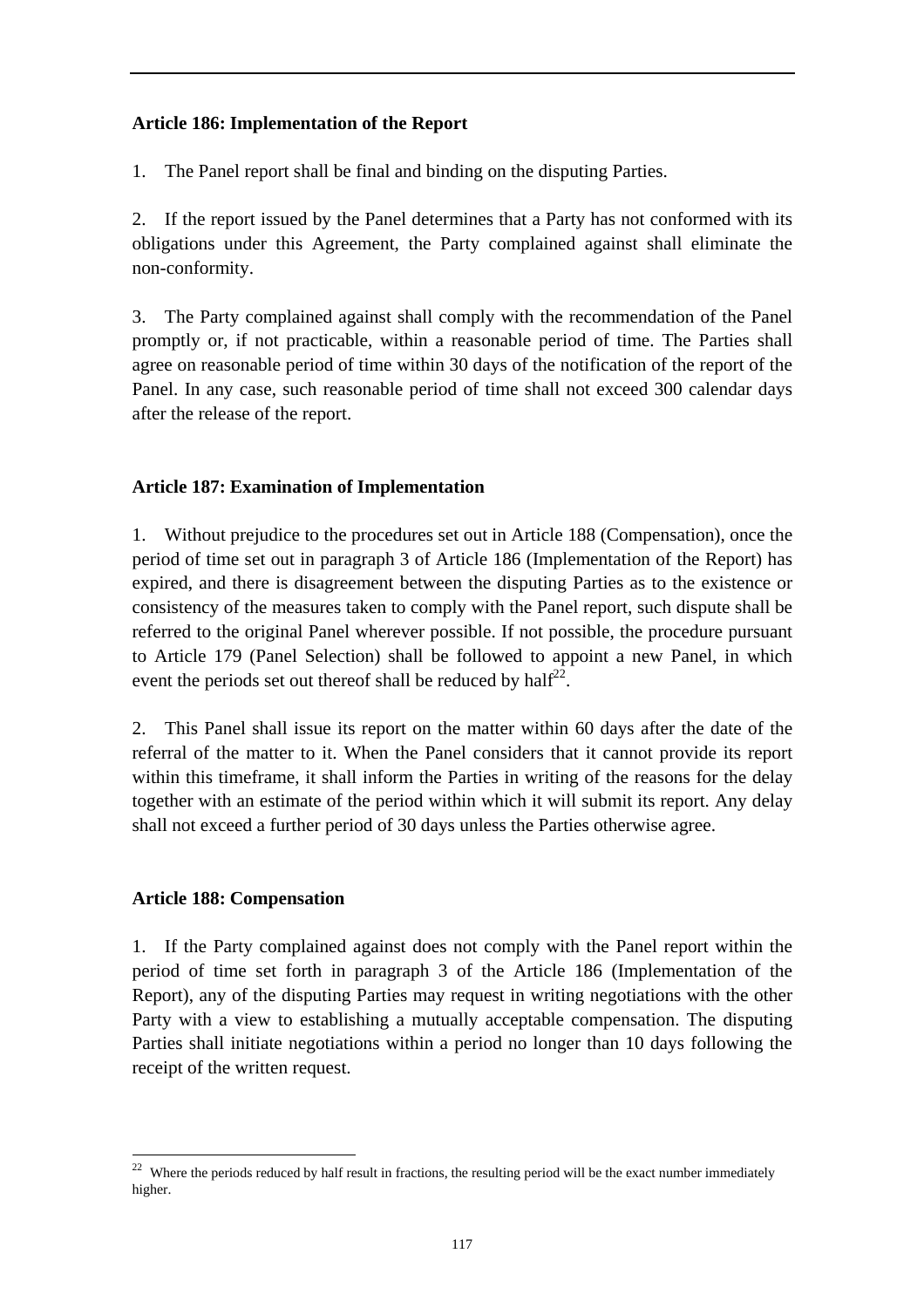2. This compensation shall be effective as of the moment the Parties agree to it and until the Party complained against complies with the Panel report.

# **Article 189: Suspension of Benefits**

1. The complaining Party may, at any time thereafter, communicate in writing to the Party complained against its intention to suspend the application of benefits in 30 days upon reception of such communication,if:

- (a) the disputing Parties are unable to agree on a compensation within 30 days after the period for establishing such compensation has begun, or the Party complained against has failed to observe the terms of the agreed compensation within 30 days following such agreement;
- (b) the Panel under the Article 187 (Examination of the Implementation) finds that the Party complained against fails to bring the measure found to be inconsistent with this Agreement into compliance with the recommendations of the Panel within the period of time established; or
- (c) the Party complained against expresses in writing that it will not implement the recommendations.

2. The complaining Party may initiate the suspension of benefits within 30 days following the latest date between the date of the communication pursuant to paragraph 1 of this Article and the date when the Panel issued its report pursuant to Article 190 (Examination of Benefit Suspension Level).

3. The level of benefits to be suspended shall have an equivalent effect to the benefits not being received.

- 4. In considering what benefits to suspend pursuant to paragraph 1:
	- (a) the complaining Party should first seek to suspend benefits in the same sector or sectors affected by the measure; and
	- (b) if the complaining Party considers that it is not practicable or effective to suspend benefits in the same sector or sectors, it may suspend benefits in other sectors. The communication in which it announces such a decision shall indicate the reasons on which it is based.

## **Article 190: Examination of the Benefit Suspension Level**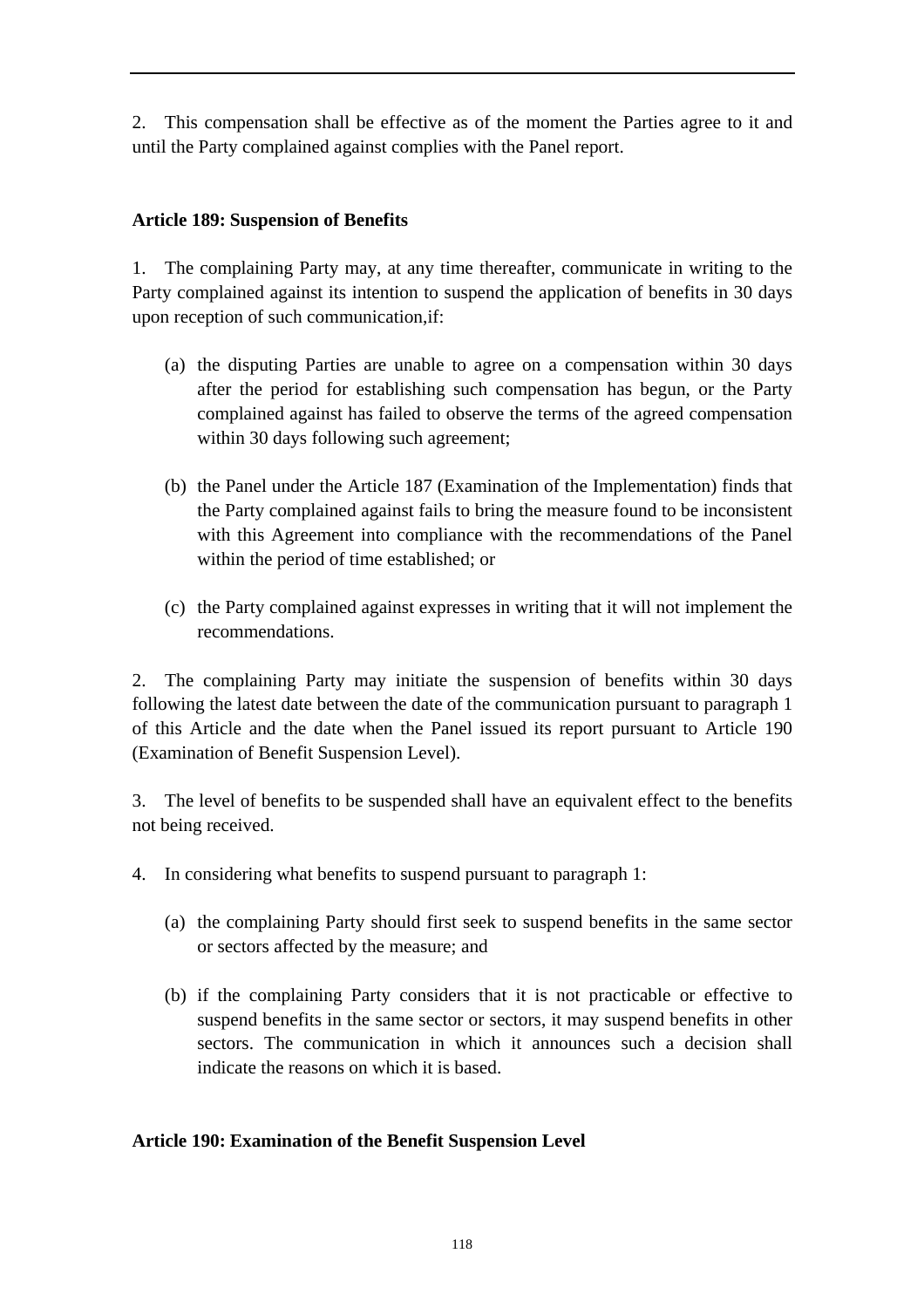1. If the Party complained against considers that the level of benefits suspended is excessive, it may request in writing the original Panel to examine the level of suspension of benefits. If this is not possible, the procedure established in Article 179 (Panel Selection) shall be followed, in which event the periods set out thereof shall be reduced by half<sup>23</sup>.

2. This Panel shall issue its ruling within 60 days following the date of the referral of the matter to it. When the Panel considers that it cannot provide its report within this timeframe, it shall inform the Parties in writing of the reasons for the delay together with an estimate of the period within which it will submit its report. Any delay shall not exceed a further period of 30 days unless the Parties otherwise agree. The ruling of the Panel shall be final and binding. It shall be delivered to the Parties and be made publicly available.

3. If the Panel finds that the level of benefits which the complaining Party has suspended is excessive, it shall determine the appropriate level of benefits it considers to be of equivalent effect.

### **Article 191: Post Suspension**

1. Without prejudice to the procedures in Article 190 (Examination of the Benefit Suspension Level), if the Party complained against considers that it has eliminated the non-conformity that the Panel has found, it may provide written notice to the complaining Party with a description of how non-conformity has been removed. If the complaining Party has disagreement, it may refer the matter to the original Panel within 60 days after receipt of such written notice. Otherwise, the complaining Party shall promptly stop the suspension of benefits.

2. The Panel shall release its report within 60 days after the referral of the matter. If the Panel concludes that the Party complained against has eliminated the non-conformity, the complaining Party shall promptly stop the suspension of benefits.

### **Article 192: Private Rights**

 $\overline{a}$ 

 Neither Party may provide for a right of action under its domestic law against the other Party on the ground that a measure of the other Party is inconsistent with this Agreement.

 $23$  Where the periods reduced by half result in fractions, the resulting period will be the exact number immediately higher.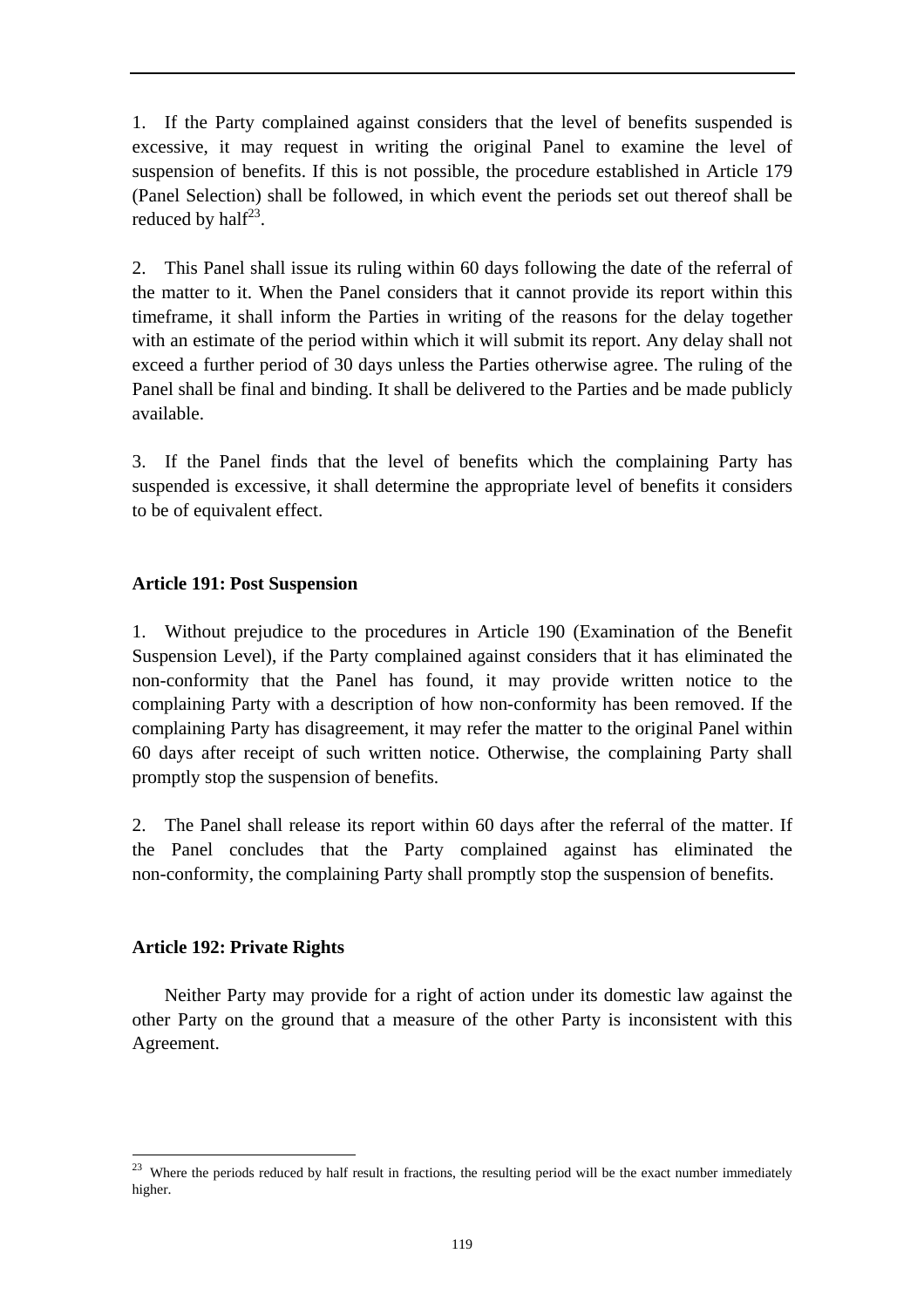# **CHAPTER 16**

# **EXCEPTIONS**

### **Article 193: General Exceptions**

1. For purposes of Chapter 2 (National Treatment and Market Access for Goods), Chapter 3 (Rules of Origin and Operational Procedures Related to Origin), Chapter 4 (Customs Procedures and Trade Facilitation), Chapter 5 (Trade Remedies), Chapter 6 (Sanitary and Phytosanitary Measures), Chapter 7 (Technical Barriers to Trade), Article XX of the GATT 1994 and its interpretative notes are incorporated into and made part of this Agreement, *mutatis mutandis*. The Parties understand that the measures referred to in Article XX(b) of the GATT 1994, as incorporated into this Agreement, can include any measure necessary to protect human, animal, or plant life or health, and that Article  $XX(g)$  of the GATT 1994 applies to measures relating to the conservation of any exhaustible natural resource.

2. For purposes of Chapter 8 (Trade in Services), Article XIV of the GATS (including its footnotes) is incorporated into and made part of this Agreement, *mutatis mutandis*. The Parties understand that the measures referred to in Article XIV(b) of the GATS, as incorporated into this Agreement, can include any measure necessary to protect human, animal, or plant life or health.

## **Article 194: Security Exceptions**

Nothing in this Agreement shall be construed:

- (a) to require a Party to furnish or allow access to any information the disclosure of which it determines to be contrary to its essential security interests; or
- (b) to prevent any Party from taking any action which it considers necessary for the protection of its essential security interests:
	- (i) relating to fissionable and fusionable materials or the materials from which they are derived;
	- (ii) relating to the supply of services as carried out directly for the purpose of provisioning a military establishment;
	- (iii) relating to the traffic in arms, ammunition and implements of war and to such traffic in other goods and materials as is carried on directly or indirectly for the purpose of supplying a military establishment; and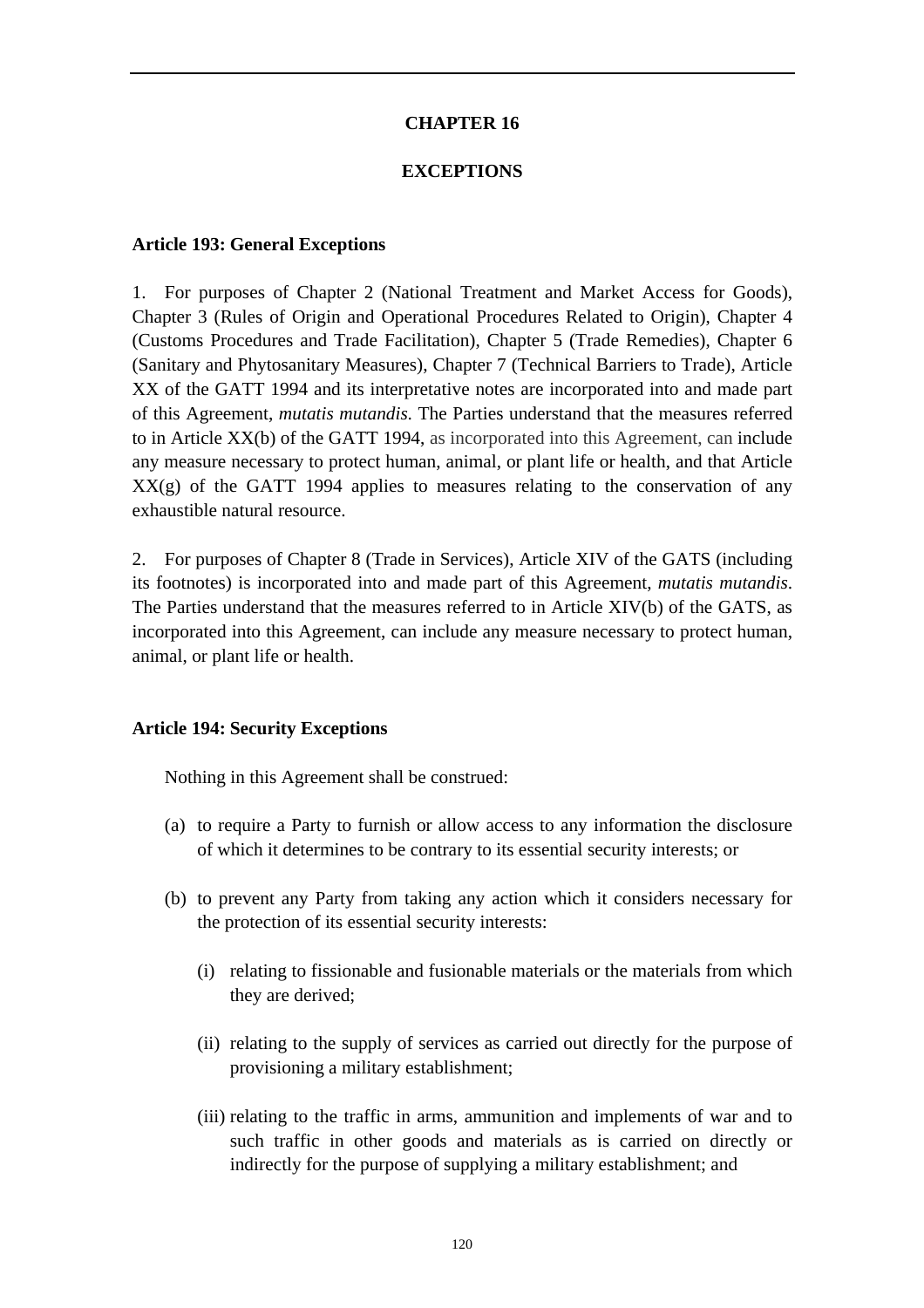- (iv) taken in time of war or other emergency in international relations; or
- (c) to prevent any Party from taking any action in pursuance of its obligations under the United Nations Charter for maintenance of international peace and security.

### **Article 195: Disclosure of Information**

Nothing in this Agreement shall be construed to require a Party to furnish or allow access to confidential information, the disclosure of which would impede enforcement of its Constitution, laws, or otherwise be contrary to the public interest, or which would prejudice the legitimate commercial interests of particular enterprises, public or private.

#### **Article 196: Measures to safeguard the balance of payments**

Where the Party is in serious balance of payments and external financial difficulties or threat thereof, in accordance with the WTO Agreement and consistent with the *Articles of the Agreement of the International Monetary Fund*, it may adopt measures deemed necessary.

#### **Article 197: Prudential Measures**

1. Notwithstanding any other provisions of this Agreement, a Party shall not be prevented from taking measures relating to financial services for prudential reasons, including for the protection of investors, depositors, policy holders or persons to whom a fiduciary duty is owed by an enterprise supplying financial services, or to ensure the integrity and stability of its financial system.

2. Where measures mentioned in paragraph 1 do not conform to the provisions of this Agreement, they shall not be used as a means of avoiding the Party's commitments or obligations under this Agreement.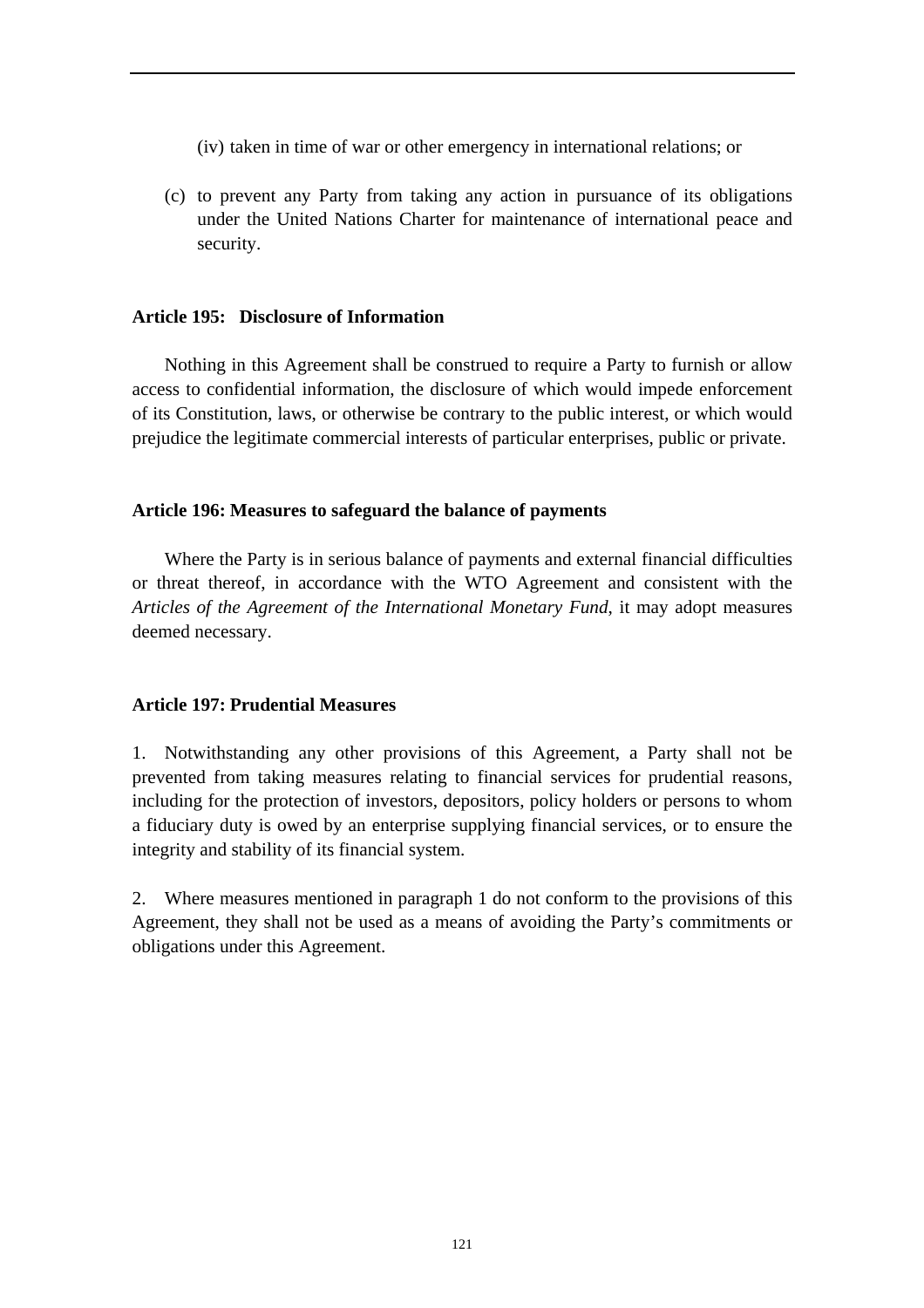### **CHAPTER 17**

### **FINAL PROVISIONS**

#### **Article 198: Annexes, Appendices and Footnotes**

The annexes, appendices and footnotes to this Agreement constitute an integral part of this Agreement.

#### **Article 199: Amendments**

1. The Parties may agree on any amendment to this Agreement.

2. When so agreed and entered into force according to Article 200 (Entry into Force and Termination) such amendment shall constitute an integral part of this Agreement.

#### **Article 200: Entry into Force and Termination**

1. This Agreement and its amendments shall enter into force 60 days after the date the Parties exchange written notifications certifying that they have completed their respective legal requirements for its entry into force or after such other period as the Parties may agree in written notification. Except as otherwise provided in this Agreement, it does not apply retroactively.

2. Either Party may terminate this Agreement by written notification to the other Party. This Agreement shall expire 180 days after the date of such notification.

#### **Article 201: Authentic Texts**

This Agreement shall be done in Spanish, Chinese and English, the three texts are equally valid and authentic. In the event of divergence, the English text shall prevail.

IN WITNESS WHEREOF, the undersigned, being duly authorized by their respective Governments, have signed this Agreement.